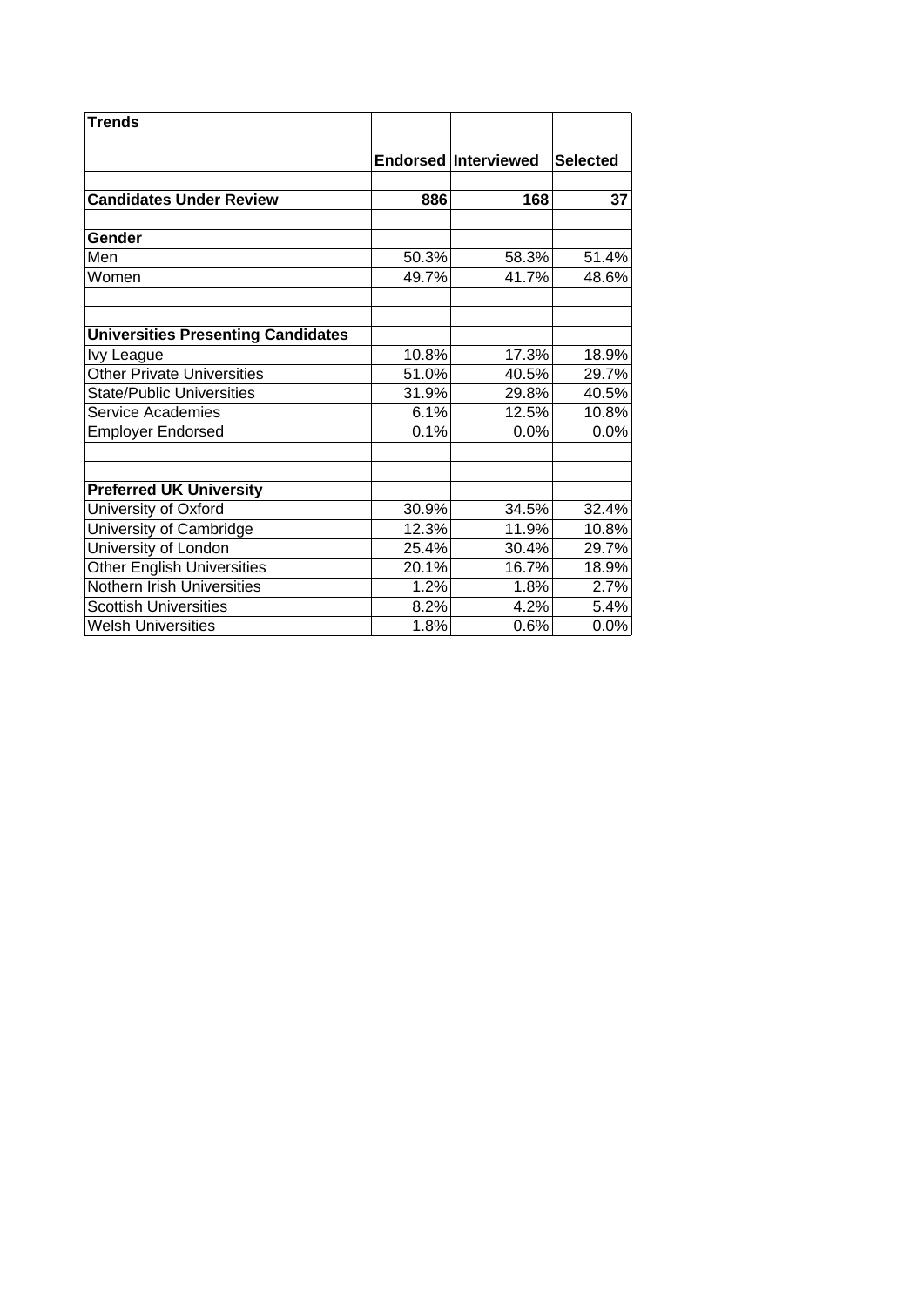## **Trends**

## **Endorsed Interviewed Selected**

| <b>Candidates Under Review</b>            | 886 | 168 | 37 |
|-------------------------------------------|-----|-----|----|
| Gender                                    |     |     |    |
| Men                                       | 446 | 98  | 19 |
| Women                                     | 440 | 70  | 18 |
| <b>Universities Presenting Candidates</b> |     |     |    |
| Ivy League                                | 96  | 29  | 7  |
| <b>Other Private Universities</b>         | 452 | 68  | 11 |
| <b>State/Public Universities</b>          | 283 | 50  | 15 |
| Service Academies                         | 54  | 21  | 4  |
| <b>Employer Endorsed</b>                  | 1   | 0   | 0  |
| <b>Preferred UK University</b>            |     |     |    |
| University of Oxford                      | 274 | 58  | 12 |
| University of Cambridge                   | 109 | 20  | 4  |
| University of London                      | 225 | 51  | 11 |
| <b>Other English Universities</b>         | 178 | 28  | 7  |
| Nothern Irish Universities                | 11  | 3   | 1  |
| <b>Scottish Universities</b>              | 73  | 7   | 2  |
| <b>Welsh Universities</b>                 | 16  | 1   | 0  |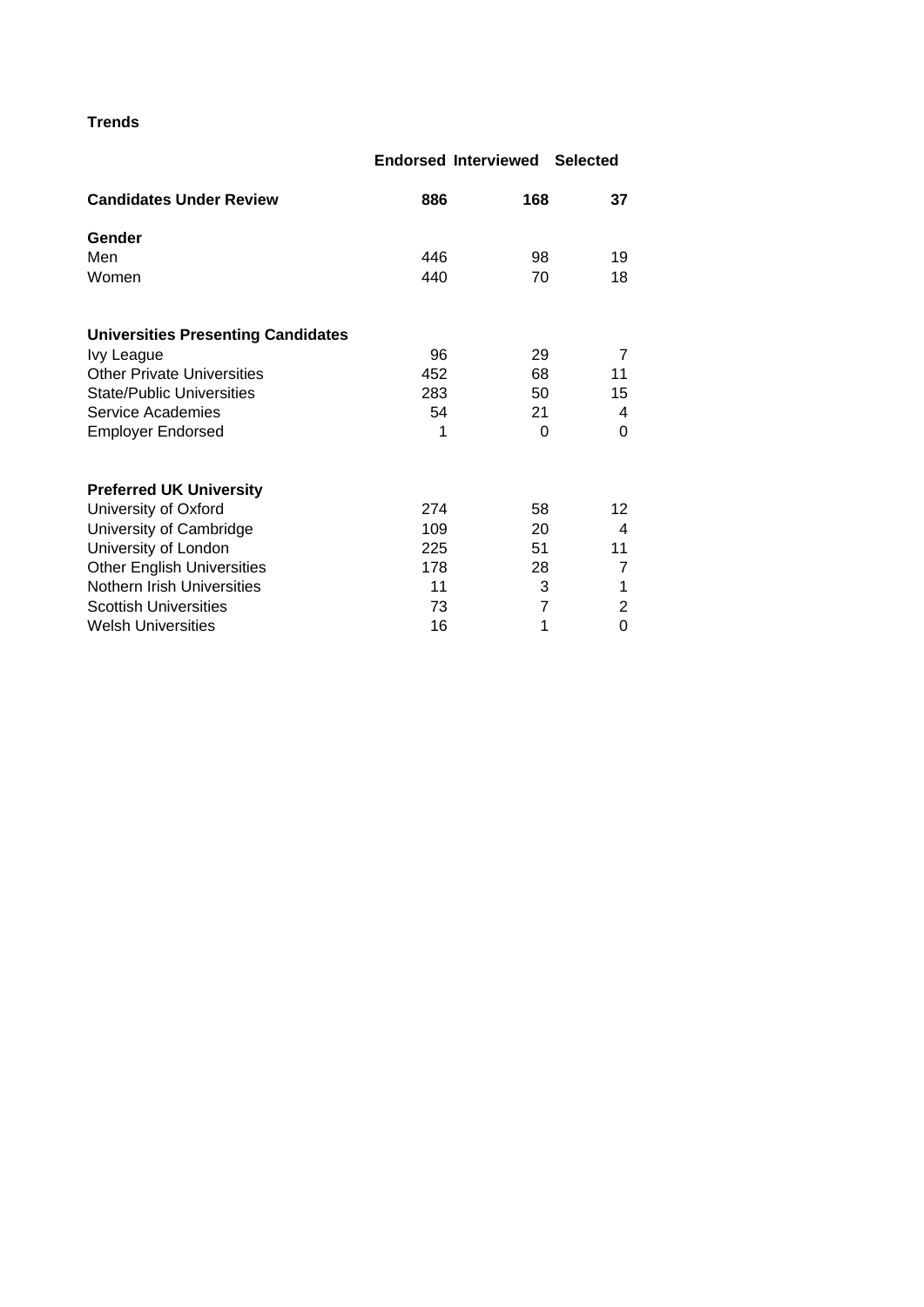## **Comparisons**

| Comparisons                                          |               |                         |         |              |         |         |               |
|------------------------------------------------------|---------------|-------------------------|---------|--------------|---------|---------|---------------|
|                                                      | 2002          | <b>Endorsed</b><br>2003 | 2004    | 2005         | 2006    | 2007    | 2008          |
|                                                      |               |                         |         |              |         |         |               |
| Gender                                               |               |                         |         |              |         |         |               |
| Men                                                  | 48.2%         | 49.3%                   | 51.0%   | 48.1%        | 47.4%   | 50.0%   | 50.3%         |
| Women                                                | 51.8%         | 50.7%                   | 49.0%   | 51.9         | 52.6%   | 50.0%   | 49.7%         |
| <b>Universities Presenting Candidates</b>            |               |                         |         |              |         |         |               |
| Ivy League                                           | 17.4%         | 15.7%                   | 16.0%   | 11.8%        | 11.2%   | 12.3%   | 10.8%         |
| <b>Other Private Universities</b>                    | 47.4%         | 48.2%                   | 41.8%   | 52.2%        | 54.3%   | 51.5%   | 51.0%         |
| <b>State/Public Universities</b>                     | 30.1%         | 31.8%                   | 37.4%   | 30.1%        | 30.1%   | 31.3%   | 31.9%         |
| Service Academies                                    | 4.9%          | 4.3%                    | 4.8%    | 5.4%         | 4.4%    | 4.5%    | 6.1%          |
| <b>Employer Endorsed</b>                             | 0.4%          | 0.0%                    | 0.0%    | 0.5%         | $0.0\%$ | 0.4%    | 0.1%          |
| <b>Preferred UK University</b>                       |               |                         |         |              |         |         |               |
| University of Oxford                                 | 35.4%         | 31.2%                   | 32.3%   | 32.0%        | 31.5%   | 32.4%   | 30.9%         |
| University of Cambridge                              | 13.8%         | 11.4%                   | 12.7%   | 13.0%        | 12.9%   | 13.0%   | 12.3%         |
| University of London                                 | 17.3%         | 20.9%                   | 22.6%   | 25.7%        | 25.9%   | 26.7%   | 25.4%         |
| <b>Other English Universities</b>                    | 21.6%         | 14.4%                   | 20.9%   | 19.3%        | 18.7%   | 17.6%   | 20.1%         |
| Nothern Irish Universities                           | 1.0%          | 0.6%                    | 1.6%    | 0.9%         | 1.4%    | 1.0%    | 1.2%          |
| <b>Scottish Universities</b>                         | 10.0%         | 5.1%                    | 8.8%    | 7.6%         | 8.8%    | 6.8%    | 8.2%          |
| <b>Welsh Universities</b>                            | 1.0%          | 0.3%                    | 1.3%    | 1.5%         | 0.7%    | 0.6%    | 1.8%          |
|                                                      |               | Interviewed             |         |              |         |         |               |
|                                                      | 2002          | 2003                    | 2004    | 2005         | 2006    | 2007    | 2008          |
| Gender                                               |               |                         |         |              |         |         |               |
| Men                                                  | 56.5%         | 56.1%                   | 61.0%   | 52.5%        | 52.8%   | 51.8%   | 58.3%         |
| Women                                                | 43.5%         | 43.9%                   | 39.0%   | 47.5%        | 47.2%   | 48.2%   | 41.7%         |
| <b>Universities Presenting Candidates</b>            |               |                         |         |              |         |         |               |
| Ivy League                                           | 23.0%         | 15.3%                   | 18.2%   | 16.9%        | 14.9%   | 22.6%   | 17.3%         |
| <b>Other Private Universities</b>                    | 40.4%         | 36.5%                   | 41.5%   | 47.5%        | 42.9%   | 43.9%   | 40.5%         |
| <b>State/Public Universities</b>                     | 29.2%         | 40.9%                   | 32.1%   | 26.3%        | 34.2%   | 26.8%   | 29.8%         |
| Service Academies                                    | 7.5%          | 7.3%                    | 8.2%    | 8.1%         | 8.1%    | 6.7%    | 12.5%         |
| <b>Employer Endorsed</b>                             | $0.0\%$       | $0.0\%$                 | $0.0\%$ | 1.3%         | $0.0\%$ | $0.0\%$ | $0.0\%$       |
| <b>Preferred UK University</b>                       |               |                         |         |              |         |         |               |
| University of Oxford                                 | 44.7%         | 35.0%                   | 34.6%   | 49.4%        | 39.1%   | 41.5%   | 34.5%         |
| University of Cambridge                              | 14.9%         | 14.0%                   | 20.8%   | 16.3%        | 16.1%   | 18.3%   | 11.9%         |
| University of London                                 | 13.0%         | 22.3%                   | 22.6%   | 20.0%        | 27.3%   | 25.0%   | 30.4%         |
| <b>Other English Universities</b>                    | 21.1%         | 11.5%                   | 15.7%   | 9.4%         | 11.2%   | 7.3%    | 16.7%         |
| Nothern Irish Universities                           | 0.6%          | 0.0%                    | 2.5%    | 1.3%         | 1.2%    | 1.2%    | 1.8%          |
| <b>Scottish Universities</b>                         | 5.6%          | 5.1%                    | 3.1%    | 3.8%         | 3.7%    | 4.9%    | 4.2%          |
| <b>Welsh Universities</b>                            | $0.0\%$       | $0.0\%$                 | 0.6%    | 0.0%         | 1.2%    | 1.8%    | 0.6%          |
|                                                      | 2002          | <b>Selected</b><br>2003 | 2004    | 2005         | 2006    | 2007    | 2008          |
|                                                      |               |                         |         |              |         |         |               |
| Gender<br>Men                                        | 55.0%         | 67.5%                   | 65.9%   | 53.5%        | 60.5%   | 56.8%   | 51.4%         |
| Women                                                | 45.0%         | 32.5%                   | 34.1%   | 46.5%        | 39.5%   | 43.2%   | 48.6%         |
| <b>Universities Presenting Candidates</b>            |               |                         |         |              |         |         |               |
|                                                      |               |                         |         |              |         |         |               |
| <b>Ivy League</b>                                    | 30.0%         | 15.0%                   | 9.1%    | 16.3%        | 18.6%   | 20.5%   | 18.9%         |
| <b>Other Private Universities</b>                    | 35.0%         | 40.0%                   | 50.0%   | 48.8%        | 44.2%   | 36.4%   | 29.7%         |
| <b>State/Public Universities</b>                     | 22.5%         | 40.0%                   | 31.8%   | 20.9%        | 32.6%   | 31.8%   | 40.5%         |
| <b>Service Academies</b><br><b>Employer Endorsed</b> | 12.5%<br>0.0% | 5.0%                    | 9.1%    | 9.3%<br>4.7% | 4.7%    | 11.4%   | 10.8%<br>0.0% |
|                                                      |               | $0.0\%$                 | 0.0%    |              | $0.0\%$ | $0.0\%$ |               |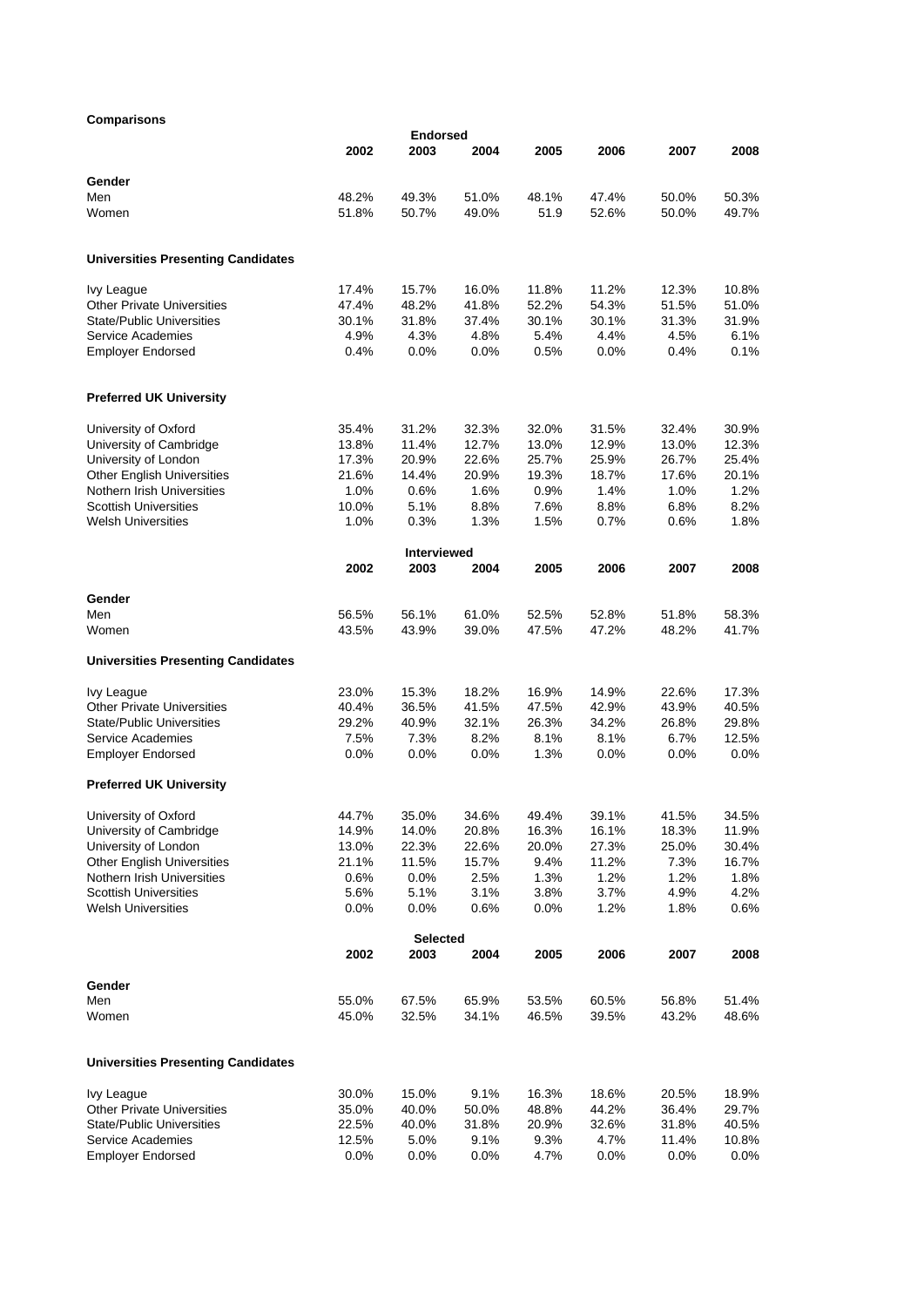## **Preferred UK Universit y**

| University of Oxford              | 47.5%   | 42.5%   | 27.3% | 44.2%   | 46.5%   | 36.4%   | 32.4%   |
|-----------------------------------|---------|---------|-------|---------|---------|---------|---------|
| University of Cambridge           | 17.5%   | 12.5%   | 13.6% | 20.9%   | 20.9%   | 25.0%   | 10.8%   |
| University of London              | 17.5%   | 22.5%   | 38.6% | 23.3%   | 11.6%   | 25.0%   | 29.7%   |
| <b>Other English Universities</b> | 7.5%    | 7.5%    | 11.4% | 9.3%    | 16.3%   | 6.8%    | 18.9%   |
| Nothern Irish Universities        | 1.0%    | $0.0\%$ | 1.6%  | $0.0\%$ | 2.3%    | $0.0\%$ | 2.7%    |
| <b>Scottish Universities</b>      | 10.0%   | 5.0%    | 4.5%  | 2.3%    | 2.3%    | 6.8%    | 5.4%    |
| <b>Welsh Universities</b>         | $0.0\%$ | $0.0\%$ | 2.3%  | $0.0\%$ | $0.0\%$ | $0.0\%$ | $0.0\%$ |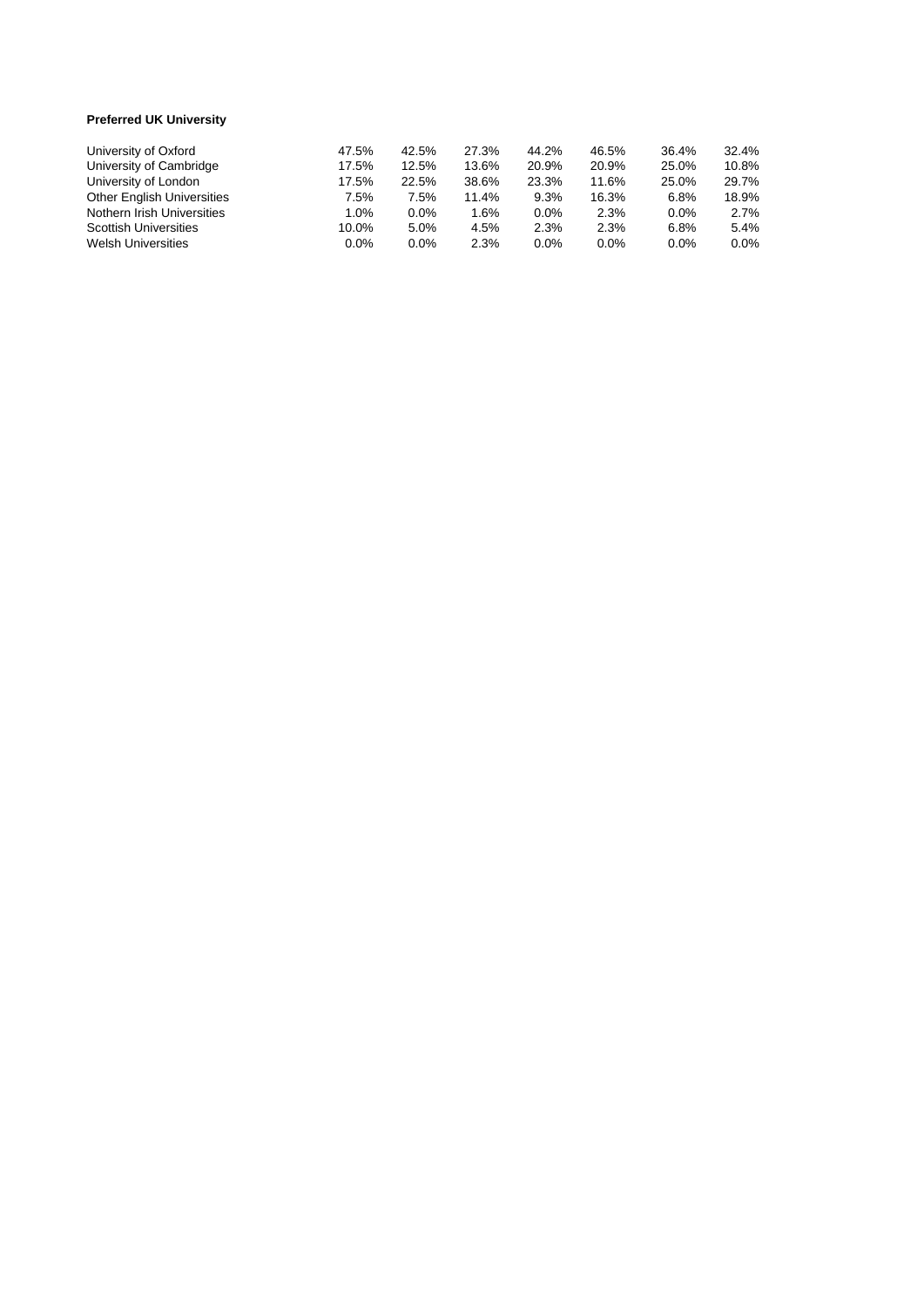| <b>Total Number of Endorsed</b>          |              |              |              |                      |              |              |              |              |              |
|------------------------------------------|--------------|--------------|--------------|----------------------|--------------|--------------|--------------|--------------|--------------|
|                                          |              |              |              |                      |              |              |              |              |              |
|                                          | <b>ATL</b>   | <b>BOS</b>   | <b>CHIG</b>  | DC                   | HOU          | LA           | <b>NY</b>    | <b>SF</b>    | <b>TOTAL</b> |
| <b>BY REGION</b>                         | 113          | 82           | 199          | 86                   | 89           | 91           | 138          | 88           | 886          |
| % of national pool                       | 12.8%        | 9.3%         | 22.5%        | 9.7%                 | 10.0%        | 10.3%        | 15.6%        | 9.9%         |              |
|                                          |              |              |              |                      |              |              |              |              |              |
| <b>GENDER</b>                            |              |              |              |                      |              |              |              |              |              |
|                                          |              |              |              |                      |              |              |              |              |              |
| Men                                      | 57           | 42           | 101          | 42                   | 47           | 42           | 67           | 48           | 446          |
| % of regional pool                       | 50.4%        | 51.2%        | 50.8%        | 48.8%                | 52.8%        | 46.2%        | 48.6%        | 54.5%        |              |
| % of national pool                       | 6.4%         | 4.7%         | 11.4%        | 4.7%                 | 5.3%         | 4.7%         | 7.6%         | 5.4%         | 50.3%        |
| Women                                    |              | 40           | 98           | 44                   | 42           | 49           | 71           | 40           | 440          |
| % of regional pool                       | 56<br>49.6%  | 48.8%        | 49.2%        | 51.2%                | 47.2%        | 53.8%        | 51.4%        | 45.5%        |              |
| % of national pool                       | 6.3%         | 4.5%         | 11.1%        | 5.0%                 | 4.7%         | 5.5%         | 8.0%         | 4.5%         | 49.7%        |
|                                          |              |              |              |                      |              |              |              |              |              |
|                                          |              |              |              |                      |              |              |              |              |              |
| UNIVERSITIES PRESENTING CANDIDATES       |              |              |              |                      |              |              |              |              |              |
| <b>Ivy League</b>                        | 8            | 20           | 17           | 9                    | 4            | 4            | 22           | 12           | 96           |
| % of regional pool                       | 7.1%         | 24.4%        | 8.5%         | 10.5%                | 4.5%         | 4.4%         | 15.9%        | 13.6%        |              |
| % of national pool                       | 0.9%         | 2.3%         | 1.9%         | 1.0%                 | 0.5%         | 0.5%         | 2.5%         | 1.4%         | 10.8%        |
|                                          |              |              |              |                      |              |              |              |              |              |
| <b>Other Private Universities</b>        | 55<br>48.7%  | 44<br>53.7%  | 107<br>53.8% | 43<br>50.0%          | 44<br>49.4%  | 40<br>44.0%  | 80<br>58.0%  | 39<br>44.3%  | 452          |
| % of regional pool<br>% of national pool | 6.2%         | 5.0%         | 12.1%        | 4.9%                 | 5.0%         | 4.5%         | 9.0%         | 4.4%         | 51.0%        |
|                                          |              |              |              |                      |              |              |              |              |              |
| <b>State/Public Universities</b>         | 43           | 13           | 61           | 27                   | 35           | 43           | 28           | 33           | 283          |
| % of regional pool                       | 38.1%        | 15.9%        | 30.7%        | 31.4%                | 39.3%        | 47.3%        | 20.3%        | 37.5%        |              |
| % of national pool                       | 4.9%         | 1.5%         | 6.9%         | 3.0%                 | 4.0%         | 4.9%         | 3.2%         | 3.7%         | 31.9%        |
|                                          |              |              |              |                      |              |              |              |              |              |
| <b>Service Academies</b>                 | 7            | 5            | 14           | 6                    | 6            | 4            | 8            | 4            | 54           |
| % of regional pool                       | 6.2%         | 6.1%         | 7.0%         | 7.0%                 | 6.7%         | 4.4%         | 5.8%         | 4.5%         |              |
| % of national pool                       | 0.8%         | 0.6%         | 1.6%         | 0.7%                 | 0.7%         | 0.5%         | 0.9%         | 0.5%         | 6.1%         |
|                                          |              |              |              |                      |              |              |              |              |              |
| <b>Employer Endorsed</b>                 | 0            | 0            | 0            | $\mathbf{1}$<br>1.2% | 0            | 0            | 0            | $\mathbf 0$  | 1            |
| % of regional pool<br>% of national pool | 0.0%<br>0.0% | 0.0%<br>0.0% | 0.0%<br>0.0% | 0.1%                 | 0.0%<br>0.0% | 0.0%<br>0.0% | 0.0%<br>0.0% | 0.0%<br>0.0% | 0.1%         |
|                                          |              |              |              |                      |              |              |              |              |              |
| <b>PREFERRED UK UNIVERSITY</b>           |              |              |              |                      |              |              |              |              |              |
| <b>University of Oxford</b>              | 32           | 26           | 56           | 25                   | 25           | 23           | 50           | 37           | 274          |
| % of regional pool                       | 28.3%        | 31.7%        | 28.1%        | 29.1%                | 28.1%        | 25.3%        | 36.2%        | 42.0%        |              |
| % of national pool                       | 3.6%         | 2.9%         | 6.3%         | 2.8%                 | 2.8%         | 2.6%         | 5.6%         | 4.2%         | 30.9%        |
|                                          |              |              |              |                      |              |              |              |              |              |
| <b>University of Cambridge</b>           | 17           | 7            | 20           | 8                    | 12           | 11           | 23           | 11           | 109          |
| % of regional pool                       | 15.0%        | 8.5%         | 10.1%        | 9.3%                 | 13.5%        | 12.1%        | 16.7%        | 12.5%        |              |
| % of national pool                       | 1.9%         | 0.8%         | 2.3%         | 0.9%                 | 1.4%         | 1.2%         | 2.6%         | 1.2%         | 12.3%        |
| <b>University of London</b>              | 23           | 21           | 53           | 25                   | 23           | 24           | 35           | 21           | 225          |
| % of regional pool                       | 20.4%        | 25.6%        | 26.6%        | 29.1%                | 25.8%        | 26.4%        | 25.4%        | 23.9%        |              |
| % of national pool                       | 2.6%         | 2.4%         | 6.0%         | 2.8%                 | 2.6%         | 2.7%         | 4.0%         | 2.4%         | 25.4%        |
|                                          |              |              |              |                      |              |              |              |              |              |
| <b>Other English Universities</b>        | 24           | 17           | 47           | 20                   | 20           | 19           | 21           | 10           | 178          |
| % of regional pool                       | 21.2%        | 20.7%        | 23.6%        | 23.3%                | 22.5%        | 20.9%        | 15.2%        | 11.4%        |              |
| % of national pool                       | 2.7%         | 1.9%         | 5.3%         | 2.3%                 | 2.3%         | 2.1%         | 2.4%         | 1.1%         | 20.1%        |
| <b>Nothern Irish Universities</b>        | 0            | 2            | 3            | 1                    | 0            | 3            | 2            | $\mathbf 0$  | 11           |
| % of regional pool                       | 0.0%         | 2.4%         | 1.5%         | 1.2%                 | 0.0%         | 3.3%         | 1.4%         | 0.0%         |              |
| % of national pool                       | 0.0%         | 0.2%         | 0.3%         | 0.1%                 | 0.0%         | 0.3%         | 0.2%         | 0.0%         | 1.2%         |
|                                          |              |              |              |                      |              |              |              |              |              |
| <b>Scottish Universities</b>             | 14           | 6            | 17           | 5                    | 9            | 10           | 6            | 6            | 73           |
| % of regional pool                       | 12.4%        | 7.3%         | 8.5%         | 5.8%                 | 10.1%        | 11.0%        | 4.3%         | 6.8%         |              |
| % of national pool                       | 1.6%         | 0.7%         | 1.9%         | 0.6%                 | 1.0%         | 1.1%         | 0.7%         | 0.7%         | 8.2%         |
|                                          |              |              |              |                      |              |              |              |              |              |
| <b>Welsh Universities</b>                | 3            | ω            | 3            | $\overline{c}$       | 0            | $\mathbf{1}$ | 1            | 3            | 16           |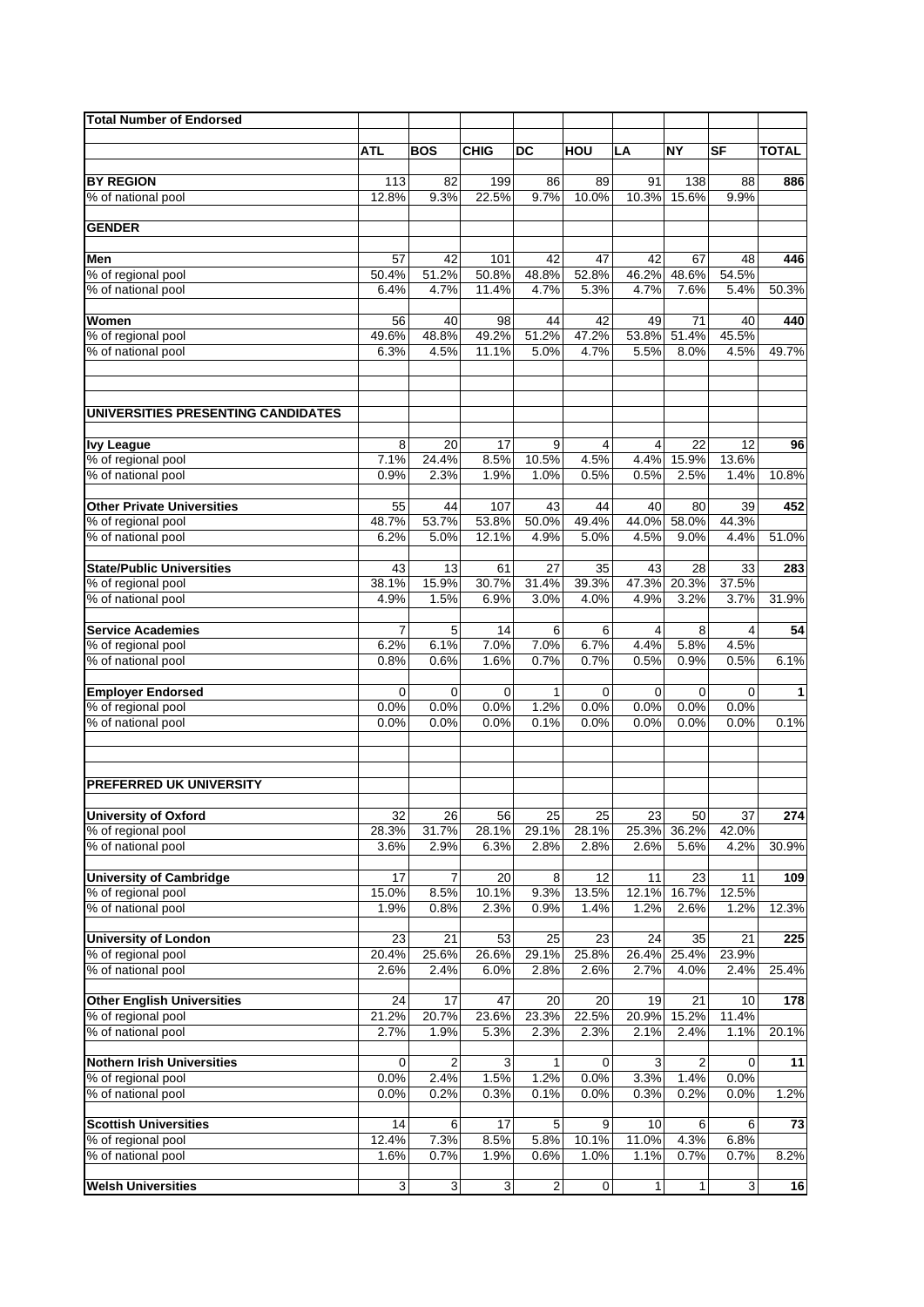| % of<br>pool<br>regional | 7%   | י ∣%<br>ິ. | .5%     | $\angle 3\%$ | 0.0% | 1%<br>. | 7%<br>ັບ. . | 4%<br>ູ |        |
|--------------------------|------|------------|---------|--------------|------|---------|-------------|---------|--------|
| % of<br>pool<br>national | 0.3% | $0.3\%$    | $0.3\%$ | $0.2\%$      | 0.0% | ີ 1%⊧   | 1%<br>υ.    | 0.3%    | $.8\%$ |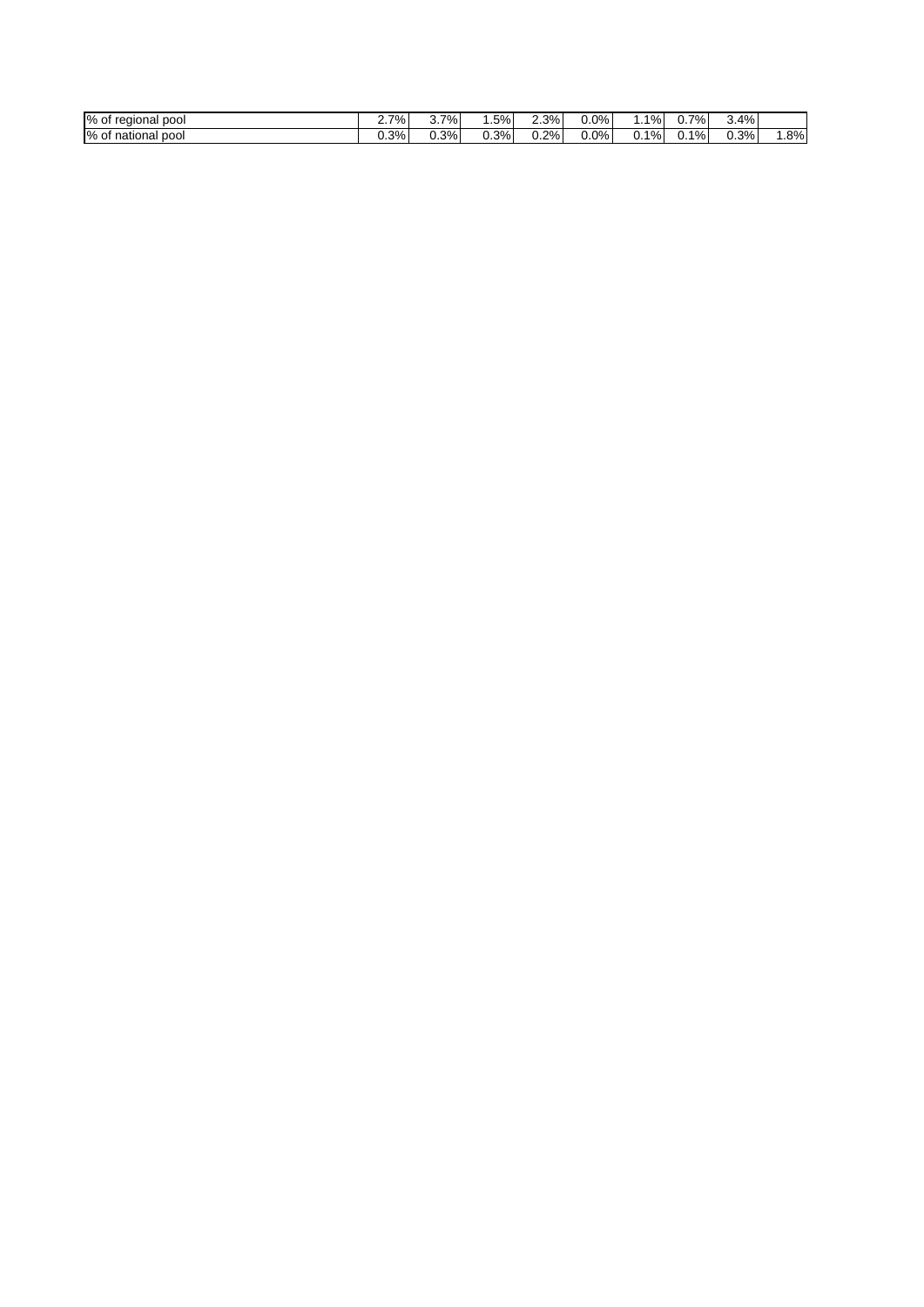| <b>Universities Presenting Candidates - Endorsed</b>                      |             |                |                    |                            |                         |                         |                |                             |                              |
|---------------------------------------------------------------------------|-------------|----------------|--------------------|----------------------------|-------------------------|-------------------------|----------------|-----------------------------|------------------------------|
|                                                                           |             |                |                    |                            |                         |                         |                |                             |                              |
|                                                                           | ATL         |                | <b>BOS CHIG DC</b> |                            | <b>HOU LA</b>           |                         | NΥ             | SF                          | <b>TOTAL</b>                 |
|                                                                           |             |                |                    |                            |                         |                         |                |                             |                              |
| <b>ALABAMA</b>                                                            |             |                |                    |                            |                         |                         |                |                             |                              |
| <b>Auburn University</b>                                                  | 1           | 0              | 0                  | 0                          | $\mathbf 0$             | $\mathbf 0$             | 0              | 0                           | 1                            |
| University of Alabama - Birmingham                                        | 1           | 0              | 0                  | $\mathbf 0$                | 0                       | $\mathbf 0$             | 0              | $\mathbf 0$                 | 1                            |
| University of Alabama - Huntsville                                        | 1           | $\mathbf 0$    | 0                  | $\mathbf 0$                | 0                       | $\mathbf 0$             | $\pmb{0}$      | $\mathbf 0$                 | 1                            |
| University of Alabama - Tuscaloosa                                        | 1           | 0              | 0                  | $\overline{0}$             | 0                       | $\overline{0}$          | 0              | $\mathbf 0$                 | 1                            |
| University of South Alabama                                               | 1           | $\Omega$       | $\Omega$           | 0                          | $\Omega$                | $\Omega$                | 0              | $\Omega$                    | 1                            |
|                                                                           |             |                |                    |                            |                         |                         |                |                             |                              |
| <b>ARIZONA</b>                                                            |             |                |                    |                            |                         |                         |                |                             |                              |
| Arizona State University                                                  | 1           | 0              | 0                  | 0                          | 0                       | 3                       | 0              | 0                           | 4                            |
| Northern Arizona University                                               | 0           | $\mathbf 0$    | 0                  | $\mathbf 0$                | 0                       | $\mathbf{1}$            | $\mathbf 0$    | 0                           | 1                            |
| University of Arizona                                                     | $\Omega$    | $\Omega$       | $\Omega$           | $\Omega$                   | $\overline{0}$          | 5                       | $\overline{0}$ | $\overline{0}$              | 5                            |
| <b>ARKANSAS</b>                                                           |             |                |                    |                            |                         |                         |                |                             |                              |
| University of Arkansas - Fayetteville                                     | $\Omega$    | $\Omega$       | $\Omega$           | $\Omega$                   | 4                       | 0                       | $\Omega$       | 0                           | 4                            |
|                                                                           |             |                |                    |                            |                         |                         |                |                             |                              |
| <b>CALIFORNIA</b>                                                         |             |                |                    |                            |                         |                         |                |                             |                              |
| <b>Biola University</b>                                                   | 0           | 0              | 0                  | 0                          | 0                       | 1                       | 0              | 0                           | 1                            |
| California Institute of Technology                                        | 0           | 0              | 0                  | 0                          | 0                       | 1                       | $\mathbf 0$    | $\mathbf 0$                 | 1                            |
| California State University - Chico                                       | 0           | 0              | 0                  | 0                          | $\mathbf 0$             | 0                       | $\mathbf 0$    | 1                           | 1                            |
| California State University - Fresno                                      | 0           | 0              | 0                  | $\mathbf 0$                | 0                       | $\mathbf{1}$            | 0              | $\mathbf 0$                 | 1                            |
| California State University - Long Beach                                  | 0           | 0              | 0                  | 0                          | 0                       | 1                       | $\mathbf 0$    | $\mathbf 0$                 | 1                            |
| California State University - Northridge                                  | 0           | 0              | 0                  | $\mathbf 0$                | 0                       | 3                       | $\pmb{0}$      | $\mathbf 0$                 | 3                            |
| Claremont McKenna College                                                 | 0           | 0              | 0                  | $\mathbf 0$                | $\mathbf{1}$            | $\mathbf{1}$            | 0              | $\mathbf 0$                 | 2                            |
| Loyola Marymount University                                               | 0           | 0              | 0                  | 0                          | 0                       | $\overline{\mathbf{4}}$ | 0              | $\mathbf 0$                 | $\overline{\mathbf{4}}$      |
| Occidental College                                                        | 0           | $\mathbf 0$    | $\mathbf{1}$       | 0                          | $\mathbf{1}$            | 5                       | 0              | $\mathbf{1}$                | $\overline{\mathbf{8}}$      |
| Pitzer College                                                            | 0           | 0              | 0                  | 1                          | 0                       | $\overline{c}$          | 0              | $\mathbf 0$                 | 3                            |
| Pomona College                                                            | 0           | 0              | $\mathbf{1}$       | 0                          | $\overline{2}$          | $\mathbf{1}$            | 0              | $\mathbf 0$                 | $\overline{\mathbf{4}}$      |
| Santa Clara University                                                    | 0           | $\mathbf 0$    | 0                  | 0                          | 0                       | $\mathbf 0$             | 0              | $\overline{2}$              | $\overline{\mathbf{c}}$      |
| <b>Stanford University</b>                                                | 1           | $\overline{2}$ | 3                  | 0                          | 3                       | 3                       | 3              | $\overline{7}$              | 22                           |
| Thomas Aquinas College                                                    | 0           | 0              | 0                  | $\mathbf 0$                | 0                       | $\mathbf{1}$            | $\mathbf 0$    | $\mathbf 0$                 | 1                            |
| University of California - Berkeley                                       | 0           | 0              | 0                  | $\mathbf 0$                | 0                       | $\mathbf 0$             | 0              | 8                           | 8                            |
| University of California - Davis                                          | 0           | $\mathbf 0$    | 0                  | $\mathbf 0$                | 0                       | $\mathbf 0$             | 0              | 1                           | 1                            |
| University of California - Irvine                                         | 0           | $\mathbf 0$    | 0                  | $\mathbf 0$                | 0                       | $\overline{5}$          | $\mathbf 0$    | $\mathbf 0$                 | 5                            |
| University of California - Los Angeles                                    | 0           | $\mathbf 0$    | 0                  | $\mathbf 0$                | 0                       | $\overline{7}$          | $\mathbf 0$    | $\mathbf 0$                 | $\overline{\mathbf{7}}$      |
| University of California - Riverside                                      | 0           | $\mathbf 0$    | 0                  | $\mathbf 0$                | 0                       | $\mathbf{1}$            | 0              | $\mathbf 0$                 | 1                            |
| University of California - San Diego                                      | 0<br>0      | 0<br>0         | 0<br>0             | $\mathbf 0$<br>$\mathbf 0$ | 0<br>0                  | 3<br>$\mathbf{1}$       | 0<br>0         | $\mathbf 0$<br>$\mathbf{1}$ | 3<br>$\overline{\mathbf{2}}$ |
| University of California - Santa Barbara<br><b>University of Redlands</b> | 0           | 0              | 0                  | 0                          | 0                       | $\overline{2}$          | 0              | $\mathbf 0$                 | 2                            |
| University of San Francisco                                               | 0           | 0              | 0                  | $\mathbf 0$                | 0                       | $\mathbf 0$             | 0              | 1                           | 1                            |
| University of Southern California                                         | 0           | 0              | 0                  | 1                          | $\mathbf{1}$            | 8                       | 0              | 1                           | 11                           |
| <b>Whittier College</b>                                                   | $\mathbf 0$ | $\mathbf 0$    | $\overline{0}$     | $\mathbf 0$                | $\mathbf 0$             | $\mathbf{1}$            | $\mathbf 0$    | $\mathbf 0$                 | 1                            |
|                                                                           |             |                |                    |                            |                         |                         |                |                             |                              |
| <b>COLORADO</b>                                                           |             |                |                    |                            |                         |                         |                |                             |                              |
| Colorado College                                                          | 0           | 0              | 0                  | 0                          | $\overline{\mathbf{c}}$ | 0                       | 0              | 0                           | 2                            |
| Colorado School of Mines                                                  | 0           | 0              | $\mathbf 0$        | $\pmb{0}$                  | $\mathbf{1}$            | 0                       | $\mathbf 0$    | $\mathbf 0$                 | 1                            |
| Colorado State University                                                 | 0           | $\mathbf 0$    | 0                  | $\mathbf 0$                | $\mathbf{1}$            | $\mathbf 0$             | $\pmb{0}$      | $\overline{0}$              | 1                            |
| Naropa Institute                                                          | 0           | $\mathbf 0$    | 0                  | $\overline{0}$             | $\mathbf{1}$            | $\overline{0}$          | $\overline{0}$ | $\overline{0}$              | 1                            |
| United States Air Force Academy                                           | 3           | 1              | 3                  | $\mathbf 0$                | $\mathbf{1}$            | $\mathbf{1}$            | 1              | $\overline{2}$              | $\overline{12}$              |
| University of Colorado System - Boulder                                   | 0           | 0              | 0                  | $\mathbf 0$                | $\mathbf{1}$            | $\mathbf 0$             | $\overline{0}$ | $\mathbf 0$                 | 1                            |
| University of Denver                                                      | 0           | 0              | $\mathbf 0$        | 0                          | 3                       | $\mathbf 0$             | 0              | 0                           | $\mathbf 3$                  |
| University of Northern Colorado                                           | 0           | 0              | 0                  | $\mathbf 0$                | 2                       | $\mathbf 0$             | 0              | $\mathbf 0$                 | 2                            |
|                                                                           |             |                |                    |                            |                         |                         |                |                             |                              |
| <b>CONNECTICUT</b>                                                        |             |                |                    |                            |                         |                         |                |                             |                              |
| <b>Connecticut College</b>                                                | 0           | 3              | 0                  | 0                          | 0                       | 0                       | $\mathbf 0$    | 0                           | 3                            |
| <b>Fairfield University</b>                                               | 0           | $\mathbf 0$    | 0                  | $\overline{0}$             | $\mathbf 0$             | $\pmb{0}$               | $\overline{2}$ | $\mathbf 0$                 | $\overline{\mathbf{2}}$      |
| <b>Trinity College</b>                                                    | 0           | 1              | 0                  | $\overline{0}$             | $\pmb{0}$               | $\pmb{0}$               | $\mathbf{1}$   | $\pmb{0}$                   | 2                            |
| University of Connecticut                                                 | 0           | 1              | $\pmb{0}$          | $\overline{0}$             | $\pmb{0}$               | $\mathbf 0$             | $\overline{0}$ | $\overline{0}$              | 1                            |
| University of Hartford                                                    | 0           | 1              | 0                  | $\pmb{0}$                  | 0                       | $\mathbf 0$             | $\mathbf 0$    | $\overline{0}$              | 1                            |
| Wesleyan University                                                       | 0           | $\overline{2}$ | 0                  | 1                          | 0                       | $\mathbf{1}$            | 0              | 0                           | 4                            |
| <b>Yale University</b>                                                    | 0           | 4              | $\overline{4}$     | 3                          | $\mathbf 0$             | $\mathbf 0$             | $\mathbf{1}$   | 3                           | 15                           |
| <b>DISTRICT OF COLUMBIA</b>                                               |             |                |                    |                            |                         |                         |                |                             |                              |
| <b>American University</b>                                                | 0           | 0              | 0                  | 1                          | 0                       | 0                       | $\pmb{0}$      | 0                           | 1                            |
| George Washington University                                              | $\mathbf 0$ | 0              | $\mathbf{1}$       | $\overline{3}$             | $\mathbf 0$             | $\overline{1}$          | $\overline{0}$ | $\overline{0}$              | 5                            |
| Georgetown University                                                     | 2           | $\pmb{0}$      | $\mathbf{1}$       | $\mathbf{1}$               | $\mathbf{O}$            | $\mathbf{1}$            | 1              | $\mathbf{1}$                | 7                            |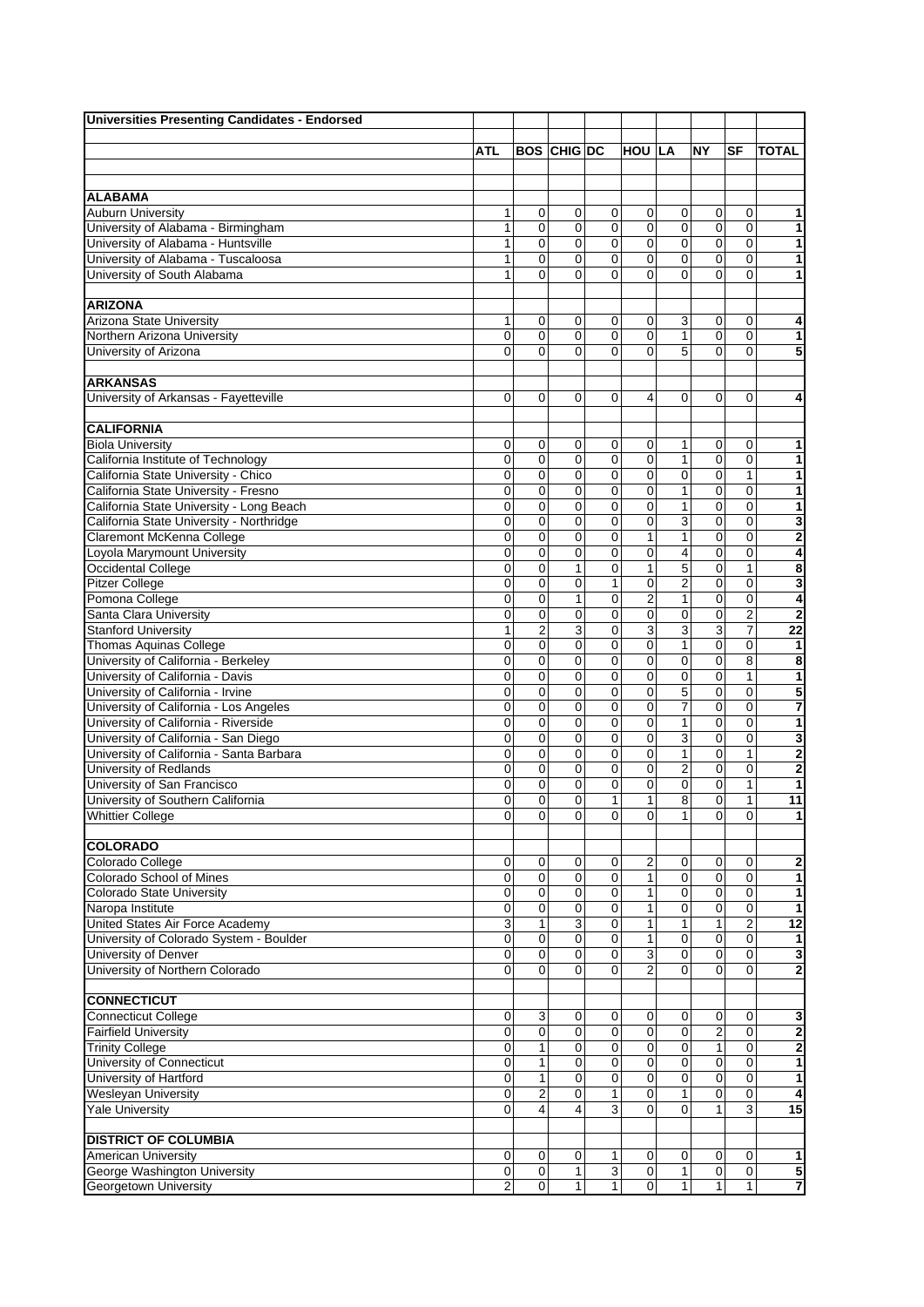| <b>Howard University</b>                  | 0              | 0           | 0              | 2                       | 0              | 0              | 1              | 0              | 3                       |
|-------------------------------------------|----------------|-------------|----------------|-------------------------|----------------|----------------|----------------|----------------|-------------------------|
| The Catholic University of America        | $\Omega$       | 0           | $\Omega$       | 1                       | $\mathbf{0}$   | $\Omega$       | $\Omega$       | $\Omega$       | 1                       |
|                                           |                |             |                |                         |                |                |                |                |                         |
| <b>FLORIDA</b>                            |                |             |                |                         |                |                |                |                |                         |
| <b>Eckerd College</b>                     | 0              | 0           | 0              | 0                       | 0              | 0              | 0              | 1              | 1                       |
| Florida International University          | 1              | 0           | 0              | 0                       | 0              | 0              | 0              | 0              | 1                       |
|                                           |                |             |                |                         |                |                |                |                |                         |
| <b>Florida State University</b>           | $\overline{c}$ | $\mathbf 0$ | 0              | $\mathbf 0$             | $\mathbf 0$    | 0              | $\mathbf 0$    | $\mathbf 0$    | $\overline{\mathbf{c}}$ |
| Jacksonville University                   | 1              | $\mathbf 0$ | 0              | $\mathbf 0$             | 0              | $\mathbf 0$    | $\mathbf 0$    | $\mathbf 0$    | $\overline{\mathbf{1}}$ |
| Palm Beach Atlantic College               | 1              | 0           | 0              | 0                       | 0              | $\mathbf 0$    | $\mathbf 0$    | 0              | 1                       |
| <b>Rollins College</b>                    | $\overline{2}$ | 0           | 0              | $\mathbf 0$             | 0              | $\mathbf 0$    | $\pmb{0}$      | $\mathbf 0$    | $\overline{\mathbf{2}}$ |
| University of Florida                     | 4              | $\mathbf 0$ | 0              | $\overline{0}$          | 0              | $\mathbf 0$    | 0              | $\mathbf 0$    | 4                       |
| University of Miami                       | 2              | 0           | 0              | 0                       | 0              | $\mathbf 0$    | 0              | 0              | 2                       |
|                                           |                |             |                |                         |                |                |                |                |                         |
| <b>GEORGIA</b>                            |                |             |                |                         |                |                |                |                |                         |
|                                           |                |             |                |                         |                |                |                |                |                         |
| Agnes Scott College                       | 1              | 0           | 0              | 0                       | 0              | 0              | 0              | 0              | 1                       |
| <b>Columbus State University</b>          | 1              | 0           | 0              | 0                       | $\mathbf 0$    | 0              | $\mathbf 0$    | 0              | 1                       |
| <b>Emory University</b>                   | 5              | 0           | $\mathbf{1}$   | $\overline{0}$          | 0              | $\mathbf 0$    | $\mathbf{1}$   | $\mathbf 0$    | 7                       |
| Georgia Institute of Technology           | 3              | 0           | 0              | 0                       | 0              | $\mathbf 0$    | $\mathbf 0$    | $\mathbf 0$    | 3                       |
| <b>Mercer University</b>                  | 1              | 0           | 0              | $\mathbf 0$             | $\mathbf 0$    | $\mathbf 0$    | $\pmb{0}$      | $\mathbf 0$    | $\overline{\mathbf{1}}$ |
| Morehouse College                         | 4              | 0           | $\mathbf 0$    | $\mathbf 0$             | 0              | $\mathbf 0$    | 0              | $\mathbf 0$    | 4                       |
| North Georgia College & State University  | 1              | 0           | 0              | 0                       | 0              | $\mathbf 0$    | 0              | $\mathbf 0$    | 1                       |
| <b>Oglethorpe University</b>              | 1              | $\mathbf 0$ | 0              | $\mathbf 0$             | 0              | $\mathbf 0$    | $\overline{0}$ | $\mathbf 0$    | 1                       |
|                                           |                |             |                |                         |                |                |                |                |                         |
| Savannah College of Art & Design          | 1              | 0           | $\mathbf 0$    | $\mathbf 0$             | 0              | $\mathbf 0$    | 0              | $\mathbf 0$    | 1                       |
| State University of West Georgia          | 1              | 0           | 0              | 0                       | 0              | $\mathbf 0$    | 0              | 0              | 1                       |
| University of Georgia                     | 4              | 0           | $\Omega$       | 0                       | $\Omega$       | $\Omega$       | 0              | 0              | 4                       |
|                                           |                |             |                |                         |                |                |                |                |                         |
| <b>ILLINOIS</b>                           |                |             |                |                         |                |                |                |                |                         |
| Augustana College                         | 0              | 0           | 2              | 0                       | 0              | 0              | 0              | 0              | 2                       |
| <b>Benedictine University</b>             | 0              | 0           | $\mathbf{1}$   | 0                       | 0              | $\mathbf 0$    | 0              | $\mathbf 0$    | 1                       |
| <b>Bradley University</b>                 | 0              | 0           | 1              | 0                       | 0              | 0              | $\mathbf 0$    | 0              | 1                       |
| <b>DePaul University</b>                  | $\mathbf 0$    | $\mathbf 0$ | $\overline{c}$ | $\mathbf 0$             | 0              | $\mathbf 0$    | $\mathbf 0$    | $\mathbf 0$    | $\overline{\mathbf{2}}$ |
|                                           |                |             |                |                         |                |                |                |                |                         |
| Eureka College                            | 0              | $\mathbf 0$ | $\mathbf{1}$   | $\mathbf 0$             | 0              | $\mathbf 0$    | 0              | $\mathbf 0$    | 1                       |
| Illinois Wesleyan University              | 1              | 0           | 3              | $\mathbf 0$             | 0              | $\mathbf 0$    | $\mathbf 0$    | $\mathbf 0$    | 4                       |
| Lake Forest College                       | 0              | $\mathbf 0$ | $\mathbf{1}$   | $\mathbf 0$             | 0              | $\mathbf 0$    | $\mathbf 0$    | 0              | 1                       |
| Loyola University Chicago                 | 0              | 0           | $\overline{2}$ | 0                       | 0              | $\mathbf 0$    | 0              | 0              | $\mathbf{2}$            |
| Northwestern University                   | 1              | 0           | $\overline{7}$ | $\mathbf 0$             | 0              | $\mathbf 0$    | $\mathbf{1}$   | 1              | 10                      |
| <b>Roosevelt University</b>               | 0              | 0           | $\mathbf{1}$   | $\mathbf 0$             | 0              | $\mathbf 0$    | 0              | $\mathbf 0$    | 1                       |
| University of Chicago                     | 0              | $\mathbf 0$ | $\overline{2}$ | $\overline{\mathbf{c}}$ | $\overline{2}$ | $\mathbf 0$    | 0              | 0              | 6                       |
| University of Illinois - Chicago          | 0              | $\mathbf 0$ | 1              | $\mathbf 0$             | 0              | $\mathbf 0$    | 0              | $\mathbf 0$    | 1                       |
| University of Illinois - Urbana-Champaign | 0              | 0           | $\overline{2}$ | $\mathbf 0$             | 0              | $\mathbf 0$    | 0              | 0              |                         |
|                                           |                |             |                |                         |                |                |                |                | 2                       |
| <b>Wheaton College</b>                    | 0              | $\mathbf 0$ | $\mathbf{1}$   | $\mathbf 0$             | 0              | $\Omega$       | 0              | $\mathbf 0$    | 1                       |
|                                           |                |             |                |                         |                |                |                |                |                         |
| <b>INDIANA</b>                            |                |             |                |                         |                |                |                |                |                         |
| <b>Ball State University</b>              | 0              | 0           | $\overline{2}$ | 0                       | 0              | 0              | 0              | 0              | 2                       |
| <b>DePauw University</b>                  | 0              | 0           | $\mathbf{1}$   | $\mathbf 0$             | 0              | $\mathbf 0$    | 0              | $\mathbf 0$    | 1                       |
| <b>Grace College</b>                      | 0              | 0           | 1              | 0                       | 0              | 0              | $\pmb{0}$      | 0              | 1                       |
| <b>Hanover College</b>                    | 0              | 0           | $\mathbf{1}$   | $\mathbf 0$             | 0              | $\mathbf 0$    | 0              | $\mathbf 0$    | 1                       |
| <b>Indiana University</b>                 | 0              | 0           | 3              | $\pmb{0}$               | $\mathbf{1}$   | $\mathbf 0$    | $\mathbf 0$    | 0              | 4                       |
| Saint Mary's College                      |                | 0           | $\mathbf{1}$   |                         |                | $\mathbf 0$    |                | $\mathbf 0$    |                         |
|                                           | 0              |             |                | $\pmb{0}$               | 0              |                | $\pmb{0}$      |                | 1                       |
| University of Notre Dame                  | 1              | 0           | 4              | $\pmb{0}$               | $\mathbf{1}$   | $\mathbf 0$    | $\mathbf{1}$   | $\mathbf{1}$   | 8                       |
| University of Southern Indiana            | 0              | $\mathbf 0$ | $\mathbf{1}$   | $\pmb{0}$               | 0              | $\mathbf 0$    | $\mathbf 0$    | $\mathbf 0$    | 1                       |
| Valparaiso University                     | 0              | 0           | $\mathbf{1}$   | $\mathbf 0$             | 0              | $\overline{0}$ | $\overline{0}$ | $\overline{0}$ | $\overline{\mathbf{1}}$ |
| Wabash College                            | 0              | $\mathbf 0$ | $\overline{2}$ | $\Omega$                | $\mathbf 0$    | $\Omega$       | 0              | $\Omega$       | 2                       |
|                                           |                |             |                |                         |                |                |                |                |                         |
| <b>IOWA</b>                               |                |             |                |                         |                |                |                |                |                         |
| Coe College                               | 0              | 0           | 1              | 0                       | 0              | 0              | $\mathbf 0$    | 0              | 1                       |
| <b>Cornell College</b>                    | 0              | $\pmb{0}$   | 2              | $\overline{0}$          | $\mathbf 0$    | 0              | $\mathbf 0$    | 0              |                         |
|                                           |                |             |                |                         |                |                |                |                | 2                       |
| <b>Drake University</b>                   | 0              | 0           | $\mathbf{1}$   | $\pmb{0}$               | 0              | $\mathbf 0$    | $\mathbf 0$    | $\mathbf 0$    | 1                       |
| <b>Grinnell College</b>                   | 0              | 0           | 3              | 1                       | 0              | $\mathbf 0$    | $\mathbf 0$    | 1              | 5                       |
| <b>Iowa State University</b>              | 0              | 0           | $\mathbf{1}$   | $\pmb{0}$               | $\mathbf 0$    | $\pmb{0}$      | $\overline{0}$ | $\mathbf 0$    | 1                       |
| <b>Luther College</b>                     | $\mathbf 0$    | $\mathbf 0$ | $\mathbf{1}$   | $\mathbf 0$             | 0              | $\overline{0}$ | $\pmb{0}$      | $\mathbf 0$    | $\overline{\mathbf{1}}$ |
| Simpson College                           | 0              | 0           | 1              | 0                       | 0              | $\mathbf 0$    | 0              | $\pmb{0}$      | 1                       |
| University of Iowa                        | 0              | 0           | $\overline{2}$ | $\mathbf 0$             | $\Omega$       | $\mathbf 0$    | 0              | $\mathbf 0$    | $\overline{\mathbf{2}}$ |
|                                           |                |             |                |                         |                |                |                |                |                         |
| <b>KANSAS</b>                             |                |             |                |                         |                |                |                |                |                         |
|                                           |                |             |                |                         |                |                |                |                |                         |
| <b>Baker University</b>                   | 0              | 0           | 1              | 0                       | 0              | 0              | 0              | 0              | 1                       |
| Kansas State University                   | 0              | $\mathbf 0$ | 3              | $\mathbf 0$             | 0              | $\mathbf 0$    | $\mathbf 0$    | $\mathbf 0$    | 3                       |
| University of Kansas                      | 0              | 0           | $\overline{4}$ | $\mathbf{1}$            | 0              | $\mathbf 0$    | 0              | $\mathbf 0$    | 5                       |
|                                           |                |             |                |                         |                |                |                |                |                         |
| <b>KENTUCKY</b>                           |                |             |                |                         |                |                |                |                |                         |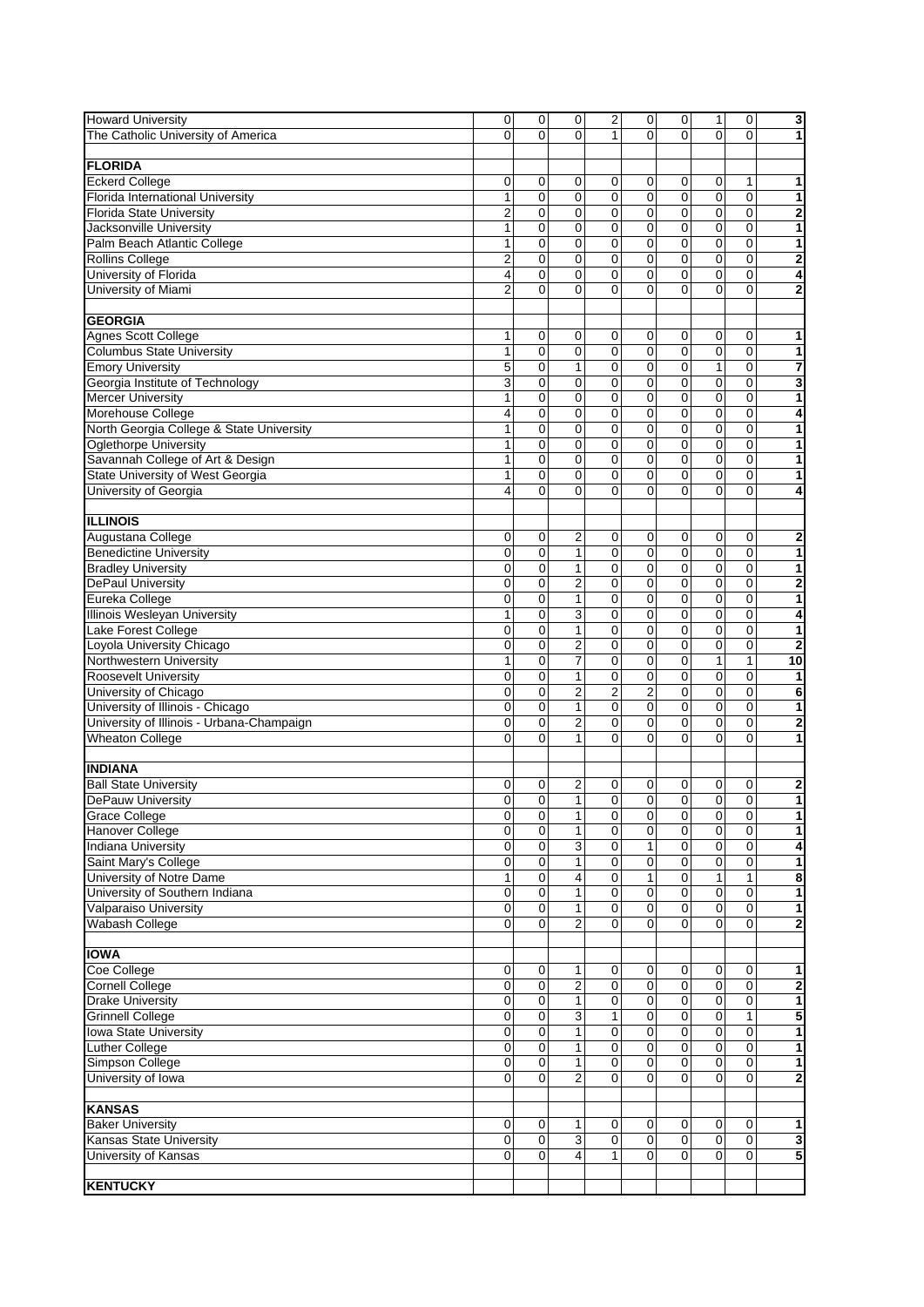| <b>Berea College</b>                         | 0                       | 0              | 1                        | 0                       | 0              | 0              | 0              | 0              | 1                       |
|----------------------------------------------|-------------------------|----------------|--------------------------|-------------------------|----------------|----------------|----------------|----------------|-------------------------|
|                                              |                         |                |                          |                         | 0              |                |                |                |                         |
| Centre College                               | 0                       | 0              | $\overline{2}$           | 0                       |                | 0              | 0              | 0              | $\overline{\mathbf{2}}$ |
| University of Kentucky                       | 0                       | 0              | $\mathbf{1}$             | 0                       | 0              | 0              | $\mathbf 0$    | 0              | 1                       |
| University of Louisville                     | 0                       | 0              | $\overline{2}$           | $\Omega$                | $\Omega$       | $\Omega$       | 0              | 0              | $\bf{2}$                |
|                                              |                         |                |                          |                         |                |                |                |                |                         |
| <b>LOUISIANA</b>                             |                         |                |                          |                         |                |                |                |                |                         |
| ouisiana State University - Baton Rouge      | 0                       | 0              | 0                        | 0                       | 2              | 0              | 0              | 0              | 2                       |
|                                              | $\Omega$                | $\Omega$       | $\Omega$                 | $\overline{0}$          | $\overline{2}$ | $\Omega$       | $\Omega$       | $\overline{0}$ |                         |
| Louisiana Tech University                    |                         |                |                          |                         |                |                |                |                | $\overline{2}$          |
|                                              |                         |                |                          |                         |                |                |                |                |                         |
| <b>MAINE</b>                                 |                         |                |                          |                         |                |                |                |                |                         |
| <b>Bowdoin College</b>                       | 0                       | 2              | 0                        | 0                       | 0              | 0              | 0              | 0              | 2                       |
| Colby College                                | 0                       | $\Omega$       | $\Omega$                 | $\overline{0}$          | 1              | $\overline{0}$ | $\Omega$       | 0              | 1                       |
|                                              |                         |                |                          |                         |                |                |                |                |                         |
|                                              |                         |                |                          |                         |                |                |                |                |                         |
| <b>MARYLAND</b>                              |                         |                |                          |                         |                |                |                |                |                         |
| Goucher College                              | 0                       | 0              | 0                        | 1                       | 0              | 0              | 1              | 0              | $\overline{2}$          |
| <b>Johns Hopkins University</b>              | 0                       | $\overline{2}$ | $\overline{2}$           | 6                       | 0              | 0              | $\overline{c}$ | $\mathbf 0$    | $\overline{12}$         |
| St. Mary's College of Maryland               | 0                       | $\mathbf 0$    | $\overline{0}$           | 1                       | $\overline{0}$ | 0              | $\mathbf 0$    | 0              | 1                       |
| <b>United States Naval Academy</b>           | 3                       | 2              | 6                        | 4                       | 2              | $\mathbf{1}$   | 3              | $\mathbf{1}$   | $\overline{22}$         |
| University of Maryland - Baltimore County    |                         |                |                          |                         |                |                |                |                |                         |
|                                              | 0                       | 0              | 0                        | $\overline{\mathbf{c}}$ | 0              | 0              | 0              | 0              | $\overline{2}$          |
| University of Maryland - College Park        | 1                       | $\Omega$       | $\Omega$                 | 3                       | $\Omega$       | $\Omega$       | $\Omega$       | $\Omega$       | 4                       |
|                                              |                         |                |                          |                         |                |                |                |                |                         |
| <b>MASSACHUSETTS</b>                         |                         |                |                          |                         |                |                |                |                |                         |
| Amherst College                              | 0                       | 1              | 1                        | 1                       | 0              | 0              | 2              | 1              | 6                       |
| Anna Maria College                           | 0                       | 1              | 0                        | $\mathbf 0$             | $\mathbf 0$    | 0              | $\mathbf 0$    | $\mathbf 0$    |                         |
|                                              |                         |                |                          |                         |                |                |                |                | 1                       |
| <b>Boston College</b>                        | $\overline{2}$          | 5              | $\pmb{0}$                | 0                       | 0              | $\mathbf 0$    | $\mathbf 0$    | $\pmb{0}$      | $\overline{7}$          |
| <b>Boston Conservatory</b>                   | 0                       | $\mathbf{1}$   | 0                        | $\mathbf 0$             | $\overline{0}$ | $\overline{0}$ | $\mathbf 0$    | $\mathbf 0$    | $\overline{\mathbf{1}}$ |
| <b>Boston University</b>                     | 0                       | 2              | 0                        | 0                       | 1              | 0              | 1              | 3              | 7                       |
| College of the Holy Cross                    | 0                       | $\overline{2}$ | $\overline{0}$           | 0                       | 0              | 0              | $\mathbf 0$    | 0              | $\overline{\mathbf{2}}$ |
| <b>Emerson College</b>                       | 0                       | 0              | 0                        | 0                       | 0              | $\overline{0}$ | $\mathbf 0$    | $\mathbf{1}$   | 1                       |
| <b>Harvard Extension School</b>              |                         | 0              | 0                        |                         | 0              | $\mathbf 0$    |                |                | 1                       |
|                                              | 0                       |                |                          | 0                       |                |                | $\mathbf{1}$   | 0              |                         |
| <b>Harvard University</b>                    | 1                       | 9              | $\mathbf{1}$             | 1                       | $\mathbf 0$    | 0              | 4              | 4              | 20                      |
| Massachusetts Institute of Technology        | 0                       | 3              | $\mathbf{1}$             | 3                       | $\mathbf{1}$   | $\overline{0}$ | 5              | $\overline{2}$ | 15                      |
| Montserrat College of Art                    | 0                       | 1              | 0                        | 0                       | 0              | $\mathbf 0$    | 0              | 0              | 1                       |
| Mount Holyoke College                        | 0                       | $\mathbf 0$    | $\mathbf{1}$             | $\mathbf 0$             | $\mathbf 0$    | 0              | $\mathbf{1}$   | 0              | $\overline{\mathbf{c}}$ |
| <b>Tufts University</b>                      | 0                       | $\mathbf{1}$   | $\overline{2}$           | 1                       | $\mathbf{1}$   | $\mathbf 0$    | $\mathbf{1}$   | $\mathbf 0$    | 6                       |
|                                              |                         |                |                          |                         |                |                |                |                |                         |
| University of Massachusetts System - Amherst | 0                       | $\overline{4}$ | 1                        | $\mathbf 0$             | 0              | 0              | 0              | 0              | 5                       |
| <b>Wellesley College</b>                     | 0                       | $\mathbf{1}$   | $\mathbf{1}$             | 1                       | $\overline{0}$ | 0              | $\mathbf 0$    | 0              | 3                       |
| <b>Williams College</b>                      | 1                       | $\overline{2}$ | $\mathbf{1}$             | 0                       | 0              | $\mathbf{1}$   | $\mathbf{1}$   | $\mathbf{1}$   | 7                       |
| Worcester Polytechnic Institute              | 0                       | 1              | 0                        | 0                       | 0              | 0              | 0              | 0              | 1                       |
| Worcester State College                      | 0                       | $\mathbf{1}$   | $\overline{0}$           | 0                       | $\overline{0}$ | 0              | 0              | 0              | 1                       |
|                                              |                         |                |                          |                         |                |                |                |                |                         |
|                                              |                         |                |                          |                         |                |                |                |                |                         |
| <b>MICHIGAN</b>                              |                         |                |                          |                         |                |                |                |                |                         |
| <b>Andrews University</b>                    | 0                       | 0              | 1                        | 0                       | 0              | 0              | 0              | 0              | 1                       |
| Calvin College                               | 0                       | 0              | $\mathbf{1}$             | 0                       | 0              | 0              | 0              | 0              | 1                       |
| Central Michigan University                  | 0                       | 0              | $\mathbf{1}$             | 0                       | 0              | 0              | 0              | 0              | $\overline{1}$          |
| <b>Grand Valley State University</b>         | 0                       | $\mathbf 0$    | $\mathbf{1}$             | 0                       | 0              | 0              | $\mathbf 0$    | $\pmb{0}$      | 1                       |
|                                              |                         |                |                          |                         |                |                |                |                |                         |
| Kalamazoo College                            | 0                       | 0              | $\mathbf{1}$             | 0                       | 0              | 0              | 0              | $\pmb{0}$      | 1                       |
| Michigan State University                    | 0                       | 0              | $\overline{\mathbf{4}}$  | 0                       | 0              | 0              | 0              | 0              | 4                       |
| University of Michigan System - Ann Arbor    | 0                       | 0              | $\overline{2}$           | $\mathbf 0$             | $\mathbf 0$    | 0              | 0              | 0              | 2                       |
|                                              |                         |                |                          |                         |                |                |                |                |                         |
| <b>MINNESOTA</b>                             |                         |                |                          |                         |                |                |                |                |                         |
|                                              |                         |                |                          |                         |                |                |                |                |                         |
| <b>Carleton College</b>                      | 0                       | 0              | 6                        | 0                       | 1              | 0              | $\pmb{0}$      | 0              | 7                       |
| <b>Gustavus Adolphus College</b>             | 0                       | $\mathbf 0$    | $\mathbf{1}$             | $\overline{0}$          | 0              | $\overline{0}$ | $\pmb{0}$      | $\overline{0}$ | $\mathbf{1}$            |
| <b>Hamline University</b>                    | 0                       | 0              | $\mathbf{1}$             | 0                       | 0              | $\overline{0}$ | 0              | 0              | 1                       |
| Macalester College                           | 0                       | 0              | $\mathbf{1}$             | $\mathbf{1}$            | 0              | 0              | 1              | 0              | 3                       |
| Saint Olaf College                           | 0                       | $\pmb{0}$      | $\mathbf{1}$             | $\overline{0}$          | 0              | $\pmb{0}$      | $\pmb{0}$      | $\overline{0}$ | $\blacksquare$          |
| University of Minnesota System - Morris      | 0                       | $\mathbf 0$    | 1                        | 0                       | 0              | 0              | $\mathbf 0$    | 0              | 1                       |
| University of Minnesota System - Twin Cities | 0                       | 0              | $\mathbf{1}$             | 0                       | 0              | 0              | 0              | 0              | $\overline{1}$          |
|                                              |                         |                |                          |                         |                |                |                |                |                         |
| University of Saint Thomas                   | $\overline{\mathsf{o}}$ | $\mathbf 0$    | $\mathbf{1}$             | $\overline{0}$          | 0              | $\overline{0}$ | $\Omega$       | $\overline{0}$ | $\mathbf{1}$            |
|                                              |                         |                |                          |                         |                |                |                |                |                         |
| <b>MISSISSIPPI</b>                           |                         |                |                          |                         |                |                |                |                |                         |
| Mississippi University for Women             | 2                       | 0              | $\overline{0}$           | 0                       | 0              | 0              | 0              | 0              | 2                       |
| University of Southern Mississippi           | 3                       | 0              | 0                        | 0                       | 0              | 0              | 0              | 0              | $\mathbf{3}$            |
|                                              |                         |                |                          |                         |                |                |                |                |                         |
|                                              |                         |                |                          |                         |                |                |                |                |                         |
| <b>MISSOURI</b>                              |                         |                |                          |                         |                |                |                |                |                         |
| Saint Louis University                       | 0                       | 0              | $\mathbf{1}$             | 0                       | 0              | 0              | 0              | 0              | 1                       |
| <b>Truman State University</b>               | 0                       | 0              | $\mathbf{1}$             | $\overline{0}$          | $\mathbf 0$    | 0              | $\mathbf 0$    | $\overline{0}$ | $\mathbf{1}$            |
| University of Missouri System - Columbia     | 0                       | $\mathbf 0$    | $\mathbf{1}$             | $\pmb{0}$               | $\mathbf{1}$   | $\mathsf 0$    | $\mathbf 0$    | $\overline{0}$ | $\mathbf{2}$            |
|                                              | $\overline{\mathbf{0}}$ | $\mathsf{o}$   | $\overline{\phantom{a}}$ |                         | $\overline{0}$ | $\overline{0}$ | $\overline{0}$ | $\overline{0}$ | $\blacksquare$          |
| University of Missouri System - Rolla        |                         |                |                          | $\overline{0}$          |                |                |                |                |                         |
| Washington University in St. Louis           | 0                       | $\mathbf 0$    | $\overline{1}$           | $\overline{0}$          | 0              | $\overline{0}$ | $\mathbf{1}$   | $\overline{1}$ | $\overline{\mathbf{3}}$ |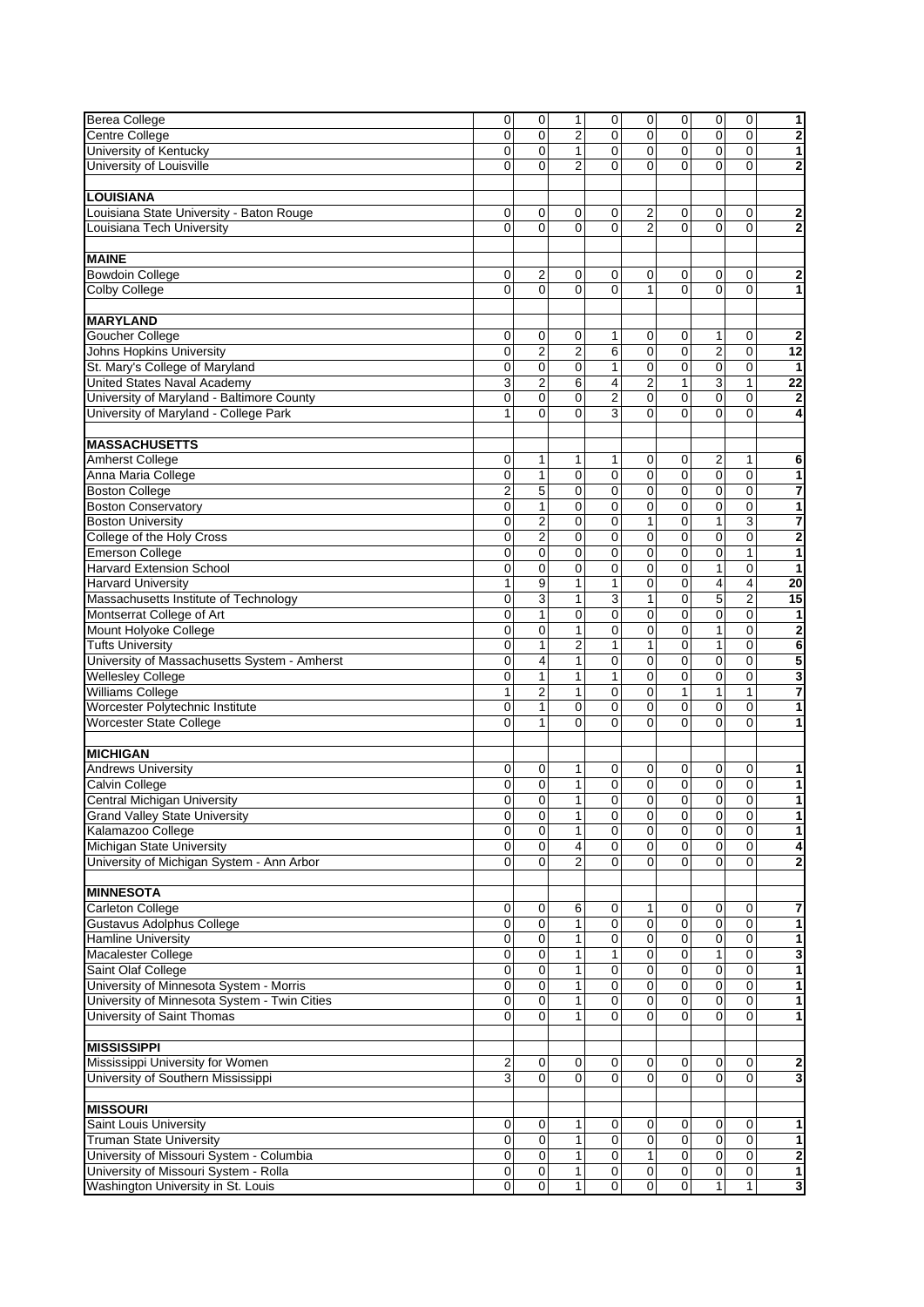| <b>MONTANA</b>                                                            |                     |                  |                             |                |                |                             |                                  |                  |                              |
|---------------------------------------------------------------------------|---------------------|------------------|-----------------------------|----------------|----------------|-----------------------------|----------------------------------|------------------|------------------------------|
| Montana State University System - Bozeman                                 | 0                   | 0                | 0                           | 0              | 0              | 0                           | 0                                | 1                | 1                            |
| University of Montana - Missoula                                          | 0                   | $\Omega$         | $\Omega$                    | 0              | 0              | 0                           | $\Omega$                         | 4                | 4                            |
|                                                                           |                     |                  |                             |                |                |                             |                                  |                  |                              |
| <b>NEBRASKA</b>                                                           |                     |                  |                             |                |                |                             |                                  |                  |                              |
| <b>Creighton University</b>                                               | 0                   | 0                | $\overline{\mathbf{c}}$     | 0              | 0              | 0                           | 0                                | 0                | 2                            |
| University of Nebraska System - Lincoln                                   | 0                   | 0                | $\mathbf{1}$                | 0              | 0              | 0                           | 0                                | 0                | $\overline{1}$               |
| University of Nebraska System - Omaha                                     | 0                   | 0                | 1                           | 0              | 0              | 0                           | $\Omega$                         | 0                | 1                            |
| <b>NEVADA</b>                                                             |                     |                  |                             |                |                |                             |                                  |                  |                              |
| University of Nevada-Las Vegas                                            | 0                   | 0                | 0                           | 0              | 0              | 4                           | 0                                | 0                | 4                            |
| University of Nevada-Reno                                                 | $\overline{0}$      | $\Omega$         | $\overline{0}$              | 0              | $\overline{0}$ | $\overline{0}$              | $\Omega$                         | $\mathbf{1}$     | 1                            |
|                                                                           |                     |                  |                             |                |                |                             |                                  |                  |                              |
| <b>NEW HAMPSHIRE</b>                                                      |                     |                  |                             |                |                |                             |                                  |                  |                              |
| Dartmouth College                                                         | 1                   | 2                | 3                           | 0              | 0              | 0                           | 2                                | 0                | 8                            |
| University of New Hampshire                                               | 0                   | $\overline{2}$   | $\Omega$                    | $\overline{0}$ | $\overline{0}$ | $\overline{0}$              | $\Omega$                         | $\overline{0}$   | $\mathbf 2$                  |
|                                                                           |                     |                  |                             |                |                |                             |                                  |                  |                              |
| <b>NEW JERSEY</b>                                                         |                     |                  |                             |                |                |                             |                                  |                  |                              |
| <b>Princeton University</b>                                               | 3                   | 1                | 3                           | 3              | 0              | $\overline{2}$              | 5                                | 3                | 20                           |
| Rutgers University - New Brunswick                                        | 0                   | 0                | 0                           | 0              | 0              | 0                           | 7                                | 0                | 7                            |
| Saint Peter's College                                                     | 0                   | 0                | $\overline{0}$              | $\overline{0}$ | 0              | 0                           | $\overline{2}$                   | 0                | $\overline{2}$               |
| <b>NEW MEXICO</b>                                                         |                     |                  |                             |                |                |                             |                                  |                  |                              |
| <b>New Mexico State University</b>                                        | 0                   | 0                | $\mathbf 0$                 | 0              | 1              | 0                           | 0                                | 0                | 1                            |
| University of New Mexico                                                  | $\overline{0}$      | $\Omega$         | $\overline{0}$              | $\overline{0}$ | $\overline{2}$ | $\overline{0}$              | $\overline{0}$                   | 0                | $\overline{\mathbf{2}}$      |
|                                                                           |                     |                  |                             |                |                |                             |                                  |                  |                              |
| <b>NEW YORK</b>                                                           |                     |                  |                             |                |                |                             |                                  |                  |                              |
| <b>Barnard College</b>                                                    | 0                   | 1                | 0                           | 0              | 1              | 0                           | 3                                | 0                | 5                            |
| City University of New York - Brooklyn College                            | 0                   | 0                | 0                           | $\mathbf 0$    | 0              | $\overline{0}$              | $\mathbf{1}$                     | 0                | 1                            |
| City University of New York - City College                                | 0                   | 0                | 0                           | 0              | 0              | 0                           | $\mathbf{1}$                     | 0                | 1                            |
| City University of New York - College of Staten Island                    | 0                   | 0                | 0                           | 0              | $\mathbf 0$    | $\mathbf 0$                 | $\mathbf{1}$                     | 0                | 1                            |
| City University of New York - Hunter College                              | 0                   | 0                | 0                           | $\mathbf 0$    | $\overline{0}$ | $\overline{0}$              | 3                                | $\mathbf 0$      | 3                            |
| City University of New York - John Jay College of Criminal Justice        | 0                   | 0                | 0                           | $\mathbf 0$    | 0              | 0                           | $\mathbf{1}$                     | 0                | 1                            |
| City University of New York - Queens College                              | 0                   | $\mathbf 0$      | 0                           | 0              | 0              | 0                           | $\mathbf{1}$                     | 0                | 1                            |
| <b>Colgate University</b>                                                 | 0                   | 0                | 0                           | $\mathbf 0$    | $\mathbf 0$    | $\mathbf 0$                 | 3                                | 0                | 3                            |
| Columbia University                                                       | $\overline{2}$      | $\mathbf{1}$     | 3                           | $\mathbf{1}$   | 3              | $\overline{c}$              | 4                                | 0                | 16                           |
| <b>Cornell University</b><br><b>Fordham University</b>                    | 0<br>0              | 0<br>0           | $\overline{2}$<br>3         | 0<br>0         | 0<br>0         | $\pmb{0}$<br>0              | 4<br>3                           | $\mathbf 0$<br>0 | 6                            |
| <b>Hamilton College</b>                                                   | 0                   | 0                | 0                           | 0              | 0              | 0                           | $\mathbf 0$                      | 1                | 6<br>$\overline{\mathbf{1}}$ |
| <b>Hofstra University</b>                                                 | 0                   | 0                | 0                           | 0              | 0              | 0                           | $\mathbf{1}$                     | 0                | 1                            |
| Iona College                                                              | 0                   | 0                | 0                           | 0              | 0              | 0                           | 1                                | 0                | 1                            |
| Ithaca College                                                            | 0                   | $\mathbf{1}$     | 0                           | 0              | 0              | 0                           | $\overline{2}$                   | 0                | $\overline{\mathbf{3}}$      |
| Marist College                                                            | 0                   | 0                | 0                           | 0              | 0              | 0                           | 2                                | 0                | 2                            |
| Marymount Manhattan College                                               | 0                   | 0                | 0                           | 0              | 0              | 0                           | 1                                | 0                | $\mathbf{1}$                 |
| Nazareth College                                                          | 0                   | 0                | $\overline{0}$              | 0              | 0              | 0                           | $\mathbf{1}$                     | 0                | 1                            |
| <b>New School University</b>                                              | 0                   | 0                | $\mathbf 0$                 | 0              | 0              | 0                           | 2                                | 0                | 2                            |
| <b>New York University</b>                                                | 0                   | $\mathbf 0$      | $\mathbf{1}$                | $\pmb{0}$      | 1              | $\pmb{0}$                   | 3                                | 0                | 5                            |
| Rensselaer Polytechnic Institute                                          | 0                   | 0                | 0                           | $\mathbf{1}$   | $\mathbf 0$    | 0                           | 0                                | $\mathbf{1}$     | $\mathbf 2$                  |
| Saint John's University                                                   | 0                   | 0                | 0                           | 0              | 0              | 0                           | 1                                | 0                | 1                            |
| Skidmore College                                                          | 0<br>0              | $\pmb{0}$<br>0   | $\pmb{0}$<br>0              | 0<br>0         | 0<br>0         | $\pmb{0}$<br>$\overline{0}$ | $\boldsymbol{2}$<br>$\mathbf{1}$ | $\pmb{0}$<br>0   | 2<br>$\overline{\mathbf{1}}$ |
| St. Joseph's College<br>State University of New York - Binghamton         | 0                   | 0                | 0                           | $\mathbf{1}$   | 0              | 0                           | $\mathbf 0$                      | 0                | 1                            |
| State University of New York - Stony Brook                                | 0                   | $\pmb{0}$        | $\pmb{0}$                   | $\overline{0}$ | 0              | $\pmb{0}$                   | $\overline{2}$                   | $\overline{0}$   | $\overline{\mathbf{2}}$      |
| <b>Union College</b>                                                      | 0                   | 0                | 0                           | 0              | 0              | 0                           | $\mathbf{1}$                     | 0                | 1                            |
| <b>United States Military Academy</b>                                     | 1                   | 2                | 5                           | $\overline{2}$ | 3              | $\mathbf 2$                 | 4                                | 1                | 20                           |
| University of Rochester                                                   | 0                   | $\mathbf{1}$     | $\overline{0}$              | $\overline{0}$ | 0              | $\mathbf 0$                 | $\mathbf{1}$                     | $\pmb{0}$        | $\mathbf 2$                  |
| Vassar College                                                            | $\overline{0}$      | 0                | $\Omega$                    | $\overline{0}$ | 1              | $\overline{0}$              | 3                                | $\overline{0}$   | 4                            |
|                                                                           |                     |                  |                             |                |                |                             |                                  |                  |                              |
| <b>NORTH CAROLINA</b>                                                     |                     |                  |                             |                |                |                             |                                  |                  |                              |
| Appalachian State University                                              | 1                   | 0                | 0                           | 0              | 0              | 0                           | 0                                | 0                | 1                            |
| Davidson College                                                          | 3                   | 0                | 0                           | 0              | 0              | 0                           | 1                                | 0                | 4                            |
| <b>Duke University</b>                                                    | 6                   | $\overline{2}$   | $\overline{c}$              | 1              | 0              | $\pmb{0}$                   | $\pmb{0}$                        | $\pmb{0}$        | 11                           |
| Johnson C. Smith University                                               | 1                   | 0                | 0                           | 0              | 0              | 0                           | $\mathbf 0$                      | 0                | 1                            |
| North Carolina State University                                           | 2                   | 0                | 0                           | 1              | 0              | 0                           | $\mathbf 0$                      | 0                | 3                            |
| Queens University of Charlotte                                            | 1                   | $\mathbf 0$      | $\overline{\mathbf{0}}$     | $\overline{0}$ | 0              | $\overline{0}$              | $\pmb{0}$                        | $\overline{0}$   | 1                            |
| University of North Carolina - Chapel Hill                                | $\overline{2}$<br>1 | $\mathbf 0$<br>0 | $\mathbf{1}$<br>$\mathbf 0$ | 0              | 0<br>0         | $\overline{0}$<br>0         | $\mathbf 0$<br>$\mathbf 0$       | 0<br>0           | 3                            |
| University of North Carolina - Charlotte<br><b>Wake Forest University</b> | $\mathbf 2$         | $\mathbf 0$      | $\pmb{0}$                   | 0<br>1         | 0              | $\mathbf 0$                 | $\mathbf 0$                      | $\mathbf{1}$     | 1<br>4                       |
|                                                                           |                     |                  |                             |                |                |                             |                                  |                  |                              |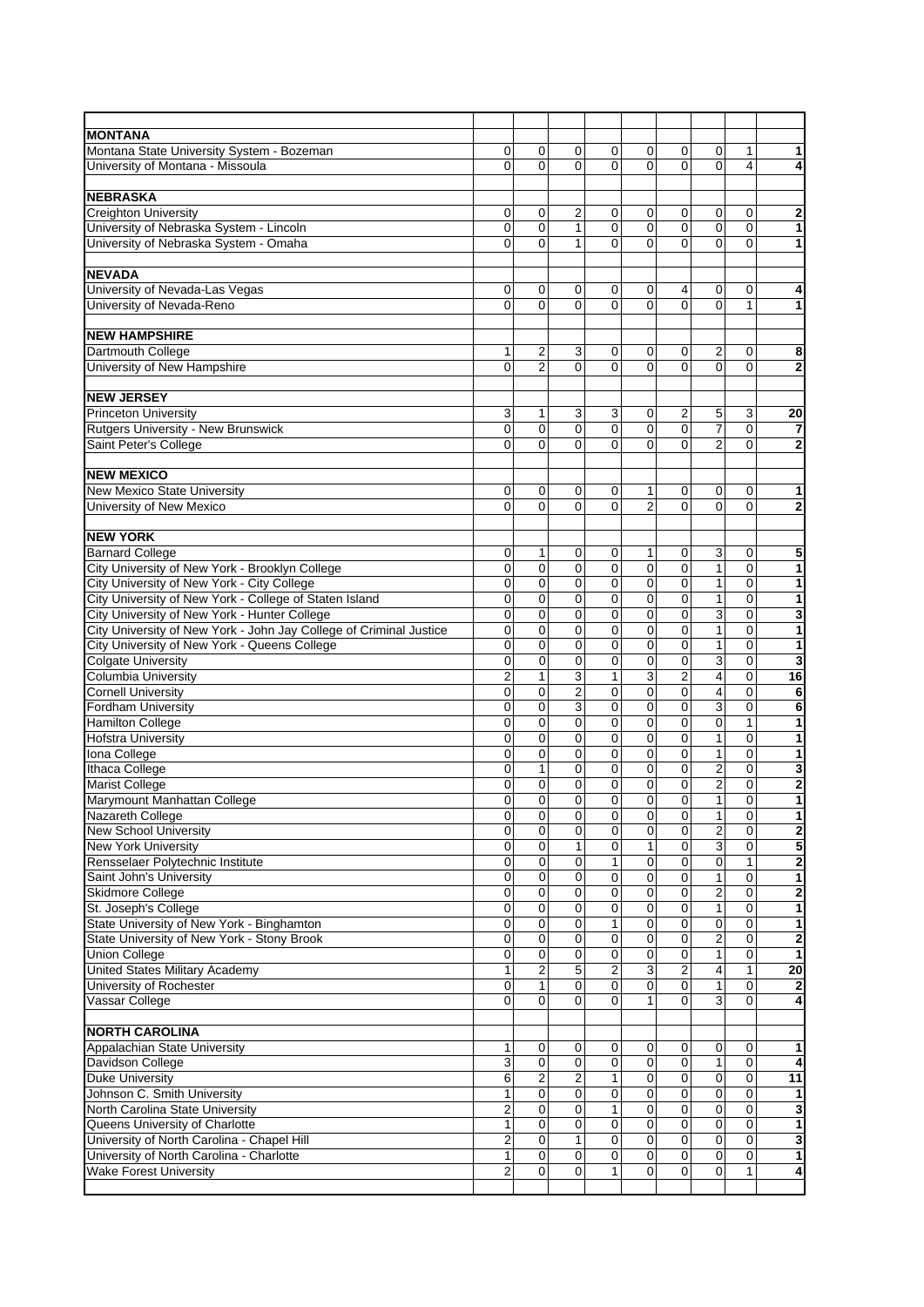| <b>NORTH DAKOTA</b>                       |             |              |                         |                |                |                  |                         |                |                              |
|-------------------------------------------|-------------|--------------|-------------------------|----------------|----------------|------------------|-------------------------|----------------|------------------------------|
| Dickinson State University                | $\Omega$    | 0            | 1                       | $\Omega$       | 0              | 0                | $\Omega$                | 0              | 1                            |
|                                           |             |              |                         |                |                |                  |                         |                |                              |
| <b>OHIO</b>                               |             |              |                         |                |                |                  |                         |                |                              |
| Case Western Reserve University           | 0           | 0            | 1                       | 0              | 0              | 0                | 0                       | 0              | 1                            |
| Miami University of Ohio                  | 0           | 0            | $\overline{\mathbf{c}}$ | 0              | 0              | $\mathbf 0$      | $\mathbf 0$             | $\mathbf 0$    | 2                            |
| <b>Mount Union College</b>                | 0           | $\mathbf 0$  | $\mathbf{1}$            | $\mathbf 0$    | $\mathbf 0$    | 0                | $\mathbf 0$             | $\mathbf 0$    | 1                            |
| Oberlin College                           | 0           | 0            | $\overline{2}$          | $\mathbf 0$    | 0              | $\mathbf{1}$     | 0                       | $\overline{0}$ | $\overline{\mathbf{3}}$      |
| <b>Ohio Northern University</b>           | 0           | 0            | $\mathbf{1}$            | 0              | 0              | $\mathbf 0$      | 0                       | $\mathbf 0$    | 1                            |
| Ohio State University System - Columbus   | 0           | $\mathbf 0$  | 3                       | $\mathbf 0$    | $\mathbf 0$    | $\mathbf 0$      | $\pmb{0}$               | $\mathbf 0$    | 3                            |
| <b>Ohio University</b>                    | 0           | 0            | $\overline{\mathbf{4}}$ | $\overline{0}$ | 0              | $\mathbf 0$      | $\mathbf 0$             | $\mathbf 0$    | 4                            |
| The College of Wooster                    | 0           | 0            | $\mathbf{1}$            | 0              | 0              | $\mathbf 0$      | 0                       | $\mathbf 0$    | 1                            |
| University of Cincinnati                  | 0           | $\mathbf 0$  | $\mathbf{1}$            | 0              | 0              | $\mathbf 0$      | 0                       | 0              | 1                            |
| University of Dayton                      | 0           | $\mathbf 0$  | $\mathbf{1}$            | $\mathbf 0$    | 0              | $\mathbf 0$      | 0                       | $\mathbf 0$    | 1                            |
| <b>Urbana University</b>                  | 0           | 0            | 1                       | 0              | 0              | $\mathbf 0$      | 0                       | $\mathbf 0$    | 1                            |
| <b>Walsh University</b>                   | 0           | 0            | $\mathbf{1}$            | 0              | 0              | $\mathbf 0$      | $\mathbf 0$             | 0              | 1                            |
| <b>Xavier University</b>                  | 0           | 0            | $\mathbf{1}$            | $\overline{0}$ | 0              | $\mathbf{0}$     | 0                       | 0              | 1                            |
| Youngstown State University               | 0           | 0            | 1                       | $\Omega$       | 0              | $\Omega$         | 0                       | $\Omega$       | 1                            |
|                                           |             |              |                         |                |                |                  |                         |                |                              |
| <b>OKLAHOMA</b>                           |             |              |                         |                |                |                  |                         |                |                              |
| Oklahoma State University System          | 0           | 0            | 0                       | 0              | 1              | 0                | 0                       | 0              | 1                            |
| University of Central Oklahoma            | 0           | $\mathbf 0$  | 0                       | $\mathbf 0$    | $\mathbf{1}$   | $\mathbf 0$      | $\overline{0}$          | $\mathbf 0$    | 1                            |
|                                           |             |              |                         |                |                |                  |                         |                |                              |
| University of Oklahoma                    | 1           | 0            | 0                       | $\mathbf 0$    | $\overline{2}$ | $\mathbf 0$      | 0                       | $\mathbf 0$    | 3                            |
| University of Tulsa                       | 0           | $\Omega$     | $\Omega$                | $\Omega$       | $\overline{2}$ | $\Omega$         | $\Omega$                | 1              | 3                            |
|                                           |             |              |                         |                |                |                  |                         |                |                              |
| <b>OREGON</b>                             |             |              |                         |                |                |                  |                         |                |                              |
| Eastern Oregon University                 | 0           | 0            | 0                       | 0              | 0              | 0                | 0                       | 1              | 1                            |
| Oregon State University                   | 0           | 0            | 0                       | $\mathbf 0$    | 0              | $\mathbf 0$      | $\mathbf 0$             | 3              | 3                            |
| <b>Pacific University</b>                 | 0           | $\mathbf 0$  | 0                       | $\mathbf 0$    | 0              | $\mathbf 0$      | 0                       | $\mathbf{1}$   | 1                            |
| <b>Portland State University</b>          | 0           | 0            | 0                       | $\mathbf 0$    | 0              | $\mathbf 0$      | 0                       | 1              | 1                            |
| <b>Reed College</b>                       | 1           | 0            | 0                       | $\mathbf 0$    | 0              | $\mathbf 0$      | 0                       | $\mathbf{1}$   | $\overline{\mathbf{2}}$      |
| <b>Willamette University</b>              | 0           | $\Omega$     | 0                       | $\mathbf 0$    | 0              | $\Omega$         | 0                       | $\overline{2}$ | $\mathbf 2$                  |
|                                           |             |              |                         |                |                |                  |                         |                |                              |
| <b>PENNSYLVANIA</b>                       |             |              |                         |                |                |                  |                         |                |                              |
| <b>Bucknell University</b>                | 0           | 0            | 0                       | 0              | 0              | 0                | 1                       | 0              | 1                            |
| <b>Dickinson College</b>                  | 0           | $\mathbf 0$  | 0                       | 1              | $\mathbf{1}$   | $\mathbf 0$      | $\mathbf 0$             | 0              | 2                            |
| Gettysburg College                        | 0           | $\mathbf 0$  | 0                       | $\mathbf 0$    | $\mathbf 0$    | $\mathbf 0$      | 1                       | $\mathbf 0$    | $\overline{\mathbf{1}}$      |
| <b>Grove City College</b>                 | 0           | 0            | 0                       | 0              | 0              | $\mathbf 0$      | 1                       | 0              | 1                            |
| Lafayette College                         | 0           | $\mathbf{1}$ | 0                       | $\mathbf 0$    | 0              | $\mathbf 0$      | 3                       | $\mathbf 0$    | 4                            |
| <b>Lycoming College</b>                   | 0           | 0            | 0                       | 0              | 0              | $\mathbf 0$      | $\mathbf{1}$            | $\mathbf 0$    | $\overline{\mathbf{1}}$      |
| <b>Messiah College</b>                    | 0           | 0            | 0                       | $\mathbf 0$    | 0              | $\mathbf 0$      | $\mathbf{1}$            | $\mathbf 0$    | 1                            |
| Pennsylvania State University             | 0           | 0            | 0                       | $\mathbf 0$    | $\mathbf 0$    | $\mathbf 0$      | $\overline{2}$          | 0              |                              |
| Philadelphia University                   | 0           | 0            | $\mathbf 0$             | $\mathbf 0$    | 0              | $\mathbf 0$      | 1                       | $\mathbf 0$    | 2<br>$\overline{\mathbf{1}}$ |
|                                           |             |              |                         |                |                |                  |                         |                |                              |
| Robert Morris College                     | 0           | 0            | 0                       | 0              | 0              | $\mathbf 0$      | 1                       | 0              | 1                            |
| Susquehanna University                    | 0           | 0            | 0                       | 0              | 0              | $\mathbf 0$      | 1                       | 0              | 1                            |
| Swarthmore College                        | 0           | 0            | 3                       | 0              | 0              | 0                | $\overline{\mathbf{c}}$ | 1              | 6                            |
| <b>Temple University</b>                  | 0           | $\mathbf 0$  | 0                       | 0              | 0              | $\mathbf 0$      | $\overline{2}$          | 0              | 2                            |
| University of Pennsylvania                | 0           | 0            | $\pmb{0}$               | $\overline{4}$ | 3              | $\boldsymbol{2}$ | 6                       | 1              | 16                           |
| University of Pittsburgh                  | 0           | $\mathbf 0$  | $\overline{c}$          | $\overline{1}$ | $\pmb{0}$      | $\mathbf 0$      | 4                       | $\mathbf 0$    | $\overline{\mathbf{z}}$      |
| Villanova University                      | 1           | 0            | 0                       | $\mathbf 0$    | 0              | $\mathbf 0$      | 0                       | 0              | 1                            |
|                                           |             |              |                         |                |                |                  |                         |                |                              |
| <b>RHODE ISLAND</b>                       |             |              |                         |                |                |                  |                         |                |                              |
| <b>Brown University</b>                   | 1           | 3            | 1                       | 1              | 1              | 0                | 1                       | $\overline{2}$ | 10                           |
| University of Rhode Island                | 0           | 4            | 0                       | $\mathbf 0$    | $\Omega$       | $\mathbf 0$      | $\mathbf 0$             | 0              | 4                            |
|                                           |             |              |                         |                |                |                  |                         |                |                              |
| <b>SOUTH CAROLINA</b>                     |             |              |                         |                |                |                  |                         |                |                              |
| <b>The Citadel</b>                        | 1           | 0            | $\pmb{0}$               | 0              | 0              | 0                | 0                       | 0              | 1                            |
| University of South Carolina - Columbia   | 1           | $\Omega$     | $\overline{0}$          | $\mathbf{0}$   | $\Omega$       | $\Omega$         | $\Omega$                | $\Omega$       | 1                            |
|                                           |             |              |                         |                |                |                  |                         |                |                              |
| <b>SOUTH DAKOTA</b>                       |             |              |                         |                |                |                  |                         |                |                              |
| South Dakota School of Mines & Technology | $\mathbf 0$ | 0            | 1                       | 0              | $\mathbf 0$    | 0                | 0                       | 0              | 1                            |
| South Dakota State University             | 0           | 0            | $\overline{\mathbf{c}}$ | 0              | 0              | 0                | $\pmb{0}$               | 0              | 2                            |
| University of South Dakota                | 0           | $\mathbf 0$  | $\mathbf{1}$            | $\mathbf 0$    | $\mathbf 0$    | $\mathbf 0$      | $\mathbf 0$             | $\mathbf 0$    | 1                            |
|                                           |             |              |                         |                |                |                  |                         |                |                              |
| <b>TENNESSEE</b>                          |             |              |                         |                |                |                  |                         |                |                              |
| Lee University                            | 1           | 0            | $\mathbf 0$             | 0              | 0              | 0                | $\mathbf 0$             | 0              | 1                            |
| <b>Lincoln Memorial University</b>        | 1           | 0            | 0                       | $\overline{0}$ | 0              | $\mathbf 0$      | $\pmb{0}$               | $\mathbf 0$    | 1                            |
| Middle Tennessee State University         | 1           | 0            | 0                       | 0              | $\mathbf 0$    | $\mathbf 0$      | $\mathbf 0$             | $\mathbf 0$    | 1                            |
| Rhodes College                            | 4           | $\pmb{0}$    | $\pmb{0}$               | $\pmb{0}$      | $\pmb{0}$      | $\pmb{0}$        | ${\bf 0}$               | $\pmb{0}$      | 4                            |
| University of Tennessee - Chattanooga     | 1           | $\mathbf 0$  | 0                       | $\overline{0}$ | $\overline{0}$ | $\mathbf 0$      | $\mathbf 0$             | 0              |                              |
|                                           |             |              |                         |                |                |                  |                         |                | $\mathbf{1}$                 |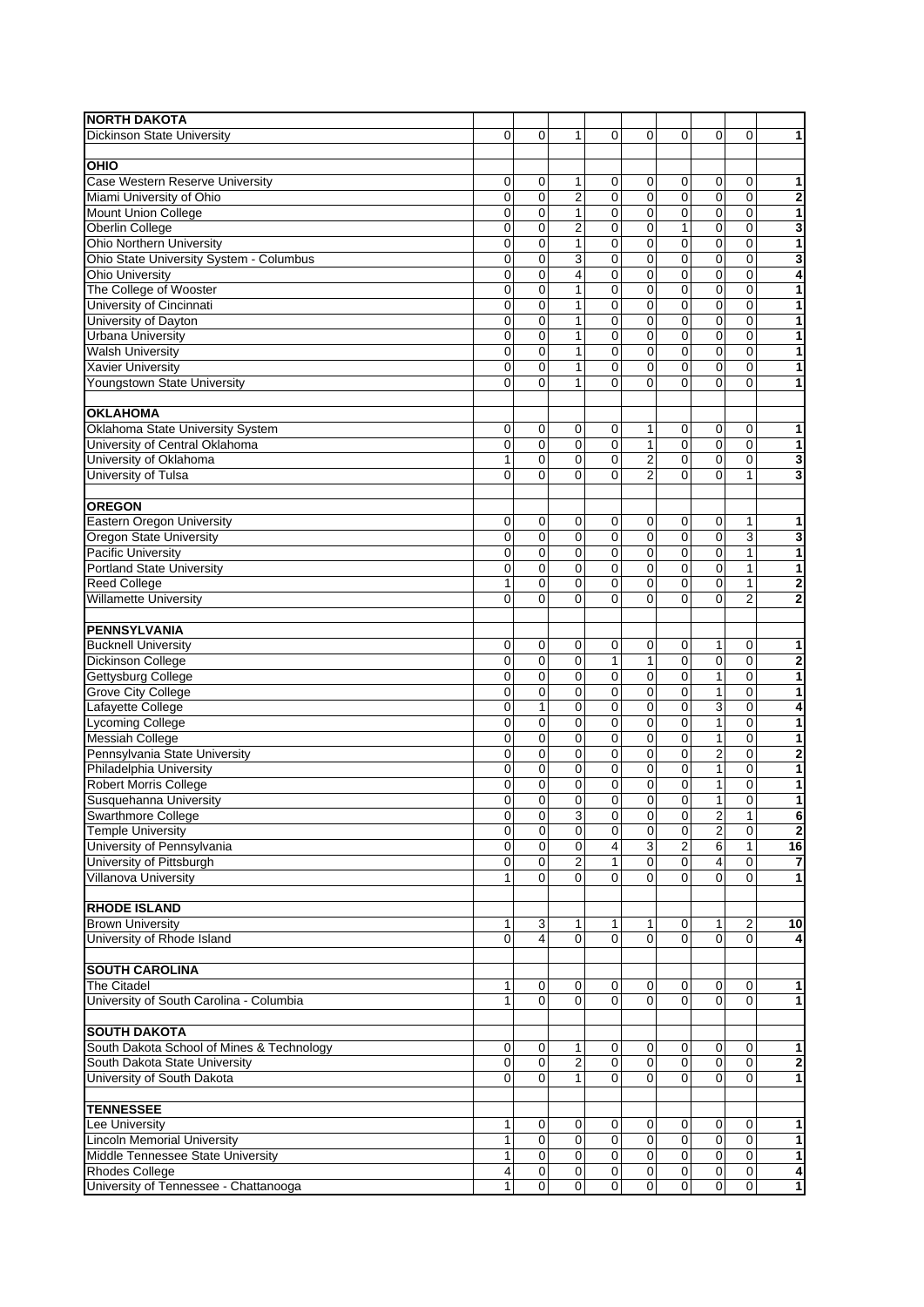| University of Tennessee - Knoxville                 | $\overline{\mathbf{c}}$ | $\mathbf 0$    | $\pmb{0}$      | 0                       | $\mathbf 0$    | $\mathbf 0$    | $\mathbf 0$    | $\pmb{0}$      | $\overline{\mathbf{2}}$ |
|-----------------------------------------------------|-------------------------|----------------|----------------|-------------------------|----------------|----------------|----------------|----------------|-------------------------|
| University of the South                             | $\overline{2}$          | 0              | 0              | $\overline{0}$          | 0              | 0              | $\overline{0}$ | $\overline{0}$ | $\overline{\mathbf{2}}$ |
| Vanderbilt University                               | 3                       | 0              | 1              | 0                       | $\mathbf{1}$   | 0              | 0              | 0              | 5                       |
|                                                     |                         |                |                |                         |                |                |                |                |                         |
|                                                     |                         |                |                |                         |                |                |                |                |                         |
| <b>TEXAS</b>                                        |                         |                |                |                         |                |                |                |                |                         |
| Abilene Christian University                        | 0                       | 0              | 0              | 0                       | 3              | 0              | 0              | 0              | 3                       |
| <b>Austin College</b>                               | $\mathbf 0$             | $\mathbf 0$    | $\mathbf 0$    | 0                       | $\mathbf{1}$   | 0              | $\mathbf 0$    | 0              | 1                       |
| Austin Presbyterian Theological Seminary            | $\mathbf 0$             | 0              | 0              | $\overline{0}$          | 1              | 0              | $\mathbf 0$    | 0              | 1                       |
| <b>Baylor University</b>                            | 0                       | 0              | 0              | 0                       | 2              | 0              | $\mathbf 0$    | 0              | 2                       |
| <b>Houston Baptist University</b>                   | $\mathbf 0$             | 0              | $\mathbf 0$    | 0                       | $\mathbf{1}$   | $\pmb{0}$      | $\mathbf 0$    | 0              | $\overline{\mathbf{1}}$ |
| <b>Huston-Tillotson College</b>                     | 0                       | 0              | 0              | 0                       | 1              | 0              | $\mathbf 0$    | 0              | 1                       |
| <b>Lamar University</b>                             | 0                       | 0              | 0              | 0                       | 1              | 0              | 0              | 0              | 1                       |
| <b>Rice University</b>                              | 0                       | 0              | $\mathbf{1}$   | 0                       | $\overline{2}$ | 0              | 0              | 0              | 3                       |
| Southern Methodist University                       | 0                       | 0              | 0              | $\mathbf 0$             | $\mathbf{1}$   | 0              | 0              | $\overline{0}$ | 1                       |
| <b>Texas A&amp;M University - College Station</b>   | 0                       | 0              | 0              | 0                       | 2              | 0              | 0              | 0              | $\overline{\mathbf{2}}$ |
|                                                     | $\mathbf 0$             | 0              | 0              | $\mathbf 0$             | 2              | 0              | $\mathbf 0$    | $\mathbf 0$    | $\overline{\mathbf{2}}$ |
| University of North Texas                           |                         |                |                |                         |                |                |                |                |                         |
| University of Texas - Austin                        | 0                       | 0              | 0              | 0                       | 6              | 0              | $\mathbf 0$    | $\mathbf 0$    | 6                       |
| University of Texas - Dallas                        | $\mathbf 0$             | 0              | 0              | 0                       | 1              | 0              | $\mathbf 0$    | 0              | 1                       |
| University of Texas - El Paso                       | $\Omega$                | 0              | $\overline{0}$ | 0                       | $\mathbf{1}$   | 0              | $\Omega$       | 0              | 1                       |
|                                                     |                         |                |                |                         |                |                |                |                |                         |
| <b>UTAH</b>                                         |                         |                |                |                         |                |                |                |                |                         |
| <b>Brigham Young University</b>                     | 0                       | 0              | 0              | 0                       | 0              | 2              | 0              | 0              | 2                       |
| Southern Utah University                            | $\mathbf 0$             | $\mathbf 0$    | $\overline{0}$ | $\mathbf 0$             | 0              | $\mathbf{1}$   | $\mathbf 0$    | $\mathbf 0$    | 1                       |
| University of Utah                                  | 0                       | 0              | $\mathbf 0$    | 0                       | 0              | $\mathbf 2$    | 0              | 0              | $\overline{2}$          |
|                                                     | 0                       | 0              | 0              | 0                       | 0              | $\overline{c}$ | 0              | 0              |                         |
| <b>Utah State University</b>                        |                         |                |                |                         |                |                |                |                | $\overline{\mathbf{2}}$ |
| Utah Valley State College                           | $\Omega$                | $\overline{0}$ | $\Omega$       | 0                       | 0              | $\mathbf{1}$   | $\Omega$       | 0              | $\mathbf{1}$            |
|                                                     |                         |                |                |                         |                |                |                |                |                         |
| <b>VERMONT</b>                                      |                         |                |                |                         |                |                |                |                |                         |
| Middlebury College                                  | 1                       | 3              | 0              | 0                       | 0              | 1              | 0              | 0              | 5                       |
| Saint Michael's College                             | $\Omega$                | 1              | $\Omega$       | $\Omega$                | $\Omega$       | $\mathbf{0}$   | $\Omega$       | $\Omega$       | 1                       |
|                                                     |                         |                |                |                         |                |                |                |                |                         |
| <b>VIRGINIA</b>                                     |                         |                |                |                         |                |                |                |                |                         |
| <b>Christopher Newport University</b>               | 0                       | 0              | 0              | 1                       | 0              | 0              | 0              | 0              | 1                       |
| College of William and Mary                         | $\mathbf 0$             | $\mathbf 0$    | $\mathbf 0$    | 1                       | 0              | $\overline{2}$ | $\overline{2}$ | 0              | 5                       |
|                                                     |                         |                | $\mathbf 0$    |                         |                |                |                |                |                         |
| <b>George Mason University</b>                      | 0                       | 0              |                | 3                       | 0              | $\mathbf 0$    | $\mathbf 0$    | 0              | 3                       |
| <b>Hollins University</b>                           | 0                       | 0              | 0              | 1                       | 0              | 0              | $\mathbf 0$    | $\mathbf 0$    | 1                       |
| Mary Washington College                             | 0                       | 0              | $\mathbf 0$    | 4                       | 0              | 0              | $\mathbf 0$    | $\mathbf 0$    | 4                       |
| <b>Old Dominion University</b>                      | 0                       | 0              | $\mathbf 0$    | $\mathbf{1}$            | 0              | 0              | $\mathbf 0$    | $\mathbf 0$    | 1                       |
| Randolph College                                    | 0                       | 1              | 0              | 0                       | 0              | 0              | $\mathbf 0$    | $\mathbf 0$    | 1                       |
| Roanoke College                                     | 0                       | 0              | 0              | 1                       | 0              | 0              | $\pmb{0}$      | 0              | $\overline{\mathbf{1}}$ |
| University of Virginia                              | 1                       | 0              | 0              | $\mathbf{1}$            | 0              | 0              | $\mathbf{1}$   | 0              | 3                       |
| Virginia Commonwealth University                    | 0                       | 0              | 0              | $\overline{\mathbf{c}}$ | 0              | 0              | $\mathbf 0$    | 0              | 2                       |
| Virginia Military Institute                         | 0                       | 0              | 0              | 1                       | 0              | 0              | 0              | 0              | $\overline{\mathbf{1}}$ |
| Virginia Polytechnic Institute and State University | 0                       | 0              | 0              | 3                       | 0              | 0              | 0              | 0              |                         |
| Washington & Lee University                         | 0                       | 0              | 0              | $\mathbf{1}$            | 0              | 0              | 0              | 0              | 3<br>1                  |
|                                                     |                         |                |                |                         |                |                |                |                |                         |
|                                                     |                         |                |                |                         |                |                |                |                |                         |
| <b>WASHINGTON</b>                                   |                         |                |                |                         |                |                |                |                |                         |
| University of Puget Sound                           | 0                       | 0              | 0              | 0                       | 0              | 0              | 0              | 3              | 3                       |
| University of Washington - Seattle                  | $\mathbf 0$             | 0              | $\overline{0}$ | 0                       | 0              | $\mathbf 0$    | $\mathbf 0$    | 6              | 6                       |
| Western Washington University                       | $\Omega$                | 0              | 0              | 0                       | 0              | 0              | $\Omega$       | $\mathbf{1}$   | $\mathbf{1}$            |
|                                                     |                         |                |                |                         |                |                |                |                |                         |
| <b>WEST VIRGINIA</b>                                |                         |                |                |                         |                |                |                |                |                         |
| Davis & Elkins College                              | $\mathbf 0$             | 0              | 0              | 1                       | 0              | 0              | 0              | 0              | 1                       |
|                                                     | $\mathbf 0$             | $\Omega$       | 0              | $\overline{c}$          | $\overline{0}$ | $\pmb{0}$      | $\mathbf 0$    | $\mathbf 0$    | $\overline{\mathbf{2}}$ |
| West Virginia University                            |                         |                |                |                         |                |                |                |                |                         |
|                                                     |                         |                |                |                         |                |                |                |                |                         |
| <b>WISCONSIN</b>                                    |                         |                |                |                         |                |                |                |                |                         |
| <b>Beloit College</b>                               | $\mathbf 0$             | $\mathbf 0$    | 0              | 1                       | 0              | $\pmb{0}$      | $\mathbf 0$    | $\pmb{0}$      | 1                       |
| <b>Marquette University</b>                         | $\mathbf 0$             | $\mathbf 0$    | $\mathbf{1}$   | $\mathbf 0$             | 0              | 0              | $\mathbf 0$    | $\mathbf 0$    | 1                       |
| St. Norbert College                                 | 0                       | 0              | 1              | 0                       | 0              | 0              | $\mathbf 0$    | 0              | 1                       |
| University of Wisconsin - LaCrosse                  | $\mathbf 0$             | $\pmb{0}$      | $\mathbf{1}$   | $\overline{0}$          | 0              | $\pmb{0}$      | $\mathbf 0$    | $\overline{0}$ | 1                       |
| University of Wisconsin - Madison                   | $\pmb{0}$               | 0              | 3              | 0                       | 0              | 0              | $\mathbf 0$    | 0              | 3                       |
| Viterbo University                                  | 0                       | $\mathbf 0$    | 1              | 0                       | 0              | 0              | $\Omega$       | 0              | 1                       |
|                                                     |                         |                |                |                         |                |                |                |                |                         |
| <b>WYOMING</b>                                      |                         |                |                |                         |                |                |                |                |                         |
|                                                     |                         |                |                |                         |                |                |                |                |                         |
| University of Wyoming                               | $\mathbf 0$             | $\mathbf 0$    | 0              | 0                       | 0              | 0              | 0              | 4              | 4                       |
|                                                     |                         |                |                |                         |                |                |                |                |                         |
|                                                     |                         |                |                |                         |                |                |                |                |                         |
| Employer                                            | $\mathbf 0$             | 0              | 0              | 1                       | 0              | 0              | 0              | 0              | $\mathbf{1}$            |
|                                                     |                         |                |                |                         |                |                |                |                |                         |
| <b>TOTAL</b>                                        |                         |                |                |                         |                |                |                |                |                         |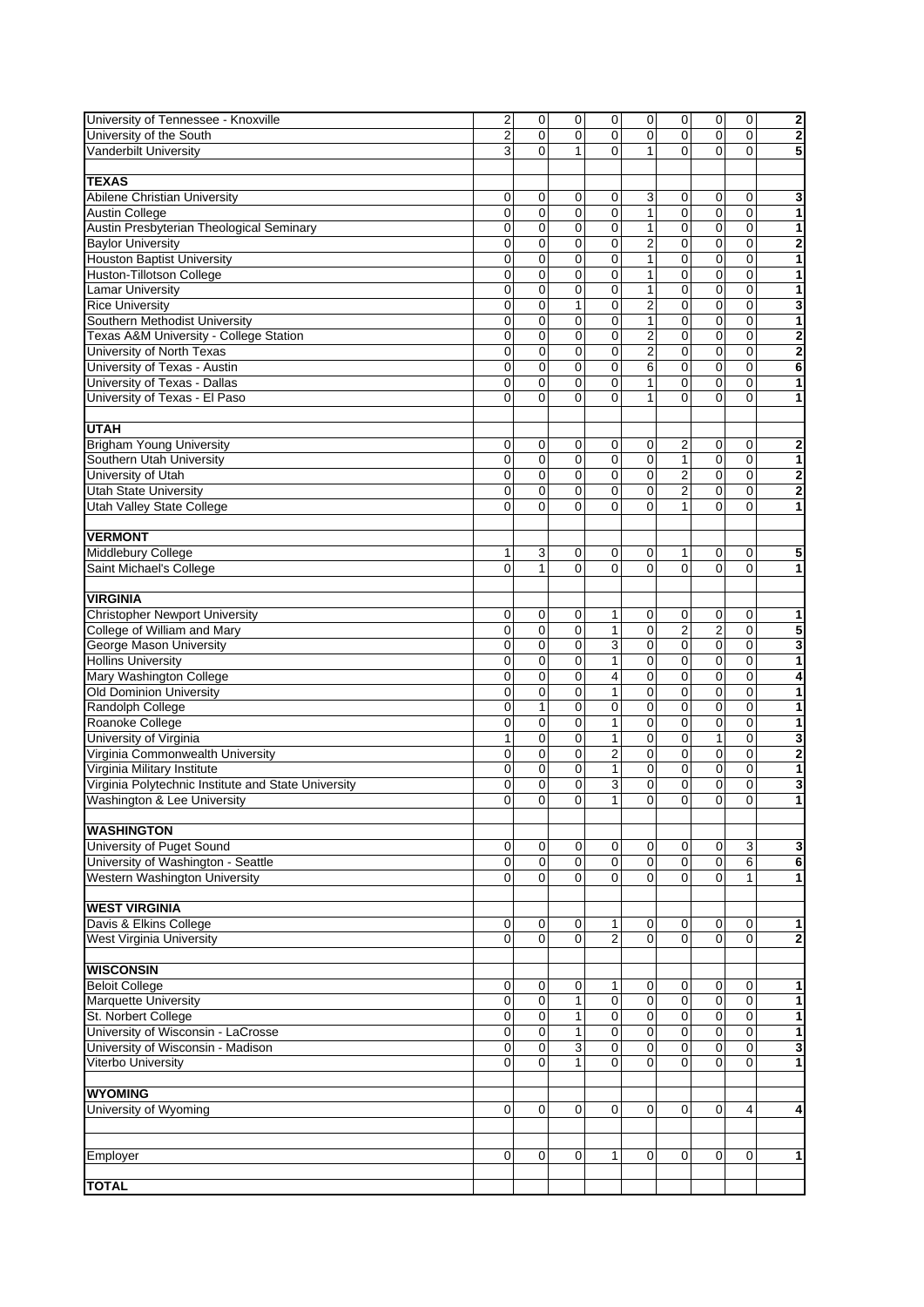| <b>Advanced Engineering</b><br>0<br><b>MMedsci Clinical Communication Studies</b><br>1<br>18th Cent. British Women Writers<br>0<br>$\mathbf 0$<br>Accompaniment<br>0<br>Acting<br><b>Advanced Chemical Engineering</b><br>1<br>Advanced Chemical Engineering (Biochemical and Environmental Engineering Group)<br>$\mathbf 0$<br><b>Advanced Instrument Studies</b><br>0<br>$\mathbf 0$<br><b>Advanced Mechanical Engineering</b><br>$\mathbf 0$<br><b>African Studies</b><br>$\mathbf 0$<br>Anaximander's Ethical Cosmology<br>$\overline{0}$<br><b>Ancient History</b><br>0<br>Anthropology<br>Anthropology and Development<br>0<br>$\mathbf 0$<br>Anthropology of Conflict, Violence, and Conciliation<br>$\mathbf 0$<br>Anthropology of Development and Social Transformation<br>$\mathbf 0$<br>Anthropology of Health & Illness<br>Anthropology of Health and Illness<br>$\mathbf 0$<br>Anthropology: Material and Visual Culture<br>$\mathbf 0$<br>Applicable Mathematics<br>0<br>Applied Anthropology and Community and Youth Work<br>$\mathbf{1}$<br><b>Applied Lingusitics</b><br>0<br><b>Applied Maths</b><br>$\mathbf{1}$<br>$\mathbf 0$<br><b>Applied Statistics</b><br>0<br>Arabic Literature<br>$\mathbf{1}$<br>Archaeology<br>$\mathbf{1}$<br>Archaeology<br>$\mathbf 0$<br><b>Architectural Conservation</b><br>$\overline{0}$<br>Architecture<br>Archives and Records Preservation<br>0<br>$\mathbf 0$<br>Art History<br>$\mathbf 0$<br>Art and Archaeology<br>$\mathbf 0$<br>Art, Space, Nature, and Science<br>Arthurian Literature<br>0<br>0<br>Artist Diploma in Opera Studies<br><b>Arts Administration and Cultural Policy</b><br>0<br>$\mathbf 0$<br>Astrodynamics (Surrey Space Center)<br>$\mathbf 0$<br>Astronomy/Astrophysics<br>0<br>Astrophysics<br>0<br>Atomic, Mesoscopic, and Optical Physics Group<br>0<br>Automatic Control and Systems Engineering<br><b>Automotive Engineering</b><br>0<br>$\overline{0}$<br>Bachelors of Philosophy<br>$\mathbf{1}$<br>Bacteriology<br>$\overline{0}$<br>Beyond What Nature Herself Provides-Kandinsky, Dove, and the Route from Landscape to Abstraction<br>$\mathbf 0$<br><b>Biblical Studies</b><br>0<br><b>Biblical Studies: Old Testament</b><br>$\mathbf 0$<br>Biochemistry<br>$\Omega$<br>Biological Science, Department of Zoology<br><b>Biological Sciences</b><br>1<br>$\mathbf 0$<br>Biology (Integrative Bioscience)<br><b>Biomedical Engineering</b><br>$\mathbf 0$<br><b>Biomedical Sciences</b><br>0<br>$\overline{0}$<br><b>Buddhist Studies</b><br>$\mathbf 0$<br>Carbon Management<br>$\mathbf 0$<br>Centre for Mathematical Biology<br>Ceramic Design<br>$\mathbf 0$<br>Certificate in Advanced Mathematics<br>$\mathbf 0$<br>Certificate of Advanced Study in Mathematics<br>1<br>$\mathbf 0$<br><b>Chemical Biology</b><br><b>Chemical Engineering</b><br>$\mathbf 0$<br>Chemistry<br>$\mathbf{1}$<br>Chemistry- Organic/ Catalysis<br>$\mathbf 0$<br>$\mathbf 0$<br>Children's Literature<br>$\overline{0}$<br>Children's Literature/History of Childhood<br>China in Comparative Perspective<br>$\overline{0}$<br>$\overline{0}$<br><b>Chinese Studies</b><br><b>Cities and Cultures</b><br>0<br>City Design and Social Science<br>1<br><b>Classical Acting</b><br>0<br>$\mathbf 0$<br>Classical Art and Archaeology<br>Classical Culture, Art, and Religion<br>$\mathbf 0$<br>$\overline{\mathbf{0}}$<br><b>Classical Studies</b><br>1<br>Classics |                                  |                               |                                |                                                 |                                |                              |                 |
|--------------------------------------------------------------------------------------------------------------------------------------------------------------------------------------------------------------------------------------------------------------------------------------------------------------------------------------------------------------------------------------------------------------------------------------------------------------------------------------------------------------------------------------------------------------------------------------------------------------------------------------------------------------------------------------------------------------------------------------------------------------------------------------------------------------------------------------------------------------------------------------------------------------------------------------------------------------------------------------------------------------------------------------------------------------------------------------------------------------------------------------------------------------------------------------------------------------------------------------------------------------------------------------------------------------------------------------------------------------------------------------------------------------------------------------------------------------------------------------------------------------------------------------------------------------------------------------------------------------------------------------------------------------------------------------------------------------------------------------------------------------------------------------------------------------------------------------------------------------------------------------------------------------------------------------------------------------------------------------------------------------------------------------------------------------------------------------------------------------------------------------------------------------------------------------------------------------------------------------------------------------------------------------------------------------------------------------------------------------------------------------------------------------------------------------------------------------------------------------------------------------------------------------------------------------------------------------------------------------------------------------------------------------------------------------------------------------------------------------------------------------------------------------------------------------------------------------------------------------------------------------------------------------------------------------------------------------------------------------------------------------------------------------------------------------------------------------------------------------------------------------------------------------------------------------------------------------------------------------------------------------------------------------------------------------------------------------------------------------------------------------------------------------------------------------------------|----------------------------------|-------------------------------|--------------------------------|-------------------------------------------------|--------------------------------|------------------------------|-----------------|
|                                                                                                                                                                                                                                                                                                                                                                                                                                                                                                                                                                                                                                                                                                                                                                                                                                                                                                                                                                                                                                                                                                                                                                                                                                                                                                                                                                                                                                                                                                                                                                                                                                                                                                                                                                                                                                                                                                                                                                                                                                                                                                                                                                                                                                                                                                                                                                                                                                                                                                                                                                                                                                                                                                                                                                                                                                                                                                                                                                                                                                                                                                                                                                                                                                                                                                                                                                                                                                                  | ATL BOS CHIG DC HOU LA NY        |                               |                                |                                                 |                                |                              | <b>SF TOTAL</b> |
|                                                                                                                                                                                                                                                                                                                                                                                                                                                                                                                                                                                                                                                                                                                                                                                                                                                                                                                                                                                                                                                                                                                                                                                                                                                                                                                                                                                                                                                                                                                                                                                                                                                                                                                                                                                                                                                                                                                                                                                                                                                                                                                                                                                                                                                                                                                                                                                                                                                                                                                                                                                                                                                                                                                                                                                                                                                                                                                                                                                                                                                                                                                                                                                                                                                                                                                                                                                                                                                  |                                  |                               |                                |                                                 |                                |                              |                 |
|                                                                                                                                                                                                                                                                                                                                                                                                                                                                                                                                                                                                                                                                                                                                                                                                                                                                                                                                                                                                                                                                                                                                                                                                                                                                                                                                                                                                                                                                                                                                                                                                                                                                                                                                                                                                                                                                                                                                                                                                                                                                                                                                                                                                                                                                                                                                                                                                                                                                                                                                                                                                                                                                                                                                                                                                                                                                                                                                                                                                                                                                                                                                                                                                                                                                                                                                                                                                                                                  | $\mathbf 0$<br>$\mathbf 0$       | 1 <sup>1</sup><br>$\mathbf 0$ | 0<br>$\pmb{0}$                 | 0<br> 0 <br>$\pmb{0}$<br> 0                     | $\overline{0}$<br>$\mathbf{0}$ | $\mathbf 0$<br>$\mathbf{O}$  | 1<br>1          |
|                                                                                                                                                                                                                                                                                                                                                                                                                                                                                                                                                                                                                                                                                                                                                                                                                                                                                                                                                                                                                                                                                                                                                                                                                                                                                                                                                                                                                                                                                                                                                                                                                                                                                                                                                                                                                                                                                                                                                                                                                                                                                                                                                                                                                                                                                                                                                                                                                                                                                                                                                                                                                                                                                                                                                                                                                                                                                                                                                                                                                                                                                                                                                                                                                                                                                                                                                                                                                                                  | $\overline{0}$                   | 0                             | $\pmb{0}$                      | $\pmb{0}$<br> 0                                 | $\mathbf{1}$                   | $\mathbf{0}$                 | 1               |
|                                                                                                                                                                                                                                                                                                                                                                                                                                                                                                                                                                                                                                                                                                                                                                                                                                                                                                                                                                                                                                                                                                                                                                                                                                                                                                                                                                                                                                                                                                                                                                                                                                                                                                                                                                                                                                                                                                                                                                                                                                                                                                                                                                                                                                                                                                                                                                                                                                                                                                                                                                                                                                                                                                                                                                                                                                                                                                                                                                                                                                                                                                                                                                                                                                                                                                                                                                                                                                                  | $\mathbf 0$                      | $\mathbf 0$                   | $\mathbf{1}$                   | $\pmb{0}$<br> 0                                 | $\mathbf 0$                    | $\mathbf{O}$                 | 1               |
|                                                                                                                                                                                                                                                                                                                                                                                                                                                                                                                                                                                                                                                                                                                                                                                                                                                                                                                                                                                                                                                                                                                                                                                                                                                                                                                                                                                                                                                                                                                                                                                                                                                                                                                                                                                                                                                                                                                                                                                                                                                                                                                                                                                                                                                                                                                                                                                                                                                                                                                                                                                                                                                                                                                                                                                                                                                                                                                                                                                                                                                                                                                                                                                                                                                                                                                                                                                                                                                  | $\mathbf 0$                      | $\mathbf{1}$                  | $\pmb{0}$                      | $\pmb{0}$<br> 0                                 | $\mathbf{0}$                   | $\mathbf{0}$                 | 1               |
|                                                                                                                                                                                                                                                                                                                                                                                                                                                                                                                                                                                                                                                                                                                                                                                                                                                                                                                                                                                                                                                                                                                                                                                                                                                                                                                                                                                                                                                                                                                                                                                                                                                                                                                                                                                                                                                                                                                                                                                                                                                                                                                                                                                                                                                                                                                                                                                                                                                                                                                                                                                                                                                                                                                                                                                                                                                                                                                                                                                                                                                                                                                                                                                                                                                                                                                                                                                                                                                  | $\overline{0}$                   | 0                             | $\overline{0}$                 | 0<br>$\overline{0}$                             | $\mathbf 0$                    | $\mathbf{0}$                 | 1               |
|                                                                                                                                                                                                                                                                                                                                                                                                                                                                                                                                                                                                                                                                                                                                                                                                                                                                                                                                                                                                                                                                                                                                                                                                                                                                                                                                                                                                                                                                                                                                                                                                                                                                                                                                                                                                                                                                                                                                                                                                                                                                                                                                                                                                                                                                                                                                                                                                                                                                                                                                                                                                                                                                                                                                                                                                                                                                                                                                                                                                                                                                                                                                                                                                                                                                                                                                                                                                                                                  | $\mathbf 0$                      | $\mathbf{1}$                  | $\pmb{0}$                      | $\mathbf 0$<br>$\pmb{0}$                        | $\mathbf 0$                    | $\mathbf{O}$                 | 1               |
|                                                                                                                                                                                                                                                                                                                                                                                                                                                                                                                                                                                                                                                                                                                                                                                                                                                                                                                                                                                                                                                                                                                                                                                                                                                                                                                                                                                                                                                                                                                                                                                                                                                                                                                                                                                                                                                                                                                                                                                                                                                                                                                                                                                                                                                                                                                                                                                                                                                                                                                                                                                                                                                                                                                                                                                                                                                                                                                                                                                                                                                                                                                                                                                                                                                                                                                                                                                                                                                  | $\mathbf 0$                      | $\overline{0}$                | $\mathbf 0$                    | $\mathbf{1}$<br>$\overline{0}$                  | $\mathbf{0}$                   | $\mathbf{O}$                 | 1               |
|                                                                                                                                                                                                                                                                                                                                                                                                                                                                                                                                                                                                                                                                                                                                                                                                                                                                                                                                                                                                                                                                                                                                                                                                                                                                                                                                                                                                                                                                                                                                                                                                                                                                                                                                                                                                                                                                                                                                                                                                                                                                                                                                                                                                                                                                                                                                                                                                                                                                                                                                                                                                                                                                                                                                                                                                                                                                                                                                                                                                                                                                                                                                                                                                                                                                                                                                                                                                                                                  | $\mathbf 0$                      | $\mathbf{1}$                  | $\pmb{0}$                      | $\pmb{0}$<br>$\mathbf 0$                        | $\mathbf{0}$                   | $\mathbf{0}$                 | 1               |
|                                                                                                                                                                                                                                                                                                                                                                                                                                                                                                                                                                                                                                                                                                                                                                                                                                                                                                                                                                                                                                                                                                                                                                                                                                                                                                                                                                                                                                                                                                                                                                                                                                                                                                                                                                                                                                                                                                                                                                                                                                                                                                                                                                                                                                                                                                                                                                                                                                                                                                                                                                                                                                                                                                                                                                                                                                                                                                                                                                                                                                                                                                                                                                                                                                                                                                                                                                                                                                                  | $\overline{0}$                   | $\mathbf{1}$                  | $\pmb{0}$                      | $\mathbf 0$<br> 0                               | $\mathbf 0$                    | $\mathbf{1}$                 | 2               |
|                                                                                                                                                                                                                                                                                                                                                                                                                                                                                                                                                                                                                                                                                                                                                                                                                                                                                                                                                                                                                                                                                                                                                                                                                                                                                                                                                                                                                                                                                                                                                                                                                                                                                                                                                                                                                                                                                                                                                                                                                                                                                                                                                                                                                                                                                                                                                                                                                                                                                                                                                                                                                                                                                                                                                                                                                                                                                                                                                                                                                                                                                                                                                                                                                                                                                                                                                                                                                                                  | $\overline{0}$                   | 0                             | $\overline{0}$                 | $\pmb{0}$<br>$\overline{0}$                     | $\mathbf{1}$                   | $\mathbf{0}$                 | 1               |
|                                                                                                                                                                                                                                                                                                                                                                                                                                                                                                                                                                                                                                                                                                                                                                                                                                                                                                                                                                                                                                                                                                                                                                                                                                                                                                                                                                                                                                                                                                                                                                                                                                                                                                                                                                                                                                                                                                                                                                                                                                                                                                                                                                                                                                                                                                                                                                                                                                                                                                                                                                                                                                                                                                                                                                                                                                                                                                                                                                                                                                                                                                                                                                                                                                                                                                                                                                                                                                                  | $\mathbf 0$                      | $\overline{2}$                | $\pmb{0}$                      | 0 <br>$\pmb{0}$                                 | $\mathbf 0$                    | $\mathbf{0}$                 | $\overline{2}$  |
|                                                                                                                                                                                                                                                                                                                                                                                                                                                                                                                                                                                                                                                                                                                                                                                                                                                                                                                                                                                                                                                                                                                                                                                                                                                                                                                                                                                                                                                                                                                                                                                                                                                                                                                                                                                                                                                                                                                                                                                                                                                                                                                                                                                                                                                                                                                                                                                                                                                                                                                                                                                                                                                                                                                                                                                                                                                                                                                                                                                                                                                                                                                                                                                                                                                                                                                                                                                                                                                  | $\overline{\mathbf{0}}$          | $\mathbf{1}$                  | $\mathsf 0$                    | $\mathbf 0$<br>$\overline{0}$                   | $\overline{2}$                 | $\mathbf{0}$                 | 3               |
|                                                                                                                                                                                                                                                                                                                                                                                                                                                                                                                                                                                                                                                                                                                                                                                                                                                                                                                                                                                                                                                                                                                                                                                                                                                                                                                                                                                                                                                                                                                                                                                                                                                                                                                                                                                                                                                                                                                                                                                                                                                                                                                                                                                                                                                                                                                                                                                                                                                                                                                                                                                                                                                                                                                                                                                                                                                                                                                                                                                                                                                                                                                                                                                                                                                                                                                                                                                                                                                  | $\mathbf{1}$                     | $\mathbf 0$                   | $\overline{0}$                 | $\mathbf 0$<br> 0                               | $\mathbf 0$                    | $\mathbf 0$                  | 1               |
|                                                                                                                                                                                                                                                                                                                                                                                                                                                                                                                                                                                                                                                                                                                                                                                                                                                                                                                                                                                                                                                                                                                                                                                                                                                                                                                                                                                                                                                                                                                                                                                                                                                                                                                                                                                                                                                                                                                                                                                                                                                                                                                                                                                                                                                                                                                                                                                                                                                                                                                                                                                                                                                                                                                                                                                                                                                                                                                                                                                                                                                                                                                                                                                                                                                                                                                                                                                                                                                  | $\mathbf 0$                      | 0                             | $\pmb{0}$                      | 0 <br>$\mathbf{1}$                              | $\mathbf 0$                    | $\mathbf{0}$                 | 1               |
|                                                                                                                                                                                                                                                                                                                                                                                                                                                                                                                                                                                                                                                                                                                                                                                                                                                                                                                                                                                                                                                                                                                                                                                                                                                                                                                                                                                                                                                                                                                                                                                                                                                                                                                                                                                                                                                                                                                                                                                                                                                                                                                                                                                                                                                                                                                                                                                                                                                                                                                                                                                                                                                                                                                                                                                                                                                                                                                                                                                                                                                                                                                                                                                                                                                                                                                                                                                                                                                  | $\mathbf 0$                      | $\mathbf 0$                   | $\mathbf{1}$                   | $\pmb{0}$<br>$\overline{0}$                     | $\overline{0}$                 | $\mathbf{O}$                 | 1               |
|                                                                                                                                                                                                                                                                                                                                                                                                                                                                                                                                                                                                                                                                                                                                                                                                                                                                                                                                                                                                                                                                                                                                                                                                                                                                                                                                                                                                                                                                                                                                                                                                                                                                                                                                                                                                                                                                                                                                                                                                                                                                                                                                                                                                                                                                                                                                                                                                                                                                                                                                                                                                                                                                                                                                                                                                                                                                                                                                                                                                                                                                                                                                                                                                                                                                                                                                                                                                                                                  | 1                                | 0                             | $\pmb{0}$                      | $\pmb{0}$<br> 0                                 | $\mathbf 0$                    | $\mathbf 0$                  | 1               |
|                                                                                                                                                                                                                                                                                                                                                                                                                                                                                                                                                                                                                                                                                                                                                                                                                                                                                                                                                                                                                                                                                                                                                                                                                                                                                                                                                                                                                                                                                                                                                                                                                                                                                                                                                                                                                                                                                                                                                                                                                                                                                                                                                                                                                                                                                                                                                                                                                                                                                                                                                                                                                                                                                                                                                                                                                                                                                                                                                                                                                                                                                                                                                                                                                                                                                                                                                                                                                                                  | $\mathbf 0$                      | $\mathbf 0$                   | $\mathbf{1}$                   | $\overline{0}$<br>$\mathbf 0$                   | $\mathbf 0$                    | $\mathbf{O}$                 | 1               |
|                                                                                                                                                                                                                                                                                                                                                                                                                                                                                                                                                                                                                                                                                                                                                                                                                                                                                                                                                                                                                                                                                                                                                                                                                                                                                                                                                                                                                                                                                                                                                                                                                                                                                                                                                                                                                                                                                                                                                                                                                                                                                                                                                                                                                                                                                                                                                                                                                                                                                                                                                                                                                                                                                                                                                                                                                                                                                                                                                                                                                                                                                                                                                                                                                                                                                                                                                                                                                                                  | $\mathbf 0$                      | $\mathbf{1}$                  | $\pmb{0}$                      | $\pmb{0}$<br> 0                                 | $\mathbf 0$                    | $\mathbf{O}$                 | 1               |
|                                                                                                                                                                                                                                                                                                                                                                                                                                                                                                                                                                                                                                                                                                                                                                                                                                                                                                                                                                                                                                                                                                                                                                                                                                                                                                                                                                                                                                                                                                                                                                                                                                                                                                                                                                                                                                                                                                                                                                                                                                                                                                                                                                                                                                                                                                                                                                                                                                                                                                                                                                                                                                                                                                                                                                                                                                                                                                                                                                                                                                                                                                                                                                                                                                                                                                                                                                                                                                                  | $\mathbf 0$<br>$\overline{0}$    | 0 <br>$\Omega$                | $\pmb{0}$<br>$\overline{0}$    | $\mathbf 0$<br>$\mathbf{1}$                     | $\mathbf 0$<br>$\mathbf 0$     | $\mathbf{0}$                 | 1               |
|                                                                                                                                                                                                                                                                                                                                                                                                                                                                                                                                                                                                                                                                                                                                                                                                                                                                                                                                                                                                                                                                                                                                                                                                                                                                                                                                                                                                                                                                                                                                                                                                                                                                                                                                                                                                                                                                                                                                                                                                                                                                                                                                                                                                                                                                                                                                                                                                                                                                                                                                                                                                                                                                                                                                                                                                                                                                                                                                                                                                                                                                                                                                                                                                                                                                                                                                                                                                                                                  |                                  |                               |                                | $\pmb{0}$<br> 0                                 |                                | $\mathbf{0}$                 | 1               |
|                                                                                                                                                                                                                                                                                                                                                                                                                                                                                                                                                                                                                                                                                                                                                                                                                                                                                                                                                                                                                                                                                                                                                                                                                                                                                                                                                                                                                                                                                                                                                                                                                                                                                                                                                                                                                                                                                                                                                                                                                                                                                                                                                                                                                                                                                                                                                                                                                                                                                                                                                                                                                                                                                                                                                                                                                                                                                                                                                                                                                                                                                                                                                                                                                                                                                                                                                                                                                                                  | $\mathbf 0$<br>$\mathbf 0$       | 0 <br> 0                      | $\pmb{0}$<br>$\pmb{0}$         | $\pmb{0}$<br> 0 <br>$\pmb{0}$<br>$\overline{0}$ | $\mathbf{1}$<br>$\mathbf 0$    | $\mathbf{0}$<br>$\mathbf{0}$ | 1<br>1          |
|                                                                                                                                                                                                                                                                                                                                                                                                                                                                                                                                                                                                                                                                                                                                                                                                                                                                                                                                                                                                                                                                                                                                                                                                                                                                                                                                                                                                                                                                                                                                                                                                                                                                                                                                                                                                                                                                                                                                                                                                                                                                                                                                                                                                                                                                                                                                                                                                                                                                                                                                                                                                                                                                                                                                                                                                                                                                                                                                                                                                                                                                                                                                                                                                                                                                                                                                                                                                                                                  | $\mathbf 0$                      | 0                             | $\pmb{0}$                      | 0                                               |                                | $\mathbf{O}$                 |                 |
|                                                                                                                                                                                                                                                                                                                                                                                                                                                                                                                                                                                                                                                                                                                                                                                                                                                                                                                                                                                                                                                                                                                                                                                                                                                                                                                                                                                                                                                                                                                                                                                                                                                                                                                                                                                                                                                                                                                                                                                                                                                                                                                                                                                                                                                                                                                                                                                                                                                                                                                                                                                                                                                                                                                                                                                                                                                                                                                                                                                                                                                                                                                                                                                                                                                                                                                                                                                                                                                  |                                  | $\mathbf 0$                   |                                | $\pmb{0}$<br> 0                                 | $\overline{2}$<br>$\mathbf{0}$ |                              | 2<br>1          |
|                                                                                                                                                                                                                                                                                                                                                                                                                                                                                                                                                                                                                                                                                                                                                                                                                                                                                                                                                                                                                                                                                                                                                                                                                                                                                                                                                                                                                                                                                                                                                                                                                                                                                                                                                                                                                                                                                                                                                                                                                                                                                                                                                                                                                                                                                                                                                                                                                                                                                                                                                                                                                                                                                                                                                                                                                                                                                                                                                                                                                                                                                                                                                                                                                                                                                                                                                                                                                                                  | $\overline{0}$<br>$\overline{0}$ | 1                             | $\mathbf{1}$<br>$\overline{0}$ | $\pmb{0}$<br> 0                                 | $\mathbf 0$                    | $\mathbf{0}$                 | 3               |
|                                                                                                                                                                                                                                                                                                                                                                                                                                                                                                                                                                                                                                                                                                                                                                                                                                                                                                                                                                                                                                                                                                                                                                                                                                                                                                                                                                                                                                                                                                                                                                                                                                                                                                                                                                                                                                                                                                                                                                                                                                                                                                                                                                                                                                                                                                                                                                                                                                                                                                                                                                                                                                                                                                                                                                                                                                                                                                                                                                                                                                                                                                                                                                                                                                                                                                                                                                                                                                                  | $\mathbf 0$                      | 0                             | $\pmb{0}$                      | $\mathbf{1}$<br>$\pmb{0}$<br> 0                 | $\mathbf{0}$                   | $\mathbf{0}$<br>$\mathbf{0}$ | 1               |
|                                                                                                                                                                                                                                                                                                                                                                                                                                                                                                                                                                                                                                                                                                                                                                                                                                                                                                                                                                                                                                                                                                                                                                                                                                                                                                                                                                                                                                                                                                                                                                                                                                                                                                                                                                                                                                                                                                                                                                                                                                                                                                                                                                                                                                                                                                                                                                                                                                                                                                                                                                                                                                                                                                                                                                                                                                                                                                                                                                                                                                                                                                                                                                                                                                                                                                                                                                                                                                                  | $\mathbf 0$                      | 0                             | $\overline{0}$                 | $\overline{0}$                                  | $\mathbf 0$                    | $\mathbf{O}$                 | 1               |
|                                                                                                                                                                                                                                                                                                                                                                                                                                                                                                                                                                                                                                                                                                                                                                                                                                                                                                                                                                                                                                                                                                                                                                                                                                                                                                                                                                                                                                                                                                                                                                                                                                                                                                                                                                                                                                                                                                                                                                                                                                                                                                                                                                                                                                                                                                                                                                                                                                                                                                                                                                                                                                                                                                                                                                                                                                                                                                                                                                                                                                                                                                                                                                                                                                                                                                                                                                                                                                                  | $\overline{0}$                   | 1                             | $\overline{0}$                 | $\mathbf{1}$<br>ō<br>$\pmb{0}$                  | $\mathbf 0$                    | $\mathbf 0$                  | 1               |
|                                                                                                                                                                                                                                                                                                                                                                                                                                                                                                                                                                                                                                                                                                                                                                                                                                                                                                                                                                                                                                                                                                                                                                                                                                                                                                                                                                                                                                                                                                                                                                                                                                                                                                                                                                                                                                                                                                                                                                                                                                                                                                                                                                                                                                                                                                                                                                                                                                                                                                                                                                                                                                                                                                                                                                                                                                                                                                                                                                                                                                                                                                                                                                                                                                                                                                                                                                                                                                                  | $\overline{0}$                   | $\overline{0}$                | $\mathbf 0$                    | $\mathbf 0$<br>$\overline{0}$                   | $\mathbf{1}$                   | $\mathbf{O}$                 | 1               |
|                                                                                                                                                                                                                                                                                                                                                                                                                                                                                                                                                                                                                                                                                                                                                                                                                                                                                                                                                                                                                                                                                                                                                                                                                                                                                                                                                                                                                                                                                                                                                                                                                                                                                                                                                                                                                                                                                                                                                                                                                                                                                                                                                                                                                                                                                                                                                                                                                                                                                                                                                                                                                                                                                                                                                                                                                                                                                                                                                                                                                                                                                                                                                                                                                                                                                                                                                                                                                                                  | $\mathbf 0$                      | $\mathbf{1}$                  | $\pmb{0}$                      | $\mathbf{1}$<br>$\vert$                         | $\mathbf 0$                    | $\mathbf 0$                  |                 |
|                                                                                                                                                                                                                                                                                                                                                                                                                                                                                                                                                                                                                                                                                                                                                                                                                                                                                                                                                                                                                                                                                                                                                                                                                                                                                                                                                                                                                                                                                                                                                                                                                                                                                                                                                                                                                                                                                                                                                                                                                                                                                                                                                                                                                                                                                                                                                                                                                                                                                                                                                                                                                                                                                                                                                                                                                                                                                                                                                                                                                                                                                                                                                                                                                                                                                                                                                                                                                                                  | $\mathsf{O}\xspace$              | $\mathbf{1}$                  | $\pmb{0}$                      | $\pmb{0}$<br> 0                                 | $\mathbf 0$                    | $\mathbf{0}$                 | 3<br>1          |
|                                                                                                                                                                                                                                                                                                                                                                                                                                                                                                                                                                                                                                                                                                                                                                                                                                                                                                                                                                                                                                                                                                                                                                                                                                                                                                                                                                                                                                                                                                                                                                                                                                                                                                                                                                                                                                                                                                                                                                                                                                                                                                                                                                                                                                                                                                                                                                                                                                                                                                                                                                                                                                                                                                                                                                                                                                                                                                                                                                                                                                                                                                                                                                                                                                                                                                                                                                                                                                                  | $\mathbf 0$                      | $\vert$                       | $\pmb{0}$                      | $\pmb{0}$<br> 0                                 | $\mathbf{0}$                   | $\mathbf{0}$                 | 1               |
|                                                                                                                                                                                                                                                                                                                                                                                                                                                                                                                                                                                                                                                                                                                                                                                                                                                                                                                                                                                                                                                                                                                                                                                                                                                                                                                                                                                                                                                                                                                                                                                                                                                                                                                                                                                                                                                                                                                                                                                                                                                                                                                                                                                                                                                                                                                                                                                                                                                                                                                                                                                                                                                                                                                                                                                                                                                                                                                                                                                                                                                                                                                                                                                                                                                                                                                                                                                                                                                  | 1                                | 0                             | $\pmb{0}$                      | 0 <br>0                                         | $\mathbf 0$                    | $\mathbf 0$                  | 1               |
|                                                                                                                                                                                                                                                                                                                                                                                                                                                                                                                                                                                                                                                                                                                                                                                                                                                                                                                                                                                                                                                                                                                                                                                                                                                                                                                                                                                                                                                                                                                                                                                                                                                                                                                                                                                                                                                                                                                                                                                                                                                                                                                                                                                                                                                                                                                                                                                                                                                                                                                                                                                                                                                                                                                                                                                                                                                                                                                                                                                                                                                                                                                                                                                                                                                                                                                                                                                                                                                  | $\mathbf 0$                      | $\overline{0}$                | $\pmb{0}$                      | $\overline{0}$<br>$\mathbf 0$                   | $\mathbf{1}$                   | $\mathbf{O}$                 | 1               |
|                                                                                                                                                                                                                                                                                                                                                                                                                                                                                                                                                                                                                                                                                                                                                                                                                                                                                                                                                                                                                                                                                                                                                                                                                                                                                                                                                                                                                                                                                                                                                                                                                                                                                                                                                                                                                                                                                                                                                                                                                                                                                                                                                                                                                                                                                                                                                                                                                                                                                                                                                                                                                                                                                                                                                                                                                                                                                                                                                                                                                                                                                                                                                                                                                                                                                                                                                                                                                                                  | ō                                | $\mathbf 0$                   | $\mathbf{1}$                   | $\mathbf 0$<br>$\mathbf{O}$                     | $\overline{0}$                 | $\mathbf{0}$                 | 1               |
|                                                                                                                                                                                                                                                                                                                                                                                                                                                                                                                                                                                                                                                                                                                                                                                                                                                                                                                                                                                                                                                                                                                                                                                                                                                                                                                                                                                                                                                                                                                                                                                                                                                                                                                                                                                                                                                                                                                                                                                                                                                                                                                                                                                                                                                                                                                                                                                                                                                                                                                                                                                                                                                                                                                                                                                                                                                                                                                                                                                                                                                                                                                                                                                                                                                                                                                                                                                                                                                  | $\mathsf{O}\xspace$              | $\mathbf{1}$                  | $\pmb{0}$                      | 0 <br>$\mathbf 0$                               | $\mathbf 0$                    | $\mathbf{0}$                 | 1               |
|                                                                                                                                                                                                                                                                                                                                                                                                                                                                                                                                                                                                                                                                                                                                                                                                                                                                                                                                                                                                                                                                                                                                                                                                                                                                                                                                                                                                                                                                                                                                                                                                                                                                                                                                                                                                                                                                                                                                                                                                                                                                                                                                                                                                                                                                                                                                                                                                                                                                                                                                                                                                                                                                                                                                                                                                                                                                                                                                                                                                                                                                                                                                                                                                                                                                                                                                                                                                                                                  | $\overline{0}$                   | $\mathbf 0$                   | $\mathbf{1}$                   | $\pmb{0}$<br> 0                                 | $\mathbf 0$                    | $\mathbf{O}$                 | 1               |
|                                                                                                                                                                                                                                                                                                                                                                                                                                                                                                                                                                                                                                                                                                                                                                                                                                                                                                                                                                                                                                                                                                                                                                                                                                                                                                                                                                                                                                                                                                                                                                                                                                                                                                                                                                                                                                                                                                                                                                                                                                                                                                                                                                                                                                                                                                                                                                                                                                                                                                                                                                                                                                                                                                                                                                                                                                                                                                                                                                                                                                                                                                                                                                                                                                                                                                                                                                                                                                                  | $\mathbf 0$                      | 0                             | $\pmb{0}$                      | $\mathbf{1}$<br>$\vert$                         | $\mathbf 0$                    | 1                            | 3               |
|                                                                                                                                                                                                                                                                                                                                                                                                                                                                                                                                                                                                                                                                                                                                                                                                                                                                                                                                                                                                                                                                                                                                                                                                                                                                                                                                                                                                                                                                                                                                                                                                                                                                                                                                                                                                                                                                                                                                                                                                                                                                                                                                                                                                                                                                                                                                                                                                                                                                                                                                                                                                                                                                                                                                                                                                                                                                                                                                                                                                                                                                                                                                                                                                                                                                                                                                                                                                                                                  | $\overline{0}$                   | 0                             | $\pmb{0}$                      | $\overline{0}$<br>$\mathbf{1}$                  | $\mathbf{O}$                   | $\mathbf 0$                  | 1               |
|                                                                                                                                                                                                                                                                                                                                                                                                                                                                                                                                                                                                                                                                                                                                                                                                                                                                                                                                                                                                                                                                                                                                                                                                                                                                                                                                                                                                                                                                                                                                                                                                                                                                                                                                                                                                                                                                                                                                                                                                                                                                                                                                                                                                                                                                                                                                                                                                                                                                                                                                                                                                                                                                                                                                                                                                                                                                                                                                                                                                                                                                                                                                                                                                                                                                                                                                                                                                                                                  | $\mathbf 0$                      | $\mathbf 0$                   | $\mathbf{1}$                   | $\pmb{0}$<br> 0                                 | $\mathbf 0$                    | $\mathbf{O}$                 | 1               |
|                                                                                                                                                                                                                                                                                                                                                                                                                                                                                                                                                                                                                                                                                                                                                                                                                                                                                                                                                                                                                                                                                                                                                                                                                                                                                                                                                                                                                                                                                                                                                                                                                                                                                                                                                                                                                                                                                                                                                                                                                                                                                                                                                                                                                                                                                                                                                                                                                                                                                                                                                                                                                                                                                                                                                                                                                                                                                                                                                                                                                                                                                                                                                                                                                                                                                                                                                                                                                                                  | $\mathbf 0$                      | $\mathbf 0$                   | $\mathbf{1}$                   | $\pmb{0}$<br> 0                                 | $\mathbf 0$                    | $\mathbf{0}$                 | 1               |
|                                                                                                                                                                                                                                                                                                                                                                                                                                                                                                                                                                                                                                                                                                                                                                                                                                                                                                                                                                                                                                                                                                                                                                                                                                                                                                                                                                                                                                                                                                                                                                                                                                                                                                                                                                                                                                                                                                                                                                                                                                                                                                                                                                                                                                                                                                                                                                                                                                                                                                                                                                                                                                                                                                                                                                                                                                                                                                                                                                                                                                                                                                                                                                                                                                                                                                                                                                                                                                                  | $\overline{\mathbf{0}}$          | $\overline{2}$                | $\overline{0}$                 | $\overline{0}$<br>$\mathbf 0$                   | $\mathbf{0}$                   | $\mathbf{0}$                 | 2               |
|                                                                                                                                                                                                                                                                                                                                                                                                                                                                                                                                                                                                                                                                                                                                                                                                                                                                                                                                                                                                                                                                                                                                                                                                                                                                                                                                                                                                                                                                                                                                                                                                                                                                                                                                                                                                                                                                                                                                                                                                                                                                                                                                                                                                                                                                                                                                                                                                                                                                                                                                                                                                                                                                                                                                                                                                                                                                                                                                                                                                                                                                                                                                                                                                                                                                                                                                                                                                                                                  | $\mathbf 0$                      | $\overline{0}$                | $\pmb{0}$                      | $\pmb{0}$<br> 0                                 | $\mathbf{0}$                   | $\mathbf{0}$                 | 1               |
|                                                                                                                                                                                                                                                                                                                                                                                                                                                                                                                                                                                                                                                                                                                                                                                                                                                                                                                                                                                                                                                                                                                                                                                                                                                                                                                                                                                                                                                                                                                                                                                                                                                                                                                                                                                                                                                                                                                                                                                                                                                                                                                                                                                                                                                                                                                                                                                                                                                                                                                                                                                                                                                                                                                                                                                                                                                                                                                                                                                                                                                                                                                                                                                                                                                                                                                                                                                                                                                  | $\overline{0}$                   | $\overline{0}$                | $\mathbf{1}$                   | $\pmb{0}$<br> 0                                 | $\mathbf{0}$                   | $\mathbf{0}$                 | 1               |
|                                                                                                                                                                                                                                                                                                                                                                                                                                                                                                                                                                                                                                                                                                                                                                                                                                                                                                                                                                                                                                                                                                                                                                                                                                                                                                                                                                                                                                                                                                                                                                                                                                                                                                                                                                                                                                                                                                                                                                                                                                                                                                                                                                                                                                                                                                                                                                                                                                                                                                                                                                                                                                                                                                                                                                                                                                                                                                                                                                                                                                                                                                                                                                                                                                                                                                                                                                                                                                                  | $\mathbf 0$                      | 0                             | $\pmb{0}$                      | $\mathbf{1}$<br>$\pmb{0}$                       | $\mathbf{0}$                   | $\mathbf{0}$                 | 1               |
|                                                                                                                                                                                                                                                                                                                                                                                                                                                                                                                                                                                                                                                                                                                                                                                                                                                                                                                                                                                                                                                                                                                                                                                                                                                                                                                                                                                                                                                                                                                                                                                                                                                                                                                                                                                                                                                                                                                                                                                                                                                                                                                                                                                                                                                                                                                                                                                                                                                                                                                                                                                                                                                                                                                                                                                                                                                                                                                                                                                                                                                                                                                                                                                                                                                                                                                                                                                                                                                  | $\overline{0}$                   | $\overline{0}$                | $\pmb{0}$                      | $\mathbf 0$<br> 0                               | $\mathbf{1}$                   | $\mathbf{O}$                 | 1               |
|                                                                                                                                                                                                                                                                                                                                                                                                                                                                                                                                                                                                                                                                                                                                                                                                                                                                                                                                                                                                                                                                                                                                                                                                                                                                                                                                                                                                                                                                                                                                                                                                                                                                                                                                                                                                                                                                                                                                                                                                                                                                                                                                                                                                                                                                                                                                                                                                                                                                                                                                                                                                                                                                                                                                                                                                                                                                                                                                                                                                                                                                                                                                                                                                                                                                                                                                                                                                                                                  | $\mathbf 0$                      | 0                             | $\pmb{0}$                      | $\overline{2}$<br>$\mathbf{1}$                  | $\mathbf 0$                    | $\mathbf{0}$                 | 3               |
|                                                                                                                                                                                                                                                                                                                                                                                                                                                                                                                                                                                                                                                                                                                                                                                                                                                                                                                                                                                                                                                                                                                                                                                                                                                                                                                                                                                                                                                                                                                                                                                                                                                                                                                                                                                                                                                                                                                                                                                                                                                                                                                                                                                                                                                                                                                                                                                                                                                                                                                                                                                                                                                                                                                                                                                                                                                                                                                                                                                                                                                                                                                                                                                                                                                                                                                                                                                                                                                  | $\overline{0}$                   | $\Omega$                      | $\mathbf{1}$                   | $\mathbf 0$<br>$\Omega$                         | $\overline{0}$                 | $\mathbf{0}$                 | 1               |
|                                                                                                                                                                                                                                                                                                                                                                                                                                                                                                                                                                                                                                                                                                                                                                                                                                                                                                                                                                                                                                                                                                                                                                                                                                                                                                                                                                                                                                                                                                                                                                                                                                                                                                                                                                                                                                                                                                                                                                                                                                                                                                                                                                                                                                                                                                                                                                                                                                                                                                                                                                                                                                                                                                                                                                                                                                                                                                                                                                                                                                                                                                                                                                                                                                                                                                                                                                                                                                                  | $\mathbf 0$                      | $\overline{0}$                | 0                              | $\overline{0}$<br> 0                            | 0                              | 1                            | 2               |
|                                                                                                                                                                                                                                                                                                                                                                                                                                                                                                                                                                                                                                                                                                                                                                                                                                                                                                                                                                                                                                                                                                                                                                                                                                                                                                                                                                                                                                                                                                                                                                                                                                                                                                                                                                                                                                                                                                                                                                                                                                                                                                                                                                                                                                                                                                                                                                                                                                                                                                                                                                                                                                                                                                                                                                                                                                                                                                                                                                                                                                                                                                                                                                                                                                                                                                                                                                                                                                                  | $\mathbf 0$                      | 0                             | $\pmb{0}$                      | $\overline{0}$<br>$\pmb{0}$                     | $\overline{0}$                 | $\mathbf{1}$                 | $\overline{1}$  |
|                                                                                                                                                                                                                                                                                                                                                                                                                                                                                                                                                                                                                                                                                                                                                                                                                                                                                                                                                                                                                                                                                                                                                                                                                                                                                                                                                                                                                                                                                                                                                                                                                                                                                                                                                                                                                                                                                                                                                                                                                                                                                                                                                                                                                                                                                                                                                                                                                                                                                                                                                                                                                                                                                                                                                                                                                                                                                                                                                                                                                                                                                                                                                                                                                                                                                                                                                                                                                                                  | $\mathbf 0$                      | $\overline{0}$                | $\pmb{0}$                      | $\mathbf{1}$<br>$\mathbf{1}$                    | $\mathbf{1}$                   | $\mathbf{0}$                 | 3               |
|                                                                                                                                                                                                                                                                                                                                                                                                                                                                                                                                                                                                                                                                                                                                                                                                                                                                                                                                                                                                                                                                                                                                                                                                                                                                                                                                                                                                                                                                                                                                                                                                                                                                                                                                                                                                                                                                                                                                                                                                                                                                                                                                                                                                                                                                                                                                                                                                                                                                                                                                                                                                                                                                                                                                                                                                                                                                                                                                                                                                                                                                                                                                                                                                                                                                                                                                                                                                                                                  | $\overline{0}$                   | 0                             | $\overline{0}$                 | $\pmb{0}$<br> 0                                 | 1                              | $\mathbf{0}$                 | 1               |
|                                                                                                                                                                                                                                                                                                                                                                                                                                                                                                                                                                                                                                                                                                                                                                                                                                                                                                                                                                                                                                                                                                                                                                                                                                                                                                                                                                                                                                                                                                                                                                                                                                                                                                                                                                                                                                                                                                                                                                                                                                                                                                                                                                                                                                                                                                                                                                                                                                                                                                                                                                                                                                                                                                                                                                                                                                                                                                                                                                                                                                                                                                                                                                                                                                                                                                                                                                                                                                                  | $\mathbf 0$                      | 0                             | $\pmb{0}$                      | $\pmb{0}$<br> 0                                 | $\mathbf 0$                    | $\mathbf{1}$                 | 1               |
|                                                                                                                                                                                                                                                                                                                                                                                                                                                                                                                                                                                                                                                                                                                                                                                                                                                                                                                                                                                                                                                                                                                                                                                                                                                                                                                                                                                                                                                                                                                                                                                                                                                                                                                                                                                                                                                                                                                                                                                                                                                                                                                                                                                                                                                                                                                                                                                                                                                                                                                                                                                                                                                                                                                                                                                                                                                                                                                                                                                                                                                                                                                                                                                                                                                                                                                                                                                                                                                  | 1                                | 0                             | $\pmb{0}$                      | $\pmb{0}$<br>$\overline{0}$                     | $\mathbf{0}$                   | $\mathbf{0}$                 | 1               |
|                                                                                                                                                                                                                                                                                                                                                                                                                                                                                                                                                                                                                                                                                                                                                                                                                                                                                                                                                                                                                                                                                                                                                                                                                                                                                                                                                                                                                                                                                                                                                                                                                                                                                                                                                                                                                                                                                                                                                                                                                                                                                                                                                                                                                                                                                                                                                                                                                                                                                                                                                                                                                                                                                                                                                                                                                                                                                                                                                                                                                                                                                                                                                                                                                                                                                                                                                                                                                                                  | $\mathbf 0$                      | 0                             | $\pmb{0}$                      | 0 <br>1                                         | $\mathbf 0$                    | $\mathbf 0$                  | 1               |
|                                                                                                                                                                                                                                                                                                                                                                                                                                                                                                                                                                                                                                                                                                                                                                                                                                                                                                                                                                                                                                                                                                                                                                                                                                                                                                                                                                                                                                                                                                                                                                                                                                                                                                                                                                                                                                                                                                                                                                                                                                                                                                                                                                                                                                                                                                                                                                                                                                                                                                                                                                                                                                                                                                                                                                                                                                                                                                                                                                                                                                                                                                                                                                                                                                                                                                                                                                                                                                                  | $\mathbf{1}$                     | $\mathbf 0$                   | $\mathbf 0$                    | $\pmb{0}$<br>$\overline{0}$                     | $\mathbf{0}$                   | $\mathbf{O}$                 | 1               |
|                                                                                                                                                                                                                                                                                                                                                                                                                                                                                                                                                                                                                                                                                                                                                                                                                                                                                                                                                                                                                                                                                                                                                                                                                                                                                                                                                                                                                                                                                                                                                                                                                                                                                                                                                                                                                                                                                                                                                                                                                                                                                                                                                                                                                                                                                                                                                                                                                                                                                                                                                                                                                                                                                                                                                                                                                                                                                                                                                                                                                                                                                                                                                                                                                                                                                                                                                                                                                                                  | $\mathbf 0$                      | $\mathbf 0$                   | $\mathbf{1}$                   | $\pmb{0}$<br> 0                                 | $\mathbf 0$                    | $\mathbf{0}$                 | 1               |
|                                                                                                                                                                                                                                                                                                                                                                                                                                                                                                                                                                                                                                                                                                                                                                                                                                                                                                                                                                                                                                                                                                                                                                                                                                                                                                                                                                                                                                                                                                                                                                                                                                                                                                                                                                                                                                                                                                                                                                                                                                                                                                                                                                                                                                                                                                                                                                                                                                                                                                                                                                                                                                                                                                                                                                                                                                                                                                                                                                                                                                                                                                                                                                                                                                                                                                                                                                                                                                                  | 1                                | 0                             | $\overline{0}$                 | $\vert$<br>$\mathbf{1}$                         | $\mathbf{1}$                   | $\overline{2}$               | 7               |
|                                                                                                                                                                                                                                                                                                                                                                                                                                                                                                                                                                                                                                                                                                                                                                                                                                                                                                                                                                                                                                                                                                                                                                                                                                                                                                                                                                                                                                                                                                                                                                                                                                                                                                                                                                                                                                                                                                                                                                                                                                                                                                                                                                                                                                                                                                                                                                                                                                                                                                                                                                                                                                                                                                                                                                                                                                                                                                                                                                                                                                                                                                                                                                                                                                                                                                                                                                                                                                                  | $\overline{0}$                   | 1                             | $\overline{0}$                 | $\pmb{0}$<br> 0                                 | $\mathbf 0$                    | $\mathbf{0}$                 | 1               |
|                                                                                                                                                                                                                                                                                                                                                                                                                                                                                                                                                                                                                                                                                                                                                                                                                                                                                                                                                                                                                                                                                                                                                                                                                                                                                                                                                                                                                                                                                                                                                                                                                                                                                                                                                                                                                                                                                                                                                                                                                                                                                                                                                                                                                                                                                                                                                                                                                                                                                                                                                                                                                                                                                                                                                                                                                                                                                                                                                                                                                                                                                                                                                                                                                                                                                                                                                                                                                                                  | 1                                | 0                             | $\pmb{0}$                      | $\pmb{0}$<br> 0                                 | $\mathbf 0$                    | $\mathbf{0}$                 | 1               |
|                                                                                                                                                                                                                                                                                                                                                                                                                                                                                                                                                                                                                                                                                                                                                                                                                                                                                                                                                                                                                                                                                                                                                                                                                                                                                                                                                                                                                                                                                                                                                                                                                                                                                                                                                                                                                                                                                                                                                                                                                                                                                                                                                                                                                                                                                                                                                                                                                                                                                                                                                                                                                                                                                                                                                                                                                                                                                                                                                                                                                                                                                                                                                                                                                                                                                                                                                                                                                                                  | $\mathbf 0$                      | 3 <sup>1</sup>                | $\pmb{0}$                      | $\overline{0}$<br>$\mathbf{1}$                  | $\mathbf 0$                    | 1                            | 6               |
|                                                                                                                                                                                                                                                                                                                                                                                                                                                                                                                                                                                                                                                                                                                                                                                                                                                                                                                                                                                                                                                                                                                                                                                                                                                                                                                                                                                                                                                                                                                                                                                                                                                                                                                                                                                                                                                                                                                                                                                                                                                                                                                                                                                                                                                                                                                                                                                                                                                                                                                                                                                                                                                                                                                                                                                                                                                                                                                                                                                                                                                                                                                                                                                                                                                                                                                                                                                                                                                  | $\mathbf 0$                      | $\overline{0}$                | $\pmb{0}$                      | $\pmb{0}$<br> 0                                 | $\mathbf{1}$                   | $\mathbf{0}$                 | 1               |
|                                                                                                                                                                                                                                                                                                                                                                                                                                                                                                                                                                                                                                                                                                                                                                                                                                                                                                                                                                                                                                                                                                                                                                                                                                                                                                                                                                                                                                                                                                                                                                                                                                                                                                                                                                                                                                                                                                                                                                                                                                                                                                                                                                                                                                                                                                                                                                                                                                                                                                                                                                                                                                                                                                                                                                                                                                                                                                                                                                                                                                                                                                                                                                                                                                                                                                                                                                                                                                                  | $\mathbf 0$                      | 0                             | $\overline{0}$                 | $\pmb{0}$<br>1                                  | $\overline{0}$                 | $\mathbf 0$                  | 1               |
|                                                                                                                                                                                                                                                                                                                                                                                                                                                                                                                                                                                                                                                                                                                                                                                                                                                                                                                                                                                                                                                                                                                                                                                                                                                                                                                                                                                                                                                                                                                                                                                                                                                                                                                                                                                                                                                                                                                                                                                                                                                                                                                                                                                                                                                                                                                                                                                                                                                                                                                                                                                                                                                                                                                                                                                                                                                                                                                                                                                                                                                                                                                                                                                                                                                                                                                                                                                                                                                  | $\overline{0}$                   | 0                             | $\mathbf{1}$                   | $\pmb{0}$<br> 0                                 | $\mathbf 0$                    | $\mathbf 0$                  | 1               |
|                                                                                                                                                                                                                                                                                                                                                                                                                                                                                                                                                                                                                                                                                                                                                                                                                                                                                                                                                                                                                                                                                                                                                                                                                                                                                                                                                                                                                                                                                                                                                                                                                                                                                                                                                                                                                                                                                                                                                                                                                                                                                                                                                                                                                                                                                                                                                                                                                                                                                                                                                                                                                                                                                                                                                                                                                                                                                                                                                                                                                                                                                                                                                                                                                                                                                                                                                                                                                                                  | $\boldsymbol{0}$                 | 0                             | $\overline{0}$                 | $\pmb{0}$<br> 0                                 | $\overline{0}$                 | $\mathbf{1}$                 | 1               |
|                                                                                                                                                                                                                                                                                                                                                                                                                                                                                                                                                                                                                                                                                                                                                                                                                                                                                                                                                                                                                                                                                                                                                                                                                                                                                                                                                                                                                                                                                                                                                                                                                                                                                                                                                                                                                                                                                                                                                                                                                                                                                                                                                                                                                                                                                                                                                                                                                                                                                                                                                                                                                                                                                                                                                                                                                                                                                                                                                                                                                                                                                                                                                                                                                                                                                                                                                                                                                                                  | $\overline{0}$                   | $\overline{c}$                | $\overline{0}$                 | $\pmb{0}$<br> 0                                 | $\overline{0}$                 | $\mathbf 0$                  | 2               |
|                                                                                                                                                                                                                                                                                                                                                                                                                                                                                                                                                                                                                                                                                                                                                                                                                                                                                                                                                                                                                                                                                                                                                                                                                                                                                                                                                                                                                                                                                                                                                                                                                                                                                                                                                                                                                                                                                                                                                                                                                                                                                                                                                                                                                                                                                                                                                                                                                                                                                                                                                                                                                                                                                                                                                                                                                                                                                                                                                                                                                                                                                                                                                                                                                                                                                                                                                                                                                                                  | $\mathbf 0$                      | $\mathbf 0$                   | $\pmb{0}$                      | 0 <br>$\pmb{0}$                                 | $\mathbf{1}$                   | $\mathbf 0$                  | $\overline{1}$  |
|                                                                                                                                                                                                                                                                                                                                                                                                                                                                                                                                                                                                                                                                                                                                                                                                                                                                                                                                                                                                                                                                                                                                                                                                                                                                                                                                                                                                                                                                                                                                                                                                                                                                                                                                                                                                                                                                                                                                                                                                                                                                                                                                                                                                                                                                                                                                                                                                                                                                                                                                                                                                                                                                                                                                                                                                                                                                                                                                                                                                                                                                                                                                                                                                                                                                                                                                                                                                                                                  | $\overline{0}$                   | $\overline{0}$                | 0                              | $\pmb{0}$<br>$\overline{0}$                     | $\mathbf{1}$                   | $\mathbf{O}$                 | 2               |
|                                                                                                                                                                                                                                                                                                                                                                                                                                                                                                                                                                                                                                                                                                                                                                                                                                                                                                                                                                                                                                                                                                                                                                                                                                                                                                                                                                                                                                                                                                                                                                                                                                                                                                                                                                                                                                                                                                                                                                                                                                                                                                                                                                                                                                                                                                                                                                                                                                                                                                                                                                                                                                                                                                                                                                                                                                                                                                                                                                                                                                                                                                                                                                                                                                                                                                                                                                                                                                                  | $\mathbf 0$                      | $\mathbf{1}$                  | $\pmb{0}$                      | $\pmb{0}$<br> 0                                 | $\mathbf{0}$                   | $\mathbf{0}$                 | 1               |
|                                                                                                                                                                                                                                                                                                                                                                                                                                                                                                                                                                                                                                                                                                                                                                                                                                                                                                                                                                                                                                                                                                                                                                                                                                                                                                                                                                                                                                                                                                                                                                                                                                                                                                                                                                                                                                                                                                                                                                                                                                                                                                                                                                                                                                                                                                                                                                                                                                                                                                                                                                                                                                                                                                                                                                                                                                                                                                                                                                                                                                                                                                                                                                                                                                                                                                                                                                                                                                                  | 1                                | 0                             | $\pmb{0}$                      | $\pmb{0}$<br> 0                                 | $\overline{0}$                 | $\mathbf 0$                  | 1               |
|                                                                                                                                                                                                                                                                                                                                                                                                                                                                                                                                                                                                                                                                                                                                                                                                                                                                                                                                                                                                                                                                                                                                                                                                                                                                                                                                                                                                                                                                                                                                                                                                                                                                                                                                                                                                                                                                                                                                                                                                                                                                                                                                                                                                                                                                                                                                                                                                                                                                                                                                                                                                                                                                                                                                                                                                                                                                                                                                                                                                                                                                                                                                                                                                                                                                                                                                                                                                                                                  | $\mathbf 0$                      | 0                             | $\overline{0}$                 | $\mathbf{1}$<br>$\overline{0}$                  | $\mathbf{0}$                   | $\mathbf{0}$                 | 1               |
|                                                                                                                                                                                                                                                                                                                                                                                                                                                                                                                                                                                                                                                                                                                                                                                                                                                                                                                                                                                                                                                                                                                                                                                                                                                                                                                                                                                                                                                                                                                                                                                                                                                                                                                                                                                                                                                                                                                                                                                                                                                                                                                                                                                                                                                                                                                                                                                                                                                                                                                                                                                                                                                                                                                                                                                                                                                                                                                                                                                                                                                                                                                                                                                                                                                                                                                                                                                                                                                  | $\overline{0}$                   | $\mathbf{1}$                  | $\overline{0}$                 | 0 <br>0                                         | $\overline{0}$                 | $\mathbf 0$                  | 1               |
|                                                                                                                                                                                                                                                                                                                                                                                                                                                                                                                                                                                                                                                                                                                                                                                                                                                                                                                                                                                                                                                                                                                                                                                                                                                                                                                                                                                                                                                                                                                                                                                                                                                                                                                                                                                                                                                                                                                                                                                                                                                                                                                                                                                                                                                                                                                                                                                                                                                                                                                                                                                                                                                                                                                                                                                                                                                                                                                                                                                                                                                                                                                                                                                                                                                                                                                                                                                                                                                  | $\overline{0}$                   | $\overline{2}$                | 0                              | $\pmb{0}$<br>$\Omega$                           | $\mathbf{O}$                   | $\mathbf{O}$                 | 3               |
| $\mathbf 0$<br>Classics (Greek History)                                                                                                                                                                                                                                                                                                                                                                                                                                                                                                                                                                                                                                                                                                                                                                                                                                                                                                                                                                                                                                                                                                                                                                                                                                                                                                                                                                                                                                                                                                                                                                                                                                                                                                                                                                                                                                                                                                                                                                                                                                                                                                                                                                                                                                                                                                                                                                                                                                                                                                                                                                                                                                                                                                                                                                                                                                                                                                                                                                                                                                                                                                                                                                                                                                                                                                                                                                                                          | $\mathbf 0$                      | $\mathbf{1}$                  | $\pmb{0}$                      | $\pmb{0}$<br> 0                                 | $\mathbf{0}$                   | $\mathbf{O}$                 | 1               |
| $\mathbf 0$<br><b>Classics: Ancient History</b>                                                                                                                                                                                                                                                                                                                                                                                                                                                                                                                                                                                                                                                                                                                                                                                                                                                                                                                                                                                                                                                                                                                                                                                                                                                                                                                                                                                                                                                                                                                                                                                                                                                                                                                                                                                                                                                                                                                                                                                                                                                                                                                                                                                                                                                                                                                                                                                                                                                                                                                                                                                                                                                                                                                                                                                                                                                                                                                                                                                                                                                                                                                                                                                                                                                                                                                                                                                                  | $\mathsf{O}\xspace$              | 0                             | $\pmb{0}$                      | $\pmb{0}$<br> 0                                 | $\overline{0}$                 | $\mathbf{1}$                 | 1               |
| $\mathbf 0$<br>Climate Change                                                                                                                                                                                                                                                                                                                                                                                                                                                                                                                                                                                                                                                                                                                                                                                                                                                                                                                                                                                                                                                                                                                                                                                                                                                                                                                                                                                                                                                                                                                                                                                                                                                                                                                                                                                                                                                                                                                                                                                                                                                                                                                                                                                                                                                                                                                                                                                                                                                                                                                                                                                                                                                                                                                                                                                                                                                                                                                                                                                                                                                                                                                                                                                                                                                                                                                                                                                                                    | $\overline{0}$                   | $\mathbf{1}$                  | $\pmb{0}$                      | $\overline{0}$<br>$\pmb{0}$                     | $\mathbf 0$                    | $\mathbf{0}$                 | 1               |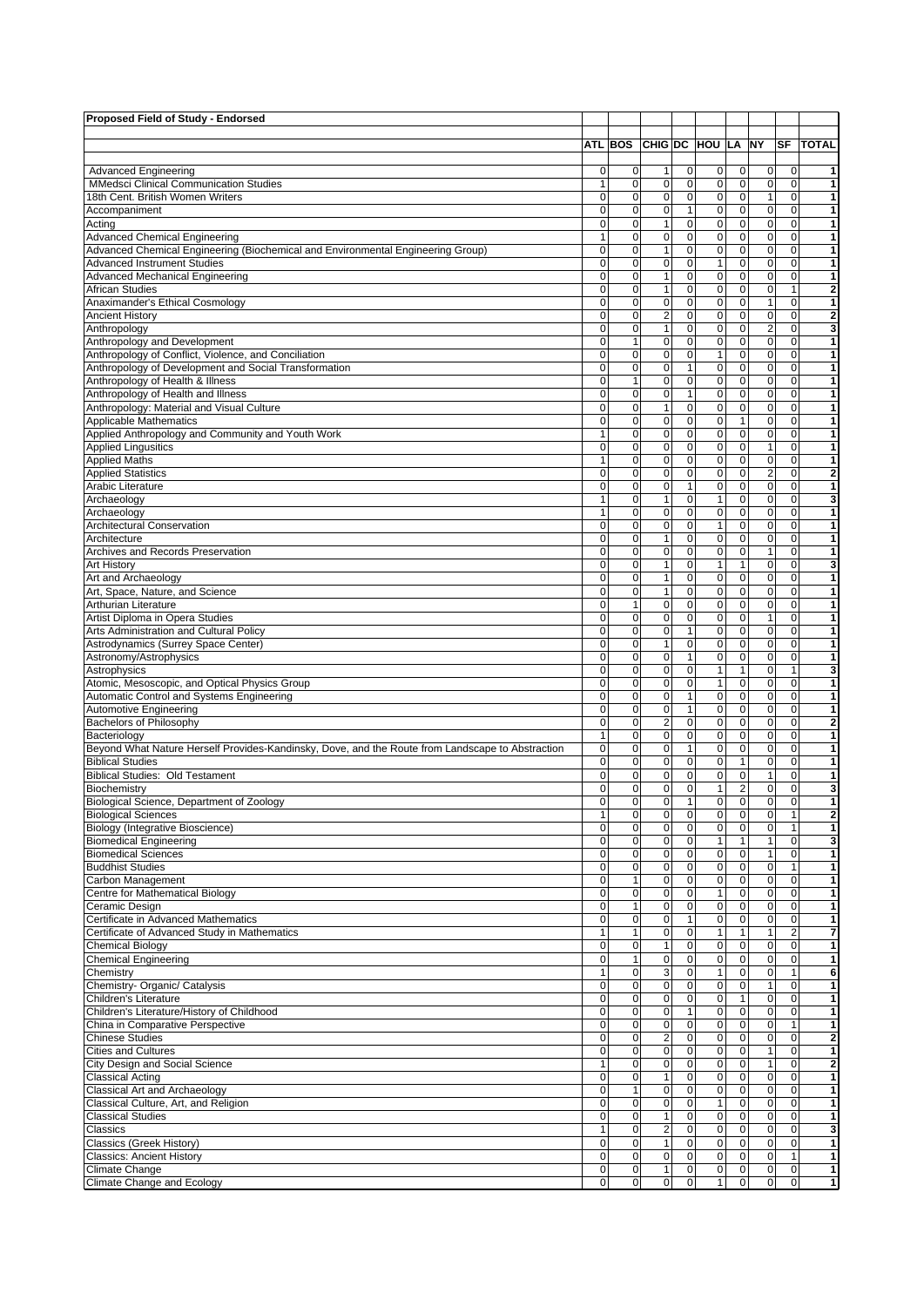| <b>Clinical Biochemistry</b>                                                                                                                                                                                                                                                                                                                                                                                                                                                                                                                                                                                                                                                                                                                                                                                                        | 0              | 0                      | 0              | 0                           | 0                                       | 0                             | 1                         | 0                           | 1                                                                                                                                                                                                                                                                                                                                         |
|-------------------------------------------------------------------------------------------------------------------------------------------------------------------------------------------------------------------------------------------------------------------------------------------------------------------------------------------------------------------------------------------------------------------------------------------------------------------------------------------------------------------------------------------------------------------------------------------------------------------------------------------------------------------------------------------------------------------------------------------------------------------------------------------------------------------------------------|----------------|------------------------|----------------|-----------------------------|-----------------------------------------|-------------------------------|---------------------------|-----------------------------|-------------------------------------------------------------------------------------------------------------------------------------------------------------------------------------------------------------------------------------------------------------------------------------------------------------------------------------------|
| <b>Clinical Neuroscience</b>                                                                                                                                                                                                                                                                                                                                                                                                                                                                                                                                                                                                                                                                                                                                                                                                        | $\mathbf 0$    | $\mathbf 0$            | $\mathbf 0$    | $\mathbf{1}$                | 0                                       | $\mathbf 0$                   | 0                         | $\mathbf 0$                 | 1                                                                                                                                                                                                                                                                                                                                         |
| <b>Cognitive and Decision Sciences</b>                                                                                                                                                                                                                                                                                                                                                                                                                                                                                                                                                                                                                                                                                                                                                                                              | 0              | 0                      | 0              | 1                           | 0                                       | $\mathbf 0$                   | 0                         | 0                           | 1                                                                                                                                                                                                                                                                                                                                         |
|                                                                                                                                                                                                                                                                                                                                                                                                                                                                                                                                                                                                                                                                                                                                                                                                                                     |                |                        |                |                             |                                         |                               |                           |                             |                                                                                                                                                                                                                                                                                                                                           |
| <b>Combustion and Energy</b>                                                                                                                                                                                                                                                                                                                                                                                                                                                                                                                                                                                                                                                                                                                                                                                                        | 0              | $\mathbf 0$            | $\mathbf 0$    | 1                           | 0                                       | $\mathbf 0$                   | $\mathbf 0$               | $\mathbf 0$                 | 1                                                                                                                                                                                                                                                                                                                                         |
| Communication Art and Design                                                                                                                                                                                                                                                                                                                                                                                                                                                                                                                                                                                                                                                                                                                                                                                                        | $\Omega$       | $\mathbf 0$            | $\mathbf{1}$   | $\mathbf 0$                 | $\mathbf 0$                             | $\mathbf 0$                   | $\mathbf 0$               | $\mathbf 0$                 | 1                                                                                                                                                                                                                                                                                                                                         |
| <b>Comparative Ethnic Conflict</b>                                                                                                                                                                                                                                                                                                                                                                                                                                                                                                                                                                                                                                                                                                                                                                                                  | 0              | $\mathbf 0$            | $\mathbf{1}$   | $\mathbf 0$                 | 0                                       | $\pmb{0}$                     | $\mathbf 0$               | $\mathbf 0$                 | 1                                                                                                                                                                                                                                                                                                                                         |
|                                                                                                                                                                                                                                                                                                                                                                                                                                                                                                                                                                                                                                                                                                                                                                                                                                     |                |                        |                |                             |                                         |                               |                           |                             |                                                                                                                                                                                                                                                                                                                                           |
| <b>Comparative Ethnic Conflict and Filmmaking</b>                                                                                                                                                                                                                                                                                                                                                                                                                                                                                                                                                                                                                                                                                                                                                                                   | $\mathbf 0$    | 1                      | $\pmb{0}$      | $\pmb{0}$                   | $\pmb{0}$                               | $\pmb{0}$                     | $\mathbf 0$               | $\mathbf 0$                 | 1                                                                                                                                                                                                                                                                                                                                         |
| <b>Comparative Government</b>                                                                                                                                                                                                                                                                                                                                                                                                                                                                                                                                                                                                                                                                                                                                                                                                       | 1              | $\mathbf 0$            | $\pmb{0}$      | $\mathsf 0$                 | 0                                       | $\mathbf 0$                   | $\mathbf 0$               | $\mathbf 0$                 | 1                                                                                                                                                                                                                                                                                                                                         |
| <b>Comparative Literature</b>                                                                                                                                                                                                                                                                                                                                                                                                                                                                                                                                                                                                                                                                                                                                                                                                       | 0              | $\mathbf 0$            | 0              | $\mathbf 0$                 | 0                                       | $\mathbf{1}$                  | 0                         | $\mathbf 0$                 | 1                                                                                                                                                                                                                                                                                                                                         |
|                                                                                                                                                                                                                                                                                                                                                                                                                                                                                                                                                                                                                                                                                                                                                                                                                                     |                |                        |                |                             |                                         |                               |                           |                             |                                                                                                                                                                                                                                                                                                                                           |
| Comparative Literature (in Classics)                                                                                                                                                                                                                                                                                                                                                                                                                                                                                                                                                                                                                                                                                                                                                                                                | 0              | $\mathbf{1}$           | $\mathbf 0$    | 0                           | 0                                       | $\mathbf 0$                   | $\mathbf 0$               | $\Omega$                    | $\mathbf{1}$                                                                                                                                                                                                                                                                                                                              |
| <b>Comparative Politics (Conflict Studies)</b>                                                                                                                                                                                                                                                                                                                                                                                                                                                                                                                                                                                                                                                                                                                                                                                      | 0              | 0                      | $\mathbf{1}$   | 0                           | 0                                       | $\mathbf{O}$                  | $\mathbf 0$               | $\mathbf 0$                 | 1                                                                                                                                                                                                                                                                                                                                         |
|                                                                                                                                                                                                                                                                                                                                                                                                                                                                                                                                                                                                                                                                                                                                                                                                                                     | 0              | $\mathbf 0$            | $\mathbf 0$    | 0                           | $\overline{0}$                          | $\pmb{0}$                     | $\mathbf 0$               | $\mathbf{1}$                | 1                                                                                                                                                                                                                                                                                                                                         |
| <b>Comparative Politics-Conflict Studies</b>                                                                                                                                                                                                                                                                                                                                                                                                                                                                                                                                                                                                                                                                                                                                                                                        |                |                        |                |                             |                                         |                               |                           |                             |                                                                                                                                                                                                                                                                                                                                           |
| <b>Comparative Public Policy</b>                                                                                                                                                                                                                                                                                                                                                                                                                                                                                                                                                                                                                                                                                                                                                                                                    | 0              | 0                      | $\pmb{0}$      | $\mathsf 0$                 | 0                                       | $\mathbf{O}$                  | 1                         | $\mathbf 0$                 | 1                                                                                                                                                                                                                                                                                                                                         |
| <b>Comparative Public Policy</b>                                                                                                                                                                                                                                                                                                                                                                                                                                                                                                                                                                                                                                                                                                                                                                                                    | 0              | $\mathbf 0$            | $\mathbf 0$    | 0                           | 1                                       | $\pmb{0}$                     | $\mathbf 0$               | $\mathbf 0$                 | 1                                                                                                                                                                                                                                                                                                                                         |
|                                                                                                                                                                                                                                                                                                                                                                                                                                                                                                                                                                                                                                                                                                                                                                                                                                     | 1              | 0                      | $\mathbf 0$    | $\mathbf{1}$                | 0                                       | $\mathbf 0$                   | $\overline{\mathbf{c}}$   | $\mathbf 0$                 | 4                                                                                                                                                                                                                                                                                                                                         |
| <b>Comparative Social Policy</b>                                                                                                                                                                                                                                                                                                                                                                                                                                                                                                                                                                                                                                                                                                                                                                                                    |                |                        |                |                             |                                         |                               |                           |                             |                                                                                                                                                                                                                                                                                                                                           |
| Composition                                                                                                                                                                                                                                                                                                                                                                                                                                                                                                                                                                                                                                                                                                                                                                                                                         | 0              | $\mathbf 0$            | $\mathbf 0$    | $\mathbf{1}$                | 0                                       | $\mathbf 0$                   | 0                         | $\mathbf 0$                 | 1                                                                                                                                                                                                                                                                                                                                         |
| Composition and Composition for the Screen                                                                                                                                                                                                                                                                                                                                                                                                                                                                                                                                                                                                                                                                                                                                                                                          | $\Omega$       | 0                      | $\mathbf 0$    | $\overline{0}$              | 0                                       | $\mathbf{1}$                  | 0                         | $\mathbf 0$                 | 1                                                                                                                                                                                                                                                                                                                                         |
|                                                                                                                                                                                                                                                                                                                                                                                                                                                                                                                                                                                                                                                                                                                                                                                                                                     |                |                        |                |                             |                                         |                               |                           |                             |                                                                                                                                                                                                                                                                                                                                           |
| <b>Composition for Screen</b>                                                                                                                                                                                                                                                                                                                                                                                                                                                                                                                                                                                                                                                                                                                                                                                                       | 0              | $\mathbf{1}$           | $\mathbf 0$    | $\pmb{0}$                   | $\pmb{0}$                               | $\mathbf 0$                   | $\bf 0$                   | $\mathbf 0$                 | 1                                                                                                                                                                                                                                                                                                                                         |
| <b>Computational Biology</b>                                                                                                                                                                                                                                                                                                                                                                                                                                                                                                                                                                                                                                                                                                                                                                                                        | 1              | 0                      | $\mathbf{1}$   | 0                           | 0                                       | $\mathbf{O}$                  | $\mathbf 0$               | $\mathbf 0$                 | $\overline{\mathbf{2}}$                                                                                                                                                                                                                                                                                                                   |
| <b>Computational Biophysics</b>                                                                                                                                                                                                                                                                                                                                                                                                                                                                                                                                                                                                                                                                                                                                                                                                     | 0              | 0                      | 0              | $\pmb{0}$                   | 0                                       | $\mathbf{1}$                  | $\mathbf 0$               | $\mathbf 0$                 | 1                                                                                                                                                                                                                                                                                                                                         |
|                                                                                                                                                                                                                                                                                                                                                                                                                                                                                                                                                                                                                                                                                                                                                                                                                                     |                |                        |                |                             |                                         |                               |                           |                             |                                                                                                                                                                                                                                                                                                                                           |
| Computer Speech, Text, and Internet Technology                                                                                                                                                                                                                                                                                                                                                                                                                                                                                                                                                                                                                                                                                                                                                                                      | 1              | $\mathbf 0$            | $\mathbf 0$    | 0                           | 0                                       | 0                             | 0                         | $\mathbf 0$                 | 1                                                                                                                                                                                                                                                                                                                                         |
| Concert Project (Harp)                                                                                                                                                                                                                                                                                                                                                                                                                                                                                                                                                                                                                                                                                                                                                                                                              | 0              | $\mathbf 0$            | $\mathbf{1}$   | $\pmb{0}$                   | 0                                       | $\mathbf 0$                   | $\mathbf 0$               | $\mathbf 0$                 | 1                                                                                                                                                                                                                                                                                                                                         |
|                                                                                                                                                                                                                                                                                                                                                                                                                                                                                                                                                                                                                                                                                                                                                                                                                                     |                |                        |                | $\pmb{0}$                   | 0                                       |                               |                           |                             |                                                                                                                                                                                                                                                                                                                                           |
| <b>Condensed Matter Physics</b>                                                                                                                                                                                                                                                                                                                                                                                                                                                                                                                                                                                                                                                                                                                                                                                                     | 1              | $\mathbf 0$            | $\mathbf 0$    |                             |                                         | $\mathbf 0$                   | 0                         | $\mathbf 0$                 | 1                                                                                                                                                                                                                                                                                                                                         |
| Conducting                                                                                                                                                                                                                                                                                                                                                                                                                                                                                                                                                                                                                                                                                                                                                                                                                          | 0              | 0                      | $\mathbf 0$    | 0                           | 0                                       | $\mathbf 0$                   | 1                         | $\mathbf 0$                 | 1                                                                                                                                                                                                                                                                                                                                         |
| Conference Interpreting and Translation Studies                                                                                                                                                                                                                                                                                                                                                                                                                                                                                                                                                                                                                                                                                                                                                                                     | 0              | 0                      | 1              | 0                           | 0                                       | $\mathbf 0$                   | $\mathbf 0$               | 0                           | 1                                                                                                                                                                                                                                                                                                                                         |
|                                                                                                                                                                                                                                                                                                                                                                                                                                                                                                                                                                                                                                                                                                                                                                                                                                     |                |                        |                |                             |                                         |                               |                           |                             |                                                                                                                                                                                                                                                                                                                                           |
| <b>Conflict Resolution</b>                                                                                                                                                                                                                                                                                                                                                                                                                                                                                                                                                                                                                                                                                                                                                                                                          | 0              | $\mathbf 0$            | $\overline{2}$ | 0                           | 0                                       | $\mathbf{1}$                  | 0                         | $\mathbf 0$                 | 3                                                                                                                                                                                                                                                                                                                                         |
| <b>Conflict and Peace Studies</b>                                                                                                                                                                                                                                                                                                                                                                                                                                                                                                                                                                                                                                                                                                                                                                                                   | 0              | $\mathbf 0$            | $\mathbf 0$    | 0                           | 0                                       | $\mathbf{1}$                  | 0                         | $\mathbf 0$                 | 1                                                                                                                                                                                                                                                                                                                                         |
| Contemporary Art History                                                                                                                                                                                                                                                                                                                                                                                                                                                                                                                                                                                                                                                                                                                                                                                                            | 1              | $\mathbf 0$            | $\mathbf 0$    | 0                           | 0                                       | $\mathbf 0$                   | 0                         | $\mathbf 0$                 | 1                                                                                                                                                                                                                                                                                                                                         |
|                                                                                                                                                                                                                                                                                                                                                                                                                                                                                                                                                                                                                                                                                                                                                                                                                                     |                |                        |                |                             |                                         |                               |                           |                             |                                                                                                                                                                                                                                                                                                                                           |
| Contemporary Art Theory                                                                                                                                                                                                                                                                                                                                                                                                                                                                                                                                                                                                                                                                                                                                                                                                             | $\mathbf 0$    | $\mathbf 0$            | $\mathbf{1}$   | 0                           | $\pmb{0}$                               | $\mathbf 0$                   | $\mathbf 0$               | $\mathbf 0$                 | 1                                                                                                                                                                                                                                                                                                                                         |
| Contemporary Urbanism                                                                                                                                                                                                                                                                                                                                                                                                                                                                                                                                                                                                                                                                                                                                                                                                               | 0              | 0                      | $\pmb{0}$      | $\pmb{0}$                   | 0                                       | $\mathbf{1}$                  | 1                         | $\mathbf{1}$                | 3                                                                                                                                                                                                                                                                                                                                         |
| Continental Philosophy                                                                                                                                                                                                                                                                                                                                                                                                                                                                                                                                                                                                                                                                                                                                                                                                              | 1              | 0                      | 0              | 0                           | 0                                       | $\mathbf 0$                   | $\mathbf 0$               | 0                           | 1                                                                                                                                                                                                                                                                                                                                         |
|                                                                                                                                                                                                                                                                                                                                                                                                                                                                                                                                                                                                                                                                                                                                                                                                                                     |                |                        |                |                             |                                         |                               |                           |                             |                                                                                                                                                                                                                                                                                                                                           |
| Control of Infectious Diseases                                                                                                                                                                                                                                                                                                                                                                                                                                                                                                                                                                                                                                                                                                                                                                                                      | 0              | $\mathbf 0$            | $\mathbf 0$    | $\mathbf 0$                 | 0                                       | $\mathbf 0$                   | $\mathbf 0$               | 1                           | 1                                                                                                                                                                                                                                                                                                                                         |
| <b>Corporate Communications</b>                                                                                                                                                                                                                                                                                                                                                                                                                                                                                                                                                                                                                                                                                                                                                                                                     | 0              | 0                      | $\mathbf{1}$   | 0                           | 0                                       | 0                             | 0                         | 0                           | 1                                                                                                                                                                                                                                                                                                                                         |
|                                                                                                                                                                                                                                                                                                                                                                                                                                                                                                                                                                                                                                                                                                                                                                                                                                     |                |                        |                |                             |                                         |                               |                           |                             |                                                                                                                                                                                                                                                                                                                                           |
| Course for undergraduate study (I do not have a law degree)                                                                                                                                                                                                                                                                                                                                                                                                                                                                                                                                                                                                                                                                                                                                                                         | 0              | $\mathbf{1}$           | $\mathbf 0$    | $\pmb{0}$                   | 0                                       | $\pmb{0}$                     | $\mathbf 0$               | $\mathbf 0$                 | 1                                                                                                                                                                                                                                                                                                                                         |
| <b>Creative Music Technology</b>                                                                                                                                                                                                                                                                                                                                                                                                                                                                                                                                                                                                                                                                                                                                                                                                    | 0              | $\mathbf{1}$           | $\pmb{0}$      | 0                           | 0                                       | $\mathbf 0$                   | $\pmb{0}$                 | $\mathbf 0$                 | 1                                                                                                                                                                                                                                                                                                                                         |
| <b>Creative Writing</b>                                                                                                                                                                                                                                                                                                                                                                                                                                                                                                                                                                                                                                                                                                                                                                                                             | $\overline{c}$ | $\mathbf 0$            | $\pmb{0}$      | 0                           | 0                                       | 0                             | 0                         | 1                           | 3                                                                                                                                                                                                                                                                                                                                         |
|                                                                                                                                                                                                                                                                                                                                                                                                                                                                                                                                                                                                                                                                                                                                                                                                                                     |                |                        |                |                             |                                         |                               |                           |                             |                                                                                                                                                                                                                                                                                                                                           |
| <b>Creative Writing (Novels)</b>                                                                                                                                                                                                                                                                                                                                                                                                                                                                                                                                                                                                                                                                                                                                                                                                    | 0              | $\mathbf 0$            | 0              | $\mathbf 0$                 | 0                                       | $\mathbf{1}$                  | $\mathbf 0$               | 0                           | 1                                                                                                                                                                                                                                                                                                                                         |
| Creative Writng Postgraduate Certificate                                                                                                                                                                                                                                                                                                                                                                                                                                                                                                                                                                                                                                                                                                                                                                                            | 0              | $\mathbf 0$            | $\mathbf{1}$   | 0                           | 0                                       | 0                             | 0                         | $\mathbf 0$                 | 1                                                                                                                                                                                                                                                                                                                                         |
|                                                                                                                                                                                                                                                                                                                                                                                                                                                                                                                                                                                                                                                                                                                                                                                                                                     |                | $\mathbf 0$            | $\mathbf 0$    | $\mathbf 0$                 | 0                                       | $\mathbf 0$                   | $\mathbf 0$               |                             |                                                                                                                                                                                                                                                                                                                                           |
| <b>Creative and Critical Writing</b>                                                                                                                                                                                                                                                                                                                                                                                                                                                                                                                                                                                                                                                                                                                                                                                                | 0              |                        |                |                             |                                         |                               |                           | $\mathbf{1}$                | 1                                                                                                                                                                                                                                                                                                                                         |
| Creative and Media Writing                                                                                                                                                                                                                                                                                                                                                                                                                                                                                                                                                                                                                                                                                                                                                                                                          | 1              | $\mathbf 0$            | $\pmb{0}$      | $\overline{0}$              | $\overline{0}$                          | $\pmb{0}$                     | $\pmb{0}$                 | $\pmb{0}$                   | 1                                                                                                                                                                                                                                                                                                                                         |
| <b>Criminal Justice</b>                                                                                                                                                                                                                                                                                                                                                                                                                                                                                                                                                                                                                                                                                                                                                                                                             | $\mathbf 0$    |                        |                | $\mathbf 0$                 | 0                                       | $\mathbf 0$                   | $\mathbf 0$               | $\mathbf 0$                 | 1                                                                                                                                                                                                                                                                                                                                         |
|                                                                                                                                                                                                                                                                                                                                                                                                                                                                                                                                                                                                                                                                                                                                                                                                                                     |                |                        |                |                             |                                         |                               |                           |                             |                                                                                                                                                                                                                                                                                                                                           |
|                                                                                                                                                                                                                                                                                                                                                                                                                                                                                                                                                                                                                                                                                                                                                                                                                                     |                | 1                      | $\mathbf 0$    |                             |                                         |                               |                           |                             |                                                                                                                                                                                                                                                                                                                                           |
|                                                                                                                                                                                                                                                                                                                                                                                                                                                                                                                                                                                                                                                                                                                                                                                                                                     | 0              | $\mathbf{1}$           | $\pmb{0}$      | 0                           | 0                                       | $\mathbf 0$                   | $\mathbf 0$               | $\mathbf{1}$                |                                                                                                                                                                                                                                                                                                                                           |
|                                                                                                                                                                                                                                                                                                                                                                                                                                                                                                                                                                                                                                                                                                                                                                                                                                     | 0              | $\mathbf 0$            | $\mathbf 0$    | 0                           | 0                                       | $\mathbf{1}$                  | 0                         | $\mathbf 0$                 |                                                                                                                                                                                                                                                                                                                                           |
|                                                                                                                                                                                                                                                                                                                                                                                                                                                                                                                                                                                                                                                                                                                                                                                                                                     |                |                        |                |                             |                                         |                               |                           |                             |                                                                                                                                                                                                                                                                                                                                           |
|                                                                                                                                                                                                                                                                                                                                                                                                                                                                                                                                                                                                                                                                                                                                                                                                                                     | 0              | $\mathbf 0$            | $\mathbf 0$    | 0                           | $\mathbf{1}$                            | $\mathbf 0$                   | 1                         | $\mathbf 0$                 | $\overline{2}$                                                                                                                                                                                                                                                                                                                            |
|                                                                                                                                                                                                                                                                                                                                                                                                                                                                                                                                                                                                                                                                                                                                                                                                                                     | 1              | $\mathbf 0$            | 0              | 0                           | 0                                       | $\mathbf 0$                   | $\mathbf 0$               | $\mathbf 0$                 |                                                                                                                                                                                                                                                                                                                                           |
|                                                                                                                                                                                                                                                                                                                                                                                                                                                                                                                                                                                                                                                                                                                                                                                                                                     | $\mathbf 0$    | $\mathbf 0$            | $\mathbf{1}$   | 0                           | $\pmb{0}$                               | $\mathbf 0$                   | $\mathbf 0$               | $\mathbf 0$                 |                                                                                                                                                                                                                                                                                                                                           |
|                                                                                                                                                                                                                                                                                                                                                                                                                                                                                                                                                                                                                                                                                                                                                                                                                                     |                |                        |                |                             |                                         |                               |                           |                             |                                                                                                                                                                                                                                                                                                                                           |
|                                                                                                                                                                                                                                                                                                                                                                                                                                                                                                                                                                                                                                                                                                                                                                                                                                     | 1              | $\overline{2}$         | $\mathbf{1}$   | 0                           | 1                                       | 1                             | $\overline{3}$            | $\mathbf 0$                 |                                                                                                                                                                                                                                                                                                                                           |
|                                                                                                                                                                                                                                                                                                                                                                                                                                                                                                                                                                                                                                                                                                                                                                                                                                     | 0              | 0                      | 0              | 0                           | 0                                       | 0                             | $\mathbf{1}$              | $\mathbf 0$                 |                                                                                                                                                                                                                                                                                                                                           |
|                                                                                                                                                                                                                                                                                                                                                                                                                                                                                                                                                                                                                                                                                                                                                                                                                                     |                |                        |                |                             |                                         |                               |                           |                             |                                                                                                                                                                                                                                                                                                                                           |
| Criticism and Culture, Option B                                                                                                                                                                                                                                                                                                                                                                                                                                                                                                                                                                                                                                                                                                                                                                                                     | 0              | $\mathbf 0$            | $\mathbf 0$    | $\mathbf{1}$                | 0                                       | $\mathbf 0$                   | $\mathbf 0$               | $\mathbf 0$                 |                                                                                                                                                                                                                                                                                                                                           |
|                                                                                                                                                                                                                                                                                                                                                                                                                                                                                                                                                                                                                                                                                                                                                                                                                                     | 0              | $\mathbf 0$            | $\mathbf 0$    | 0                           | 0                                       | $\mathbf{0}$                  | 0                         | $\mathbf{1}$                |                                                                                                                                                                                                                                                                                                                                           |
| Criminology<br>Criminology<br>Criminology and Criminal Justice<br>Criminology and Social Thought<br><b>Critical Theory</b><br>Criticism and Culture<br>Criticism and Culture (English Faculty)<br>Cross Cultural Communication and International Management<br>Cross-Cultural Psychology                                                                                                                                                                                                                                                                                                                                                                                                                                                                                                                                            | 1              | $\mathbf 0$            | $\pmb{0}$      | $\pmb{0}$                   | $\overline{1}$                          | $\pmb{0}$                     | $\mathbf 0$               | $\mathbf 0$                 |                                                                                                                                                                                                                                                                                                                                           |
|                                                                                                                                                                                                                                                                                                                                                                                                                                                                                                                                                                                                                                                                                                                                                                                                                                     | 0              | 0                      | $\mathbf{1}$   |                             |                                         | $\mathbf 0$                   |                           | $\mathbf 0$                 |                                                                                                                                                                                                                                                                                                                                           |
|                                                                                                                                                                                                                                                                                                                                                                                                                                                                                                                                                                                                                                                                                                                                                                                                                                     |                |                        |                | 0                           | 0                                       |                               | 0                         |                             |                                                                                                                                                                                                                                                                                                                                           |
|                                                                                                                                                                                                                                                                                                                                                                                                                                                                                                                                                                                                                                                                                                                                                                                                                                     | $\Omega$       | 0                      | $\mathbf 0$    | 0                           | $\overline{0}$                          | $\mathbf{1}$                  | $\overline{0}$            | $\Omega$                    |                                                                                                                                                                                                                                                                                                                                           |
| Dance Anthropology                                                                                                                                                                                                                                                                                                                                                                                                                                                                                                                                                                                                                                                                                                                                                                                                                  | 0              | $\mathbf 0$            | $\pmb{0}$      | $\bf 0$                     | 0                                       | $\mathbf 0$                   | 1                         | $\pmb{0}$                   |                                                                                                                                                                                                                                                                                                                                           |
|                                                                                                                                                                                                                                                                                                                                                                                                                                                                                                                                                                                                                                                                                                                                                                                                                                     | 0              |                        | $\mathbf 0$    |                             |                                         |                               |                           |                             |                                                                                                                                                                                                                                                                                                                                           |
| Dance Theatre - The Body in Performance                                                                                                                                                                                                                                                                                                                                                                                                                                                                                                                                                                                                                                                                                                                                                                                             |                | 0                      |                | 1                           | 0                                       | 0                             | 0                         | 0                           |                                                                                                                                                                                                                                                                                                                                           |
|                                                                                                                                                                                                                                                                                                                                                                                                                                                                                                                                                                                                                                                                                                                                                                                                                                     | 0              | 0                      | $\mathbf{1}$   | $\overline{0}$              | 0                                       | $\mathbf 0$                   | $\overline{\mathbf{0}}$   | $\mathbf 0$                 |                                                                                                                                                                                                                                                                                                                                           |
|                                                                                                                                                                                                                                                                                                                                                                                                                                                                                                                                                                                                                                                                                                                                                                                                                                     | 0              | $\mathbf{1}$           | $\mathbf{1}$   | 0                           | $\pmb{0}$                               | $\mathbf 0$                   | $\bf 0$                   | $\pmb{0}$                   |                                                                                                                                                                                                                                                                                                                                           |
|                                                                                                                                                                                                                                                                                                                                                                                                                                                                                                                                                                                                                                                                                                                                                                                                                                     | 0              | $\pmb{0}$              | $\mathbf{1}$   | 0                           | 0                                       | $\pmb{0}$                     | 0                         | 0                           |                                                                                                                                                                                                                                                                                                                                           |
|                                                                                                                                                                                                                                                                                                                                                                                                                                                                                                                                                                                                                                                                                                                                                                                                                                     |                |                        |                |                             |                                         |                               |                           |                             |                                                                                                                                                                                                                                                                                                                                           |
| Department of Physiology, Development, and Neuroscience                                                                                                                                                                                                                                                                                                                                                                                                                                                                                                                                                                                                                                                                                                                                                                             | 0              | 0                      | 1              | $\pmb{0}$                   | 0                                       | $\overline{0}$                | $\pmb{0}$                 | $\mathbf 0$                 |                                                                                                                                                                                                                                                                                                                                           |
| Department of Psychiatry                                                                                                                                                                                                                                                                                                                                                                                                                                                                                                                                                                                                                                                                                                                                                                                                            | 0              | $\mathbf 0$            | $\mathbf 0$    | $\mathbf{1}$                | 0                                       | $\mathbf 0$                   | $\mathbf 0$               | $\mathbf 0$                 |                                                                                                                                                                                                                                                                                                                                           |
|                                                                                                                                                                                                                                                                                                                                                                                                                                                                                                                                                                                                                                                                                                                                                                                                                                     | 0              | 0                      | 0              | 0                           | 0                                       | $\mathbf 0$                   | $\mathbf{1}$              | $\mathbf 0$                 |                                                                                                                                                                                                                                                                                                                                           |
|                                                                                                                                                                                                                                                                                                                                                                                                                                                                                                                                                                                                                                                                                                                                                                                                                                     |                |                        |                |                             |                                         |                               |                           |                             |                                                                                                                                                                                                                                                                                                                                           |
|                                                                                                                                                                                                                                                                                                                                                                                                                                                                                                                                                                                                                                                                                                                                                                                                                                     | 0              | $\mathbf 0$            | 0              | 0                           | 0                                       | $\mathbf 0$                   | $\mathbf{1}$              | $\mathbf 0$                 |                                                                                                                                                                                                                                                                                                                                           |
|                                                                                                                                                                                                                                                                                                                                                                                                                                                                                                                                                                                                                                                                                                                                                                                                                                     | $\mathbf 0$    | $\mathbf 0$            | $\mathbf{1}$   | $\overline{0}$              | $\overline{0}$                          | $\mathbf 0$                   | $\overline{0}$            | $\mathbf 0$                 |                                                                                                                                                                                                                                                                                                                                           |
|                                                                                                                                                                                                                                                                                                                                                                                                                                                                                                                                                                                                                                                                                                                                                                                                                                     |                |                        |                |                             |                                         |                               |                           |                             |                                                                                                                                                                                                                                                                                                                                           |
|                                                                                                                                                                                                                                                                                                                                                                                                                                                                                                                                                                                                                                                                                                                                                                                                                                     | 0              | $\pmb{0}$              | 0              | $\mathbf{1}$                | 0                                       | $\pmb{0}$                     | $\mathbf 0$               | $\pmb{0}$                   |                                                                                                                                                                                                                                                                                                                                           |
| <b>Development Studies</b>                                                                                                                                                                                                                                                                                                                                                                                                                                                                                                                                                                                                                                                                                                                                                                                                          | 1              | 5                      | 5              | 5                           | 3                                       | $\overline{\mathbf{c}}$       | 6                         | $\overline{\mathbf{4}}$     |                                                                                                                                                                                                                                                                                                                                           |
|                                                                                                                                                                                                                                                                                                                                                                                                                                                                                                                                                                                                                                                                                                                                                                                                                                     | 0              | 0                      | $\mathbf{1}$   | 0                           | 0                                       | $\pmb{0}$                     | $\pmb{0}$                 | $\mathbf 0$                 |                                                                                                                                                                                                                                                                                                                                           |
|                                                                                                                                                                                                                                                                                                                                                                                                                                                                                                                                                                                                                                                                                                                                                                                                                                     |                |                        |                |                             |                                         |                               |                           |                             |                                                                                                                                                                                                                                                                                                                                           |
|                                                                                                                                                                                                                                                                                                                                                                                                                                                                                                                                                                                                                                                                                                                                                                                                                                     | 0              | 0                      | $\mathbf{1}$   | 0                           | 0                                       | $\mathbf 0$                   | 0                         | 0                           |                                                                                                                                                                                                                                                                                                                                           |
|                                                                                                                                                                                                                                                                                                                                                                                                                                                                                                                                                                                                                                                                                                                                                                                                                                     | $\mathbf 0$    | 0                      | $\mathbf{1}$   | 0                           | 0                                       | $\mathbf 0$                   | $\bf 0$                   | $\mathbf 0$                 |                                                                                                                                                                                                                                                                                                                                           |
|                                                                                                                                                                                                                                                                                                                                                                                                                                                                                                                                                                                                                                                                                                                                                                                                                                     | 0              | 0                      | $\mathbf{1}$   | 0                           | 0                                       | $\mathbf 0$                   | $\pmb{0}$                 | $\mathbf 0$                 |                                                                                                                                                                                                                                                                                                                                           |
|                                                                                                                                                                                                                                                                                                                                                                                                                                                                                                                                                                                                                                                                                                                                                                                                                                     |                |                        |                |                             |                                         |                               |                           |                             |                                                                                                                                                                                                                                                                                                                                           |
|                                                                                                                                                                                                                                                                                                                                                                                                                                                                                                                                                                                                                                                                                                                                                                                                                                     | 0              | 0                      | 0              | $\overline{0}$              | 1                                       | $\mathbf 0$                   | $\mathbf{1}$              | 0                           |                                                                                                                                                                                                                                                                                                                                           |
|                                                                                                                                                                                                                                                                                                                                                                                                                                                                                                                                                                                                                                                                                                                                                                                                                                     | 0              | $\mathbf 0$            | $\mathbf 0$    | $\mathbf 0$                 | 0                                       | $\pmb{0}$                     | $\mathbf{1}$              | $\mathbf 0$                 |                                                                                                                                                                                                                                                                                                                                           |
|                                                                                                                                                                                                                                                                                                                                                                                                                                                                                                                                                                                                                                                                                                                                                                                                                                     | $\mathbf 0$    | $\mathbf 0$            | $\mathbf 0$    |                             |                                         | $\mathbf{O}$                  |                           | $\mathbf 0$                 |                                                                                                                                                                                                                                                                                                                                           |
|                                                                                                                                                                                                                                                                                                                                                                                                                                                                                                                                                                                                                                                                                                                                                                                                                                     |                |                        |                | 0                           | 0                                       |                               | 1                         |                             |                                                                                                                                                                                                                                                                                                                                           |
|                                                                                                                                                                                                                                                                                                                                                                                                                                                                                                                                                                                                                                                                                                                                                                                                                                     | 1              | $\mathbf 0$            | $\pmb{0}$      | 0                           | 0                                       | $\mathbf 0$                   | $\mathbf 0$               | $\mathbf{1}$                |                                                                                                                                                                                                                                                                                                                                           |
|                                                                                                                                                                                                                                                                                                                                                                                                                                                                                                                                                                                                                                                                                                                                                                                                                                     | 1              | $\mathbf 0$            | $\pmb{0}$      | 0                           | 0                                       | $\pmb{0}$                     | $\mathbf 0$               | $\pmb{0}$                   |                                                                                                                                                                                                                                                                                                                                           |
|                                                                                                                                                                                                                                                                                                                                                                                                                                                                                                                                                                                                                                                                                                                                                                                                                                     |                |                        |                |                             |                                         |                               |                           |                             |                                                                                                                                                                                                                                                                                                                                           |
|                                                                                                                                                                                                                                                                                                                                                                                                                                                                                                                                                                                                                                                                                                                                                                                                                                     | 1              | $\mathbf 0$            | $\pmb{0}$      | 0                           | 0                                       | $\mathbf 0$                   | 0                         | $\pmb{0}$                   |                                                                                                                                                                                                                                                                                                                                           |
|                                                                                                                                                                                                                                                                                                                                                                                                                                                                                                                                                                                                                                                                                                                                                                                                                                     | 0              | 0                      | 0              | $\pmb{0}$                   | 0                                       | $\mathbf{1}$                  | $\bf 0$                   | $\mathbf 0$                 |                                                                                                                                                                                                                                                                                                                                           |
|                                                                                                                                                                                                                                                                                                                                                                                                                                                                                                                                                                                                                                                                                                                                                                                                                                     | 1              | $\mathbf 0$            | $\mathbf 0$    | 0                           | 0                                       | $\pmb{0}$                     | $\mathbf 0$               | $\mathbf 0$                 |                                                                                                                                                                                                                                                                                                                                           |
|                                                                                                                                                                                                                                                                                                                                                                                                                                                                                                                                                                                                                                                                                                                                                                                                                                     |                |                        |                |                             |                                         |                               |                           |                             |                                                                                                                                                                                                                                                                                                                                           |
| <b>Cultural Studies</b><br>Cultural and Intellectual History (1300-1650)<br>Decorative Arts & Design History<br>Demography and Health<br>Department of Chemistry; Organic Chemistry<br>Department of Social Policy and Social Work, Evidence-Based Social Interventions track<br>Design Research Laboratory<br><b>Development Economics</b><br>Development Management<br>Development and Emergency Practice<br><b>Digital Signal Processing</b><br>Doctor of Education (International)<br>Drama and Performance Studies<br>Early Modern History<br>Early Modern Literature (1550-1780)<br>Early Modern Studies<br>Earth Sciences<br><b>Ecclesiastical History</b><br><b>Ecological Economics</b><br>Ecology and Evolutionary Biology - Christine Maggs<br>Ecology, Evolution, Conservation<br>Econometrics & Mathematical Economics | 0              | $\mathbf 0$            | $\mathbf 0$    | $\mathbf{1}$                | $\pmb{0}$                               | $\mathbf 0$                   | $\mathbf 0$               | $\mathbf 0$                 |                                                                                                                                                                                                                                                                                                                                           |
| Econometrics and Mathematical Economics                                                                                                                                                                                                                                                                                                                                                                                                                                                                                                                                                                                                                                                                                                                                                                                             | 0              | $\mathbf 0$            | $\mathbf 0$    | 0                           | $\mathbf{1}$                            | $\mathbf 0$                   | 0                         | $\mathbf{1}$                |                                                                                                                                                                                                                                                                                                                                           |
|                                                                                                                                                                                                                                                                                                                                                                                                                                                                                                                                                                                                                                                                                                                                                                                                                                     | $\mathbf 0$    | 1                      | $\mathbf{1}$   | 1                           | $\mathbf 0$                             | $\mathbf{O}$                  |                           | $\mathbf{1}$                |                                                                                                                                                                                                                                                                                                                                           |
| Economic and Social History                                                                                                                                                                                                                                                                                                                                                                                                                                                                                                                                                                                                                                                                                                                                                                                                         |                |                        |                |                             |                                         |                               | $\mathbf 2$               |                             |                                                                                                                                                                                                                                                                                                                                           |
| Economics<br>Economics                                                                                                                                                                                                                                                                                                                                                                                                                                                                                                                                                                                                                                                                                                                                                                                                              | 1<br>0         | $\pmb{0}$<br>$\pmb{0}$ | 3<br>0         | $\pmb{0}$<br>$\overline{1}$ | $\mathbf{1}$<br>$\overline{\mathbf{0}}$ | $\overline{0}$<br>$\mathbf 0$ | $\mathbf{1}$<br>$\pmb{0}$ | $\mathbf{1}$<br>$\mathbf 0$ | $\overline{\mathbf{2}}$<br>1<br>1<br>1<br>9<br>1<br>1<br>1<br>$\overline{\mathbf{2}}$<br>1<br>1<br>1<br>1<br>1<br>$\overline{\mathbf{2}}$<br>1<br>1<br>1<br>1<br>1<br>1<br>$\mathbf{1}$<br>31<br>1<br>1<br>1<br>$\mathbf{1}$<br>2<br>1<br>1<br>$\overline{\mathbf{2}}$<br>1<br>1<br>1<br>1<br>1<br>$\overline{\mathbf{2}}$<br>6<br>7<br>1 |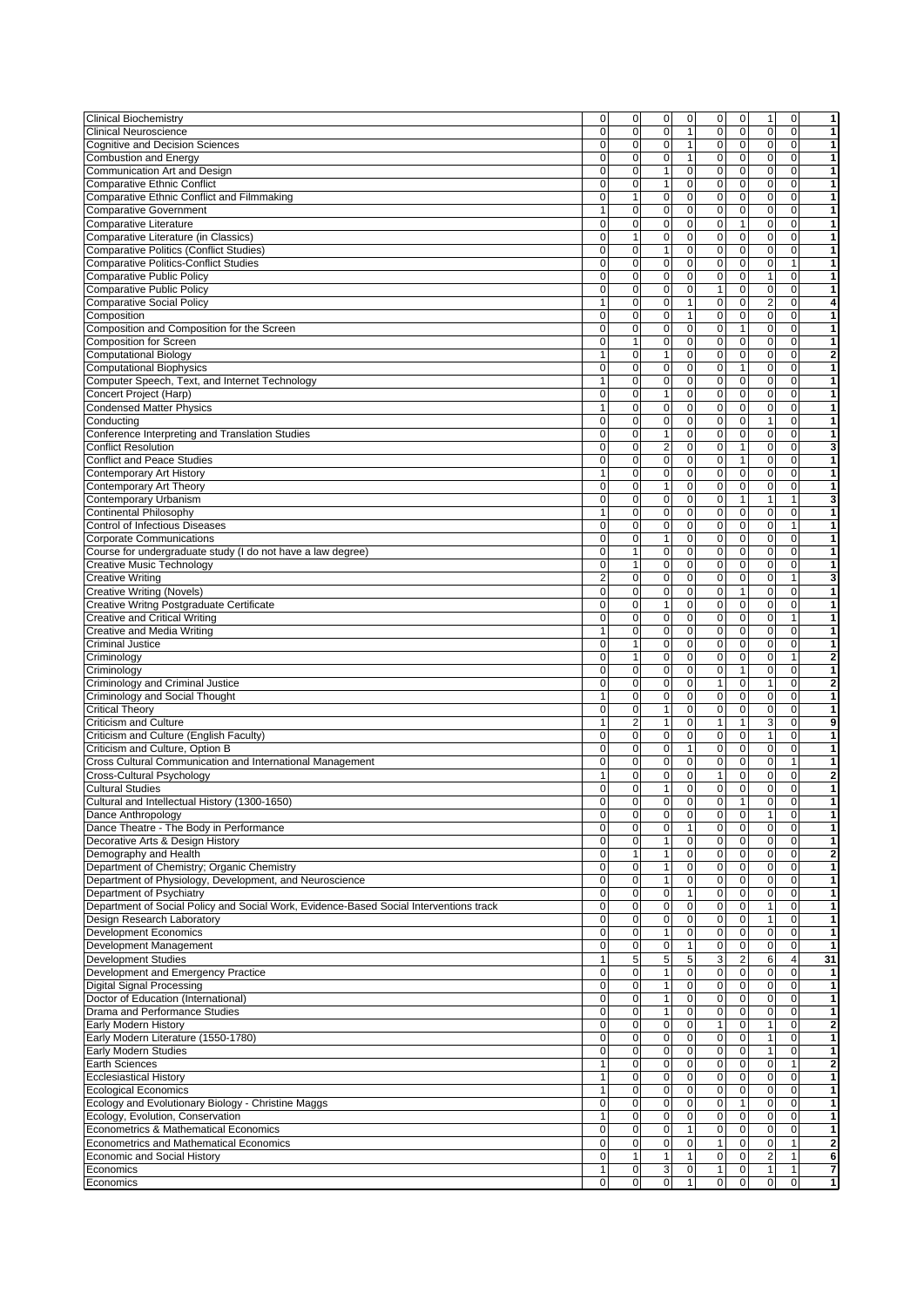| Economics and Philosophy                                                         | $\overline{\mathbf{c}}$ | 0              | $\mathbf 0$             | $\mathbf{1}$ |                         | 0              | $\mathbf 0$                 | $\mathsf 0$<br>$\overline{0}$        | $\overline{\mathbf{3}}$                             |
|----------------------------------------------------------------------------------|-------------------------|----------------|-------------------------|--------------|-------------------------|----------------|-----------------------------|--------------------------------------|-----------------------------------------------------|
|                                                                                  |                         |                |                         |              |                         |                |                             |                                      |                                                     |
| Economics for Development                                                        | $\mathbf{1}$            | $\mathbf 0$    | $\mathbf{O}$            |              | $\pmb{0}$               | $\mathbf 0$    | $\mathbf{1}$                | $\mathbf 0$<br>$\mathbf 0$           | $\overline{\mathbf{2}}$                             |
| <b>Economics of Development</b>                                                  | 0                       | 0              | $\mathbf 0$             |              | $\mathbf{1}$            | $\mathbf 0$    | $\mathbf 0$                 | $\mathbf 0$<br>0                     | 1                                                   |
| Education                                                                        | 0                       | $\pmb{0}$      | $\mathbf{1}$            |              | $\pmb{0}$               | $\pmb{0}$      | $\overline{0}$              | $\pmb{0}$<br>$\mathsf 0$             | 1                                                   |
| <b>Education and Democracy</b>                                                   | $\mathbf 0$             | $\pmb{0}$      | $\mathbf 0$             |              | $\pmb{0}$               | $\pmb{0}$      | $\mathbf{1}$                | $\pmb{0}$<br>$\mathbf 0$             | 1                                                   |
| Education, Technology & Society                                                  | 0                       | $\mathbf{1}$   | $\mathbf 0$             |              | $\mathsf 0$             | $\mathbf 0$    | $\pmb{0}$                   | $\mathsf 0$<br>$\pmb{0}$             | 1                                                   |
|                                                                                  |                         |                |                         |              |                         |                |                             |                                      |                                                     |
| <b>Educational Research Methodology</b>                                          | $\overline{0}$          | $\mathbf 0$    | $\mathbf{1}$            |              | $\mathsf 0$             | $\pmb{0}$      | $\mathbf{1}$                | $\pmb{0}$<br>$\pmb{0}$               | $\overline{\mathbf{2}}$                             |
| <b>Educational Studies</b>                                                       | $\mathbf{1}$            | $\mathbf 0$    | $\mathbf 0$             |              | $\mathsf 0$             | $\mathbf 0$    | $\mathbf 0$                 | $\mathbf 0$<br>$\mathbf 0$           | 1                                                   |
| <b>Eighteenth-Century Studies</b>                                                | $\mathbf{1}$            | $\mathbf 0$    | $\mathbf 0$             |              | $\mathsf 0$             | $\mathbf 0$    | $\pmb{0}$                   | $\pmb{0}$<br>$\mathbf 0$             | 1                                                   |
| Electroweak and strong interactions, lattice field theory                        | $\overline{0}$          | $\overline{0}$ | $\overline{1}$          |              | $\overline{\mathbf{0}}$ | $\overline{0}$ | $\overline{0}$              | $\overline{\mathbf{0}}$<br>$\pmb{0}$ | 1                                                   |
|                                                                                  | 0                       | 0              | $\mathbf 0$             |              | $\mathbf{1}$            | $\mathbf 0$    | $\mathbf 0$                 | $\mathbf 0$<br>$\mathbf 0$           | $\mathbf{1}$                                        |
| Elucidating the regulatory roles of non-coding RNAs                              |                         |                |                         |              |                         |                |                             |                                      |                                                     |
| <b>Engineering Design</b>                                                        | 0                       | $\mathbf{1}$   | $\pmb{0}$               |              | $\mathbf 0$             | $\mathbf 0$    | $\pmb{0}$                   | $\mathbf 0$<br>$\mathbf 0$           | 1                                                   |
| <b>Engineering Science</b>                                                       | $\mathbf 0$             | $\mathbf 0$    | $\mathbf{1}$            |              | $\pmb{0}$               | $\mathbf 0$    | $\overline{c}$              | $\mathbf 0$<br>$\mathbf 0$           | 3                                                   |
| Engineering Science w/concentration in Biomedical Engineering                    | 0                       | $\mathbf 0$    | $\mathbf{1}$            |              | $\pmb{0}$               | $\mathbf 0$    | $\mathbf 0$                 | $\mathbf 0$<br>$\mathbf 0$           | 1                                                   |
| Engineering and Physical Science in Medicine                                     | $\pmb{0}$               | $\mathbf 0$    | $\mathbf 0$             | $\mathbf{1}$ |                         | $\mathbf 0$    | $\mathbf 0$                 | $\mathbf 0$<br>0                     | 1                                                   |
|                                                                                  |                         |                |                         |              |                         |                |                             |                                      |                                                     |
| <b>Engineering for Sustainable Development</b>                                   | 0                       | $\mathbf 0$    | $\mathbf{1}$            |              | $\mathbf 0$             | $\pmb{0}$      | $\mathbf 0$                 | $\pmb{0}$<br>$\mathbf{1}$            | $\overline{2}$                                      |
| English                                                                          | 0                       | 0              | $\mathbf 0$             |              | $\mathbf 0$             | 1              | 0                           | $\mathbf 0$<br>1                     | 2                                                   |
| English (1550-1780)                                                              | $\pmb{0}$               | 0              | $\mathbf{1}$            |              | $\mathbf 0$             | $\mathbf 0$    | $\pmb{0}$                   | $\mathbf 0$<br>$\pmb{0}$             | 1                                                   |
| English 1780-1900                                                                | 0                       | $\mathbf 0$    | $\mathbf 0$             |              | $\mathbf{1}$            | $\mathbf 0$    | $\mathbf 0$                 | $\mathbf 0$<br>$\mathbf 0$           | 1                                                   |
|                                                                                  |                         |                |                         |              |                         |                |                             |                                      |                                                     |
| English Language and Linguistics                                                 | $\pmb{0}$               | $\mathbf 0$    | 1                       |              | $\mathsf 0$             | $\mathbf 0$    | $\pmb{0}$                   | $\mathsf 0$<br>$\mathbf 0$           | 1                                                   |
| English Language and Literature                                                  | $\overline{1}$          | $\pmb{0}$      | $\mathbf{1}$            | $\mathbf{1}$ |                         | $\mathbf{1}$   | $\pmb{0}$                   | $\mathbf 0$<br>$\pmb{0}$             | 4                                                   |
| English Language and Literature (1900-present)                                   | $\mathbf 0$             | 0              | $\mathbf 0$             |              | $\pmb{0}$               | $\mathbf 0$    | $\pmb{0}$<br>$\mathbf{1}$   | $\mathbf 0$                          | 1                                                   |
|                                                                                  |                         |                |                         |              |                         |                |                             |                                      |                                                     |
| English Language and Literature 650-1550                                         | $\mathbf 0$             | 0              | $\pmb{0}$               |              | $\mathbf 0$             | $\mathbf{1}$   | $\pmb{0}$                   | $\pmb{0}$<br>$\pmb{0}$               | 1                                                   |
| English Language and Literature, 650-1550                                        | $\mathbf{1}$            | $\mathbf 0$    | $\pmb{0}$               |              | $\pmb{0}$               | $\mathbf 0$    | $\mathbf 0$                 | $\mathbf 0$<br>$\mathbf 0$           | 1                                                   |
| <b>English Literary Studies</b>                                                  | $\mathbf 0$             | $\mathbf 0$    | $\mathbf 0$             |              | $\mathbf{1}$            | $\mathbf 0$    | $\mathbf{1}$                | $\mathbf 0$<br>$\mathbf 0$           | $\overline{2}$                                      |
| <b>English Literature</b>                                                        | 0                       | $\pmb{0}$      | $\mathbf{p}$            |              | $\pmb{0}$               | $\pmb{0}$      | $\mathbf{1}$                | $\pmb{0}$<br>$\mathbf{1}$            | 4                                                   |
|                                                                                  |                         |                |                         |              |                         |                |                             |                                      |                                                     |
| English Literature (1900-Present)                                                | $\pmb{0}$               | $\pmb{0}$      | $\mathbf 0$             |              | $\mathbf 0$             | $\mathbf 0$    | $\pmb{0}$                   | $\pmb{0}$<br>$\mathbf{1}$            | $\mathbf{1}$                                        |
| English Literature 1900-present day                                              | 0                       | 0              | $\mathbf{1}$            |              | $\mathbf 0$             | $\mathbf 0$    | $\mathbf 0$                 | $\mathbf 0$<br>$\mathbf 0$           | 1                                                   |
| English Literature from 1900 to the Present Day                                  | $\mathbf{1}$            | $\mathbf 0$    | $\mathbf 0$             |              | 0                       | $\mathbf 0$    | $\pmb{0}$                   | $\mathbf 0$<br>$\mathbf 0$           | 1                                                   |
| English Literature: Nation, Writing, and Culture                                 | $\mathbf 0$             | 0              | $\mathbf{1}$            |              | $\pmb{0}$               | $\mathbf 0$    | $\pmb{0}$                   | $\pmb{0}$<br>$\mathbf 0$             | 1                                                   |
|                                                                                  |                         |                |                         |              |                         |                |                             |                                      |                                                     |
| English Literature: Writing & Cultural Politics                                  | 0                       | 0              | $\mathbf 0$             | $\mathbf{1}$ |                         | $\mathbf 0$    | $\pmb{0}$                   | $\mathsf 0$<br>$\mathbf 0$           | 1                                                   |
| English Studies (Culture and Criticism)                                          | 0                       | $\mathbf 0$    | $\overline{1}$          |              | $\mathbf 0$             | $\mathbf 0$    | $\pmb{0}$                   | $\overline{0}$<br>$\mathbf 0$        | 1                                                   |
| English, Early modern studies                                                    | $\overline{0}$          | $\overline{0}$ | $\mathbf{1}$            |              | ō                       | $\mathbf 0$    | $\overline{0}$              | $\mathbf 0$<br>$\mathbf 0$           | 1                                                   |
|                                                                                  |                         |                |                         |              |                         |                |                             |                                      |                                                     |
| English: Irish and Scottish Studies                                              | $\mathbf{1}$            | 0              | $\mathbf 0$             |              | $\mathbf 0$             | $\mathbf 0$    | $\pmb{0}$                   | $\mathbf 0$<br>$\pmb{0}$             | 1                                                   |
| English: Victorian Literature                                                    | $\mathbf 0$             | 0              | $\pmb{0}$               |              | $\mathbf 0$             | $\pmb{0}$      | $\pmb{0}$                   | $\pmb{0}$<br>$\mathbf{1}$            | 1                                                   |
| <b>Enlightenment Studies</b>                                                     | $\mathbf{1}$            | $\mathbf 0$    | $\mathbf 0$             |              | $\overline{0}$          | $\mathbf 0$    | 0                           | $\mathbf 0$<br>$\mathbf 0$           | 1                                                   |
|                                                                                  |                         |                |                         |              |                         |                |                             |                                      |                                                     |
| Environment & Development                                                        | $\overline{0}$          | $\pmb{0}$      | $\overline{0}$          |              | $\pmb{0}$               | $\mathbf 0$    | $\pmb{0}$                   | $\pmb{0}$<br>$\mathbf{1}$            | 1                                                   |
| Environment Policy (Economics and Law of the Environment)                        | 0                       | $\pmb{0}$      | $\pmb{0}$               |              | $\mathbf 0$             | $\pmb{0}$      | $\mathbf{1}$                | $\mathbf 0$<br>$\pmb{0}$             | $\mathbf{1}$                                        |
| <b>Environment and Development</b>                                               | 0                       | 0              | $\mathbf{1}$            |              | $\mathbf 0$             | $\mathbf 0$    | 0                           | $\mathbf 0$<br>$\mathbf 0$           | $\mathbf{1}$                                        |
| <b>Environment and International Development</b>                                 | $\overline{\mathbf{0}}$ | 0              | $\pmb{0}$               |              | $\mathbf 0$             | $\pmb{0}$      | $\mathbf 0$<br>$\mathbf{1}$ | $\pmb{0}$                            | 1                                                   |
|                                                                                  |                         |                |                         |              |                         |                |                             |                                      |                                                     |
| Environment, Science, and Society                                                | $\mathbf 0$             | $\mathbf 0$    | $\mathbf{1}$            |              | $\pmb{0}$               | $\mathbf 0$    | $\mathbf 0$                 | $\pmb{0}$<br>$\mathbf 0$             | 1                                                   |
| Environmental Archaeology                                                        | 0                       | $\mathbf 0$    | $\mathbf 0$             |              | $\pmb{0}$               | $\mathbf 0$    | $\mathbf 0$                 | $\mathbf{1}$<br>$\mathbf 0$          | 1                                                   |
| Environmental Change and Management                                              | $\mathbf{1}$            | $\mathbf 0$    | $\mathbf{1}$            | $\mathbf{1}$ |                         | $\pmb{0}$      | $\pmb{0}$                   | $\mathbf 0$<br>$\mathbf{1}$          | 4                                                   |
|                                                                                  | $\mathbf{1}$            | 0              | $\mathbf 0$             | $\pmb{0}$    |                         | $\pmb{0}$      |                             | $\pmb{0}$                            |                                                     |
| Environmental Economics and Environmental Management                             |                         |                |                         |              |                         |                | $\pmb{0}$                   | $\pmb{0}$                            | 1                                                   |
| <b>Environmental Engineering</b>                                                 | $\pmb{0}$               | 0              | $\overline{0}$          |              | $\mathbf 0$             | $\mathbf{1}$   | $\pmb{0}$                   | $\mathbf 0$<br>$\pmb{0}$             | 1                                                   |
| Epidemiology                                                                     | 0                       | $\mathbf 0$    | $\mathbf 0$             |              | $\mathbf 0$             | $\pmb{0}$      | $\pmb{0}$                   | $\mathbf{1}$<br>$\mathbf 0$          | 1                                                   |
| <b>Ethics of Health Care</b>                                                     | $\overline{0}$          | $\mathbf{1}$   | $\overline{\mathbf{0}}$ |              | $\mathbf 0$             | $\mathbf 0$    | $\overline{0}$              | $\overline{0}$<br>$\mathbf 0$        | 1                                                   |
| Ethnobotany                                                                      | $\mathbf{1}$            | $\pmb{0}$      | $\mathbf 0$             |              | $\mathbf 0$             | $\mathbf 0$    | $\mathbf 0$                 | $\pmb{0}$<br>$\mathsf 0$             | 1                                                   |
|                                                                                  |                         |                |                         |              |                         |                |                             |                                      |                                                     |
| Ethnomusicology                                                                  | 0                       | $\mathbf 0$    | $\mathbf 0$             |              | $\mathbf{1}$            | $\mathbf 0$    | $\pmb{0}$                   | $\mathbf{O}$<br>$\mathsf 0$          | $\mathbf{1}$                                        |
| Euphonium Performance                                                            | 0                       | 0              | $\overline{0}$          |              | $\overline{0}$          | $\mathbf{1}$   | $\mathbf 0$                 | $\mathbf 0$<br>$\mathbf 0$           | 1                                                   |
| <b>European Classical Acting</b>                                                 | $\overline{\mathbf{0}}$ | $\pmb{0}$      | $\mathbf 0$             |              | $\overline{0}$          | $\pmb{0}$      | $\pmb{0}$<br>$\mathbf{1}$   | $\mathsf 0$                          | 1                                                   |
|                                                                                  | $\mathbf 0$             | $\pmb{0}$      | $\mathbf 0$             |              | $\mathbf 0$             | $\mathbf 0$    | $\mathbf{1}$                | $\mathbf{O}$<br>$\mathsf 0$          | 1                                                   |
| <b>European Industrial Relations</b>                                             |                         |                |                         |              |                         |                |                             |                                      |                                                     |
| European Politics & Society                                                      | 0                       | $\mathbf 0$    | 1                       |              | $\mathbf{O}$            | $\Omega$       | $\mathbf 0$                 | $\mathbf{O}$<br>$\Omega$             | 1                                                   |
| <b>European Politics and Society</b>                                             | 0                       | 0              | $\mathbf 0$             |              | 0                       | 0              | 0                           | $\overline{a}$<br>0                  | $\overline{\mathbf{2}}$                             |
| European Studies: Ideas and Itentities                                           | $\mathbf{1}$            | 0              | $\mathbf 0$             |              | $\pmb{0}$               | 0              | $\pmb{0}$                   | $\mathbf 0$<br>$\pmb{0}$             | 1                                                   |
| Evidence-Based Social Intervention                                               | 0                       |                |                         |              |                         |                |                             |                                      |                                                     |
|                                                                                  |                         | 0              | $\mathbf{1}$            |              | $\mathbf 0$             | 0              | 0                           | $\overline{0}$<br>0                  | 1                                                   |
| Examination of Protein Misfolding and Amyloid Formation                          | 0                       | 0              | $\pmb{0}$               |              | 0                       | 0              | $\mathbf{1}$                | $\mathbf 0$<br>$\pmb{0}$             | 1                                                   |
| <b>Experimental Therapeutics</b>                                                 | $\mathbf 0$             | 1              | $\mathbf 0$             |              | $\pmb{0}$               | $\mathbf 0$    | $\mathbf 0$                 | $\pmb{0}$<br>$\pmb{0}$               | 1                                                   |
| <b>FIIm and Television Studies</b>                                               | $\pmb{0}$               | 0              | $\mathbf 0$             |              | $\pmb{0}$               | $\mathbf 0$    | $\mathbf{1}$                | $\mathbf 0$<br>0                     | 1                                                   |
|                                                                                  | 0                       |                |                         |              |                         |                |                             |                                      |                                                     |
| Fashion Journalism                                                               |                         | $\mathbf 0$    | $\mathbf 0$             |              | $\mathsf 0$             | $\pmb{0}$      | $\pmb{0}$                   | $\mathbf{1}$<br>$\pmb{0}$            | 1                                                   |
| <b>Film Aesthetics</b>                                                           | 0                       | 0              | $\mathbf 0$             |              | $\mathbf 0$             | $\mathbf 0$    | 0                           | $\mathbf 0$<br>$\mathbf{1}$          | 1                                                   |
| <b>Film Studies</b>                                                              | $\mathbf{1}$            | 0              | $\pmb{0}$               |              | $\mathbf 0$             | $\mathbf 0$    | $\pmb{0}$                   | $\mathbf 0$<br>$\pmb{0}$             | 1                                                   |
| Film Studies with Archiving                                                      | 0                       | 1              | $\pmb{0}$               |              | $\pmb{0}$               | $\mathbf 0$    | 0                           | $\mathbf 0$<br>0                     | 1                                                   |
|                                                                                  | $\mathbf{1}$            | $\mathbf 0$    |                         |              |                         | 0              |                             | $\mathbf 0$                          |                                                     |
| Finance                                                                          |                         |                | $\mathbf 0$             |              | $\mathsf 0$             |                | 0                           | $\mathsf 0$                          | 1                                                   |
| <b>Finance and Economics</b>                                                     | 0                       | 0              | $\mathbf 0$             |              | $\mathsf 0$             | $\pmb{0}$      | $\mathbf{1}$<br>$\pmb{0}$   | $\pmb{0}$                            | 1                                                   |
| Fine Art                                                                         | $\mathbf{1}$            | $\pmb{0}$      | $\pmb{0}$               |              | $\mathbf 0$             | $\mathbf 0$    | $\pmb{0}$                   | $\mathbf 0$<br>$\pmb{0}$             | 1                                                   |
| Fine art, painting                                                               | 1                       | 0              | $\pmb{0}$               |              | $\mathbf 0$             | $\mathbf 0$    | $\pmb{0}$                   | $\mathbf 0$<br>$\pmb{0}$             | $\mathbf{1}$                                        |
|                                                                                  |                         |                |                         |              |                         |                |                             |                                      |                                                     |
| First two years of DPhil in financial economics                                  | 0                       | 0              | $\mathbf 0$             |              | 0                       | $\pmb{0}$      | 1                           | $\mathbf 0$<br>0                     | 1                                                   |
| <b>Fluid Mechanics</b>                                                           |                         | $\pmb{0}$      | $\pmb{0}$               |              | $\pmb{0}$               | $\mathbf{1}$   | $\pmb{0}$                   | $\pmb{0}$<br>$\pmb{0}$               | 1                                                   |
|                                                                                  | $\mathbf 0$             |                |                         |              | $\pmb{0}$               | $\pmb{0}$      | 0                           | $\mathbf 0$<br>0                     | 1                                                   |
|                                                                                  |                         | 0              | $\mathbf{1}$            |              |                         |                |                             |                                      |                                                     |
| <b>Forced Migration</b>                                                          | 0                       |                |                         |              |                         |                |                             |                                      |                                                     |
| Forced Migration and Refugee Studies                                             | 0                       | 0              | $\pmb{0}$               | 0            |                         | $\mathbf 0$    | $\mathbf 0$<br>$\mathsf 0$  | $\mathbf{1}$                         |                                                     |
|                                                                                  | 0                       | $\pmb{0}$      | $\pmb{0}$               |              | $\mathbf 0$             | 0              | $\pmb{0}$                   | $\mathbf 0$<br>$\mathbf{1}$          |                                                     |
|                                                                                  | 0                       | 0              | $\pmb{0}$               |              | $\pmb{0}$               | $\pmb{0}$      | 1                           | $\mathbf 0$<br>$\pmb{0}$             |                                                     |
| <b>Forensic Linguistics</b><br>French Horn Performance                           |                         |                |                         |              |                         |                |                             |                                      |                                                     |
| <b>Functional Neuroimaging</b>                                                   | 0                       | 0              | $\pmb{0}$               |              | 0                       | 0              | 1                           | 0<br>0                               |                                                     |
|                                                                                  | 0                       | $\mathbf 0$    | $\mathbf 0$             |              | $\mathsf 0$             | $\mathbf{1}$   | 0                           | $\mathbf 0$<br>$\mathbf 0$           |                                                     |
|                                                                                  | $\overline{0}$          | 0              | $\mathbf{1}$            |              | $\mathsf 0$             | $\mathbf 0$    | $\pmb{0}$                   | $\pmb{0}$<br>$\mathbf 0$             |                                                     |
|                                                                                  |                         |                |                         |              |                         | $\mathbf 0$    |                             |                                      |                                                     |
| Gender<br>Gender Studies<br>Gender Studies and History and Philosophy of Science | $\overline{\mathbf{0}}$ | 0              | $\mathbf{1}$            |              | $\mathbf 0$             |                | $\pmb{0}$                   | $\overline{0}$<br>$\pmb{0}$          |                                                     |
| Gender and Identity in the Middle East                                           | 0                       | 0              | $\mathbf 0$             |              | $\mathbf 0$             | $\mathbf 0$    | 0                           | $\mathbf{1}$<br>$\pmb{0}$            |                                                     |
| Gender and Media                                                                 | $\mathbf 0$             | 0              | $\mathbf 0$             |              | $\mathbf 0$             | $\mathbf 0$    | $\mathbf 0$                 | $\mathbf 0$<br>$\mathbf{1}$          |                                                     |
| Gender, Development, and Globalisation                                           | 0                       | 0              | $\mathbf{1}$            |              | 0                       | $\mathbf 0$    | 0                           | $\mathbf 0$<br>$\pmb{0}$             |                                                     |
|                                                                                  |                         |                |                         |              |                         |                |                             |                                      | 1<br>1<br>1<br>1<br>1<br>1<br>1<br>1<br>1<br>1<br>1 |
| Gene Therapy Delivery Research                                                   | 0                       | 0              | $\mathbf{1}$            |              | $\pmb{0}$               | $\mathbf 0$    | $\mathbf 0$                 | $\mathbf 0$<br>$\pmb{0}$             | 1                                                   |
| General Linguistics and Comparative Philology                                    | $\mathbf 0$             | $\mathbf 0$    | $\mathbf 0$             |              | 0                       | $\mathbf 0$    | $\mathbf 0$                 | 1<br>$\mathbf 0$                     |                                                     |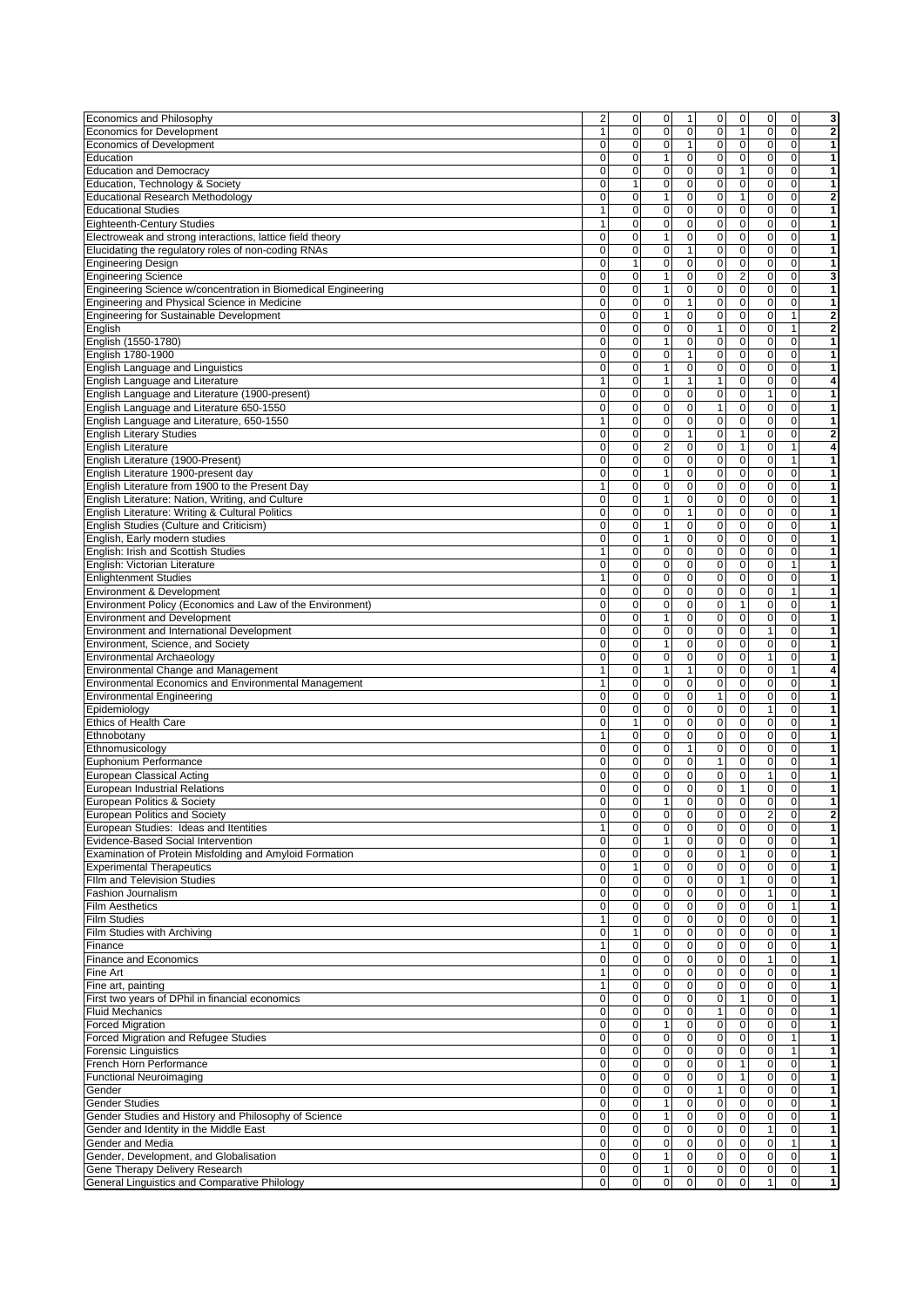| Genetics of Speech and Language                                                                                                                                                                                                                                                                                                                                                                                                                                                                                           | 0                 | 0              | 0                           | 0                        | 0                        | $\mathbf 0$                | 0                           | $\mathbf{1}$           | 1                            |
|---------------------------------------------------------------------------------------------------------------------------------------------------------------------------------------------------------------------------------------------------------------------------------------------------------------------------------------------------------------------------------------------------------------------------------------------------------------------------------------------------------------------------|-------------------|----------------|-----------------------------|--------------------------|--------------------------|----------------------------|-----------------------------|------------------------|------------------------------|
| Geopolitics, Territory, and Security                                                                                                                                                                                                                                                                                                                                                                                                                                                                                      | 0                 | $\mathbf 0$    | $\pmb{0}$                   | 0                        | 0                        | $\mathbf 0$                | 1                           | 0                      | 1                            |
|                                                                                                                                                                                                                                                                                                                                                                                                                                                                                                                           |                   |                |                             | 0                        | 0                        | $\mathbf 0$                | $\mathbf 0$                 |                        |                              |
| Glaciology                                                                                                                                                                                                                                                                                                                                                                                                                                                                                                                | 0                 | 1              | 0                           |                          |                          |                            |                             | 0                      | 1                            |
| Global Governance and Diplomacy                                                                                                                                                                                                                                                                                                                                                                                                                                                                                           | 0                 | $\mathbf 0$    | $\mathbf{1}$                | 0                        | 0                        | $\mathbf 0$                | 0                           | $\mathbf 0$            | 1                            |
| <b>Global Health Science</b>                                                                                                                                                                                                                                                                                                                                                                                                                                                                                              | 0                 | 0              | $\mathbf{1}$                | 1                        | 0                        | $\pmb{0}$                  | $\mathbf 0$                 | $\mathbf 0$            | $\overline{\mathbf{2}}$      |
| <b>Global Political Economy</b>                                                                                                                                                                                                                                                                                                                                                                                                                                                                                           | 0                 | $\mathbf 0$    | $\mathbf{1}$                | 0                        | $\pmb{0}$                | $\mathbf 0$                | $\pmb{0}$                   | $\pmb{0}$              | 1                            |
|                                                                                                                                                                                                                                                                                                                                                                                                                                                                                                                           |                   |                |                             |                          |                          |                            |                             |                        |                              |
| <b>Global Politics</b>                                                                                                                                                                                                                                                                                                                                                                                                                                                                                                    | 0                 | $\mathbf 0$    | $\mathbf 0$                 | 0                        | 0                        | $\mathbf{1}$               | $\mathbf 0$                 | $\mathbf{1}$           | $\overline{\mathbf{2}}$      |
| Globalisation and Latin American Development                                                                                                                                                                                                                                                                                                                                                                                                                                                                              | 0                 | 0              | $\mathbf{1}$                | 0                        | 0                        | $\pmb{0}$                  | $\mathbf 0$                 | 0                      | $\mathbf{1}$                 |
| Gothic Imagination                                                                                                                                                                                                                                                                                                                                                                                                                                                                                                        | 0                 | $\overline{0}$ | $\mathbf 0$                 | 1                        | 0                        | 0                          | 0                           | $\mathbf 0$            | 1                            |
|                                                                                                                                                                                                                                                                                                                                                                                                                                                                                                                           |                   |                |                             |                          |                          |                            |                             |                        |                              |
| Governance and Development                                                                                                                                                                                                                                                                                                                                                                                                                                                                                                | 0                 | 0              | $\mathbf{1}$                | 0                        | 0                        | $\mathbf 0$                | $\mathbf 0$                 | $\mathbf 0$            | 1                            |
| Graduate Diploma in Conservation Studies                                                                                                                                                                                                                                                                                                                                                                                                                                                                                  | 0                 | 0              | $\mathbf 0$                 | $\overline{0}$           | $\mathbf{1}$             | $\pmb{0}$                  | $\mathbf 0$                 | $\mathbf 0$            | 1                            |
| Graphic Narrative & Comic Arts                                                                                                                                                                                                                                                                                                                                                                                                                                                                                            | 0                 | 0              | $\mathbf{1}$                | $\mathbf 0$              | $\pmb{0}$                | $\mathbf 0$                | $\mathbf 0$                 | $\mathbf 0$            | 1                            |
|                                                                                                                                                                                                                                                                                                                                                                                                                                                                                                                           |                   |                |                             |                          |                          |                            |                             |                        |                              |
| Greek                                                                                                                                                                                                                                                                                                                                                                                                                                                                                                                     | 0                 | $\mathbf 0$    | $\pmb{0}$                   | $\mathsf 0$              | 0                        | $\mathbf 0$                | 1                           | 0                      | 1                            |
| Greek and Latin Language and Literature                                                                                                                                                                                                                                                                                                                                                                                                                                                                                   | 0                 | 0              | 0                           | 0                        | 0                        | $\mathbf{1}$               | 0                           | 0                      | 1                            |
| Greek and Latin Languages and Literature                                                                                                                                                                                                                                                                                                                                                                                                                                                                                  | 0                 | $\mathbf 0$    | $\mathbf 0$                 | 0                        | 0                        | $\mathbf{1}$               | 1                           |                        | 3                            |
|                                                                                                                                                                                                                                                                                                                                                                                                                                                                                                                           |                   |                |                             |                          |                          |                            |                             |                        |                              |
| Greek and Roman History                                                                                                                                                                                                                                                                                                                                                                                                                                                                                                   | 0                 | $\mathbf 0$    | $\mathbf 0$                 | $\mathbf 0$              | 0                        | $\mathbf 0$                | 1                           | $\mathbf 0$            | 1                            |
| Greek and/or Latin Languages and Literature                                                                                                                                                                                                                                                                                                                                                                                                                                                                               | 0                 | 0              | 0                           | $\overline{1}$           | $\overline{0}$           | $\pmb{0}$                  | $\overline{0}$              | $\mathbf 0$            | 1                            |
| Health Care Systems and International Health Policy                                                                                                                                                                                                                                                                                                                                                                                                                                                                       | 0                 | 0              | 0                           | $\pmb{0}$                | 1                        | $\pmb{0}$                  | 0                           | $\mathbf 0$            | 1                            |
|                                                                                                                                                                                                                                                                                                                                                                                                                                                                                                                           |                   |                |                             | 0                        |                          |                            |                             |                        |                              |
| Health Policy, Planning & Financing                                                                                                                                                                                                                                                                                                                                                                                                                                                                                       | 1                 | $\mathbf 0$    | $\pmb{0}$                   |                          | 0                        | $\mathbf 0$                | 0                           | $\mathbf 0$            | 1                            |
| Health Policy, Planning and Financing                                                                                                                                                                                                                                                                                                                                                                                                                                                                                     | 0                 | 0              | $\mathbf 0$                 | $\pmb{0}$                | 0                        | $\mathbf 0$                | 1                           | $\mathbf 0$            | 1                            |
| Health Policy, Planning, and Financing                                                                                                                                                                                                                                                                                                                                                                                                                                                                                    | 0                 | $\mathbf{1}$   | $\mathbf{1}$                | 0                        | 0                        | 0                          | 0                           | $\mathbf 0$            | $\mathbf 2$                  |
|                                                                                                                                                                                                                                                                                                                                                                                                                                                                                                                           | 1                 | $\mathbf 0$    | 0                           | $\mathbf 0$              | $\pmb{0}$                | 0                          | $\mathbf 0$                 | 0                      | 1                            |
| Health Psychology                                                                                                                                                                                                                                                                                                                                                                                                                                                                                                         |                   |                |                             |                          |                          |                            |                             |                        |                              |
| Health, Community and Development                                                                                                                                                                                                                                                                                                                                                                                                                                                                                         | 0                 | $\pmb{0}$      | $\pmb{0}$                   | $\mathbf{1}$             | 0                        | $\mathbf 0$                | $\pmb{0}$                   | $\mathsf 0$            | 1                            |
| <b>Highland Studies</b>                                                                                                                                                                                                                                                                                                                                                                                                                                                                                                   | 0                 | $\mathbf 0$    | 0                           | $\mathbf 0$              | 0                        | 0                          | 0                           | 1                      | 1                            |
| <b>Historical Geography</b>                                                                                                                                                                                                                                                                                                                                                                                                                                                                                               | 1                 | 0              | 0                           | $\mathbf 0$              | 0                        | $\pmb{0}$                  | $\mathbf 0$                 | 0                      | 1                            |
|                                                                                                                                                                                                                                                                                                                                                                                                                                                                                                                           |                   |                |                             |                          |                          |                            |                             |                        |                              |
| <b>Historical Musicology</b>                                                                                                                                                                                                                                                                                                                                                                                                                                                                                              | 0                 | 1              | $\mathbf 0$                 | $\mathbf 0$              | 0                        | 0                          | $\mathbf 0$                 | $\mathbf{1}$           | $\mathbf 2$                  |
| Historiography and the Memory of the Third Reich                                                                                                                                                                                                                                                                                                                                                                                                                                                                          | 0                 | 0              | $\mathbf 0$                 | $\pmb{0}$                | $\mathbf{1}$             | 0                          | $\mathbf 0$                 | $\mathbf 0$            | 1                            |
| <b>History MA</b>                                                                                                                                                                                                                                                                                                                                                                                                                                                                                                         | 0                 | $\mathbf 0$    | $\mathbf{1}$                | 0                        | 0                        | $\pmb{0}$                  | 0                           | 0                      | 1                            |
|                                                                                                                                                                                                                                                                                                                                                                                                                                                                                                                           |                   |                |                             |                          |                          |                            |                             |                        |                              |
| History and Culture of Fashion                                                                                                                                                                                                                                                                                                                                                                                                                                                                                            | 0                 | $\mathbf 0$    | $\mathbf 0$                 | $\mathbf{1}$             | 0                        | $\mathbf 0$                | $\mathbf 0$                 | $\mathbf 0$            | 1                            |
| History and Philosophy of Science                                                                                                                                                                                                                                                                                                                                                                                                                                                                                         | 1                 | $\mathbf 0$    | $\pmb{0}$                   | $\mathbf 0$              | 0                        | $\mathbf 0$                | $\mathbf 0$                 | 0                      | 1                            |
| History and Philosophy of Science and Medicine                                                                                                                                                                                                                                                                                                                                                                                                                                                                            | 0                 | $\mathbf 0$    | 1                           | 0                        | 0                        | $\mathbf 0$                | $\mathbf 0$                 | $\mathbf 0$            | 1                            |
|                                                                                                                                                                                                                                                                                                                                                                                                                                                                                                                           |                   |                |                             |                          |                          |                            |                             |                        |                              |
| <b>History of Architecture</b>                                                                                                                                                                                                                                                                                                                                                                                                                                                                                            | 0                 | $\mathbf 0$    | $\mathbf 0$                 | $\mathbf 0$              | 0                        | $\mathbf 0$                | $\mathbf 0$                 |                        | $\mathbf{1}$                 |
| History of Art                                                                                                                                                                                                                                                                                                                                                                                                                                                                                                            | 1                 | 0              | $\overline{1}$              | 0                        | 0                        | $\mathbf 0$                | 0                           | 0                      | $\mathbf{2}$                 |
| History of Art                                                                                                                                                                                                                                                                                                                                                                                                                                                                                                            | $\mathbf 0$       | $\mathbf 0$    | $\pmb{0}$                   | $\pmb{0}$                | $\pmb{0}$                | $\pmb{0}$                  | $\mathbf 0$                 | $\mathbf{1}$           | 1                            |
|                                                                                                                                                                                                                                                                                                                                                                                                                                                                                                                           |                   |                |                             | $\pmb{0}$                |                          |                            |                             | $\mathbf 0$            |                              |
| History of Art and Visual Culture                                                                                                                                                                                                                                                                                                                                                                                                                                                                                         | 1                 | $\mathbf 0$    | $\pmb{0}$                   |                          | 0                        | $\mathbf 0$                | $\mathbf 0$                 |                        | $\mathbf{1}$                 |
| History of Art: The Gothic Cathedral                                                                                                                                                                                                                                                                                                                                                                                                                                                                                      | 1                 | $\mathbf 0$    | 0                           | $\mathbf 0$              | 0                        | 0                          | 0                           | $\mathbf 0$            | 1                            |
| History of Education                                                                                                                                                                                                                                                                                                                                                                                                                                                                                                      | 0                 | $\mathbf 0$    | $\mathbf 0$                 | $\mathbf 0$              | 0                        | $\mathbf 0$                | 1                           | $\mathbf 0$            | 1                            |
|                                                                                                                                                                                                                                                                                                                                                                                                                                                                                                                           | 0                 | $\mathbf 0$    | $\mathbf 0$                 | 0                        | 1                        | $\mathbf 0$                | 1                           | $\mathbf 0$            | $\overline{\mathbf{2}}$      |
| History of International Relations                                                                                                                                                                                                                                                                                                                                                                                                                                                                                        |                   |                |                             |                          |                          |                            |                             |                        |                              |
| <b>History of Medicine</b>                                                                                                                                                                                                                                                                                                                                                                                                                                                                                                | 0                 | $\mathbf 0$    | $\overline{1}$              | $\mathbf 0$              | $\overline{0}$           | $\pmb{0}$                  | $\mathbf 0$                 | $\mathbf 0$            | $\mathbf{1}$                 |
| History of Science, Medicine, and Technology                                                                                                                                                                                                                                                                                                                                                                                                                                                                              | 0                 | $\mathbf 0$    | 0                           | 0                        | 0                        | $\mathbf 0$                | $\mathbf{1}$                | $\mathbf 0$            | 1                            |
| History, Philosophy and Sociology of Science, Technology and Medicine                                                                                                                                                                                                                                                                                                                                                                                                                                                     | 0                 | 0              | $\overline{2}$              | 0                        | 0                        | 0                          | $\mathbf 0$                 | $\mathbf 0$            | $\overline{\mathbf{2}}$      |
|                                                                                                                                                                                                                                                                                                                                                                                                                                                                                                                           |                   |                |                             |                          |                          |                            |                             |                        |                              |
| History-European Studies                                                                                                                                                                                                                                                                                                                                                                                                                                                                                                  | 0                 | $\mathbf 0$    | 0                           | 0                        | $\mathbf{1}$             | 0                          | $\mathbf 0$                 | 0                      | 1                            |
| <b>Holistic Science</b>                                                                                                                                                                                                                                                                                                                                                                                                                                                                                                   | 0                 | $\mathbf 0$    | $\mathbf 0$                 | 0                        | 0                        | $\mathbf{1}$               | 0                           | $\mathbf 0$            | 1                            |
| Housing and Regeneration                                                                                                                                                                                                                                                                                                                                                                                                                                                                                                  | 0                 | $\mathbf 0$    | $\mathbf 0$                 | $\mathbf 0$              | 0                        | $\mathbf 0$                | 1                           | $\mathbf 0$            | 1                            |
|                                                                                                                                                                                                                                                                                                                                                                                                                                                                                                                           |                   |                |                             |                          |                          |                            |                             |                        |                              |
| Human Resource Management                                                                                                                                                                                                                                                                                                                                                                                                                                                                                                 | 0                 | $\mathbf 0$    | $\mathbf{1}$                | 0                        | $\pmb{0}$                | $\mathbf 0$                | $\pmb{0}$                   | $\mathbf 0$            | 1                            |
| Human Rights                                                                                                                                                                                                                                                                                                                                                                                                                                                                                                              | 0                 | $\mathbf 0$    | $\overline{1}$              | 0                        | 0                        | $\mathbf{1}$               | 0                           | $\mathbf 0$            | $\overline{\mathbf{2}}$      |
| Human Rights Law                                                                                                                                                                                                                                                                                                                                                                                                                                                                                                          | 0                 | 0              | 0                           | $\mathsf 0$              | 0                        | 1                          | $\mathbf 0$                 | 0                      | 1                            |
|                                                                                                                                                                                                                                                                                                                                                                                                                                                                                                                           | 0                 | $\overline{0}$ | $\mathbf 0$                 | $\mathbf 0$              | 0                        | $\mathbf 0$                | 1                           | $\mathbf 0$            | 1                            |
| Human Rights and Criminal Justice                                                                                                                                                                                                                                                                                                                                                                                                                                                                                         |                   |                |                             |                          |                          |                            |                             |                        |                              |
| Human Rights and Human Values                                                                                                                                                                                                                                                                                                                                                                                                                                                                                             | 0                 | 0              | $\mathbf{1}$                | 0                        | 0                        | $\mathbf 0$                | $\mathbf 0$                 | $\mathbf 0$            | 1                            |
| Hypersonic Aerothermodynamics                                                                                                                                                                                                                                                                                                                                                                                                                                                                                             | 0                 | 0              | 0                           | $\mathsf 0$              | 0                        | $\mathbf 0$                | $\mathbf 0$                 | $\mathbf{1}$           | 1                            |
| Immunology                                                                                                                                                                                                                                                                                                                                                                                                                                                                                                                | 1                 | $\mathbf 0$    | $\pmb{0}$                   | $\mathbf 0$              | 0                        | $\pmb{0}$                  | $\pmb{0}$                   | $\mathbf 0$            | 1                            |
|                                                                                                                                                                                                                                                                                                                                                                                                                                                                                                                           |                   |                |                             |                          |                          |                            |                             |                        |                              |
| Indian Religions--Zoroastrianism                                                                                                                                                                                                                                                                                                                                                                                                                                                                                          | 0                 | $\mathbf 0$    | $\pmb{0}$                   | $\mathsf 0$              | 0                        | $\mathbf{1}$               | $\mathbf 0$                 | 0                      | 1                            |
| Infectious Disease Epidemiolgy                                                                                                                                                                                                                                                                                                                                                                                                                                                                                            | $\Omega$          | 0              | $\pmb{0}$                   | 0                        | $\overline{\mathbf{0}}$  | $\mathbf 0$                | 0                           |                        | 1                            |
| Informatics - Software Engineering                                                                                                                                                                                                                                                                                                                                                                                                                                                                                        | 0                 | $\mathbf 0$    | $\pmb{0}$                   | 0                        | 0                        | $\mathbf{1}$               | $\pmb{0}$                   | $\mathbf 0$            | 1                            |
| <b>Inorganic Chemistry</b>                                                                                                                                                                                                                                                                                                                                                                                                                                                                                                |                   | $\mathbf 0$    | $\mathbf{1}$                |                          |                          |                            | $\mathbf 0$                 |                        | $\overline{\mathbf{2}}$      |
|                                                                                                                                                                                                                                                                                                                                                                                                                                                                                                                           | 0                 |                |                             | 0                        | $\mathbf{1}$             | $\mathbf 0$                |                             | $\mathbf 0$            |                              |
| Institute of Psychiatry                                                                                                                                                                                                                                                                                                                                                                                                                                                                                                   | 0                 | 0              | $\mathbf{1}$                | $\overline{0}$           | $\overline{0}$           | $\mathbf 0$                | $\overline{0}$              | $\pmb{0}$              | 1                            |
| Integrated Immunology                                                                                                                                                                                                                                                                                                                                                                                                                                                                                                     | 0                 | $\pmb{0}$      | $\mathbf{1}$                | $\mathbf{1}$             | $\pmb{0}$                | $\pmb{0}$                  | $\pmb{0}$                   | $\pmb{0}$              | $\overline{\mathbf{2}}$      |
| Integrated Masters Programme in Performance                                                                                                                                                                                                                                                                                                                                                                                                                                                                               | 1                 | 0              | $\pmb{0}$                   | $\pmb{0}$                | 0                        | $\pmb{0}$                  | 0                           | 0                      | 1                            |
|                                                                                                                                                                                                                                                                                                                                                                                                                                                                                                                           |                   |                |                             |                          |                          |                            |                             |                        |                              |
| Integrated Masters in Performance, Piano                                                                                                                                                                                                                                                                                                                                                                                                                                                                                  | 0                 | 0              | $\pmb{0}$                   | $\pmb{0}$                | $\mathbf{1}$             | $\mathbf 0$                | $\mathbf 0$                 | $\pmb{0}$              | $\mathbf{1}$                 |
| Integrative Bioscience, Department of Zoology                                                                                                                                                                                                                                                                                                                                                                                                                                                                             | $\mathbf 0$       | $\mathbf 0$    | $\mathbf 0$                 | 0                        | 0                        | $\mathbf 0$                | 1                           | $\mathbf 0$            | 1                            |
|                                                                                                                                                                                                                                                                                                                                                                                                                                                                                                                           |                   |                | $\mathbf 0$                 | 0                        | $\overline{0}$           | $\pmb{0}$                  | $\mathbf{1}$                | $\mathbf 0$            | 1                            |
|                                                                                                                                                                                                                                                                                                                                                                                                                                                                                                                           |                   |                |                             |                          | $\pmb{0}$                | $\pmb{0}$                  | $\bf 0$                     | $\pmb{0}$              | $\mathbf{1}$                 |
|                                                                                                                                                                                                                                                                                                                                                                                                                                                                                                                           | 0                 | 0              |                             |                          |                          |                            |                             |                        |                              |
|                                                                                                                                                                                                                                                                                                                                                                                                                                                                                                                           | 1                 | $\pmb{0}$      | $\pmb{0}$                   | $\pmb{0}$                | 0                        | $\pmb{0}$                  | 0                           | 0                      | 1                            |
|                                                                                                                                                                                                                                                                                                                                                                                                                                                                                                                           | 0                 | 0              | 1                           | 0                        |                          |                            |                             |                        | 1                            |
|                                                                                                                                                                                                                                                                                                                                                                                                                                                                                                                           | 0                 |                |                             |                          |                          |                            |                             | $\pmb{0}$              |                              |
|                                                                                                                                                                                                                                                                                                                                                                                                                                                                                                                           |                   | $\pmb{0}$      | 0                           | 0                        | $\mathbf{1}$             | $\pmb{0}$                  | $\bf 0$                     |                        |                              |
| International Accounting and Financial Management<br>International Development<br>International Development and Environment<br>International Health Policy<br>International Health Policy (Health Economics stream)                                                                                                                                                                                                                                                                                                       | 0                 | $\mathbf 0$    | $\mathbf 0$                 | 0                        | 0                        | $\mathbf{1}$               | $\mathbf 0$                 | $\mathbf 0$            | 1                            |
|                                                                                                                                                                                                                                                                                                                                                                                                                                                                                                                           | 0                 | 0              | 0                           | $\pmb{0}$                | $\pmb{0}$                | $\mathbf 0$                | $\pmb{0}$                   | $\mathbf{1}$           | 1                            |
|                                                                                                                                                                                                                                                                                                                                                                                                                                                                                                                           | 1                 | $\mathbf 0$    | $\pmb{0}$                   | $\overline{0}$           | $\overline{0}$           | $\pmb{0}$                  | $\mathbf{1}$                | $\pmb{0}$              | $\overline{\mathbf{2}}$      |
|                                                                                                                                                                                                                                                                                                                                                                                                                                                                                                                           |                   |                |                             |                          |                          |                            |                             |                        |                              |
|                                                                                                                                                                                                                                                                                                                                                                                                                                                                                                                           | $\mathbf 0$       | 0              | $\pmb{0}$                   | 0                        | 0                        | $\mathbf 0$                | $\mathbf{1}$                | $\pmb{0}$              | 1                            |
|                                                                                                                                                                                                                                                                                                                                                                                                                                                                                                                           | 0                 | 0              | $\pmb{0}$                   | $\pmb{0}$                | $\mathbf{1}$             | $\mathbf 0$                | $\bf 0$                     | $\mathbf 0$            | 1                            |
|                                                                                                                                                                                                                                                                                                                                                                                                                                                                                                                           | 0                 | $\mathbf 0$    | $\pmb{0}$                   | $\overline{1}$           | $\overline{0}$           | 0                          | $\overline{0}$              | $\pmb{0}$              | 1                            |
|                                                                                                                                                                                                                                                                                                                                                                                                                                                                                                                           | 1                 |                |                             |                          |                          |                            |                             | $\mathbf 0$            | $\mathbf{1}$                 |
|                                                                                                                                                                                                                                                                                                                                                                                                                                                                                                                           |                   | 0              | $\mathbf 0$                 | 0                        | 0                        | $\pmb{0}$                  | $\mathbf 0$                 |                        |                              |
|                                                                                                                                                                                                                                                                                                                                                                                                                                                                                                                           | 1                 | $\mathbf 0$    | $\mathbf{1}$                | 0                        | 0                        | $\mathbf{1}$               | $\mathbf 0$                 | 1                      | 4                            |
|                                                                                                                                                                                                                                                                                                                                                                                                                                                                                                                           | 0                 | $\mathbf 0$    | $\mathbf 0$                 | $\overline{0}$           | $\overline{0}$           | 1                          | $\bf 0$                     | $\pmb{0}$              | 1                            |
|                                                                                                                                                                                                                                                                                                                                                                                                                                                                                                                           | 1                 |                | $\mathbf 0$                 |                          |                          |                            |                             | $\pmb{0}$              | $\mathbf{1}$                 |
|                                                                                                                                                                                                                                                                                                                                                                                                                                                                                                                           |                   | $\pmb{0}$      |                             | 0                        | 0                        | $\pmb{0}$                  | $\pmb{0}$                   |                        |                              |
|                                                                                                                                                                                                                                                                                                                                                                                                                                                                                                                           | 5                 | 3              | 11                          | 3                        | $\mathbf{1}$             | 6                          | $\overline{7}$              | $\mathbf{1}$           | 37                           |
|                                                                                                                                                                                                                                                                                                                                                                                                                                                                                                                           | 0                 | $\mathbf 0$    | $\mathbf 0$                 | $\pmb{0}$                | 0                        | $\mathbf{1}$               | $\mathbf 0$                 | $\pmb{0}$              | 1                            |
|                                                                                                                                                                                                                                                                                                                                                                                                                                                                                                                           | 0                 | 0              | $\mathsf 0$                 | $\overline{0}$           | 0                        | $\mathbf{1}$               | 0                           | 0                      | 1                            |
|                                                                                                                                                                                                                                                                                                                                                                                                                                                                                                                           |                   |                |                             |                          |                          |                            |                             |                        |                              |
| International Health Policy (Health Economics)<br>International Journalism<br>International Law<br>International Multimedia Journalism<br>International Peace and Security<br>International Perspectives on Mathematics Education<br>International Political Economy<br>International Political Economy (Research)<br>International Political Theory<br><b>International Relations</b><br><b>International Relations</b><br>International Relations/Peace and Conflict Studies<br><b>International Securities Studies</b> | 0                 | $\mathbf 0$    | 0                           | $\overline{0}$           | $\overline{1}$           | $\mathbf 0$                | $\overline{0}$              | $\mathbf 0$            | 1                            |
| <b>International Security</b>                                                                                                                                                                                                                                                                                                                                                                                                                                                                                             | 0                 | $\mathbf 0$    | $\pmb{0}$                   | $\pmb{0}$                | $\mathbf{1}$             | $\pmb{0}$                  | $\mathbf{1}$                | $\mathbf 0$            |                              |
| <b>International Security Studies</b>                                                                                                                                                                                                                                                                                                                                                                                                                                                                                     | 0                 | 0              | $\mathbf 0$                 | $\pmb{0}$                | $\mathbf{1}$             | $\overline{0}$             | $\mathbf 0$                 | $\mathbf 0$            |                              |
|                                                                                                                                                                                                                                                                                                                                                                                                                                                                                                                           |                   |                |                             |                          |                          |                            |                             |                        | $\overline{\mathbf{2}}$<br>1 |
| International Strategy and Economics<br><b>International Studies</b>                                                                                                                                                                                                                                                                                                                                                                                                                                                      | 0<br>$\mathbf{1}$ | $\pmb{0}$<br>0 | $\mathbf{1}$<br>$\mathbf 0$ | $\pmb{0}$<br>$\mathbf 0$ | $\pmb{0}$<br>$\mathbf 0$ | $\mathbf 0$<br>$\mathbf 0$ | $\pmb{0}$<br>$\overline{0}$ | $\pmb{0}$<br>$\pmb{0}$ | 1<br>1                       |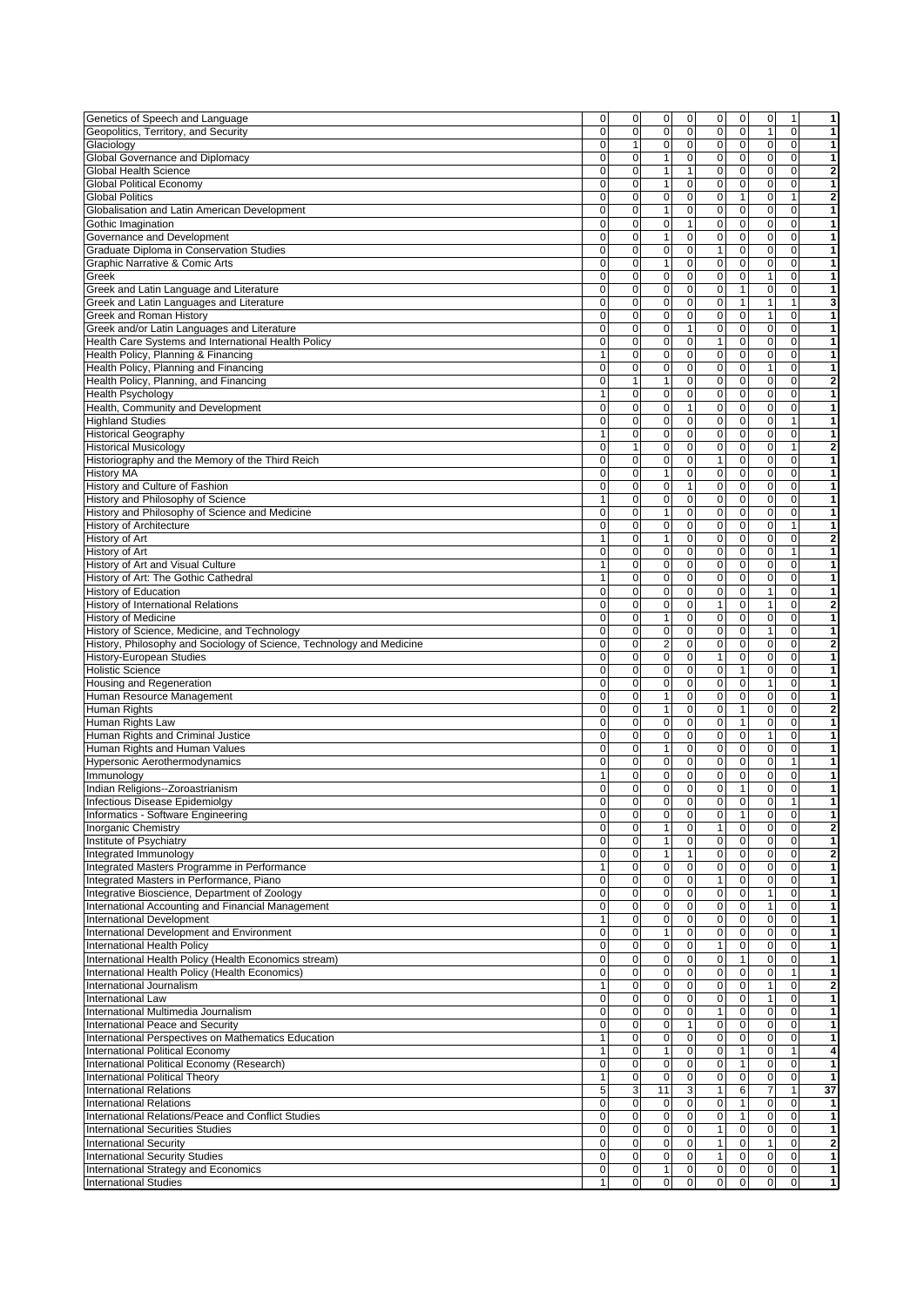| International Studies and Diplomacy<br>International and European Politics<br>International, Imperial, and Global History                                                                                                                                                                                                                                                                                                                                                                                                                                                                                                                                                                                                                                                                                                                                                                                                                                                                                                                  |                         |                     |                                  |              |                                  |              |                |
|--------------------------------------------------------------------------------------------------------------------------------------------------------------------------------------------------------------------------------------------------------------------------------------------------------------------------------------------------------------------------------------------------------------------------------------------------------------------------------------------------------------------------------------------------------------------------------------------------------------------------------------------------------------------------------------------------------------------------------------------------------------------------------------------------------------------------------------------------------------------------------------------------------------------------------------------------------------------------------------------------------------------------------------------|-------------------------|---------------------|----------------------------------|--------------|----------------------------------|--------------|----------------|
|                                                                                                                                                                                                                                                                                                                                                                                                                                                                                                                                                                                                                                                                                                                                                                                                                                                                                                                                                                                                                                            | 0                       | $\mathbf{1}$        | 1<br>1                           | 0            | $\mathbf 0$<br>1                 | $\mathbf 0$  | 4              |
|                                                                                                                                                                                                                                                                                                                                                                                                                                                                                                                                                                                                                                                                                                                                                                                                                                                                                                                                                                                                                                            | $\mathbf 0$             | $\mathbf{O}$        | 0 <br>$\mathbf{1}$               | $\mathbf 0$  | $\overline{0}$<br>$\overline{0}$ | $\mathbf{0}$ | 1              |
|                                                                                                                                                                                                                                                                                                                                                                                                                                                                                                                                                                                                                                                                                                                                                                                                                                                                                                                                                                                                                                            |                         |                     |                                  |              |                                  |              |                |
|                                                                                                                                                                                                                                                                                                                                                                                                                                                                                                                                                                                                                                                                                                                                                                                                                                                                                                                                                                                                                                            | 1                       | $\overline{0}$      | $\overline{0}$<br> 0             | 0            | 0 <br>$\overline{0}$             | $\mathbf 0$  | 1              |
| Invasive species: A threat to native biodiversity                                                                                                                                                                                                                                                                                                                                                                                                                                                                                                                                                                                                                                                                                                                                                                                                                                                                                                                                                                                          | $\mathbf 0$             | $\mathbf{1}$        | $\Omega$<br>$\pmb{0}$            | $\pmb{0}$    | $\mathbf 0$<br>$\mathbf 0$       | $\mathbf{O}$ | 1              |
|                                                                                                                                                                                                                                                                                                                                                                                                                                                                                                                                                                                                                                                                                                                                                                                                                                                                                                                                                                                                                                            |                         |                     |                                  |              |                                  |              |                |
| <b>Irish Studies</b>                                                                                                                                                                                                                                                                                                                                                                                                                                                                                                                                                                                                                                                                                                                                                                                                                                                                                                                                                                                                                       | $\mathbf 0$             | 1                   | $\Omega$<br>$\pmb{0}$            | $\pmb{0}$    | 0 <br>$\mathbf{0}$               | $\mathbf{O}$ | 1              |
| <b>Islamic Art and Archaelogy</b>                                                                                                                                                                                                                                                                                                                                                                                                                                                                                                                                                                                                                                                                                                                                                                                                                                                                                                                                                                                                          | $\mathbf{1}$            | $\mathbf 0$         | $\pmb{0}$<br> 0                  | $\pmb{0}$    | 0 <br>$\mathbf 0$                | $\mathbf{0}$ | 1              |
| <b>Islamic Art and Archaeology</b>                                                                                                                                                                                                                                                                                                                                                                                                                                                                                                                                                                                                                                                                                                                                                                                                                                                                                                                                                                                                         | $\mathbf{1}$            | $\overline{0}$      | $\overline{0}$<br>$\Omega$       | $\pmb{0}$    | 0 <br>$\mathbf 0$                | $\mathbf{0}$ | 1              |
|                                                                                                                                                                                                                                                                                                                                                                                                                                                                                                                                                                                                                                                                                                                                                                                                                                                                                                                                                                                                                                            |                         |                     |                                  |              |                                  |              |                |
| <b>Islamic Law</b>                                                                                                                                                                                                                                                                                                                                                                                                                                                                                                                                                                                                                                                                                                                                                                                                                                                                                                                                                                                                                         | 0                       | 1                   | 0 <br>$\mathbf{1}$               | $\pmb{0}$    | 0 <br>$\overline{0}$             | $\mathbf 0$  | 2              |
| <b>Issues in Modern Culture</b>                                                                                                                                                                                                                                                                                                                                                                                                                                                                                                                                                                                                                                                                                                                                                                                                                                                                                                                                                                                                            | $\mathbf{1}$            | $\overline{0}$      | $\overline{0}$<br>$\Omega$       | $\pmb{0}$    | $\overline{0}$<br>$\mathbf{0}$   | $\mathbf{0}$ | 1              |
| Japanese Studies                                                                                                                                                                                                                                                                                                                                                                                                                                                                                                                                                                                                                                                                                                                                                                                                                                                                                                                                                                                                                           | 0                       | $\overline{0}$      | $\overline{0}$<br>1              | $\pmb{0}$    | 0 <br>$\mathbf 0$                | $\mathbf{0}$ | 1              |
|                                                                                                                                                                                                                                                                                                                                                                                                                                                                                                                                                                                                                                                                                                                                                                                                                                                                                                                                                                                                                                            |                         |                     |                                  |              |                                  |              |                |
| Journalism, Media and Cultural Studies                                                                                                                                                                                                                                                                                                                                                                                                                                                                                                                                                                                                                                                                                                                                                                                                                                                                                                                                                                                                     | 0                       | $\overline{0}$      | $\pmb{0}$<br>$\mathbf 0$         | $\mathbf 0$  | $\vert$<br>$\mathbf 0$           | $\mathbf{0}$ | 1              |
| Judaism and Christianity in the Graeco-Roman World                                                                                                                                                                                                                                                                                                                                                                                                                                                                                                                                                                                                                                                                                                                                                                                                                                                                                                                                                                                         | $\mathbf 0$             | $\overline{0}$      | $\overline{0}$<br>$\mathbf{1}$   | $\pmb{0}$    | 0 <br>$\mathbf 0$                | $\mathbf{0}$ | 1              |
|                                                                                                                                                                                                                                                                                                                                                                                                                                                                                                                                                                                                                                                                                                                                                                                                                                                                                                                                                                                                                                            |                         |                     |                                  |              |                                  |              |                |
| Landscape Architecture                                                                                                                                                                                                                                                                                                                                                                                                                                                                                                                                                                                                                                                                                                                                                                                                                                                                                                                                                                                                                     | 0                       | $\mathbf 0$         | $\pmb{0}$<br>$\vert$             | $\pmb{0}$    | 0 <br>$\mathbf{0}$               | $\mathbf{0}$ | 1              |
| Latin American Politics                                                                                                                                                                                                                                                                                                                                                                                                                                                                                                                                                                                                                                                                                                                                                                                                                                                                                                                                                                                                                    | $\mathbf{1}$            | $\overline{0}$      | $\overline{0}$<br> 0             | $\pmb{0}$    | 0 <br>$\mathbf 0$                | $\mathbf{0}$ | 1              |
| _aw                                                                                                                                                                                                                                                                                                                                                                                                                                                                                                                                                                                                                                                                                                                                                                                                                                                                                                                                                                                                                                        | $\mathbf 0$             | $\mathbf 0$         | $\overline{2}$<br>$\pmb{0}$      | $\pmb{0}$    | 0 <br>$\mathbf{0}$               | $\mathbf{0}$ | 2              |
|                                                                                                                                                                                                                                                                                                                                                                                                                                                                                                                                                                                                                                                                                                                                                                                                                                                                                                                                                                                                                                            |                         |                     |                                  |              |                                  |              |                |
| Law, Culture, and Society                                                                                                                                                                                                                                                                                                                                                                                                                                                                                                                                                                                                                                                                                                                                                                                                                                                                                                                                                                                                                  | 0                       | $\mathbf 0$         | $\pmb{0}$<br>$\mathbf{1}$        | $\mathbf 0$  | $\overline{0}$<br>$\mathbf{0}$   | $\Omega$     | 1              |
| Legal and Political Theory                                                                                                                                                                                                                                                                                                                                                                                                                                                                                                                                                                                                                                                                                                                                                                                                                                                                                                                                                                                                                 | $\overline{0}$          | $\overline{0}$      | $\mathbf 0$<br>$\mathbf{1}$      | $\pmb{0}$    | 0 <br>$\mathbf 0$                | $\mathbf{0}$ | 1              |
|                                                                                                                                                                                                                                                                                                                                                                                                                                                                                                                                                                                                                                                                                                                                                                                                                                                                                                                                                                                                                                            |                         | $\overline{0}$      | 0                                |              | 0                                | $\mathbf{0}$ |                |
| Life Sciences Interface Doctoral Training Centre                                                                                                                                                                                                                                                                                                                                                                                                                                                                                                                                                                                                                                                                                                                                                                                                                                                                                                                                                                                           | $\mathbf 0$             |                     | $\pmb{0}$                        | $\mathbf{1}$ | $\mathbf{1}$                     |              | 2              |
| Linguistics                                                                                                                                                                                                                                                                                                                                                                                                                                                                                                                                                                                                                                                                                                                                                                                                                                                                                                                                                                                                                                | $\mathbf 0$             | $\mathbf{1}$        | $\overline{0}$<br> 0             | $\pmb{0}$    | 0 <br>$\mathbf{0}$               | $\mathbf{0}$ | 1              |
| Linguistics & Language Acquisition                                                                                                                                                                                                                                                                                                                                                                                                                                                                                                                                                                                                                                                                                                                                                                                                                                                                                                                                                                                                         | $\mathbf 0$             | $\mathbf 0$         | 0 <br>$\mathbf{1}$               | 0            | 0 <br>$\overline{0}$             | $\mathbf 0$  | 1              |
|                                                                                                                                                                                                                                                                                                                                                                                                                                                                                                                                                                                                                                                                                                                                                                                                                                                                                                                                                                                                                                            |                         |                     |                                  |              |                                  |              |                |
| Literary Studies: Writing, Memory, and Culture                                                                                                                                                                                                                                                                                                                                                                                                                                                                                                                                                                                                                                                                                                                                                                                                                                                                                                                                                                                             | 0                       | $\overline{0}$      | $\Omega$<br>$\pmb{0}$            | $\pmb{0}$    | $\mathbf{1}$<br>$\mathbf{0}$     | $\mathbf{0}$ | 1              |
| Literary Subjects, Post-1830                                                                                                                                                                                                                                                                                                                                                                                                                                                                                                                                                                                                                                                                                                                                                                                                                                                                                                                                                                                                               | 0                       | 1                   | $\overline{0}$<br> 0             | $\pmb{0}$    | 0 <br>$\mathbf{0}$               | $\mathbf{0}$ | 1              |
|                                                                                                                                                                                                                                                                                                                                                                                                                                                                                                                                                                                                                                                                                                                                                                                                                                                                                                                                                                                                                                            |                         |                     | $\overline{0}$<br>$\vert$ 1      |              |                                  |              |                |
| Literary Translation                                                                                                                                                                                                                                                                                                                                                                                                                                                                                                                                                                                                                                                                                                                                                                                                                                                                                                                                                                                                                       | $\mathbf 0$             | $\overline{0}$      |                                  | $\pmb{0}$    | 0 <br>$\mathbf 0$                | $\mathbf{0}$ | 1              |
| <b>Literature and Modernity</b>                                                                                                                                                                                                                                                                                                                                                                                                                                                                                                                                                                                                                                                                                                                                                                                                                                                                                                                                                                                                            | $\mathbf 0$             | $\overline{0}$      | $\pmb{0}$<br>$\vert$             | $\pmb{0}$    | 0 <br>$\mathbf{0}$               | $\mathbf{0}$ | 1              |
| M Phil in American Literature                                                                                                                                                                                                                                                                                                                                                                                                                                                                                                                                                                                                                                                                                                                                                                                                                                                                                                                                                                                                              | $\mathbf 0$             | 1                   | $\overline{0}$<br> 0             | $\pmb{0}$    | 0 <br>$\mathbf 0$                | $\mathbf 0$  | 1              |
|                                                                                                                                                                                                                                                                                                                                                                                                                                                                                                                                                                                                                                                                                                                                                                                                                                                                                                                                                                                                                                            |                         |                     |                                  |              |                                  |              |                |
| M.A. in Music Composition                                                                                                                                                                                                                                                                                                                                                                                                                                                                                                                                                                                                                                                                                                                                                                                                                                                                                                                                                                                                                  | 0                       | $\overline{0}$      | $\overline{0}$<br>$\vert$ 1      | $\pmb{0}$    | $\overline{0}$<br>$\mathbf 0$    | $\mathbf{0}$ | 1              |
| M.Phil. in Migration Studies                                                                                                                                                                                                                                                                                                                                                                                                                                                                                                                                                                                                                                                                                                                                                                                                                                                                                                                                                                                                               | 0                       | $\mathbf 0$         | $\pmb{0}$<br>$\mathbf 0$         | $\pmb{0}$    | 0 <br>$\mathbf{1}$               | $\mathbf{0}$ | 1              |
|                                                                                                                                                                                                                                                                                                                                                                                                                                                                                                                                                                                                                                                                                                                                                                                                                                                                                                                                                                                                                                            |                         | $\overline{0}$      | $\overline{0}$<br>1              |              |                                  |              | 1              |
| M.Sc. African Studies                                                                                                                                                                                                                                                                                                                                                                                                                                                                                                                                                                                                                                                                                                                                                                                                                                                                                                                                                                                                                      | 0                       |                     |                                  | $\pmb{0}$    | 0 <br>$\mathbf 0$                | $\mathbf 0$  |                |
| MA History: Asia / Africa                                                                                                                                                                                                                                                                                                                                                                                                                                                                                                                                                                                                                                                                                                                                                                                                                                                                                                                                                                                                                  | $\mathbf 0$             | $\overline{0}$      | $\overline{0}$<br>$\overline{0}$ | $\pmb{0}$    | 0 <br>$\mathbf 0$                | $\mathbf{1}$ | 1              |
| <b>MA Philosophy</b>                                                                                                                                                                                                                                                                                                                                                                                                                                                                                                                                                                                                                                                                                                                                                                                                                                                                                                                                                                                                                       | 0                       | $\mathbf 0$         | $\pmb{0}$<br> 0                  | $\pmb{0}$    | 0 <br>$\mathbf{1}$               | $\mathbf{0}$ | 1              |
|                                                                                                                                                                                                                                                                                                                                                                                                                                                                                                                                                                                                                                                                                                                                                                                                                                                                                                                                                                                                                                            |                         |                     |                                  |              |                                  |              |                |
| <b>MA Taught in African Studies</b>                                                                                                                                                                                                                                                                                                                                                                                                                                                                                                                                                                                                                                                                                                                                                                                                                                                                                                                                                                                                        | $\mathbf 0$             | $\mathbf 0$         | $\pmb{0}$<br>$\overline{0}$      | 0            | $\mathbf{1}$<br>$\overline{0}$   | $\mathbf 0$  | 1              |
| MA Victorian Literature and Culture                                                                                                                                                                                                                                                                                                                                                                                                                                                                                                                                                                                                                                                                                                                                                                                                                                                                                                                                                                                                        | $\mathbf 0$             | $\mathbf{1}$        | 0 <br>$\pmb{0}$                  | $\pmb{0}$    | 0 <br>$\mathbf 0$                | $\mathbf{0}$ | 1              |
| MA in Ancient Near Eastern Languages                                                                                                                                                                                                                                                                                                                                                                                                                                                                                                                                                                                                                                                                                                                                                                                                                                                                                                                                                                                                       | $\overline{0}$          | ō                   | $\overline{0}$<br>$\mathbf{1}$   | $\pmb{0}$    | 0 <br>$\overline{0}$             | $\mathbf{0}$ | 1              |
|                                                                                                                                                                                                                                                                                                                                                                                                                                                                                                                                                                                                                                                                                                                                                                                                                                                                                                                                                                                                                                            |                         |                     |                                  |              |                                  |              |                |
| MA in European Politics                                                                                                                                                                                                                                                                                                                                                                                                                                                                                                                                                                                                                                                                                                                                                                                                                                                                                                                                                                                                                    | $\mathbf 0$             | $\overline{0}$      | $\overline{0}$<br>1              | $\mathbf 0$  | $\mathbf 0$<br>$\mathbf 0$       | $\mathbf{0}$ | 1              |
| MA in Philosophy and Literature                                                                                                                                                                                                                                                                                                                                                                                                                                                                                                                                                                                                                                                                                                                                                                                                                                                                                                                                                                                                            | $\mathbf 0$             | $\overline{0}$      | 0 <br>$\pmb{0}$                  | $\pmb{0}$    | 0 <br>$\mathbf{1}$               | $\mathbf{0}$ | 1              |
| MA in Political and Intellectual History                                                                                                                                                                                                                                                                                                                                                                                                                                                                                                                                                                                                                                                                                                                                                                                                                                                                                                                                                                                                   | $\mathbf 0$             | $\overline{0}$      | $\overline{0}$<br> 0             | 1            | $\overline{0}$<br>$\overline{0}$ | $\mathbf{0}$ | 1              |
|                                                                                                                                                                                                                                                                                                                                                                                                                                                                                                                                                                                                                                                                                                                                                                                                                                                                                                                                                                                                                                            |                         |                     |                                  |              |                                  |              |                |
| MA in Shakespeare Studies                                                                                                                                                                                                                                                                                                                                                                                                                                                                                                                                                                                                                                                                                                                                                                                                                                                                                                                                                                                                                  | $\mathbf 0$             | $\mathbf 0$         | $\overline{0}$<br> 0             | $\pmb{0}$    | 0 <br>$\mathbf{1}$               | $\mathbf 0$  | 1              |
| MA in the History of Art                                                                                                                                                                                                                                                                                                                                                                                                                                                                                                                                                                                                                                                                                                                                                                                                                                                                                                                                                                                                                   | 0                       | $\overline{0}$      | $\pmb{0}$<br> 0                  | $\mathbf 0$  | 0 <br>$\mathbf{1}$               | $\mathbf{0}$ | 1              |
|                                                                                                                                                                                                                                                                                                                                                                                                                                                                                                                                                                                                                                                                                                                                                                                                                                                                                                                                                                                                                                            |                         |                     | $\overline{0}$                   |              |                                  |              |                |
| MA in the History of Art: Paint and Politics: Painting in France c.1847-1880 with Dr. John House                                                                                                                                                                                                                                                                                                                                                                                                                                                                                                                                                                                                                                                                                                                                                                                                                                                                                                                                           | $\mathbf 0$             | $\mathbf{1}$        | $\mathbf 0$                      | $\pmb{0}$    | 0 <br>$\mathbf{0}$               | $\mathbf{0}$ | 1              |
| MMus in Performance                                                                                                                                                                                                                                                                                                                                                                                                                                                                                                                                                                                                                                                                                                                                                                                                                                                                                                                                                                                                                        | $\mathbf{1}$            | $\boldsymbol{0}$    | $\overline{0}$<br> 0             | $\pmb{0}$    | $\overline{0}$<br>$\overline{0}$ | $\mathbf{0}$ | 1              |
| MPA Public and Economic Policy Structure                                                                                                                                                                                                                                                                                                                                                                                                                                                                                                                                                                                                                                                                                                                                                                                                                                                                                                                                                                                                   | $\mathbf 0$             | $\overline{0}$      | $\pmb{0}$<br>$\overline{0}$      | $\pmb{0}$    | $\overline{0}$<br>$\mathbf{0}$   | $\mathbf{1}$ | 1              |
|                                                                                                                                                                                                                                                                                                                                                                                                                                                                                                                                                                                                                                                                                                                                                                                                                                                                                                                                                                                                                                            |                         |                     |                                  |              |                                  |              |                |
| MPA in Public and Economic Policy                                                                                                                                                                                                                                                                                                                                                                                                                                                                                                                                                                                                                                                                                                                                                                                                                                                                                                                                                                                                          | $\mathbf 0$             | $\mathbf{1}$        | $\pmb{0}$<br> 0                  | $\pmb{0}$    | 0 <br>$\mathbf 0$                | $\mathbf 0$  | 1              |
| <b>MPhil Development Studies</b>                                                                                                                                                                                                                                                                                                                                                                                                                                                                                                                                                                                                                                                                                                                                                                                                                                                                                                                                                                                                           | $\mathbf 0$             | $\mathbf 0$         | 0<br>$\mathbf{1}$                | $\pmb{0}$    | $\Omega$<br>$\mathbf 0$          | $\mathbf{O}$ | 1              |
| MPhil in Criticism & Culture (Dept. of Eng.)                                                                                                                                                                                                                                                                                                                                                                                                                                                                                                                                                                                                                                                                                                                                                                                                                                                                                                                                                                                               | $\mathbf 0$             | $\mathbf 0$         | $\pmb{0}$<br>$\mathbf{1}$        | $\pmb{0}$    | 0 <br>$\mathbf{0}$               | $\mathbf{O}$ | 1              |
|                                                                                                                                                                                                                                                                                                                                                                                                                                                                                                                                                                                                                                                                                                                                                                                                                                                                                                                                                                                                                                            |                         |                     |                                  |              |                                  |              |                |
| MPhil in Economics.                                                                                                                                                                                                                                                                                                                                                                                                                                                                                                                                                                                                                                                                                                                                                                                                                                                                                                                                                                                                                        | $\mathbf 0$             | $\mathsf{O}\xspace$ | $\vert$ 1<br>$\pmb{0}$           | $\pmb{0}$    | 0 <br>$\mathbf 0$                | $\mathbf{0}$ | 1              |
| MPhil in English Language and Literature 650-1550                                                                                                                                                                                                                                                                                                                                                                                                                                                                                                                                                                                                                                                                                                                                                                                                                                                                                                                                                                                          | $\mathbf 0$             | $\mathbf{1}$        | $\overline{0}$<br> 0             | $\pmb{0}$    | 0 <br>$\mathbf 0$                | $\mathbf{0}$ | 1              |
| MPhil in Modern European History                                                                                                                                                                                                                                                                                                                                                                                                                                                                                                                                                                                                                                                                                                                                                                                                                                                                                                                                                                                                           | $\mathbf 0$             | $\overline{0}$      | 0 <br>$\mathsf 0$                | $\mathbf{1}$ | $\mathbf{1}$<br>$\overline{0}$   | $\mathbf 0$  |                |
|                                                                                                                                                                                                                                                                                                                                                                                                                                                                                                                                                                                                                                                                                                                                                                                                                                                                                                                                                                                                                                            |                         |                     |                                  |              |                                  |              | 2              |
| <b>MPhil in Music</b>                                                                                                                                                                                                                                                                                                                                                                                                                                                                                                                                                                                                                                                                                                                                                                                                                                                                                                                                                                                                                      | $\mathbf 0$             | $\overline{0}$      | $\overline{0}$<br>1              | $\pmb{0}$    | 0 <br>$\mathbf 0$                | $\mathbf{0}$ | 1              |
| MPhil in Politics (Comparative Government)                                                                                                                                                                                                                                                                                                                                                                                                                                                                                                                                                                                                                                                                                                                                                                                                                                                                                                                                                                                                 | $\mathbf 0$             | $\mathbf{1}$        | 0 <br>$\pmb{0}$                  | $\pmb{0}$    | 0 <br>$\mathbf 0$                | $\mathbf{0}$ | 1              |
| <b>MPhil in Russian Studies</b>                                                                                                                                                                                                                                                                                                                                                                                                                                                                                                                                                                                                                                                                                                                                                                                                                                                                                                                                                                                                            | 0                       | $\mathbf 0$         | $\overline{0}$<br> 0             | $\pmb{0}$    | 0 <br>$\mathbf{1}$               | $\mathbf{0}$ |                |
|                                                                                                                                                                                                                                                                                                                                                                                                                                                                                                                                                                                                                                                                                                                                                                                                                                                                                                                                                                                                                                            |                         |                     |                                  |              |                                  |              | 1              |
| MPhilStud in Philosophy                                                                                                                                                                                                                                                                                                                                                                                                                                                                                                                                                                                                                                                                                                                                                                                                                                                                                                                                                                                                                    | $\mathbf 0$             | $\overline{0}$      | $\overline{0}$<br>1              | $\pmb{0}$    | 0 <br>$\mathbf 0$                | $\mathbf 0$  | 1              |
| MSc African Studies/African Environment Programme                                                                                                                                                                                                                                                                                                                                                                                                                                                                                                                                                                                                                                                                                                                                                                                                                                                                                                                                                                                          | $\mathbf 0$             | $\mathbf{1}$        | $\pmb{0}$<br> 0                  | 0            | 0 <br>$\overline{0}$             | $\mathbf{0}$ | 1              |
|                                                                                                                                                                                                                                                                                                                                                                                                                                                                                                                                                                                                                                                                                                                                                                                                                                                                                                                                                                                                                                            | $\overline{0}$          | $\overline{0}$      | $\overline{0}$<br>$\overline{0}$ | $\mathbf 0$  | $\overline{0}$                   | $\Omega$     | 1              |
| <b>MSc Development</b>                                                                                                                                                                                                                                                                                                                                                                                                                                                                                                                                                                                                                                                                                                                                                                                                                                                                                                                                                                                                                     |                         |                     |                                  |              | 1 <sup>1</sup>                   |              |                |
|                                                                                                                                                                                                                                                                                                                                                                                                                                                                                                                                                                                                                                                                                                                                                                                                                                                                                                                                                                                                                                            | $\mathbf 0$             | $\mathbf{1}$        | $\mathbf 0$<br>$\pmb{0}$         | $\pmb{0}$    | 0 <br>$\mathbf 0$                | $\mathbf 0$  | 1              |
|                                                                                                                                                                                                                                                                                                                                                                                                                                                                                                                                                                                                                                                                                                                                                                                                                                                                                                                                                                                                                                            |                         |                     |                                  |              | $\overline{0}$<br>$\overline{0}$ |              |                |
|                                                                                                                                                                                                                                                                                                                                                                                                                                                                                                                                                                                                                                                                                                                                                                                                                                                                                                                                                                                                                                            |                         |                     |                                  |              |                                  |              |                |
|                                                                                                                                                                                                                                                                                                                                                                                                                                                                                                                                                                                                                                                                                                                                                                                                                                                                                                                                                                                                                                            | $\mathbf{1}$            | $\overline{0}$      | $\pmb{0}$<br>$\overline{0}$      | $\mathbf 0$  |                                  | $\mathbf{0}$ | 1              |
|                                                                                                                                                                                                                                                                                                                                                                                                                                                                                                                                                                                                                                                                                                                                                                                                                                                                                                                                                                                                                                            | $\overline{0}$          | $\overline{0}$      | $\overline{0}$<br>$\mathbf 0$    | $\pmb{0}$    | $\overline{0}$<br>$\vert$        | $\mathbf 0$  | 1              |
|                                                                                                                                                                                                                                                                                                                                                                                                                                                                                                                                                                                                                                                                                                                                                                                                                                                                                                                                                                                                                                            | $\pmb{0}$               | $\overline{0}$      | 0 <br>$\pmb{0}$                  | $\mathbf{1}$ | 0 <br>$\mathbf 0$                | $\mathbf 0$  | 1              |
|                                                                                                                                                                                                                                                                                                                                                                                                                                                                                                                                                                                                                                                                                                                                                                                                                                                                                                                                                                                                                                            |                         |                     |                                  |              |                                  |              |                |
|                                                                                                                                                                                                                                                                                                                                                                                                                                                                                                                                                                                                                                                                                                                                                                                                                                                                                                                                                                                                                                            | $\mathbf 0$             | $\mathbf 0$         | 0 <br>$\mathbf{1}$               | $\pmb{0}$    | 0 <br>$\overline{0}$             | $\mathbf{0}$ | 1              |
|                                                                                                                                                                                                                                                                                                                                                                                                                                                                                                                                                                                                                                                                                                                                                                                                                                                                                                                                                                                                                                            | $\mathbf 0$             | $\mathsf{O}\xspace$ | $\mathbf 0$<br>$\mathbf{1}$      | $\pmb{0}$    | 0 <br>$\overline{0}$             | $\mathbf 0$  | 1              |
|                                                                                                                                                                                                                                                                                                                                                                                                                                                                                                                                                                                                                                                                                                                                                                                                                                                                                                                                                                                                                                            | 0                       |                     | $\mathbf{1}$                     | $\pmb{0}$    | $\overline{0}$<br>$\mathbf 0$    | $\mathbf{0}$ | 1              |
|                                                                                                                                                                                                                                                                                                                                                                                                                                                                                                                                                                                                                                                                                                                                                                                                                                                                                                                                                                                                                                            |                         | $\overline{0}$      | 0                                |              |                                  |              |                |
|                                                                                                                                                                                                                                                                                                                                                                                                                                                                                                                                                                                                                                                                                                                                                                                                                                                                                                                                                                                                                                            | $\mathbf{1}$            | $\mathbf 0$         | $\overline{0}$<br>$\mathbf 0$    | $\pmb{0}$    | $\overline{0}$<br>$\mathbf{0}$   | $\mathbf{0}$ | 1              |
|                                                                                                                                                                                                                                                                                                                                                                                                                                                                                                                                                                                                                                                                                                                                                                                                                                                                                                                                                                                                                                            | $\mathbf 0$             | $\mathsf{O}\xspace$ | $\overline{0}$<br> 0             | $\mathbf 0$  | $\mathbf{1}$<br>$\mathbf 0$      | $\mathbf 0$  | 1              |
|                                                                                                                                                                                                                                                                                                                                                                                                                                                                                                                                                                                                                                                                                                                                                                                                                                                                                                                                                                                                                                            | $\mathbf{1}$            | $\overline{0}$      | $\overline{0}$<br> 0             | $\mathbf{1}$ | $\overline{0}$<br>$\mathbf 0$    | $\mathbf{0}$ |                |
|                                                                                                                                                                                                                                                                                                                                                                                                                                                                                                                                                                                                                                                                                                                                                                                                                                                                                                                                                                                                                                            |                         |                     |                                  |              |                                  |              | 2              |
|                                                                                                                                                                                                                                                                                                                                                                                                                                                                                                                                                                                                                                                                                                                                                                                                                                                                                                                                                                                                                                            | $\mathbf{1}$            | $\mathsf{O}\xspace$ | $\overline{0}$<br> 0             | $\pmb{0}$    | 0 <br>$\overline{0}$             | $\mathbf 0$  | 1              |
|                                                                                                                                                                                                                                                                                                                                                                                                                                                                                                                                                                                                                                                                                                                                                                                                                                                                                                                                                                                                                                            | $\mathbf{1}$            | $\mathbf 0$         | $\overline{0}$<br> 0             | $\pmb{0}$    | $\overline{0}$<br>$\overline{0}$ | $\mathbf{0}$ | 1              |
|                                                                                                                                                                                                                                                                                                                                                                                                                                                                                                                                                                                                                                                                                                                                                                                                                                                                                                                                                                                                                                            | 0                       | $\mathsf{O}\xspace$ | $\mathbf 0$<br>1                 | $\pmb{0}$    | $\overline{0}$<br>$\overline{0}$ | $\mathbf{O}$ | 1              |
|                                                                                                                                                                                                                                                                                                                                                                                                                                                                                                                                                                                                                                                                                                                                                                                                                                                                                                                                                                                                                                            |                         |                     |                                  |              |                                  |              |                |
|                                                                                                                                                                                                                                                                                                                                                                                                                                                                                                                                                                                                                                                                                                                                                                                                                                                                                                                                                                                                                                            | $\mathbf 0$             | $\overline{0}$      | $\overline{0}$<br> 0             | $\pmb{0}$    | $\mathbf 0$<br> 0                | $\mathbf{1}$ | 1              |
|                                                                                                                                                                                                                                                                                                                                                                                                                                                                                                                                                                                                                                                                                                                                                                                                                                                                                                                                                                                                                                            | $\pmb{0}$               | $\overline{0}$      | $\overline{0}$<br>$\Omega$       | $\mathbf{1}$ | $\overline{0}$<br>$\mathbf 0$    | $\mathbf{0}$ | 1              |
|                                                                                                                                                                                                                                                                                                                                                                                                                                                                                                                                                                                                                                                                                                                                                                                                                                                                                                                                                                                                                                            | $\mathbf{1}$            |                     | 0                                |              | 0 <br>$\overline{0}$             | $\mathbf{0}$ | 1              |
|                                                                                                                                                                                                                                                                                                                                                                                                                                                                                                                                                                                                                                                                                                                                                                                                                                                                                                                                                                                                                                            |                         | $\mathsf{O}\xspace$ | $\pmb{0}$                        | $\pmb{0}$    |                                  |              |                |
|                                                                                                                                                                                                                                                                                                                                                                                                                                                                                                                                                                                                                                                                                                                                                                                                                                                                                                                                                                                                                                            | $\overline{\mathbf{0}}$ | $\overline{0}$      | 0 <br>$\mathbf{1}$               | $\pmb{0}$    | $\overline{0}$<br>$\overline{0}$ | $\mathbf 0$  | 1              |
|                                                                                                                                                                                                                                                                                                                                                                                                                                                                                                                                                                                                                                                                                                                                                                                                                                                                                                                                                                                                                                            | $\mathbf 0$             | $\overline{0}$      | 0 <br>$\mathbf 0$                | $\mathbf 0$  | 0 <br>$\mathbf 0$                | $\mathbf{1}$ | 1              |
|                                                                                                                                                                                                                                                                                                                                                                                                                                                                                                                                                                                                                                                                                                                                                                                                                                                                                                                                                                                                                                            |                         |                     |                                  |              |                                  |              |                |
|                                                                                                                                                                                                                                                                                                                                                                                                                                                                                                                                                                                                                                                                                                                                                                                                                                                                                                                                                                                                                                            | 0                       | $\mathsf{O}\xspace$ | $\Omega$<br>$\mathbf 0$          | $\mathbf 0$  | 0 <br>$\mathbf{1}$               | $\mathbf{O}$ | 1              |
|                                                                                                                                                                                                                                                                                                                                                                                                                                                                                                                                                                                                                                                                                                                                                                                                                                                                                                                                                                                                                                            | $\mathbf 0$             | $\overline{0}$      | $\overline{0}$<br>1              | $\pmb{0}$    | 0 <br>$\mathbf 0$                | $\mathbf{0}$ | 1              |
|                                                                                                                                                                                                                                                                                                                                                                                                                                                                                                                                                                                                                                                                                                                                                                                                                                                                                                                                                                                                                                            |                         |                     |                                  |              | $\mathbf{1}$                     | $\mathbf 0$  |                |
|                                                                                                                                                                                                                                                                                                                                                                                                                                                                                                                                                                                                                                                                                                                                                                                                                                                                                                                                                                                                                                            | $\mathbf 0$             | $\overline{0}$      | 0 <br>$\mathbf{1}$               | $\mathbf 0$  | 0                                |              | 2              |
|                                                                                                                                                                                                                                                                                                                                                                                                                                                                                                                                                                                                                                                                                                                                                                                                                                                                                                                                                                                                                                            | $\overline{0}$          | $\overline{0}$      | $\overline{0}$<br>1              | $\pmb{0}$    | $\overline{0}$<br>$\mathbf 0$    | $\mathbf 0$  | 1              |
|                                                                                                                                                                                                                                                                                                                                                                                                                                                                                                                                                                                                                                                                                                                                                                                                                                                                                                                                                                                                                                            | $\overline{\mathbf{0}}$ | $\mathsf{O}\xspace$ | $\overline{2}$<br>$\pmb{0}$      | $\mathbf 2$  | $\overline{0}$<br>$\mathbf 0$    | $\mathbf 0$  | 4              |
|                                                                                                                                                                                                                                                                                                                                                                                                                                                                                                                                                                                                                                                                                                                                                                                                                                                                                                                                                                                                                                            |                         |                     |                                  |              |                                  |              |                |
|                                                                                                                                                                                                                                                                                                                                                                                                                                                                                                                                                                                                                                                                                                                                                                                                                                                                                                                                                                                                                                            | $\overline{0}$          | $\boldsymbol{0}$    | $\overline{0}$<br>$\overline{0}$ | $\pmb{0}$    | 1<br>$\overline{0}$              | $\mathbf{0}$ | $\overline{1}$ |
|                                                                                                                                                                                                                                                                                                                                                                                                                                                                                                                                                                                                                                                                                                                                                                                                                                                                                                                                                                                                                                            | $\mathbf 0$             | $\overline{0}$      | $\overline{0}$<br>$\mathbf{1}$   | $\pmb{0}$    | 0 <br>$\mathbf 0$                | $\mathbf{0}$ | 1              |
|                                                                                                                                                                                                                                                                                                                                                                                                                                                                                                                                                                                                                                                                                                                                                                                                                                                                                                                                                                                                                                            | $\mathbf 0$             | $\mathbf{1}$        | $\pmb{0}$<br> 0                  | $\pmb{0}$    | 0 <br>$\mathbf 0$                | $\mathbf{0}$ | 1              |
|                                                                                                                                                                                                                                                                                                                                                                                                                                                                                                                                                                                                                                                                                                                                                                                                                                                                                                                                                                                                                                            |                         |                     |                                  |              |                                  |              |                |
|                                                                                                                                                                                                                                                                                                                                                                                                                                                                                                                                                                                                                                                                                                                                                                                                                                                                                                                                                                                                                                            | $\pmb{0}$               | $\mathbf 0$         | 0 <br>$\mathbf{1}$               | $\pmb{0}$    | $\mathbf{1}$<br>$\mathbf{0}$     | $\mathbf 0$  | 2<br>9         |
| MSc Environmental Change and Management<br><b>MSc Human Rights</b><br>MSc Reproductive and Sexual Health Research<br><b>MSc Social Policy (Research)</b><br>MSc in Clinical Forensic Psychiatry & Psychology<br>MSc in Economics (two-year programme)<br>MSc in Global Health Sciences<br>MSc in Local Economic Development<br>MSt in English (1550-1780)<br>Management Research<br>Master in Musical Performance/Musical Theatre<br>Master of Philosophy in Linguistics<br>Masters in Finance & Economics<br>Masters in Nation, Writing, Culture<br>Masters in Violin Performance<br>Masters of Development Studies<br>Masters of Philosophy in English Medieval Studies<br>Material Cultures and the History of the Book<br><b>Materials</b><br><b>Materials Science</b><br>Mathematical Economics and Econometrics<br>Mathematical Medicine and Biology<br><b>Mathematics</b><br>Mathematics and the Foundations of Computer Science<br>Mechatronics<br><b>Media Studies</b><br><b>Mediaeval History</b><br><b>Medical Anthropology</b> | $\overline{2}$          | 1                   | $\pmb{0}$<br>1 <sup>1</sup>      | 1            | $\overline{2}$<br>$2 \vert$      | $\mathbf 0$  |                |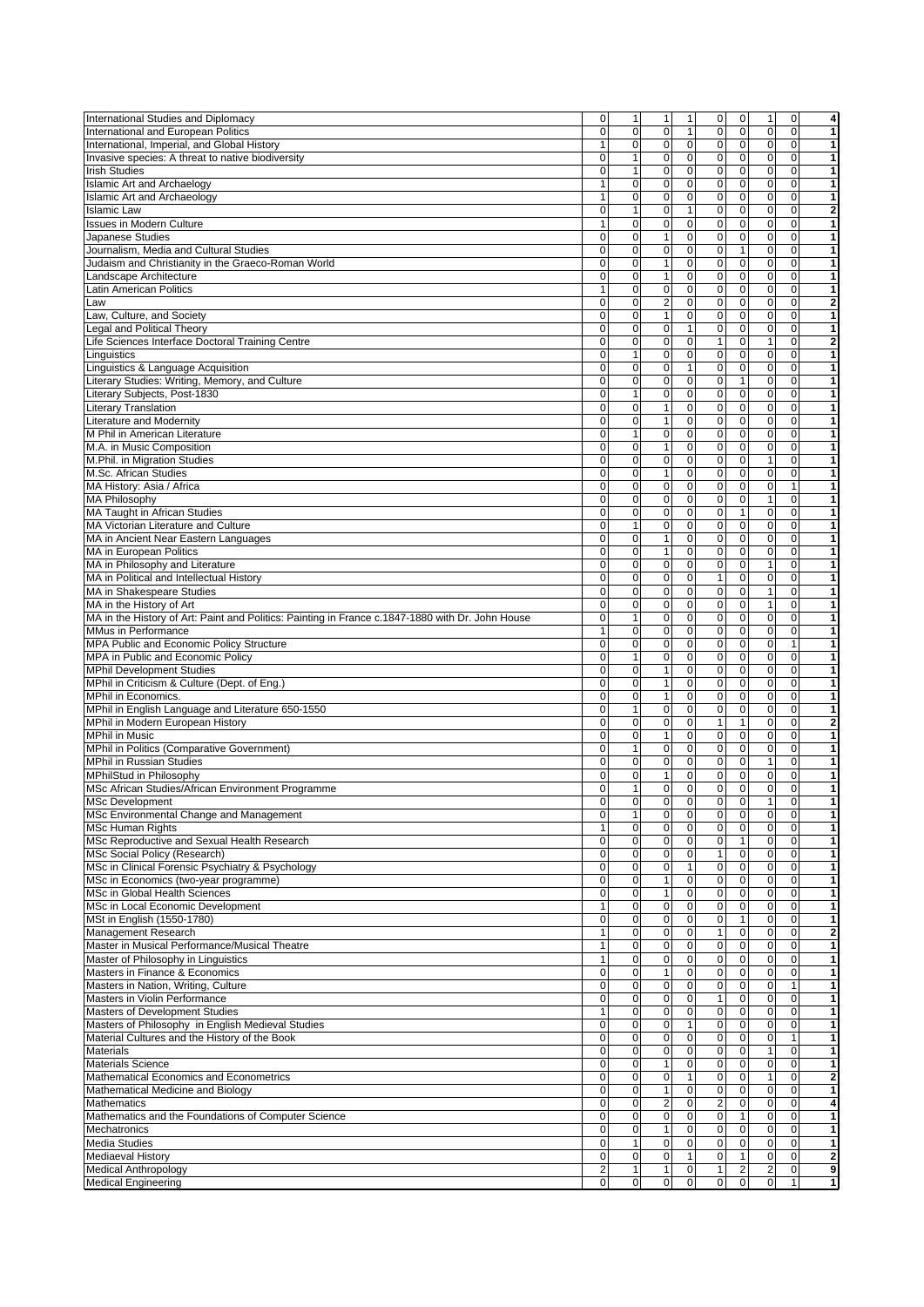| <b>Medical Genetics</b><br><b>Medical Science</b>                                                                                                                                                                                                     | 0            | $\mathbf 0$                | $\mathbf 0$<br>0            |                                           | $\mathbf 0$<br>$\overline{0}$ | 1                       | $\mathbf{0}$               | 1              |  |
|-------------------------------------------------------------------------------------------------------------------------------------------------------------------------------------------------------------------------------------------------------|--------------|----------------------------|-----------------------------|-------------------------------------------|-------------------------------|-------------------------|----------------------------|----------------|--|
|                                                                                                                                                                                                                                                       | $\mathbf 0$  | $\mathbf 0$                | $\mathbf{1}$                | $\mathbf 0$<br>$\mathbf 0$                | $\mathbf 0$                   | 0                       | $\overline{0}$             |                |  |
| <b>Medical Sciences</b>                                                                                                                                                                                                                               | 1            | $\overline{0}$             | $\mathbf{0}$                | $\mathbf{0}$<br>0                         | $\mathbf{0}$                  | $\overline{0}$          | $\overline{0}$             | 1              |  |
| Medical anthropology                                                                                                                                                                                                                                  | $\mathbf 0$  | $\mathbf 0$                | $\mathbf{1}$                | $\mathbf 0$<br>$\mathbf 0$                | $\mathbf 0$                   | $\pmb{0}$               | $\mathbf 0$                | 1              |  |
| Medicinal Chemistry for Cancer                                                                                                                                                                                                                        | $\mathbf 0$  | $\mathbf 0$                | $\mathbf 0$                 | 0<br>$\mathbf 0$                          | $\mathbf{O}$                  | $\mathbf{1}$            | $\mathbf 0$                | 1              |  |
| <b>Medieval Archeology</b>                                                                                                                                                                                                                            | $\mathsf 0$  | $\mathbf 0$                | $\mathbf{1}$                | $\mathbf 0$<br>$\mathbf 0$                | $\mathbf 0$                   | $\pmb{0}$               | $\mathbf 0$                | 1              |  |
| <b>Medieval English Literatures</b>                                                                                                                                                                                                                   | $\Omega$     | $\mathbf 0$                | $\Omega$                    | 0                                         | $\mathbf{1}$<br>$\mathbf 0$   | $\mathbf 0$             | $\overline{0}$             | 1              |  |
|                                                                                                                                                                                                                                                       |              |                            |                             |                                           |                               |                         |                            |                |  |
| <b>Medieval English Studies</b>                                                                                                                                                                                                                       | $\mathbf 0$  | $\mathbf 0$                | $\mathbf 0$                 | 0<br>$\mathbf 0$                          | $\mathbf{O}$                  | $\mathbf 0$             | 1                          | 1              |  |
| <b>Medieval History</b>                                                                                                                                                                                                                               | $\mathbf 0$  | $\mathbf 0$                | $\mathbf{1}$                | 0<br>$\mathbf 0$                          | $\mathbf 0$                   | $\mathbf 0$             | $\mathbf 0$                | 1              |  |
| <b>Medieval Studies</b>                                                                                                                                                                                                                               | $\mathbf 0$  | $\mathbf 0$                | $\mathbf 0$<br>$\mathbf 0$  | $\mathbf{0}$                              | $\mathbf{1}$                  | $\mathbf{1}$            | $\mathbf{O}$               | $\overline{2}$ |  |
| Medieval and Modern Languages (Cultural and Cross-cultural Memory in French and British Literatures)                                                                                                                                                  | $\mathsf 0$  | $\mathbf 0$                | $\mathbf 0$<br>$\mathbf 0$  | $\mathbf{1}$                              | $\mathbf 0$                   | $\mathbf 0$             | $\mathbf 0$                | 1              |  |
| Medieval and Renaissance literature                                                                                                                                                                                                                   | $\mathbf 0$  | $\mathbf 0$                | 0                           | 0<br>$\mathbf 0$                          | $\mathbf{1}$                  | $\mathbf 0$             | $\mathbf 0$                | 1              |  |
| Mediterranean Studies                                                                                                                                                                                                                                 | $\mathbf 0$  | $\mathbf 0$                | 0                           | 0<br>$\mathbf 0$                          | $\mathbf{1}$                  | $\mathbf 0$             | $\overline{0}$             | 1              |  |
| Middle East Politics                                                                                                                                                                                                                                  | $\mathbf 0$  | $\mathbf 0$                | $\mathbf 0$                 | 0<br>$\mathbf 0$                          | 1                             | $\mathbf 0$             | $\overline{0}$             | 1              |  |
| Middle East and Central Asian Security Studies                                                                                                                                                                                                        | $\mathbf{1}$ | $\mathbf 0$                | $\mathbf 0$                 | $\pmb{0}$<br>$\mathbf 0$                  | $\mathbf 0$                   | $\mathbf 0$             | $\mathbf 0$                | 1              |  |
| Migration & Diaspora Studies                                                                                                                                                                                                                          | $\mathbf 0$  | $\mathbf{1}$               | $\mathbf 0$                 | $\mathbf 0$<br>$\mathbf 0$                | $\mathbf{O}$                  | $\mathbf 0$             | $\overline{0}$             | 1              |  |
| <b>Migration Studies</b>                                                                                                                                                                                                                              | $\mathbf 0$  | $\mathbf{1}$               | $\mathbf 0$                 | 0<br>$\overline{0}$                       | $\mathbf 0$                   | $\overline{\mathbf{0}}$ | $\mathbf 0$                | 1              |  |
| Mind, Language and Embodied Cognition                                                                                                                                                                                                                 | $\mathbf 0$  | $\mathbf 0$                | $\mathbf 0$<br>$\mathbf{1}$ | $\Omega$                                  | $\mathbf 0$                   | $\mathbf 0$             | $\overline{0}$             | 1              |  |
| <b>Mobile Robotics Group</b>                                                                                                                                                                                                                          | $\Omega$     | $\mathbf 0$                | 0                           | 0<br>$\mathbf 0$                          | $\mathbf 0$                   | $\mathbf{1}$            | $\overline{0}$             |                |  |
|                                                                                                                                                                                                                                                       | $\mathbf 0$  | $\mathbf 0$                | $\mathbf{1}$                | 0<br>$\mathbf 0$                          | $\mathbf{0}$                  | $\mathbf 0$             | $\overline{0}$             | 1              |  |
| <b>Modern Chinese Studies</b>                                                                                                                                                                                                                         |              |                            |                             |                                           |                               |                         |                            |                |  |
| Modern European History                                                                                                                                                                                                                               | $\mathbf 0$  | $\mathbf{1}$               | 3                           | $\mathbf 0$<br>$\mathbf 0$                | $\mathbf 0$                   | $\mathbf 0$             | $\mathbf 0$                | 4              |  |
| Modern Languages                                                                                                                                                                                                                                      | $\mathbf 0$  | $\mathsf 0$                | $\mathbf 0$                 | 0<br>$\mathbf 0$                          | 1                             | $\mathbf 0$             | $\mathbf 0$                | 1              |  |
| Modern Literature and Culture                                                                                                                                                                                                                         | $\mathsf 0$  | $\pmb{0}$                  | $\mathbf{1}$                | $\mathbf 0$<br>$\mathbf 0$                | $\mathbf 0$                   | $\pmb{0}$               | $\mathbf 0$                | 1              |  |
| Modern Middle East                                                                                                                                                                                                                                    | $\mathbf 0$  | $\mathbf 0$                | 0                           | $\mathbf 0$<br>$\mathbf 0$                | $\mathbf 0$                   | $\mathbf{1}$            | $\overline{0}$             | 1              |  |
| Modern Middle East Studies                                                                                                                                                                                                                            | $\mathbf 0$  | $\mathbf 0$                | $\mathbf 0$<br>$\mathbf 0$  | $\mathbf{1}$                              | $\mathbf{O}$                  | $\mathbf{1}$            | $\mathbf 0$                | 2              |  |
| Modern Middle Eastern Studies                                                                                                                                                                                                                         | 1            | $\mathbf{1}$               | $\mathbf{1}$                | 0<br>$\mathbf{1}$                         | $\mathbf{1}$                  | $\mathbf{1}$            | $\overline{2}$             | 8              |  |
| Modern Society & Global Transformation                                                                                                                                                                                                                | $\mathbf 0$  | $\mathbf 0$                | $\mathbf 0$                 | $\mathbf 0$<br>$\mathbf{1}$               | $\mathbf{O}$                  | $\mathbf 0$             | $\overline{0}$             | 1              |  |
| Modern Welsh Writing in English                                                                                                                                                                                                                       | $\mathbf 0$  | $\pmb{0}$                  | $\mathbf 0$<br>$\mathbf{1}$ | $\mathbf 0$                               | $\mathbf 0$                   | $\mathbf 0$             | $\mathbf 0$                | 1              |  |
| Modern and Contemporary Literature and Culture                                                                                                                                                                                                        | 1            | $\mathbf 0$                | 0                           | 0<br>$\mathbf 0$                          | $\mathbf 0$                   | $\mathbf 0$             | $\mathbf 0$                |                |  |
|                                                                                                                                                                                                                                                       |              |                            | $\mathbf{1}$                |                                           |                               |                         |                            | 1              |  |
| Molecular Analysis of Marfan Syndrome and Related Disorders                                                                                                                                                                                           | $\mathbf 0$  | $\mathbf 0$                |                             | $\mathbf 0$<br>$\mathbf 0$                | $\mathbf 0$                   | $\mathbf 0$             | $\overline{0}$             |                |  |
| <b>Molecular Biology</b>                                                                                                                                                                                                                              | $\mathbf 0$  | $\mathsf 0$                | $\mathbf 0$<br>$\mathbf{1}$ | $\mathbf 0$                               | $\mathbf 0$                   | $\mathbf 0$             | $\mathbf 0$                | 1              |  |
| Molecular Biology of Infectious Disease                                                                                                                                                                                                               | $\mathbf{1}$ | $\mathbf 0$                | $\mathbf 0$                 | $\pmb{0}$<br>$\mathbf 0$                  | $\mathbf{O}$                  | $\mathbf 0$             | $\mathbf 0$                | 1              |  |
| Molecular Biology of Infectious Diseases                                                                                                                                                                                                              | $\mathbf 0$  | $\pmb{0}$                  | 1                           | $\mathbf 0$<br>0                          | $\mathbf 0$                   | $\mathbf 0$             | $\mathbf 0$                | 1              |  |
| Molecular Bioscience                                                                                                                                                                                                                                  | $\mathbf 0$  | $\mathbf 0$                | $\mathbf 0$                 | 0<br>$\mathbf 0$                          | $\mathbf{1}$                  | $\mathbf 0$             | $\mathbf 0$                | 1              |  |
| Molecular Neuroscience                                                                                                                                                                                                                                | $\Omega$     | $\mathbf 0$                | $\Omega$                    | $\Omega$<br>$\mathbf 0$                   | $\mathbf{O}$                  | $\mathbf{1}$            | $\mathbf 0$                | 1              |  |
| Music History (MA/Diploma)                                                                                                                                                                                                                            | $\mathbf 0$  | $\mathbf 0$                | $\mathbf 0$                 | $\mathbf 0$<br>$\mathbf{0}$               | $\mathbf{O}$                  | $\mathbf 0$             | 1                          |                |  |
| <b>Music MMus</b>                                                                                                                                                                                                                                     | $\mathbf 0$  | $\mathbf{1}$               | $\mathbf 0$                 | $\mathbf 0$<br>$\mathbf 0$                | $\mathbf{O}$                  | $\mathbf 0$             | $\mathbf 0$                | 1              |  |
| Music Performance                                                                                                                                                                                                                                     | $\mathbf 0$  | $\mathbf{1}$               | $\mathbf 0$                 | $\mathbf 0$<br>$\mathbf{0}$               | $\mathbf{O}$                  | $\mathbf 0$             | $\mathbf 0$                | 1              |  |
|                                                                                                                                                                                                                                                       | $\mathbf 0$  | $\mathbf 0$                | $\mathbf 0$                 | $\mathbf{1}$                              | $\mathbf 0$                   |                         |                            | 3              |  |
| Musicology                                                                                                                                                                                                                                            |              |                            |                             | 0                                         |                               | $\overline{c}$          | $\mathbf 0$                |                |  |
| Nanomaterials                                                                                                                                                                                                                                         | 1            | $\overline{0}$             | $\mathbf 0$                 | $\pmb{0}$<br>$\mathbf 0$                  | $\mathbf 0$                   | $\overline{0}$          | $\overline{0}$             | 1              |  |
| Nanoscience and Nanotechnology                                                                                                                                                                                                                        | 1            | $\mathbf 0$                | $\Omega$                    | $\mathbf 0$<br>$\mathbf 0$                | $\mathbf 0$                   | $\mathbf 0$             | $\overline{0}$             | 1              |  |
| Nature, Society, and Environmental Policy                                                                                                                                                                                                             | $\mathbf 0$  | $\mathbf 0$                | $\mathbf 0$<br>$\mathbf 0$  | $\mathbf 0$                               | $\mathbf{O}$                  | $\mathbf 0$             | $\overline{2}$             | $\overline{2}$ |  |
| Near and Middle Eastern Studies                                                                                                                                                                                                                       | $\mathsf 0$  | $\mathbf{1}$               | $\mathbf{1}$                | $\mathbf 0$<br>$\mathbf 0$                | $\mathbf 0$                   | $\pmb{0}$               | $\mathbf 0$                | $\overline{2}$ |  |
| Neuroscience                                                                                                                                                                                                                                          | $\mathbf{1}$ | $\mathbf{1}$               | $\overline{2}$              | $\mathbf{1}$<br>$\mathbf{1}$              | $\mathbf 0$                   | $\overline{2}$          | $\mathbf 0$                | 8              |  |
| Organismal and Environmental Biology                                                                                                                                                                                                                  | 0            | $\mathbf 0$                | $\mathbf 0$<br>1            | $\mathbf 0$                               | $\mathbf 0$                   | $\pmb{0}$               | $\mathbf 0$                | 1              |  |
| Orthopaedic Engineering                                                                                                                                                                                                                               | $\Omega$     | $\mathbf 0$                | $\Omega$<br>$\mathbf{1}$    | $\Omega$                                  | $\mathbf 0$                   | $\mathbf 0$             | $\mathbf 0$                | 1              |  |
| Painting                                                                                                                                                                                                                                              | $\mathbf 0$  | $\mathbf{1}$               | 0                           | $\mathbf 0$<br>$\mathbf 0$                | $\mathbf 0$                   | $\mathbf 0$             | $\overline{0}$             | 1              |  |
| Painting/ printmaking                                                                                                                                                                                                                                 | $\mathbf 0$  | $\pmb{0}$                  | $\mathbf 0$<br>$\mathbf{1}$ | $\pmb{0}$                                 | $\mathbf 0$                   | $\mathbf 0$             | $\mathbf 0$                | 1              |  |
|                                                                                                                                                                                                                                                       |              |                            |                             |                                           |                               | $\mathbf 0$             | $\mathbf 0$                | 1              |  |
|                                                                                                                                                                                                                                                       |              |                            |                             |                                           |                               |                         |                            | 1              |  |
| Paleopathology                                                                                                                                                                                                                                        | $\mathbf 0$  | $\mathbf{1}$               | $\mathbf 0$                 | $\mathbf 0$<br>$\mathbf 0$                | $\mathbf{O}$                  |                         |                            |                |  |
| Part III Mathematical Tripos                                                                                                                                                                                                                          | $\mathbf 0$  | $\mathsf 0$                | $\mathbf 0$                 | $\pmb{0}$<br>$\mathbf 0$                  | $\mathbf 0$                   | $\mathbf 0$             | 1                          |                |  |
| Part III of Math Tripos                                                                                                                                                                                                                               | 0            | $\mathbf 0$                | 0                           | 0<br>$\mathbf 0$                          | $\mathbf 0$                   | $\mathbf{1}$            | $\mathbf 0$                | 1              |  |
| Part III of Mathematical Tripos                                                                                                                                                                                                                       | 0            | $\mathbf 0$                | $\Omega$                    | 0<br>$\mathbf 0$                          | $\mathbf 0$                   | $\mathbf{1}$            | $\overline{0}$             | 1              |  |
|                                                                                                                                                                                                                                                       | 1            | $\mathbf 0$                | $\Omega$                    | $\mathbf 0$<br>$\Omega$                   | $\Omega$                      | $\mathbf{0}$            | $\overline{0}$             | 1              |  |
|                                                                                                                                                                                                                                                       | 0            | 0                          | $\mathbf{1}$                | 0<br>$\mathbf 0$                          | $\mathbf 0$                   | 0                       | $\overline{0}$             | 1              |  |
| Peace and Conflict Studies                                                                                                                                                                                                                            | $\mathbf 0$  | $\pmb{0}$                  | $\mathbf 0$                 | 3<br>$\mathbf 0$                          | $\mathbf{O}$                  | $\mathbf 0$             | $\mathbf{1}$               | 4              |  |
| Peace and Conflict Study                                                                                                                                                                                                                              | $\mathbf{1}$ | $\mathbf 0$                | $\mathbf 0$                 | $\mathbf 0$<br>0                          | $\mathbf 0$                   | $\overline{\mathbf{0}}$ | $\overline{\mathbf{0}}$    | 1              |  |
| Peter Medwar Buildling for Pathogen Research                                                                                                                                                                                                          | $\mathsf 0$  | $\mathbf 0$                | $\mathbf 0$                 | $\mathbf{1}$<br>$\pmb{0}$                 | $\mathbf 0$                   | $\pmb{0}$               | $\mathbf 0$                | 1              |  |
|                                                                                                                                                                                                                                                       | $\mathbf{1}$ | $\mathbf 0$                | $\mathbf 0$                 | 0<br>$\mathbf{0}$                         | $\mathbf 0$                   | $\mathbf 0$             | $\mathbf 0$                | 1              |  |
|                                                                                                                                                                                                                                                       | $\mathbf 0$  | $\mathbf 0$                | $\mathbf 0$<br>$\mathbf{1}$ | $\mathbf 0$                               | $\mathbf{0}$                  | $\mathbf 0$             | $\mathbf 0$                | 1              |  |
|                                                                                                                                                                                                                                                       |              |                            | $\mathbf{1}$                |                                           |                               |                         |                            | 1              |  |
|                                                                                                                                                                                                                                                       | $\mathsf 0$  | $\mathbf 0$                |                             | $\pmb{0}$<br>$\mathbf 0$                  | $\mathbf 0$                   | $\pmb{0}$               | $\mathbf 0$                | 1              |  |
|                                                                                                                                                                                                                                                       | $\mathbf{1}$ | $\mathsf 0$                | $\mathbf 0$                 | $\mathbf 0$<br>$\mathbf 0$                | $\mathbf 0$                   | $\mathbf 0$             | $\mathbf 0$                |                |  |
|                                                                                                                                                                                                                                                       | $\mathsf 0$  | $\mathsf 0$                | $\mathbf 0$                 | $\mathbf{1}$<br>$\mathbf 0$               | $\mathbf 0$                   | $\pmb{0}$               | $\mathbf 0$                | 1              |  |
|                                                                                                                                                                                                                                                       | $\mathbf{1}$ | $\overline{2}$             | $\mathbf{1}$                | $\overline{2}$<br>$\overline{\mathbf{c}}$ | $\mathbf{O}$                  | 3                       | $\overline{4}$             | 15             |  |
| Part III, Tripos<br>PhD in Economics<br>PhD, Department of Anglo-Saxon, Norse and Celtic<br>Pharmaceutical Science and Medicinal Chemistry<br>Pharmacology<br><b>Philosophical Theology</b><br>Philosophy<br>Philosophy (Moral, Political, Aristotle) | $\mathbf 0$  | $\mathbf 0$                | $\mathbf 0$                 | $\mathbf{1}$<br>$\mathbf 0$               | $\mathbf{O}$                  | $\mathbf 0$             | $\mathbf 0$                | 1              |  |
|                                                                                                                                                                                                                                                       | $\mathsf 0$  | $\pmb{0}$                  | $\mathbf 0$                 | $\pmb{0}$<br>$\mathbf 0$                  | $\mathbf 0$                   | $\bf 0$                 | $\mathbf{1}$               | 1              |  |
|                                                                                                                                                                                                                                                       | $\mathbf 0$  | $\mathsf 0$                | $\mathbf 0$                 | $\pmb{0}$<br>$\mathbf{0}$                 | $\mathbf{1}$                  | $\mathbf{1}$            | $\mathbf 0$                | $\overline{2}$ |  |
| Philosophy and Public Policy                                                                                                                                                                                                                          | $\mathsf 0$  | $\mathsf 0$                | $\mathbf{1}$                | $\mathbf 0$<br>$\mathbf 0$                | $\mathbf 0$                   | $\pmb{0}$               | $\overline{c}$             | 3              |  |
|                                                                                                                                                                                                                                                       | $\mathbf 0$  | $\mathbf 0$                | $\mathbf 0$                 | $\mathbf{1}$<br>$\mathbf 0$               | $\mathbf 0$                   | $\mathbf 0$             | $\mathbf 0$                |                |  |
|                                                                                                                                                                                                                                                       | $\mathbf 0$  | $\mathbf 0$                | $\mathbf{1}$                | $\mathbf 0$<br>$\mathbf 0$                | $\mathbf{1}$                  | $\mathbf 0$             | $\overline{0}$             | $\overline{a}$ |  |
| Philosophy BPhil<br>Philosophy and Contemporary Critical Theory<br>Philosophy and Theology<br>Philosophy of Public Policy                                                                                                                             | $\mathbf 0$  | $\mathsf 0$                | $\mathbf{1}$                | $\mathbf 0$<br>0                          | $\mathbf 0$                   | $\overline{\mathbf{0}}$ | $\overline{0}$             | 1              |  |
|                                                                                                                                                                                                                                                       | $\mathbf 0$  |                            | $\mathbf 0$                 | $\mathbf{1}$                              | $\mathbf 0$                   |                         | $\mathbf 0$                | 1              |  |
|                                                                                                                                                                                                                                                       |              | $\pmb{0}$                  |                             | $\pmb{0}$                                 |                               | $\pmb{0}$               |                            | 1              |  |
|                                                                                                                                                                                                                                                       | $\mathbf 0$  | $\mathbf{1}$               | $\mathbf 0$                 | $\mathbf 0$<br>$\mathbf 0$                | $\mathbf 0$                   | $\pmb{0}$               | $\mathbf 0$                |                |  |
| Philosophy, Politics, and Economics of Public Choice                                                                                                                                                                                                  | $\mathbf{1}$ | $\mathbf 0$                | 0                           | $\pmb{0}$<br>$\mathbf 0$                  | $\mathbf 0$                   | $\pmb{0}$               | $\mathbf 0$                | 1              |  |
| Philosophy, Religion, and English Literature                                                                                                                                                                                                          | $\mathbf 0$  | $\mathbf 0$                | $\pmb{0}$<br>$\mathbf 0$    | $\mathbf 0$                               | $\mathbf 0$                   | $\mathbf{1}$            | $\overline{0}$             | 1              |  |
|                                                                                                                                                                                                                                                       | $\mathbf{1}$ | $\mathbf{1}$               | $\mathbf{1}$                | $\mathbf 0$<br>$\mathbf 0$                | $\mathbf 0$                   | $\mathbf 0$             | $\mathbf 0$                | p              |  |
|                                                                                                                                                                                                                                                       | $\mathbf 0$  | $\mathbf 0$                | $\mathbf 0$                 | $\mathbf 0$<br>$\mathbf 0$                | $\mathbf{0}$                  | $\mathbf{1}$            | $\mathbf 0$                | 1              |  |
|                                                                                                                                                                                                                                                       | $\mathbf 0$  | $\mathsf 0$                | $\mathbf{1}$                | $\mathbf 0$<br>$\mathbf 0$                | $\mathbf 0$                   | $\mathbf 0$             | $\overline{0}$             | 1              |  |
| Planning, Growth, and Regeneration                                                                                                                                                                                                                    | $\mathsf 0$  | $\mathbf 0$                | $\mathbf 0$                 | 0<br>$\mathbf{1}$                         | $\mathbf 0$                   | $\mathbf 0$             | $\mathbf 0$                | 1              |  |
| Part III of the Mathematical Tripos<br>Philosophy of the Social Sciences<br>Philosophy, Politics and Economics of Public Choice<br>Philosophy, Politics, and Economics<br>Physics<br>Physiology<br>Physiology, Anatomy and Genetics                   | $\mathsf 0$  | $\pmb{0}$                  | $\mathbf 0$                 | $\mathbf{1}$<br>$\mathbf 0$               | $\mathbf 0$                   |                         | $\mathbf 0$                | 1              |  |
| Plasma Physics Group                                                                                                                                                                                                                                  | $\mathbf 0$  |                            | $\mathbf{1}$                | $\mathbf{0}$                              | $\mathbf 0$                   | $\pmb{0}$               |                            | 1              |  |
| <b>Playwriting Studies</b><br>Politcs: Political Theory                                                                                                                                                                                               | $\mathbf 0$  | $\mathbf 0$<br>$\mathbf 0$ | $\mathbf 0$<br>$\mathbf 0$  | 0<br>$\mathbf 0$                          | $\mathbf 0$                   | $\mathbf 0$<br>1        | $\mathbf 0$<br>$\mathbf 0$ | 1              |  |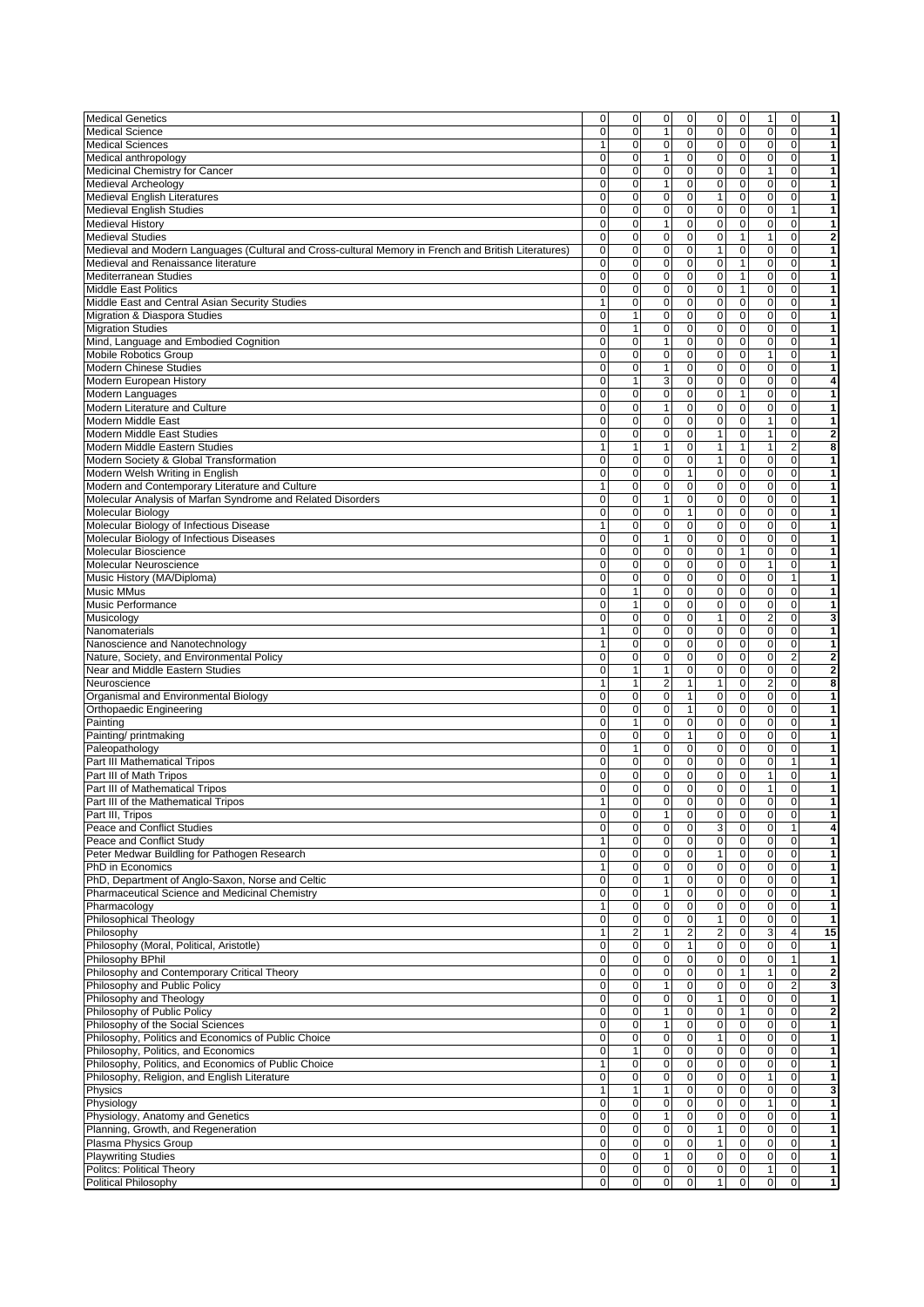| <b>Political Sociology</b>                                                                                                                                                                                                                                                                                                                                                                                                                                                                          | 0                             | 0              | 0                            | 0                        | 0            | 1                             | 0                       | 0                          | 1                       |
|-----------------------------------------------------------------------------------------------------------------------------------------------------------------------------------------------------------------------------------------------------------------------------------------------------------------------------------------------------------------------------------------------------------------------------------------------------------------------------------------------------|-------------------------------|----------------|------------------------------|--------------------------|--------------|-------------------------------|-------------------------|----------------------------|-------------------------|
| Political Theory                                                                                                                                                                                                                                                                                                                                                                                                                                                                                    | $\mathsf 0$                   | 0              | $\overline{2}$               | 0                        | $\pmb{0}$    | $\mathbf 0$                   | $\mathbf{1}$            | $\mathbf{1}$               | 4                       |
| Political Theory                                                                                                                                                                                                                                                                                                                                                                                                                                                                                    | 0                             | $\mathbf 0$    | $\mathbf 0$                  | 0                        | 0            | $\mathbf 0$                   | $\mathbf 0$             | 1                          | 1                       |
|                                                                                                                                                                                                                                                                                                                                                                                                                                                                                                     |                               |                |                              |                          |              |                               |                         |                            |                         |
| Political Thought and Intellectual History                                                                                                                                                                                                                                                                                                                                                                                                                                                          | 1                             | 0              | $\mathbf 0$                  | 0                        | 0            | $\mathbf 0$                   | $\mathbf 0$             | $\mathbf{1}$               | $\bf{2}$                |
| Politics                                                                                                                                                                                                                                                                                                                                                                                                                                                                                            | 0                             | $\mathbf 0$    | $\mathbf 0$                  | 0                        | $\mathbf 0$  | $\mathbf{1}$                  | $\mathbf 0$             | $\mathbf{1}$               | $\overline{\mathbf{2}}$ |
| Politics, Philosophy, and Economics                                                                                                                                                                                                                                                                                                                                                                                                                                                                 | $\mathsf 0$                   | $\pmb{0}$      | $\mathbf 0$                  | 0                        | $\mathbf 0$  | $\mathbf 0$                   | $\mathbf 0$             | $\mathbf{1}$               | 1                       |
| <b>Politics: Comparative Government</b>                                                                                                                                                                                                                                                                                                                                                                                                                                                             | 1                             | $\mathbf{1}$   | $\mathbf 0$                  | 1                        | $\mathbf 0$  | $\mathbf 0$                   | $\mathbf 0$             | $\mathbf 0$                | 3                       |
|                                                                                                                                                                                                                                                                                                                                                                                                                                                                                                     |                               |                |                              |                          |              |                               |                         |                            |                         |
| <b>Politics: Political Theory</b>                                                                                                                                                                                                                                                                                                                                                                                                                                                                   | 0                             | $\mathbf 0$    | $\mathbf 0$                  | 0                        | $\mathbf{1}$ | $\mathbf 0$                   | $\mathbf 0$             | $\mathbf 0$                | 1                       |
| Popular and world musics                                                                                                                                                                                                                                                                                                                                                                                                                                                                            | 0                             | $\mathbf 0$    | $\overline{1}$               | 0                        | $\mathbf 0$  | $\pmb{0}$                     | $\mathbf 0$             | 0                          | $\mathbf{1}$            |
| Post-Graduate Conducting                                                                                                                                                                                                                                                                                                                                                                                                                                                                            | 0                             | 1              | 0                            | 0                        | 0            | 0                             | $\mathbf 0$             | $\mathbf{O}$               | 1                       |
|                                                                                                                                                                                                                                                                                                                                                                                                                                                                                                     |                               |                |                              |                          |              |                               |                         |                            |                         |
| Postcolonial Literary and Cultural Studies                                                                                                                                                                                                                                                                                                                                                                                                                                                          | $\mathbf 0$                   | 0              | $\mathbf 0$                  | 0                        | $\mathbf{1}$ | $\mathbf 0$                   | $\mathbf 0$             | $\mathbf{0}$               | 1                       |
| <b>Postcolonial Studies</b>                                                                                                                                                                                                                                                                                                                                                                                                                                                                         | $\mathsf 0$                   | $\pmb{0}$      | $\mathbf{1}$                 | 0                        | $\pmb{0}$    | $\mathbf 0$                   | $\mathbf 0$             | $\mathbf 0$                | 1                       |
| Programme in Comparative Media and Law Policy                                                                                                                                                                                                                                                                                                                                                                                                                                                       | 0                             | 0              | $\mathbf 0$                  | 0                        | $\mathbf 0$  | $\mathbf 0$                   | $\mathbf 0$             | 1                          | 1                       |
|                                                                                                                                                                                                                                                                                                                                                                                                                                                                                                     | 0                             | $\mathbf 0$    | $\mathbf 0$                  | 0                        | $\mathbf 0$  | $\mathbf 0$                   | $\mathbf{1}$            | $\pmb{0}$                  | 1                       |
| Psychiatry                                                                                                                                                                                                                                                                                                                                                                                                                                                                                          |                               |                |                              |                          |              |                               |                         |                            |                         |
| Psychological Research (by coursework)                                                                                                                                                                                                                                                                                                                                                                                                                                                              | 0                             | 0              | $\mathbf 0$                  | 0                        | 0            | $\mathbf 0$                   | $\mathbf 0$             | $\mathbf{1}$               | 1                       |
| Psychological Research Methods                                                                                                                                                                                                                                                                                                                                                                                                                                                                      | $\mathbf 0$                   | $\mathbf 0$    | $\mathbf 0$                  | 0                        | $\mathbf 0$  | $\mathbf{O}$                  | $\mathbf{1}$            | $\mathbf 0$                | 1                       |
| Psychological analysis of literature                                                                                                                                                                                                                                                                                                                                                                                                                                                                | $\mathsf 0$                   | $\pmb{0}$      | $\pmb{0}$                    | 0                        | $\pmb{0}$    | $\mathbf 0$                   | $\mathbf{1}$            | $\mathbf 0$                | 1                       |
|                                                                                                                                                                                                                                                                                                                                                                                                                                                                                                     |                               |                |                              |                          |              |                               |                         |                            |                         |
| Psychology                                                                                                                                                                                                                                                                                                                                                                                                                                                                                          | 0                             | 0              | $\mathbf 0$                  | 0                        | $\mathbf{1}$ | $\mathbf 0$                   | $\mathbf 0$             | $\mathbf{O}$               | 1                       |
| <b>Public Health</b>                                                                                                                                                                                                                                                                                                                                                                                                                                                                                | 0                             | 0              | $\mathbf{1}$                 | 0                        | $\mathbf 0$  | $\mathbf 0$                   | $\mathbf{1}$            | $\mathbf 0$                | $\overline{\mathbf{2}}$ |
| <b>Public Health</b>                                                                                                                                                                                                                                                                                                                                                                                                                                                                                | 0                             | $\mathbf 0$    | $\mathbf 0$                  | 0                        | $\mathbf 0$  | $\pmb{0}$                     | $\mathbf 0$             | $\mathbf{1}$               | 1                       |
|                                                                                                                                                                                                                                                                                                                                                                                                                                                                                                     | 0                             | $\mathbf 0$    | $\mathbf 0$                  | $\mathbf{1}$             | 0            | $\mathbf 0$                   | $\mathbf 0$             | $\mathbf 0$                | 1                       |
| Public Health (Environment & Health)                                                                                                                                                                                                                                                                                                                                                                                                                                                                |                               |                |                              |                          |              |                               |                         |                            |                         |
| Public Health Policy (Global Health)                                                                                                                                                                                                                                                                                                                                                                                                                                                                | $\mathsf 0$                   | $\pmb{0}$      | $\mathbf 0$                  | 0                        | $\mathbf 0$  | $\mathbf 0$                   | $\mathbf 0$             | $\mathbf{1}$               | 1                       |
| <b>Public Health Research</b>                                                                                                                                                                                                                                                                                                                                                                                                                                                                       | $\pmb{0}$                     | $\mathbf{1}$   | $\mathbf 0$                  | 0                        | $\pmb{0}$    | $\mathbf 0$                   | $\mathbf 0$             | $\mathbf 0$                | 1                       |
| <b>Public Health Stream</b>                                                                                                                                                                                                                                                                                                                                                                                                                                                                         | 0                             | 0              | $\pmb{0}$                    | 0                        | $\pmb{0}$    | $\mathbf{1}$                  | $\mathbf 0$             | $\mathbf 0$                | 1                       |
|                                                                                                                                                                                                                                                                                                                                                                                                                                                                                                     |                               |                |                              |                          |              |                               |                         |                            |                         |
| Public Health in Developing Countries                                                                                                                                                                                                                                                                                                                                                                                                                                                               | 0                             | $\overline{c}$ | $\mathbf{1}$                 | 1                        | $\mathbf{1}$ | $\mathbf 0$                   | 4                       | $\mathbf 0$                | 9                       |
| <b>Public Policy</b>                                                                                                                                                                                                                                                                                                                                                                                                                                                                                | 0                             | $\mathbf 0$    | $\mathbf 0$                  | 1                        | $\mathbf{1}$ | $\pmb{0}$                     | $\mathbf 0$             | $\pmb{0}$                  | 2                       |
| Public Policy & Administration                                                                                                                                                                                                                                                                                                                                                                                                                                                                      | 0                             | $\mathbf 0$    | $\mathbf 0$                  | 0                        | $\mathbf 0$  | $\mathbf 0$                   | 1                       | $\mathbf{O}$               | 1                       |
|                                                                                                                                                                                                                                                                                                                                                                                                                                                                                                     |                               |                |                              |                          |              |                               |                         |                            |                         |
| Public Policy and Administration                                                                                                                                                                                                                                                                                                                                                                                                                                                                    | $\mathsf 0$                   | $\mathbf 0$    | $\mathbf{1}$                 | 0                        | $\mathbf{1}$ | $\mathbf 0$                   | $\mathbf 0$             | $\mathbf{O}$               | $\mathbf 2$             |
| Public Policy and Management                                                                                                                                                                                                                                                                                                                                                                                                                                                                        | $\mathsf 0$                   | 0              | $\overline{2}$               | $\overline{0}$           | $\pmb{0}$    | $\mathbf 0$                   | $\mathbf 0$             | $\mathbf 0$                | $\bf{2}$                |
| Public Policy and Management Structure                                                                                                                                                                                                                                                                                                                                                                                                                                                              | 0                             | 0              | $\mathbf 0$                  | 0                        | $\mathbf{1}$ | $\mathbf 0$                   | $\mathbf 0$             | $\mathbf 0$                | 1                       |
| Public and Economic Policy                                                                                                                                                                                                                                                                                                                                                                                                                                                                          | 0                             | $\mathbf 0$    | $\overline{1}$               | 0                        | $\mathbf 0$  | $\mathbf{1}$                  | $\mathbf 0$             | 0                          | $\bf{2}$                |
|                                                                                                                                                                                                                                                                                                                                                                                                                                                                                                     |                               |                |                              |                          |              |                               |                         |                            |                         |
| <b>Pure Mathematics</b>                                                                                                                                                                                                                                                                                                                                                                                                                                                                             | 1                             | $\mathbf 0$    | $\mathbf 0$                  | 0                        | 0            | $\mathbf 0$                   | $\mathbf 0$             | $\mathbf 0$                | 1                       |
| <b>Pure Maths</b>                                                                                                                                                                                                                                                                                                                                                                                                                                                                                   | $\mathsf 0$                   | $\mathbf 0$    | $\mathbf 0$                  | 0                        | $\pmb{0}$    | $\mathbf 0$                   | $\mathbf{1}$            | $\mathbf{0}$               | 1                       |
| Quantum Fields and Fundamental Forces                                                                                                                                                                                                                                                                                                                                                                                                                                                               | $\pmb{0}$                     | $\mathbf 0$    | $\mathbf{1}$                 | 0                        | $\pmb{0}$    | $\mathbf 0$                   | $\mathbf 0$             | $\mathbf 0$                | 1                       |
|                                                                                                                                                                                                                                                                                                                                                                                                                                                                                                     |                               |                |                              |                          |              |                               |                         |                            |                         |
| Refugee Care                                                                                                                                                                                                                                                                                                                                                                                                                                                                                        | $\mathsf 0$                   | $\mathbf{1}$   | $\mathbf 0$                  | 0                        | $\mathbf 0$  | $\mathbf{O}$                  | $\mathbf 0$             | $\mathbf{O}$               | 1                       |
| Regulation                                                                                                                                                                                                                                                                                                                                                                                                                                                                                          | $\mathsf 0$                   | $\pmb{0}$      | $\mathbf 0$                  | 0                        | 0            | $\mathbf 0$                   | $\mathbf{1}$            | $\mathbf 0$                | 1                       |
| Religion and Political Life                                                                                                                                                                                                                                                                                                                                                                                                                                                                         | 0                             | $\mathbf{1}$   | $\mathbf 0$                  | 0                        | $\mathbf 0$  | 0                             | $\mathbf 0$             | 0                          | 1                       |
|                                                                                                                                                                                                                                                                                                                                                                                                                                                                                                     |                               |                |                              |                          |              |                               |                         |                            |                         |
| Religion and Public Life                                                                                                                                                                                                                                                                                                                                                                                                                                                                            | $\mathsf 0$                   | $\mathbf 0$    | $\mathbf 0$                  | 0                        | $\mathbf 0$  | $\mathbf 0$                   | $\mathbf{1}$            | $\mathbf 0$                | 1                       |
| Religious Studies: Religion, Culture, and Society                                                                                                                                                                                                                                                                                                                                                                                                                                                   | $\mathsf 0$                   | 0              | $\mathbf 0$                  | 0                        | $\mathbf 0$  | $\mathbf 0$                   | $\pmb{0}$               | $\mathbf{1}$               | 1                       |
| Reproductive and Sexual Health Research                                                                                                                                                                                                                                                                                                                                                                                                                                                             | $\mathsf 0$                   | 0              | $\mathbf 0$                  | 0                        | $\mathbf 0$  | $\mathbf 0$                   | $\mathbf{1}$            | $\mathbf 0$                | 1                       |
| Research PhD                                                                                                                                                                                                                                                                                                                                                                                                                                                                                        | $\mathsf 0$                   | $\mathbf{1}$   | $\mathbf 0$                  | 0                        | $\mathbf 0$  | $\mathbf 0$                   | $\mathbf 0$             | $\mathbf 0$                | 1                       |
|                                                                                                                                                                                                                                                                                                                                                                                                                                                                                                     |                               |                |                              |                          |              |                               |                         |                            |                         |
| Research in Biomedical Science                                                                                                                                                                                                                                                                                                                                                                                                                                                                      | 0                             | $\mathbf 0$    | $\mathbf 0$                  | 1                        | 0            | $\mathbf 0$                   | 0                       | $\mathbf 0$                | 1                       |
| Research in Condensed Matter Physics                                                                                                                                                                                                                                                                                                                                                                                                                                                                | 0                             | $\mathbf{1}$   | $\mathbf 0$                  | 0                        | 0            | $\mathbf 0$                   | $\mathbf 0$             | $\mathbf 0$                | 1                       |
| Research in Psychology                                                                                                                                                                                                                                                                                                                                                                                                                                                                              | 0                             | $\mathbf 0$    | $\mathbf 0$                  | 0                        | $\mathbf 0$  | $\mathbf 0$                   | $\mathbf{1}$            | $\mathbf{O}$               | 1                       |
|                                                                                                                                                                                                                                                                                                                                                                                                                                                                                                     | $\mathsf 0$                   | $\pmb{0}$      | $\mathbf{1}$                 | 0                        | $\pmb{0}$    | $\mathbf 0$                   | $\mathbf 0$             | $\mathbf 0$                | 1                       |
| <b>Risk and Society</b>                                                                                                                                                                                                                                                                                                                                                                                                                                                                             |                               |                |                              |                          |              |                               |                         |                            |                         |
| Robotic Applications for In-Situ Resource Utilization on the Lunar Surface                                                                                                                                                                                                                                                                                                                                                                                                                          | $\mathsf 0$                   | 0              | $\pmb{0}$                    | 0                        | $\mathbf 0$  | $\mathbf 0$                   | $\mathbf 0$             | $\mathbf{1}$               | 1                       |
| Roman History                                                                                                                                                                                                                                                                                                                                                                                                                                                                                       | 0                             | 0              | $\mathbf{1}$                 | 0                        | 0            | $\mathbf 0$                   | 0                       | $\mathbf 0$                | 1                       |
| Rural Development and Project Management                                                                                                                                                                                                                                                                                                                                                                                                                                                            | 0                             | 0              | $\mathbf 0$                  | 0                        | $\mathbf 0$  | $\mathbf 0$                   | $\mathbf{1}$            | $\pmb{0}$                  | 1                       |
|                                                                                                                                                                                                                                                                                                                                                                                                                                                                                                     |                               |                |                              |                          |              |                               |                         |                            |                         |
| Russian Language and Culture                                                                                                                                                                                                                                                                                                                                                                                                                                                                        | 0                             | $\mathbf 0$    | $\mathbf 0$                  | 0                        | $\mathbf{1}$ | $\mathbf 0$                   | $\mathbf 0$             | $\mathbf 0$                | 1                       |
| <b>Russian Studies</b>                                                                                                                                                                                                                                                                                                                                                                                                                                                                              | $\mathbf 0$                   | 0              | $\mathbf 0$                  | 0                        | $\mathbf 0$  | $\mathbf{1}$                  | $\mathbf 0$             | 0                          | 1                       |
| Russian and East European Studies                                                                                                                                                                                                                                                                                                                                                                                                                                                                   | $\mathsf 0$                   | $\pmb{0}$      | $\mathbf{1}$                 | $\mathbf 0$              | $\pmb{0}$    | $\mathbf 0$                   | $\mathbf 0$             | $\mathbf 0$                | 1                       |
|                                                                                                                                                                                                                                                                                                                                                                                                                                                                                                     |                               |                |                              |                          |              |                               |                         |                            |                         |
| Russian and Eastern European Studies                                                                                                                                                                                                                                                                                                                                                                                                                                                                | 1                             | 0              | $\pmb{0}$                    | 0                        | 0            | $\mathbf 0$                   | 0                       | 0                          | 1                       |
| Russian, Central, and Eastern European Studies                                                                                                                                                                                                                                                                                                                                                                                                                                                      | 1                             | 0              |                              | $\pmb{0}$                | $\pmb{0}$    | $\mathbf 0$                   | 0                       | $\mathbf 0$                |                         |
| School of Animal and Plant Sciences                                                                                                                                                                                                                                                                                                                                                                                                                                                                 | 0                             | 0              | 0                            | 1                        | 0            | $\mathbf 0$                   | $\mathbf 0$             | $\mathbf 0$                | 1                       |
| <b>School of Divinity</b>                                                                                                                                                                                                                                                                                                                                                                                                                                                                           | $\mathsf 0$                   | $\mathbf 0$    | $\mathbf 0$                  | $\mathbf 0$              | $\pmb{0}$    | $\mathbf 0$                   | $\mathbf{1}$            | $\pmb{0}$                  | 1                       |
|                                                                                                                                                                                                                                                                                                                                                                                                                                                                                                     |                               |                |                              |                          |              |                               |                         |                            |                         |
| Science and Technology Policy                                                                                                                                                                                                                                                                                                                                                                                                                                                                       | $\pmb{0}$                     | 0              | 0                            | $\pmb{0}$                | $\pmb{0}$    | $\mathbf{1}$                  | $\pmb{0}$               | $\mathbf 0$                | 1                       |
| Science, Technology, Medicine and Society                                                                                                                                                                                                                                                                                                                                                                                                                                                           | $\pmb{0}$                     | 0              | $\pmb{0}$                    | 0                        | $\mathbf{1}$ | $\pmb{0}$                     | $\mathbf 0$             | $\mathbf 0$                | 1                       |
| Scottish Literature                                                                                                                                                                                                                                                                                                                                                                                                                                                                                 | $\pmb{0}$                     | $\pmb{0}$      | $\mathbf 0$                  | $\pmb{0}$                | $\pmb{0}$    | $\mathbf{1}$                  | $\mathbf 0$             | $\mathbf{1}$               | $\overline{\mathbf{2}}$ |
| Second World War Studies in Europe                                                                                                                                                                                                                                                                                                                                                                                                                                                                  | 1                             | $\pmb{0}$      | $\mathbf 0$                  | 0                        | $\pmb{0}$    | $\pmb{0}$                     | $\mathbf 0$             | 0                          | 1                       |
|                                                                                                                                                                                                                                                                                                                                                                                                                                                                                                     |                               |                |                              |                          |              |                               |                         |                            |                         |
| Seventeenth Century Studies                                                                                                                                                                                                                                                                                                                                                                                                                                                                         | 0                             | $\pmb{0}$      | $\mathbf 0$                  | 0                        | $\mathbf{1}$ | $\mathbf 0$                   | $\mathbf 0$             | $\mathsf 0$                | 1                       |
| Shakespeare in History                                                                                                                                                                                                                                                                                                                                                                                                                                                                              | 0                             | $\pmb{0}$      | 0                            | $\pmb{0}$                | $\pmb{0}$    | $\mathbf{1}$                  | $\pmb{0}$               | $\mathbf 0$                | 1                       |
| Shakespearean Studies: Text & Playhouse                                                                                                                                                                                                                                                                                                                                                                                                                                                             | 1                             | $\pmb{0}$      | $\mathsf 0$                  | 0                        | $\pmb{0}$    | $\pmb{0}$                     | $\pmb{0}$               | $\mathbf 0$                | 1                       |
| Social Anthropological Research (SAR/PhD)                                                                                                                                                                                                                                                                                                                                                                                                                                                           | $\pmb{0}$                     | 1              | 0                            | $\pmb{0}$                | $\pmb{0}$    | $\mathbf 0$                   | $\mathbf 0$             | $\mathbf 0$                | 1                       |
| Social Anthropology                                                                                                                                                                                                                                                                                                                                                                                                                                                                                 |                               |                |                              |                          |              |                               |                         |                            |                         |
|                                                                                                                                                                                                                                                                                                                                                                                                                                                                                                     |                               |                |                              |                          | $\mathbf{1}$ | $\mathbf 0$                   | 0                       | $\mathbf 0$                | $\mathbf 2$             |
|                                                                                                                                                                                                                                                                                                                                                                                                                                                                                                     | 0                             | $\pmb{0}$      | $\pmb{0}$                    | $\mathbf{1}$             | $\pmb{0}$    |                               |                         |                            | 3                       |
|                                                                                                                                                                                                                                                                                                                                                                                                                                                                                                     | 0                             | $\pmb{0}$      | $\mathbf 0$                  | 0                        |              | $\pmb{0}$                     | $\overline{\mathbf{c}}$ | $\mathbf{1}$               |                         |
|                                                                                                                                                                                                                                                                                                                                                                                                                                                                                                     |                               |                |                              |                          |              |                               |                         |                            |                         |
|                                                                                                                                                                                                                                                                                                                                                                                                                                                                                                     | 0                             | 0              | $\mathbf 0$                  | 0                        | $\pmb{0}$    | $\mathbf{1}$                  | $\mathbf 0$             | $\mathbf 0$                | 1                       |
|                                                                                                                                                                                                                                                                                                                                                                                                                                                                                                     | $\overline{\mathbf{c}}$       | $\pmb{0}$      | $\mathbf 0$                  | $\overline{\mathbf{c}}$  | $\pmb{0}$    | $\mathbf 0$                   | $\mathbf 0$             | $\mathbf{1}$               | 5                       |
|                                                                                                                                                                                                                                                                                                                                                                                                                                                                                                     | $\pmb{0}$                     | $\pmb{0}$      | 0                            | $\pmb{0}$                | $\pmb{0}$    | $\overline{0}$                | $\mathbf{1}$            | $\mathbf 0$                | 1                       |
|                                                                                                                                                                                                                                                                                                                                                                                                                                                                                                     | 0                             | 0              | $\mathsf 0$                  | 1                        | $\pmb{0}$    | $\mathbf 0$                   | 0                       | $\mathbf 0$                | 1                       |
|                                                                                                                                                                                                                                                                                                                                                                                                                                                                                                     |                               |                |                              |                          |              |                               |                         |                            |                         |
|                                                                                                                                                                                                                                                                                                                                                                                                                                                                                                     | 0                             | $\mathbf{1}$   | $\mathbf 0$                  | 0                        | $\pmb{0}$    | $\mathbf 0$                   | $\pmb{0}$               | $\mathbf 0$                | 1                       |
|                                                                                                                                                                                                                                                                                                                                                                                                                                                                                                     | 0                             | $\pmb{0}$      | $\mathbf 0$                  | 1                        | $\mathbf 0$  | $\pmb{0}$                     | $\mathbf 0$             | $\mathbf 0$                |                         |
|                                                                                                                                                                                                                                                                                                                                                                                                                                                                                                     | 1                             | $\pmb{0}$      | $\mathbf 0$                  | 0                        | $\pmb{0}$    | $\mathbf 0$                   | $\mathbf 0$             | $\mathsf 0$                | 1                       |
|                                                                                                                                                                                                                                                                                                                                                                                                                                                                                                     |                               |                |                              |                          |              |                               |                         |                            |                         |
|                                                                                                                                                                                                                                                                                                                                                                                                                                                                                                     | $\pmb{0}$                     | $\pmb{0}$      | $\pmb{0}$                    | $\mathbf 0$              | $\pmb{0}$    | $\overline{0}$                | $\pmb{0}$               | 1                          | 1                       |
|                                                                                                                                                                                                                                                                                                                                                                                                                                                                                                     | 1                             | 0              | $\pmb{0}$                    | 0                        | $\pmb{0}$    | $\pmb{0}$                     | 0                       | $\mathbf 0$                | 1                       |
|                                                                                                                                                                                                                                                                                                                                                                                                                                                                                                     | $\pmb{0}$                     | 0              | $\pmb{0}$                    | 0                        | $\mathbf{1}$ | $\overline{0}$                | $\pmb{0}$               | $\mathbf 0$                | 1                       |
|                                                                                                                                                                                                                                                                                                                                                                                                                                                                                                     |                               |                |                              |                          |              |                               |                         |                            | 1                       |
|                                                                                                                                                                                                                                                                                                                                                                                                                                                                                                     | 0                             | $\pmb{0}$      | $\mathbf 0$                  | $\mathbf{1}$             | $\pmb{0}$    | $\pmb{0}$                     | $\mathbf 0$             | $\mathbf 0$                |                         |
|                                                                                                                                                                                                                                                                                                                                                                                                                                                                                                     | 0                             | 0              | $\mathsf 0$                  | 0                        | $\pmb{0}$    | $\mathbf{1}$                  | $\mathbf 0$             | $\mathbf 0$                | 1                       |
| Social Anthropology of Development<br>Social Anthropology, Ethnology, and Culture History<br>Social Policy<br>Social Policy and Planning<br>Social Policy and Social Work/Evidence-Based Social Intervention<br>Sociology<br>Sociology/UK urban underclass<br>South Asian Area Studies<br>Space Science<br>Space Technology and Planetary Exploration<br>Specialist Performance Skills (Stage Combat)<br>Speech and Language<br>St. Andrews-Stirling Graduate Program<br><b>Statistical Science</b> | 0                             | $\pmb{0}$      | 0                            | $\pmb{0}$                | $\pmb{0}$    | $\mathbf 0$                   | $\mathbf{1}$            | $\mathbf 0$                | 1                       |
| <b>Statistics</b>                                                                                                                                                                                                                                                                                                                                                                                                                                                                                   | $\pmb{0}$                     | $\pmb{0}$      | $\pmb{0}$                    | $\mathbf{1}$             | 0            | $\mathbf 0$                   | $\pmb{0}$               | $\mathbf 0$                | 1                       |
|                                                                                                                                                                                                                                                                                                                                                                                                                                                                                                     |                               |                |                              |                          |              |                               |                         |                            |                         |
| <b>Structural Dynamics (Engineering Science)</b>                                                                                                                                                                                                                                                                                                                                                                                                                                                    | $\mathbf 0$                   | 0              | $\mathbf 0$                  | $\mathbf 0$              | $\pmb{0}$    | $\vert$                       | $\mathbf 0$             | $\mathbf 0$                | 1                       |
| Sustainability (Environment and Development)<br>Sustainable Building Technology                                                                                                                                                                                                                                                                                                                                                                                                                     | $\mathbf 0$<br>$\overline{0}$ | 0<br>0         | $\mathbf{1}$<br>$\mathbf{0}$ | $\pmb{0}$<br>$\mathbf 0$ | 0<br>0       | $\overline{0}$<br>$\mathbf 0$ | 0<br>$\mathbf{1}$       | $\mathbf 0$<br>$\mathbf 0$ | $\mathbf{1}$<br>1       |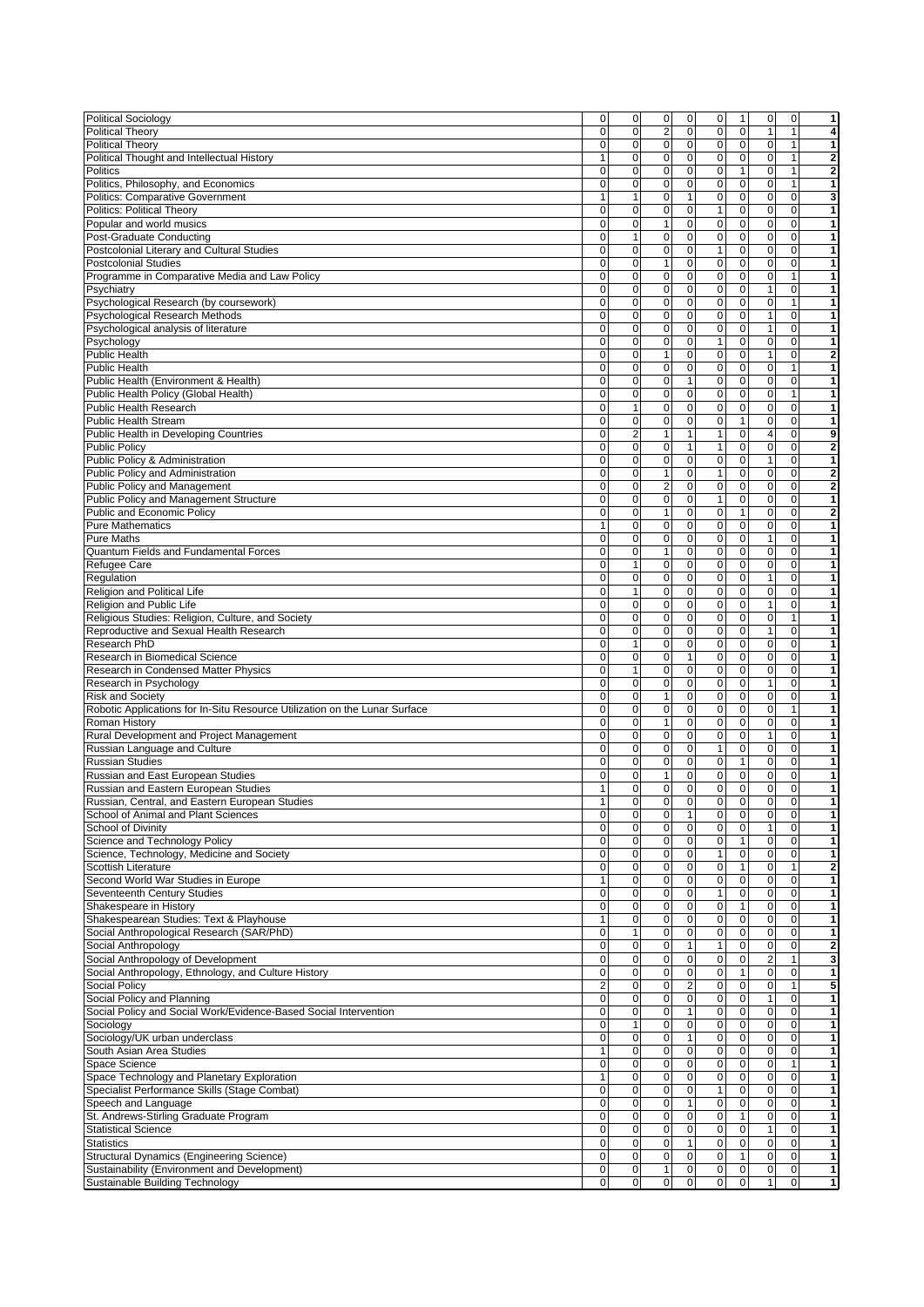| Sustainable Energy Futures                                                                     | 0            | $\mathsf 0$    | $\mathbf{1}$   | $\mathbf 0$    | 0              | $\overline{0}$ | 0              | $\mathbf 0$  | 1                       |
|------------------------------------------------------------------------------------------------|--------------|----------------|----------------|----------------|----------------|----------------|----------------|--------------|-------------------------|
| Sustainable Waste Management                                                                   | 0            | $\mathbf 0$    | $\mathbf{0}$   | $\mathbf{O}$   | $\mathbf{1}$   | $\mathbf{0}$   | $\mathbf 0$    | $\Omega$     | 1                       |
| <b>Taiwan Studies</b>                                                                          | 0            | $\mathbf 0$    | $\mathbf{1}$   | $\overline{0}$ | 0              | $\mathbf{0}$   | $\mathbf 0$    | $\Omega$     | 1                       |
| <b>Technology Policy</b>                                                                       | $\Omega$     | $\mathbf 0$    | $\Omega$       | $\mathbf{1}$   | $\overline{0}$ | $\Omega$       | $\overline{0}$ | $\Omega$     | 1                       |
| Technology and Analysis of Archaeological Materials                                            | $\Omega$     | $\mathbf 0$    | $\mathbf 0$    | $\mathbf{1}$   | 0              | $\mathbf 0$    | $\overline{0}$ | $\mathbf 0$  | 1                       |
| Terrorism, Violence, and Security                                                              | 0            | $\mathbf 0$    | $\overline{0}$ | $\overline{0}$ | $\pmb{0}$      | $\mathbf{1}$   | $\mathbf 0$    | $\mathbf 0$  | 1                       |
| <b>Text and Performance Studies</b>                                                            | $\Omega$     | $\mathbf 0$    | $\Omega$       | $\Omega$       | $\mathbf{1}$   | $\Omega$       | $\mathbf 0$    | $\Omega$     | $\mathbf{1}$            |
| The Centre for Molecular MDepartment of Infectious Diseases and Immunity                       | $\Omega$     | $\mathbf{1}$   | $\Omega$       | $\overline{0}$ | $\pmb{0}$      | $\Omega$       | $\mathbf 0$    | $\Omega$     | $\mathbf{1}$            |
| The Classical Tradition                                                                        | $\mathbf 0$  | $\mathbf 0$    | $\overline{0}$ | $\mathbf{1}$   | $\mathbf 0$    | $\mathbf 0$    | $\mathbf 0$    | $\mathbf 0$  | 1                       |
| The MPhil Programme in Migration Studies                                                       | 0            | $\mathbf 0$    | $\mathbf 0$    | $\mathbf 0$    | 0              | $\mathbf 0$    | $\overline{1}$ | $\mathbf 0$  | 1                       |
| The New Political Communication Unit in the Department of Politics and International Relations | 0            | $\mathbf 0$    | $\mathbf 0$    | $\mathbf{1}$   | $\pmb{0}$      | $\mathbf{0}$   | $\mathbf 0$    | $\mathbf 0$  | 1                       |
| The Novel                                                                                      | $\Omega$     | $\mathbf 0$    | $\overline{1}$ | $\mathbf{0}$   | 0              | $\mathbf 0$    | $\mathbf 0$    | $\mathbf 0$  | 1                       |
| Theatre - Voice                                                                                | $\Omega$     | $\mathbf 0$    | $\mathbf 0$    | $\mathbf{0}$   | $\pmb{0}$      | $\vert$ 1      | $\mathbf 0$    | $\Omega$     | $\mathbf{1}$            |
| <b>Theatre Studies</b>                                                                         | $\mathbf{1}$ | $\mathbf 0$    | $\mathbf 0$    | $\Omega$       | $\mathbf{1}$   | $\Omega$       | $\mathbf 0$    | $\mathbf 0$  | $\overline{\mathbf{2}}$ |
| <b>Theological Ethics</b>                                                                      | $\Omega$     | $\Omega$       | $\overline{1}$ | 0              | $\mathbf 0$    | $\mathbf 0$    | $\overline{0}$ | $\mathbf 0$  | 1                       |
| Theology                                                                                       | $\Omega$     | $\Omega$       | $\Omega$       | $\mathbf{1}$   | $\overline{1}$ | $\Omega$       | $\overline{1}$ | $\Omega$     | 3                       |
| Theology (Modern Ecclesiastical History)                                                       | 1            | $\overline{0}$ | $\overline{0}$ | $\overline{0}$ | $\overline{0}$ | $\overline{0}$ | $\overline{0}$ | $\mathbf 0$  | 1                       |
| Theology: Science and Religion                                                                 | 0            | $\mathbf 0$    | $\mathbf{1}$   | $\mathbf{0}$   | $\pmb{0}$      | $\mathbf 0$    | $\mathbf 0$    | $\mathbf 0$  | $\mathbf{1}$            |
| <b>Theoretical Chemistry</b>                                                                   | 0            | $\mathbf 0$    | $\overline{2}$ | $\overline{0}$ | 0              | $\mathbf 0$    | 0              | $\mathbf{1}$ | 3                       |
| Theoretical Neuroscience and Machine Learning                                                  | 0            | $\mathbf 0$    | $\mathbf 0$    | 0              | 0              | $\mathbf 0$    | $\mathbf 0$    | $\mathbf{1}$ | 1                       |
| Theory and Practice of Sustainable Design                                                      | $\Omega$     | $\mathbf 0$    | $\Omega$       | $\overline{1}$ | $\overline{0}$ | $\Omega$       | $\overline{0}$ | $\Omega$     | 1                       |
| Therapeutic Antibodies and the Role of DNA deamination in Adaptive and Innate Immunity         | $\Omega$     | $\mathbf{1}$   | $\mathbf 0$    | $\mathbf 0$    | 0              | $\mathbf{O}$   | $\mathbf 0$    | $\mathbf 0$  | $\mathbf{1}$            |
| Third year of mathematics tripos                                                               | $\Omega$     | $\mathbf 0$    | $\mathbf 0$    | $\overline{0}$ | $\overline{0}$ | $\mathbf 0$    | $\overline{1}$ | $\mathbf 0$  | $\mathbf{1}$            |
| <b>Transport Policy</b>                                                                        | $\mathbf{1}$ | $\Omega$       | $\Omega$       | $\Omega$       | $\mathbf 0$    | $\Omega$       | $\mathbf 0$    | $\Omega$     | 1                       |
| <b>Understanding and Securing Human Rights</b>                                                 | 0            | $\mathbf 0$    | $\overline{1}$ | $\overline{0}$ | $\mathbf 0$    | $\mathbf 0$    | $\mathbf 0$    | $\Omega$     | $\mathbf{1}$            |
| <b>Urban &amp; Housing Practice</b>                                                            | $\Omega$     | $\Omega$       | $\Omega$       | $\Omega$       | $\mathbf 0$    | $\mathbf{1}$   | $\Omega$       | $\Omega$     | 1                       |
| <b>Urban Development</b>                                                                       | $\Omega$     | $\mathbf 0$    | $\overline{1}$ | $\overline{0}$ | 0              | $\mathbf{O}$   | 0              | $\mathbf 0$  | 1                       |
| Urban and Regional Planning Studies                                                            | 0            | $\pmb{0}$      | $\mathbf 0$    | $\mathbf{0}$   | $\mathbf{1}$   | $\mathbf 0$    | $\mathbf 0$    | $\mathbf 0$  | 1                       |
| Vehicle Design: Urban Flow                                                                     | $\Omega$     | $\mathbf 0$    | $\mathbf 0$    | $\mathbf{0}$   | $\pmb{0}$      | $\mathbf 0$    | $\mathbf 0$    | $\mathbf{1}$ | 1                       |
| <b>Victorian Studies</b>                                                                       | 0            | $\mathbf{1}$   | $\mathbf 0$    | $\overline{0}$ | $\pmb{0}$      | $\mathbf 0$    | $\mathbf 0$    | $\mathbf 0$  | 1                       |
| Violence, Conflict and Development                                                             | 0            | $\mathbf 0$    | $\overline{1}$ | $\Omega$       | 0              | $\Omega$       | $\mathbf 0$    | $\Omega$     | $\mathbf{1}$            |
| Violence, Conflict, and Development                                                            | $\Omega$     | $\Omega$       | $\Omega$       | $\Omega$       | $\mathbf 0$    | $\Omega$       | $\overline{1}$ | $\Omega$     | 1                       |
| Violence, Terrorism, and Security Studies                                                      | $\Omega$     | $\overline{0}$ | $\Omega$       | $\overline{0}$ | $\overline{0}$ | $\mathbf{1}$   | $\overline{0}$ | $\Omega$     | $\mathbf{1}$            |
| <b>Vocal Studies</b>                                                                           | $\Omega$     | $\Omega$       | $\Omega$       | $\Omega$       | $\mathbf 0$    | $\mathbf 0$    | $\mathbf{1}$   | $\Omega$     | 1                       |
| Voice/Opera                                                                                    | $\mathbf{1}$ | $\mathbf 0$    | $\mathbf 0$    | $\mathbf{0}$   | $\pmb{0}$      | $\mathbf 0$    | $\mathbf 0$    | $\mathbf 0$  | $\mathbf{1}$            |
| <b>War Studies</b>                                                                             | 0            | $\mathbf{1}$   | $\overline{1}$ | $\overline{0}$ | $\pmb{0}$      | $\mathbf 0$    | $\pmb{0}$      | $\Omega$     | $\overline{\mathbf{2}}$ |
| War and Society                                                                                | 0            | $\mathbf 0$    | $\mathbf{1}$   | $\overline{0}$ | 0              | $\mathbf 0$    | $\mathbf 0$    | $\mathbf 0$  | 1                       |
| Water Science, Policy & Management                                                             | $\Omega$     | $\mathbf 0$    | $\Omega$       | $\Omega$       | $\pmb{0}$      | $\Omega$       | $\mathbf 0$    | $\mathbf{1}$ | 1                       |
| Water Science, Policy, and Management                                                          | 0            | $\mathbf 0$    | $\mathbf 0$    | $\mathbf 0$    | 0              | $\mathbf 0$    | 1              | $\mathbf 0$  | 1                       |
| Women, Writing, and Gender                                                                     | $\Omega$     | $\mathbf{1}$   | $\overline{0}$ | $\overline{0}$ | $\overline{0}$ | $\mathbf 0$    | $\overline{0}$ | $\Omega$     | $\overline{1}$          |
| World Archaeology                                                                              | $\Omega$     | $\Omega$       | $\mathbf 0$    | $\overline{0}$ | $\pmb{0}$      | $\Omega$       | $\mathbf 0$    | $\mathbf{1}$ | $\mathbf{1}$            |
| Writing and Cultural Politics                                                                  | $\Omega$     | $\Omega$       | $\Omega$       | $\overline{0}$ | $\mathbf 0$    | $\mathbf{1}$   | $\mathbf 0$    | $\mathbf 0$  | 1                       |
| political theory                                                                               | $\mathbf 0$  | $\mathbf{1}$   | $\Omega$       | $\mathbf{0}$   | $\mathbf 0$    | $\mathbf 0$    | $\mathbf 0$    | $\mathbf 0$  | 1                       |
| post-graduate diploma in choreography                                                          | 0            | $\mathbf 0$    | $\mathbf 0$    | $\mathbf 0$    | $\overline{0}$ | $\mathbf{1}$   | $\mathbf 0$    | $\mathbf 0$  | 1                       |
| trumpet performance                                                                            | $\Omega$     | $\mathbf 0$    | $\Omega$       | $\Omega$       | $\mathbf 0$    | $\Omega$       | $\mathbf{1}$   | $\Omega$     | 1                       |
|                                                                                                |              |                |                |                |                |                |                |              |                         |
| <b>TOTAL</b>                                                                                   |              |                |                |                |                |                |                |              |                         |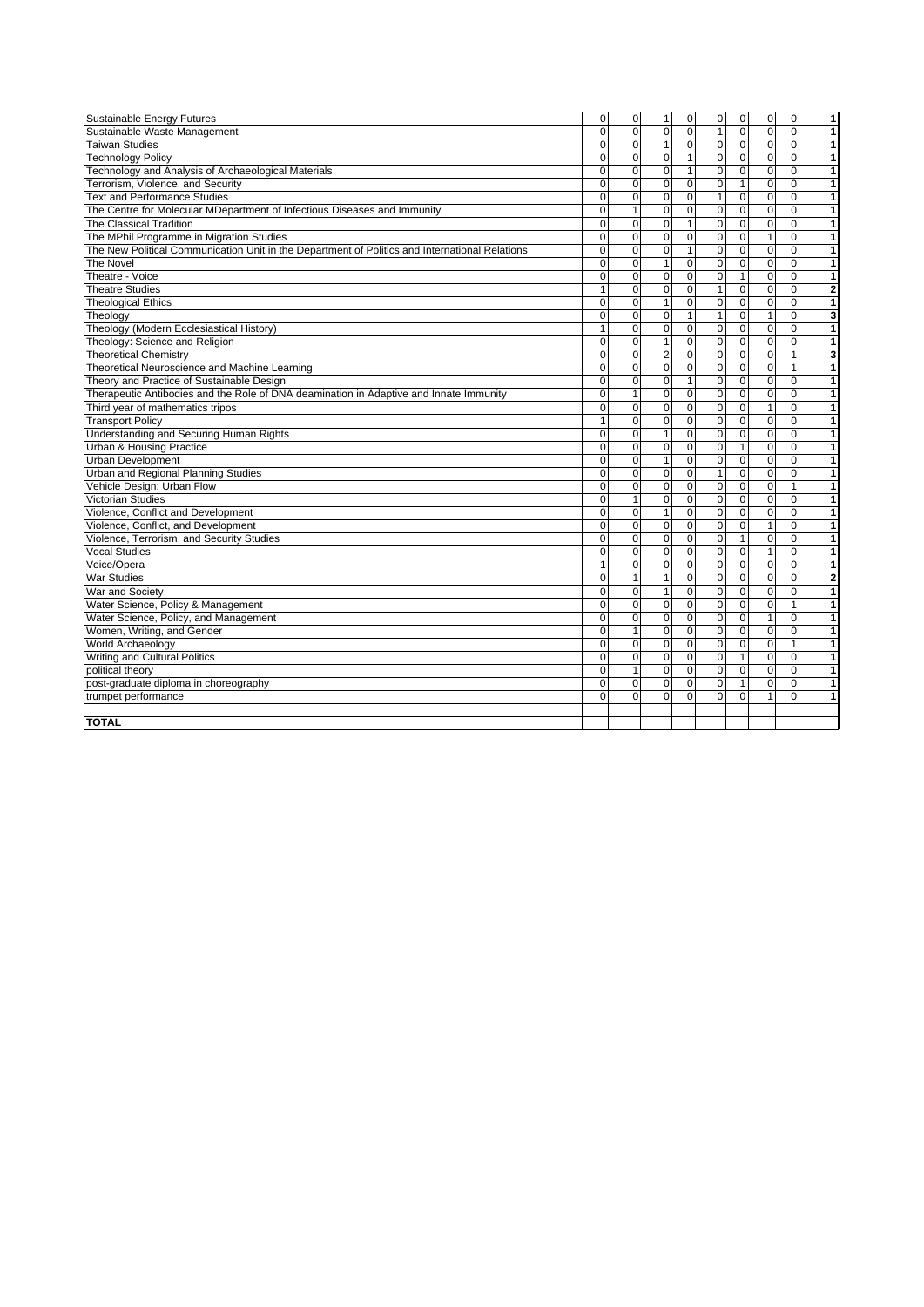| <b>Preferred UK University - Endorsed</b>                     |                         |                  |                              |                              |                         |                             |                              |                            |                              |
|---------------------------------------------------------------|-------------------------|------------------|------------------------------|------------------------------|-------------------------|-----------------------------|------------------------------|----------------------------|------------------------------|
|                                                               | ATL                     | <b>BOS</b>       | <b>CHIG</b>                  | DC                           | HOU                     | LA                          | NY                           | SF                         | <b>TOTAL</b>                 |
| Architectural Association                                     | 0                       | 0                | 1                            | 0                            | 0                       | 0                           | 1                            | 0                          | $\overline{\mathbf{2}}$      |
| Birkbeck, University of London                                | 0                       | 1                | 1                            | $\mathbf 0$                  | $\mathbf 0$             | 0                           | 0                            | $\mathbf 0$                | $\overline{2}$               |
| <b>Brunel University</b>                                      |                         | 1                | $\mathbf 0$                  | 0                            | 1                       | 1                           | $\mathbf 0$                  | $\Omega$                   | 4                            |
| <b>Cardiff University</b>                                     | 1                       | $\mathbf 0$      | 3                            | 1                            | $\mathbf 0$             | $\mathbf{1}$                | $\mathbf{1}$                 | $\mathbf{1}$               | 8                            |
| Central School of Speech and Drama                            | 1                       | 0                | $\mathbf{1}$                 | $\mathbf 0$                  | $\mathbf{1}$            | $\mathbf{1}$                | $\mathbf 0$                  | 0                          | 4                            |
| Central St Martins College of Art and Design                  | 0                       | 0                | 0                            | 0                            | 0                       | 0<br>1                      | $\overline{2}$               | 0                          | $\overline{2}$               |
| <b>City University</b><br>Courtauld Institute of Art          | 0<br>2                  | $\overline{0}$   | 1                            | $\mathbf{1}$<br>$\mathbf{1}$ | 0                       | 1                           | $\mathbf{1}$<br>$\mathbf{1}$ | $\Omega$<br>1              | 4                            |
| Edinburgh College of Art                                      | $\Omega$                | 1<br>$\mathbf 0$ | 0<br>1                       | $\mathbf{1}$                 | 0<br>$\mathbf{1}$       | 0                           | $\mathbf 0$                  | $\mathbf 0$                | 7<br>3                       |
| Goldsmiths College, University of London                      | 3                       | $\mathbf 0$      | 3                            | $\mathbf{1}$                 | 0                       | $\mathbf 0$                 | $\mathbf 0$                  | $\mathbf 0$                | 7                            |
| Guildhall School of Music and Drama                           | 0                       | 1                | $\mathbf 0$                  | $\overline{2}$               | $\overline{2}$          | 1                           | $\mathbf 0$                  | 0                          | 6                            |
| <b>Heythrop College</b>                                       | 0                       | 0                | $\mathbf 0$                  | $\mathbf 0$                  | 0                       | $\mathbf 0$                 | $\mathbf{1}$                 | 0                          | 1                            |
| Imperial College London                                       | $\overline{2}$          | $\overline{2}$   | 6                            | $\mathbf{1}$                 | 5                       | 1                           | $\mathbf{1}$                 | 1                          | 19                           |
| Institute of Commonwealth Studies                             | 0                       | $\mathbf 0$      | 1                            | $\mathbf 0$                  | $\mathbf 0$             | $\mathbf 0$                 | $\mathbf 0$                  | $\mathbf 0$                | 1                            |
| Institute of Education                                        | 0                       | $\mathbf 0$      | 1                            | $\mathbf 0$                  | $\mathbf 0$             | $\mathbf 0$                 | $\mathbf{1}$                 | $\mathbf 0$                | $\overline{2}$               |
| Institute of Latin American Studies                           | 1                       | $\mathbf 0$      | 1                            | $\mathbf 0$                  | $\mathbf 0$             | $\mathbf 0$                 | $\mathbf 0$                  | $\Omega$                   | $\overline{2}$               |
| King's College London                                         | 1                       | 3                | 5                            | 2                            | $\overline{2}$          | 1                           | $\overline{2}$               | 0                          | 16                           |
| <b>Kingston University</b>                                    | $\mathbf 0$             | $\mathbf 0$      | $\mathbf{1}$                 | $\mathbf 0$                  | $\mathbf 0$             | $\mathbf 0$                 | $\mathbf 0$                  | 0                          | 1                            |
| Laban                                                         | 0                       | 0                | 0                            | 1                            | 0                       | 0                           | 0                            | 0                          | 1                            |
| <b>Lancaster University</b>                                   | $\Omega$                | $\mathbf 0$      | 0                            | $\mathbf 0$                  | 0                       | 0                           | $\mathbf 0$                  | $\mathbf{1}$               | 1                            |
| <b>London Business School</b>                                 | 1                       | 0                | 0                            | $\mathbf 0$                  | 0                       | 0                           | $\mathbf 0$                  | $\mathbf 0$                | 1                            |
| London College of Fashion                                     | $\Omega$                | $\mathbf 0$      | 0                            | $\mathbf{1}$                 | $\mathbf 0$             | 0                           | $\mathbf 0$                  | $\mathbf 0$                | 1                            |
| London Contemporary Dance School                              | $\Omega$                | $\mathbf 0$      | $\mathbf 0$                  | $\mathbf 0$                  | $\mathbf 0$             | $\mathbf{1}$                | $\mathbf 0$                  | $\mathbf 0$                | 1                            |
| London Institute Colleges                                     | 1                       | 1                | $\mathbf 0$                  | $\mathbf 0$                  | 0                       | $\mathbf 0$                 | $\mathbf 0$                  | 0                          | $\overline{2}$               |
| London School of Economics and Political Science              | 9                       | 3                | 17                           | 9                            | 9                       | 11                          | 14                           | 13                         | 85                           |
| London School of Hygiene and Tropical Medicine                | $\overline{2}$          | 4                | $\overline{4}$               | $\overline{2}$               | 1                       | $\overline{2}$              | 6                            | $\overline{2}$             | 23                           |
| Loughborough University                                       | 1                       | $\mathbf 0$      | $\mathbf{1}$                 | $\mathbf 0$                  | $\mathbf 0$             | $\mathbf 0$                 | $\mathbf 0$                  | $\Omega$                   | $\overline{2}$               |
| <b>Middlesex University</b>                                   | 0                       | $\mathbf 0$      | 0                            | $\mathbf 0$                  | $\mathbf 0$             | 1                           | $\mathbf{1}$                 | 0                          | $\overline{2}$               |
| <b>Oxford Brookes University</b>                              | $\Omega$                | $\mathbf 0$      | $\overline{2}$               | $\mathbf 0$                  | $\mathbf 0$             | $\mathbf 0$                 | $\mathbf{1}$                 | $\mathbf{1}$               | 4                            |
| Queen Mary, University of London                              | 0                       | $\mathbf 0$      | $\mathbf 0$                  | 0                            | 3                       | $\mathbf 0$                 | 1                            | 0                          | 4                            |
| Queen's University of Belfast                                 | 0                       | $\overline{c}$   | 3                            | $\mathbf{1}$                 | $\mathbf 0$             | 3                           | $\overline{2}$               | $\Omega$                   | 11                           |
| Royal Academy of Music                                        | 1                       | 1                | 1                            | 0                            | 0                       | 0                           | $\mathbf{1}$                 | 0                          | 4                            |
| Royal College of Art                                          | 1                       | $\mathbf 0$      | $\mathbf{1}$                 | $\mathbf 0$                  | 0                       | 0                           | $\mathbf 0$                  | 1                          | 3                            |
| Royal College of Music                                        | $\overline{2}$          | 1                | 0                            | $\mathbf 0$                  | 1                       | 1                           | $\overline{2}$               | $\mathbf 0$                | 7                            |
| Royal Holloway, University of London                          | $\Omega$                | $\mathbf 0$      | $\mathbf 0$                  | $\mathbf{1}$                 | $\mathbf{1}$            | $\mathbf 0$                 | $\mathbf 0$                  | $\Omega$                   | $\overline{2}$               |
| Royal Northern College of Music                               | $\mathbf 0$             | $\mathbf 0$      | $\mathbf 0$                  | $\mathbf 0$                  | $\mathbf{1}$            | $\mathbf 0$                 | $\mathbf{1}$                 | 0                          | $\overline{2}$               |
| Royal Scottish Academy of Music and Drama                     | $\mathbf{1}$            | 0                | $\mathbf 0$                  | $\mathbf 0$                  | $\mathbf 0$             | $\mathbf 0$                 | $\mathbf 0$                  | $\mathbf 0$                | 1                            |
| Royal Welsh Academy of Music and Drama                        | $\mathbf 0$             | 1                | $\mathbf 0$                  | $\mathbf 0$                  | 0                       | $\mathbf 0$                 | $\mathbf 0$                  | 0                          | $\mathbf{1}$                 |
| School of Oriental and African Studies                        | $\mathbf 0$             | 5                | 10                           | 4                            | 1                       | 4                           | 5                            | $\overline{2}$             | 31                           |
| The Glasgow School of Art                                     | 0                       | 1                | $\mathbf{1}$                 | $\mathbf 0$                  | $\mathbf 0$             | $\mathbf 0$                 | $\mathbf 0$                  | $\mathbf 0$                | $\overline{2}$               |
| University College London                                     | 1                       | 1                | 3                            | 4                            | 1                       | 3                           | $\overline{2}$               | $\overline{2}$             | 17                           |
| University of Aberdeen                                        | 1                       | 1                | 1                            | $\mathbf 0$                  | $\mathbf{1}$            | 1                           | $\mathbf 0$                  | 0                          | 5                            |
| University of Birmingham                                      | 0                       | $\mathbf 0$      | 3                            | 1                            | 0                       | $\mathbf 0$                 | $\mathbf{1}$                 | 0                          | 5                            |
| University of Bradford                                        | 0                       | 0                | $\overline{2}$               | 0                            | $\mathbf 0$             | $\mathbf{1}$                | 0                            | 0                          | 3                            |
| University of Brighton                                        | 0                       | 0                | 0                            | 1                            | 0                       | 0                           | 0                            | 0                          | 1                            |
| University of Bristol                                         | 1                       | 1                | $\mathbf{1}$                 | 0                            | 0                       | 0                           | $\overline{2}$               | 1                          | 6                            |
| University of Cambridge                                       | 17                      | 7                | 20                           | 8                            | 12                      | 11                          | 23                           | 11                         | 109                          |
| University of Durham                                          | 0                       | 1                | 3                            | 0                            | 1                       | 0                           | 0                            | 0                          | 5                            |
| University of East Anglia                                     | $\overline{2}$          | $\overline{2}$   | $\overline{2}$               | $\mathbf{1}$                 | $\mathbf{1}$            | $\mathbf 0$                 | $\mathbf{1}$                 | $\mathbf{1}$               | 10                           |
| University of East London                                     | 0                       | 1                | 0                            | 0                            | 0                       | 0                           | 0                            | 0                          | 1                            |
| University of Edinburgh                                       | 7                       | 3                | 9                            | $\overline{2}$               | $\overline{\mathbf{c}}$ | 3                           | 3                            | $\overline{4}$             | 33                           |
| University of Essex                                           | $\mathbf 0$             | 1                | 3                            | 0                            | 1                       | 1                           | 0                            | 0                          | 6                            |
| University of Exeter                                          | 0                       | 0                | $\boldsymbol{2}$             | $\mathbf 0$                  | $\mathbf 0$             | $\pmb{0}$                   | $\mathbf{1}$                 | $\Omega$                   | 3                            |
| University of Glasgow                                         | 1                       | $\mathbf 0$      | $\overline{2}$               | $\mathbf 0$                  | 0                       | 1                           | 1                            | $\mathbf{1}$               | 6                            |
| University of Hull                                            | 0                       | 1                | 0                            | $\mathbf 0$                  | $\mathbf 0$             | 0                           | 0                            | 0                          | 1                            |
| University of Kent                                            | 3                       | $\mathbf 0$      | 1                            | 0                            | 0                       | 0                           | 0                            | 0                          | 4                            |
| University of Leeds                                           | 0                       | 0                | 4                            | $\mathbf{1}$                 | $\overline{\mathbf{c}}$ | 1                           | $\mathbf{1}$                 | $\mathbf{1}$               | 10                           |
| University of Lincoln                                         | 0                       | 0                | 0                            | 0                            | 1                       | 0<br>$\mathbf{1}$           | 0<br>$\mathbf 0$             | 0                          | 1                            |
| University of Liverpool                                       | 0<br>1                  | 1<br>1           | 0                            | $\mathbf 0$<br>$\mathbf 0$   | $\mathbf 0$             |                             | $\mathbf 0$                  | $\mathbf 0$<br>$\mathbf 0$ | $\overline{\mathbf{2}}$      |
| University of Manchester<br>University of Newcastle upon Tyne | $\mathbf 0$             | $\mathbf 0$      | 3<br>$\overline{\mathbf{c}}$ | $\overline{2}$               | $\mathbf 0$<br>1        | $\mathbf 0$<br>$\mathbf{1}$ | $\mathbf 0$                  | $\mathbf{1}$               | 5                            |
| University of Nottingham                                      | $\mathbf 0$             | $\mathbf 0$      | 3                            | $\mathbf{1}$                 | $\mathbf 0$             | $\mathbf{1}$                | $\mathbf{1}$                 | $\mathbf 0$                | 7<br>6                       |
|                                                               | 32                      |                  | 56                           | 25                           | 25                      |                             | 50                           | 37                         |                              |
| University of Oxford                                          | $\mathbf 0$             | 26<br>1          |                              | $\mathbf 0$                  |                         | 23<br>1                     | $\mathbf 0$                  | $\mathbf 0$                | 274                          |
| University of Plymouth<br>University of Portsmouth            | 1                       | $\mathbf 0$      | 0<br>0                       | 0                            | 0<br>0                  | 0                           | $\mathbf 0$                  | 0                          | $\overline{\mathbf{2}}$<br>1 |
| University of Reading                                         | 0                       | 1                | 0                            | 1                            | 1                       | 0                           | $\mathbf 0$                  | $\mathbf 0$                | 3                            |
| University of Roehampton                                      | $\mathbf 0$             | $\mathbf 0$      | 0                            | 0                            | $\mathbf 0$             | $\mathbf{1}$                | 1                            | $\mathbf 0$                | $\overline{2}$               |
| University of Sheffield                                       | $\overline{2}$          | $\mathbf 0$      | $\overline{4}$               | $\overline{2}$               | 0                       | 0                           | 0                            | 0                          | 8                            |
| University of Southampton                                     | 1                       | 0                | $\mathbf{1}$                 | 0                            | 0                       | 0                           | 0                            | 0                          | $\overline{\mathbf{2}}$      |
| University of St Andrews                                      | $\overline{\mathbf{4}}$ | 1                | 3                            | $\mathbf{1}$                 | 5                       | 5                           | $\overline{2}$               | $\mathbf{1}$               | 22                           |
| University of Staffordshire                                   | 0                       | 1                | 0                            | 0                            | 0                       | 0                           | 0                            | 0                          | 1                            |
| University of Stirling                                        | 0                       | 0                | $\mathbf 0$                  | $\mathbf{1}$                 | $\mathbf 0$             | 0                           | $\mathbf 0$                  | $\mathbf 0$                | 1                            |
| University of Surrey                                          | 1                       | $\mathbf 0$      | $\mathbf{1}$                 | $\mathbf 0$                  | $\mathbf 0$             | $\mathbf 0$                 | $\mathbf 0$                  | $\mathbf{1}$               | 3                            |
| University of Sussex                                          | $\overline{c}$          | 0                | $\overline{\mathbf{c}}$      | 3                            | 1                       | 1                           | $\overline{\mathbf{c}}$      | $\overline{\mathbf{c}}$    | 13                           |
| University of Wales Swansea                                   | $\mathbf{1}$            | $\mathbf 0$      | $\pmb{0}$                    | $\mathbf{1}$                 | 0                       | $\mathbf 0$                 | 0                            | $\mathbf 0$                | $\overline{\mathbf{2}}$      |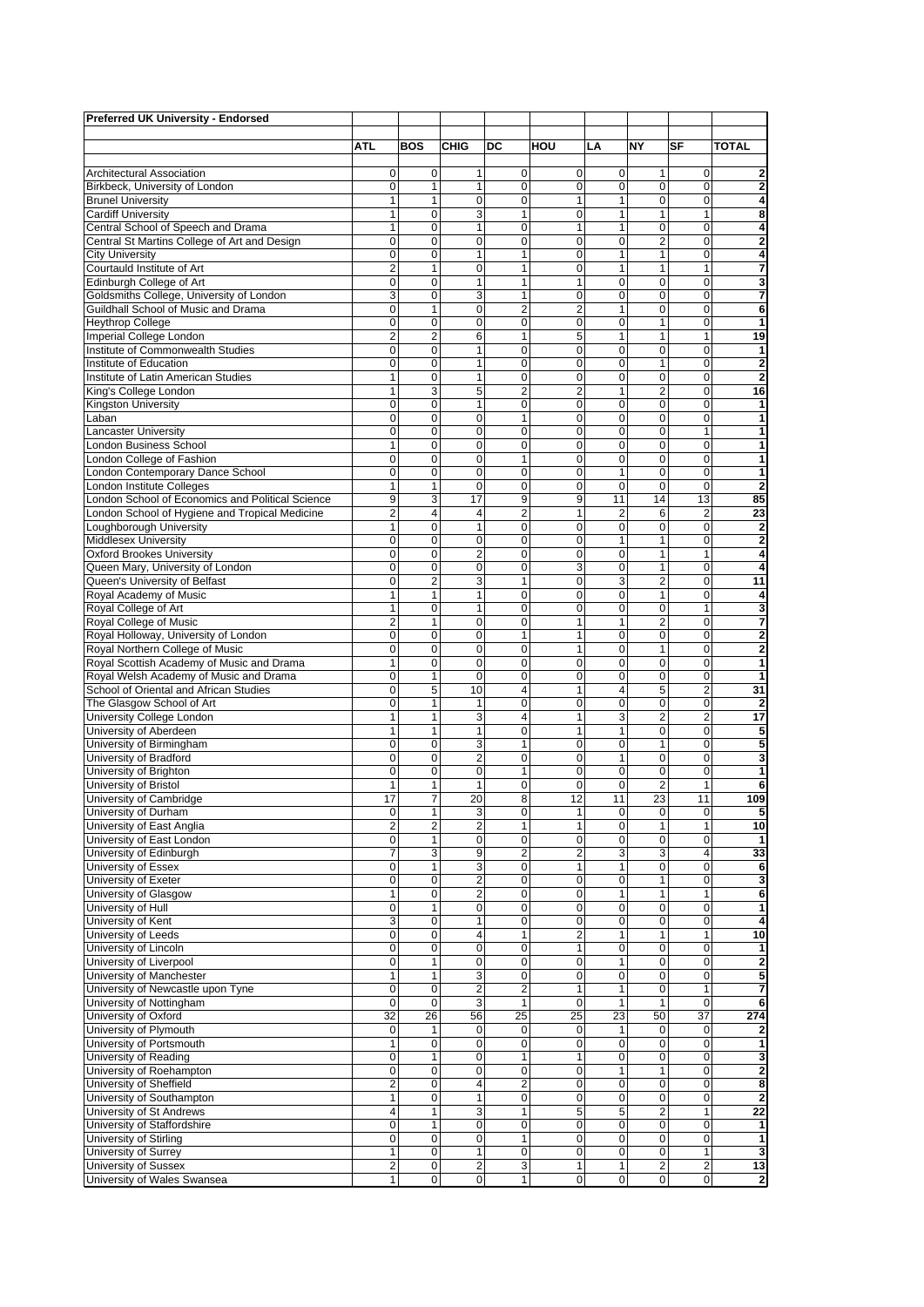| University of Wales, Aberystwyth |    |     |    |    |    |     |    |                 |
|----------------------------------|----|-----|----|----|----|-----|----|-----------------|
| University of Wales, Bangor      |    |     |    |    |    |     |    |                 |
| University of Warwick            |    |     |    |    |    |     |    |                 |
| University of York               |    |     |    |    |    |     |    | 10 <sup>1</sup> |
| Warburg Institute                |    |     |    |    |    |     |    |                 |
|                                  |    |     |    |    |    |     |    |                 |
| <b>TOTAL</b>                     | 82 | 199 | 86 | 89 | 91 | 138 | 88 | 886             |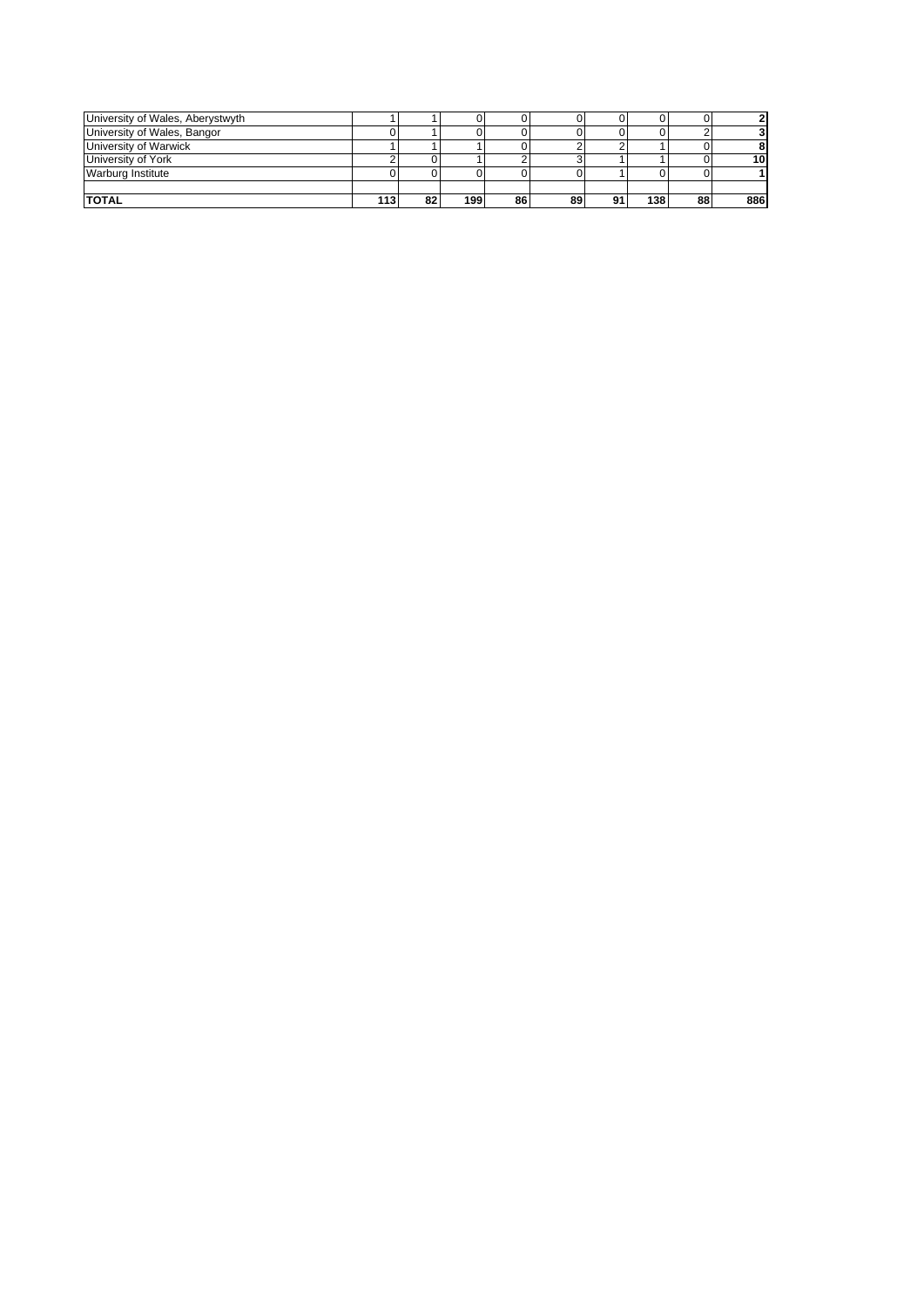| <b>Total Number of Interviewed</b>                      |               |                |               |                |                |               |                |                     |                         |
|---------------------------------------------------------|---------------|----------------|---------------|----------------|----------------|---------------|----------------|---------------------|-------------------------|
|                                                         | <b>ATL</b>    | <b>BOS</b>     | <b>CHIG</b>   | <b>DC</b>      | HOU            | LA            | <b>NY</b>      | SF                  | TOTAL                   |
|                                                         |               |                |               |                |                |               |                |                     |                         |
| <b>BY REGION</b>                                        | 20            | 22             | 25            | 22             | 19             | 18            | 24             | 18                  | 168                     |
| % of national pool                                      | 11.9%         | 13.1%          | 14.9%         | 13.1%          | 11.3%          | 10.7%         | 14.3%          | 10.7%               |                         |
|                                                         |               |                |               |                |                |               |                |                     |                         |
| <b>GENDER</b>                                           |               |                |               |                |                |               |                |                     |                         |
| Men                                                     | 11            | 14             | 20            | 9              | 11             | 10            | 13             | 10                  | 98                      |
| % of regional pool                                      | 55.0%         | 63.6%          | 80.0%         | 40.9%          | 57.9%          | 55.6%         | 54.2%          | 55.6%               |                         |
| % of national pool                                      | 6.5%          | 8.3%           | 11.9%         | 5.4%           | 6.5%           | 6.0%          | 7.7%           | 6.0%                | 58.3%                   |
| Women                                                   | 9             | 8              | 5             | 13             | 8              | 8             | 11             | 8                   | 70                      |
| % of regional pool                                      | 45.0%         | 36.4%          | 20.0%         | 59.1%          | 42.1%          | 44.4%         | 45.8%          | 44.4%               |                         |
| % of national pool                                      | 5.4%          | 4.8%           | 3.0%          | 7.7%           | 4.8%           | 4.8%          | 6.5%           | 4.8%                | 41.7%                   |
| UNIVERSITIES PRESENTING CANDIDATES                      |               |                |               |                |                |               |                |                     |                         |
| <b>Ivy League</b>                                       | 4             | 8              | 4             | 3              | $\overline{2}$ | 3             | 4              |                     | 29                      |
| % of regional pool                                      | 20.0%         | 36.4%          | 16.0%         | 13.6%          | 10.5%          | 16.7%         | 16.7%          | 5.6%                |                         |
| % of national pool                                      | 2.4%          | 4.8%           | 2.4%          | 1.8%           | 1.2%           | 1.8%          | 2.4%           | 0.6%                | 17.3%                   |
|                                                         |               |                |               |                |                |               |                |                     |                         |
| <b>Other Private Universities</b><br>% of regional pool | 6<br>30.0%    | 10<br>45.5%    | 5<br>20.0%    | 12<br>54.5%    | 8<br>42.1%     | 9<br>50.0%    | 11<br>45.8%    | 7<br>38.9%          | 68                      |
| % of national pool                                      | 3.6%          | 6.0%           | 3.0%          | 7.1%           | 4.8%           | 5.4%          | 6.5%           | 4.2%                | 40.5%                   |
|                                                         |               |                |               |                |                |               |                |                     |                         |
| <b>State/Public Universities</b>                        | 8             | $\overline{2}$ | 10            | 5              | 7              | 4             | 6              | 8                   | 50                      |
| % of regional pool                                      | 40.0%         | 9.1%           | 40.0%         | 22.7%          | 36.8%          | 22.2%         | 25.0%          | 44.4%               |                         |
| % of national pool                                      | 4.8%          | 1.2%           | 6.0%          | 3.0%           | 4.2%           | 2.4%          | 3.6%           | 4.8%                | 29.8%                   |
| <b>Service Academies</b>                                | 2             | $\overline{2}$ | 6             | $\overline{2}$ | $\overline{2}$ | 2             | 3              | 2                   | 21                      |
| % of regional pool                                      | 10.0%         | 9.1%           | 24.0%         | 9.1%           | 10.5%          | 11.1%         | 12.5%          | 11.1%               |                         |
| % of national pool                                      | 1.2%          | 1.2%           | 3.6%          | 1.2%           | 1.2%           | 1.2%          | 1.8%           | 1.2%                | 12.5%                   |
|                                                         |               |                |               |                |                |               |                |                     |                         |
| <b>Employer Endorsed</b>                                | 0             | 0              | 0             | 0              | 0              | 0             | 0              | 0                   | $\pmb{0}$               |
| % of regional pool                                      | 0.0%          | 0.0%           | 0.0%          | 0.0%           | 0.0%           | 0.0%          | 0.0%           | 0.0%                |                         |
| % of national pool                                      | 0.0%          | 0.0%           | 0.0%          | 0.0%           | 0.0%           | 0.0%          | 0.0%           | 0.0%                | 0.0%                    |
| <b>PREFERRED UK UNIVERSITY</b>                          |               |                |               |                |                |               |                |                     |                         |
| <b>University of Oxford</b>                             | 8             | 6              | 8             | 8              | 6              | 5             | 9              | 8                   | 58                      |
| % of regional pool                                      | 40.0%         | 27.3%          | 32.0%         | 36.4%          | 31.6%          | 27.8%         | 37.5%          | 44.4%               |                         |
| % of national pool                                      | 4.8%          | 3.6%           | 4.8%          | 4.8%           | 3.6%           | 3.0%          | 5.4%           | 4.8%                | 34.5%                   |
|                                                         |               |                |               |                |                |               |                |                     |                         |
| <b>University of Cambridge</b><br>% of regional pool    | 4             | $\overline{2}$ | 4             | 1<br>4.5%      | 1              | 4             | $\overline{2}$ | 2                   | ${\bf 20}$              |
| % of national pool                                      | 20.0%<br>2.4% | 9.1%<br>1.2%   | 16.0%<br>2.4% | 0.6%           | 5.3%<br>0.6%   | 22.2%<br>2.4% | 8.3%<br>1.2%   | 11.1%<br>1.2%       | 11.9%                   |
|                                                         |               |                |               |                |                |               |                |                     |                         |
| <b>University of London</b>                             | 5             | 7              | 5             | $\overline{7}$ | 7              | 6             | $\overline{7}$ |                     | $\overline{51}$         |
| % of regional pool                                      | 25.0%         | 31.8%          | 20.0%         | 31.8%          | 36.8%          | 33.3%         | 29.2%          | 38.9%               |                         |
| % of national pool                                      | 3.0%          | 4.2%           | 3.0%          | 4.2%           | 4.2%           | 3.6%          | 4.2%           | 4.2%                | 30.4%                   |
| <b>Other English Universities</b>                       | 1             | 5              | 6             | 5              | 5              | 2             | 3              |                     | 28                      |
| % of regional pool                                      | 5.0%          | 22.7%          | 24.0%         | 22.7%          | 26.3%          | 11.1%         | 12.5%          | 5.6%                |                         |
| % of national pool                                      | 0.6%          | 3.0%           | 3.6%          | 3.0%           | 3.0%           | 1.2%          | 1.8%           | 0.6%                | 16.7%                   |
|                                                         |               |                |               |                |                |               |                |                     |                         |
| <b>Nothern Irish Universities</b><br>% of regional pool | 0<br>0.0%     | 1<br>4.5%      | 0<br>0.0%     | 0<br>0.0%      | 0<br>0.0%      | 1<br>5.6%     | 1<br>4.2%      | $\mathbf 0$<br>0.0% | ω                       |
| % of national pool                                      | 0.0%          | 0.6%           | 0.0%          | 0.0%           | 0.0%           | 0.6%          | 0.6%           | 0.0%                | 1.8%                    |
|                                                         |               |                |               |                |                |               |                |                     |                         |
| <b>Scottish Universities</b>                            | 2             | 0              | 2             | 1              | 0              | 0             | 2              | 0                   | $\overline{\mathbf{7}}$ |
| % of regional pool                                      | 10.0%         | 0.0%           | 8.0%          | 4.5%           | 0.0%           | 0.0%          | 8.3%           | 0.0%                |                         |
| % of national pool                                      | 1.2%          | 0.0%           | 1.2%          | 0.6%           | 0.0%           | 0.0%          | 1.2%           | 0.0%                | 4.2%                    |
| <b>Welsh Universities</b>                               | 0             | $\mathbf{1}$   | 0             | $\mathbf 0$    | 0              | $\pmb{0}$     | 0              | 0                   | $\mathbf{1}$            |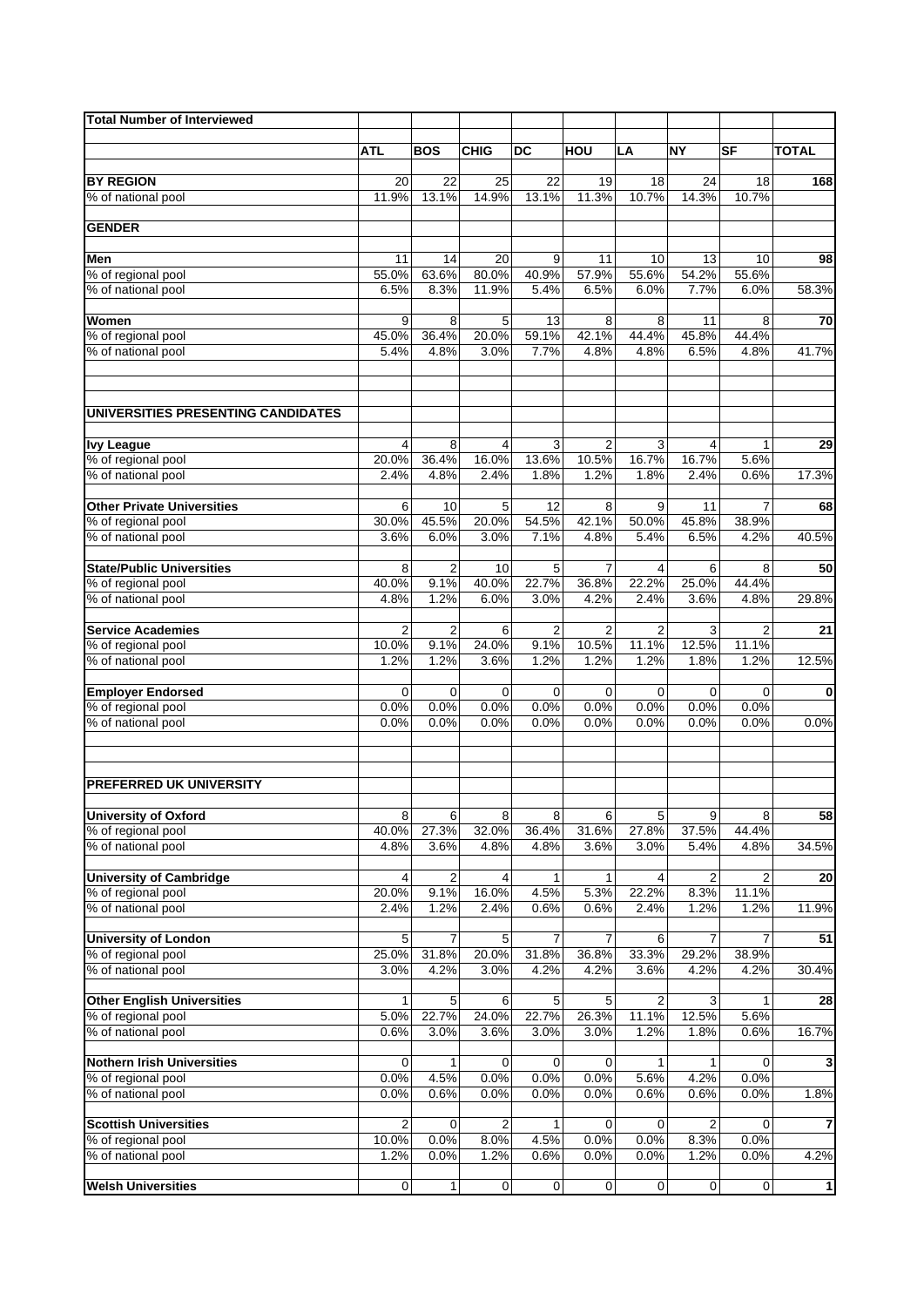| % of<br>pool<br>regional | $0.0\%$ | .5%  | 0.0% | $0.0\%$ | $0.0\%$ | $0.0\%$ | $0.0\%$ | 0.0%    |      |
|--------------------------|---------|------|------|---------|---------|---------|---------|---------|------|
| % of<br>pool<br>national | $0.0\%$ | 0.6% | 0.0% | $0.0\%$ | $0.0\%$ | $0.0\%$ | $0.0\%$ | $0.0\%$ | 0.6% |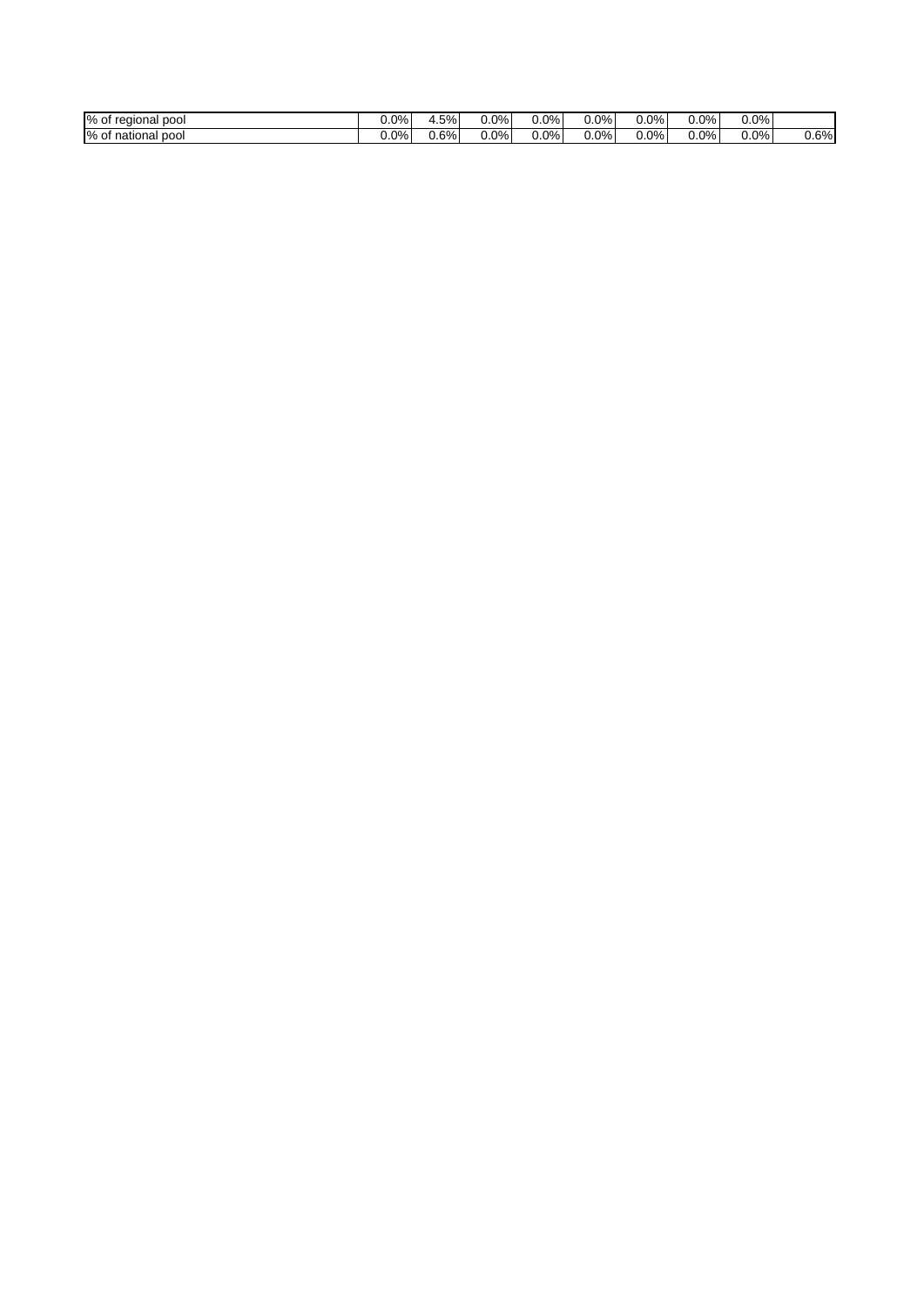| Universities Presenting Candidates - Interviewed |                     |                  |                     |                |                  |                            |                  |                            |                         |
|--------------------------------------------------|---------------------|------------------|---------------------|----------------|------------------|----------------------------|------------------|----------------------------|-------------------------|
|                                                  |                     |                  |                     |                |                  |                            |                  |                            |                         |
|                                                  | <b>ATL</b>          | <b>BOS</b>       | <b>CHIG</b>         | DC             | HOU              | LA                         | <b>NY</b>        | <b>SF</b>                  | <b>TOTAL</b>            |
|                                                  |                     |                  |                     |                |                  |                            |                  |                            |                         |
| <b>ALABAMA</b>                                   |                     |                  |                     |                |                  |                            |                  |                            |                         |
| University of Alabama - Birmingham               | 1                   | 0                | 0                   | $\Omega$       | 0                | $\mathbf 0$                | 0                | $\Omega$                   | 1                       |
|                                                  |                     |                  |                     |                |                  |                            |                  |                            |                         |
| <b>ARIZONA</b>                                   |                     |                  |                     |                |                  |                            |                  |                            |                         |
| Arizona State University                         | 0                   | 0                | 0                   | 0              | 0                | 2                          | 0                | 0                          | $\overline{\mathbf{c}}$ |
| University of Arizona                            | $\mathbf 0$         | $\Omega$         | $\mathbf 0$         | $\Omega$       | 0                | 1                          | 0                | $\Omega$                   | $\mathbf{1}$            |
|                                                  |                     |                  |                     |                |                  |                            |                  |                            |                         |
| <b>CALIFORNIA</b>                                |                     |                  |                     |                |                  |                            |                  |                            |                         |
| California Institute of Technology               | 0                   | 0                | 0<br>$\overline{0}$ | 0              | 0                | 1                          | 0                | 0                          | 1                       |
| <b>Pitzer College</b>                            | 0                   | 0<br>$\mathbf 0$ | 0                   | $\mathbf 0$    | $\mathbf 0$<br>1 | $\mathbf{1}$<br>0          | $\mathbf 0$<br>0 | $\mathbf 0$<br>$\mathbf 0$ | $\mathbf{1}$            |
| Pomona College<br><b>Stanford University</b>     | $\mathbf 0$<br>0    | $\mathbf 0$      | 1                   | 0<br>0         | 1                |                            | 2                |                            | $\mathbf{1}$            |
| University of California - Berkeley              | 0                   | 0                | $\mathbf 0$         | 0              | 0                | 3<br>$\pmb{0}$             | $\mathbf 0$      | 3<br>$\overline{2}$        | 10<br>$\bf{2}$          |
| University of Southern California                | $\mathbf 0$         | $\mathbf 0$      | $\overline{0}$      | $\Omega$       | 0                | $\mathbf{1}$               | $\mathbf 0$      | $\mathbf{1}$               | $\bf{2}$                |
|                                                  |                     |                  |                     |                |                  |                            |                  |                            |                         |
| <b>COLORADO</b>                                  |                     |                  |                     |                |                  |                            |                  |                            |                         |
| United States Air Force Academy                  | 1                   | 0                | 1                   | 0              | 0                | 0                          | 0                | 0                          | $\overline{\mathbf{2}}$ |
| University of Colorado System - Boulder          | $\Omega$            | $\mathbf{0}$     | $\Omega$            | $\Omega$       | 1                | 0                          | 0                | $\Omega$                   | $\mathbf{1}$            |
|                                                  |                     |                  |                     |                |                  |                            |                  |                            |                         |
| <b>CONNECTICUT</b>                               |                     |                  |                     |                |                  |                            |                  |                            |                         |
| <b>Connecticut College</b>                       | 0                   | 1                | 0                   | 0              | 0                | 0                          | 0                | 0                          | 1                       |
| <b>Yale University</b>                           | $\overline{0}$      | $\overline{2}$   | $\mathbf{1}$        | $\overline{2}$ | 0                | $\mathbf 0$                | $\mathbf 0$      | $\mathbf 0$                | 5                       |
|                                                  |                     |                  |                     |                |                  |                            |                  |                            |                         |
| <b>DISTRICT OF COLUMBIA</b>                      |                     |                  |                     |                |                  |                            |                  |                            |                         |
| <b>American University</b>                       | 0                   | 0                | $\mathbf 0$         | 1              | 0                | 0                          | 0                | 0                          | 1                       |
| Georgetown University                            | 1                   | $\Omega$         | 1                   | 1              | $\overline{0}$   | $\mathbf{1}$               | $\mathbf 0$      | $\Omega$                   | 4                       |
|                                                  |                     |                  |                     |                |                  |                            |                  |                            |                         |
| <b>FLORIDA</b>                                   |                     |                  |                     |                |                  |                            |                  |                            |                         |
| <b>Florida State University</b>                  | $\mathbf{1}$        | $\mathbf 0$      | $\mathbf 0$         | $\mathbf 0$    | 0                | $\mathbf 0$                | $\mathbf 0$      | $\mathbf 0$                | 1                       |
| <b>GEORGIA</b>                                   |                     |                  |                     |                |                  |                            |                  |                            |                         |
| <b>Agnes Scott College</b>                       | 1                   | $\mathbf 0$      | 0                   | 0              | 0                | 0                          | 0                | $\mathbf 0$                | 1                       |
| <b>Emory University</b>                          | 0                   | 0                | 1                   | 0              | 0                | $\mathbf 0$                | 0                | $\mathbf 0$                | 1                       |
| Georgia Institute of Technology                  | 3                   | 0                | $\mathbf 0$         | 0              | $\mathbf 0$      | $\mathbf 0$                | 0                | $\mathbf 0$                | $\overline{\mathbf{3}}$ |
| Morehouse College                                | 1                   | 0                | $\mathbf 0$         | $\mathbf 0$    | 0                | 0                          | 0                | $\mathbf 0$                | 1                       |
| University of Georgia                            | 1                   | 0                | $\Omega$            | 0              | 0                | $\mathbf 0$                | 0                | $\mathbf 0$                | 1                       |
|                                                  |                     |                  |                     |                |                  |                            |                  |                            |                         |
| <b>ILLINOIS</b>                                  |                     |                  |                     |                |                  |                            |                  |                            |                         |
| Northwestern University                          | 0                   | 0                | 0                   | 0              | 0                | 0                          | 1                | 0                          | 1                       |
| University of Chicago                            | $\overline{0}$      | $\mathbf 0$      | $\mathbf 0$         | $\overline{2}$ | 1                | $\mathbf 0$                | $\mathbf 0$      | $\mathbf 0$                | 3                       |
| University of Illinois - Urbana-Champaign        | $\mathbf 0$         | 0                | 1                   | 0              | $\mathbf 0$      | 0                          | 0                | 0                          | 1                       |
|                                                  |                     |                  |                     |                |                  |                            |                  |                            |                         |
| <b>INDIANA</b>                                   |                     |                  |                     |                |                  |                            |                  |                            |                         |
| <b>Indiana University</b>                        | 0                   | 0                | 0                   | 0              | 1                | $\mathbf 0$                | 0                | 0                          | 1                       |
|                                                  |                     |                  |                     |                |                  |                            |                  |                            |                         |
| <b>KENTUCKY</b>                                  |                     |                  |                     |                |                  |                            |                  |                            |                         |
| University of Kentucky                           | 0                   | 0                | 1                   | 0              | 0                | $\mathbf 0$                | 0                | $\mathbf 0$                | 1                       |
| <b>MARYLAND</b>                                  |                     |                  |                     |                |                  |                            |                  |                            |                         |
| <b>Johns Hopkins University</b>                  | 0                   | 1                | 0                   | 2              | 0                | 0                          | 0                | 0                          | $\mathbf 3$             |
| United States Naval Academy                      | 1                   | 0                | 3                   | 2              | 1                | $\mathbf{1}$               | 1                | 1                          | 10                      |
|                                                  |                     |                  |                     |                |                  |                            |                  |                            |                         |
| <b>MASSACHUSETTS</b>                             |                     |                  |                     |                |                  |                            |                  |                            |                         |
| <b>Amherst College</b>                           | 0                   | 1                | 0                   | 0              | 0                | 0                          | 0                | 1                          | 2                       |
| <b>Boston College</b>                            | $\mathbf 0$         | 3                | $\mathbf 0$         | $\mathbf 0$    | 0                | $\mathbf 0$                | $\mathbf 0$      | $\mathbf 0$                | $\overline{\mathbf{3}}$ |
| <b>Boston University</b>                         | 0                   | $\mathbf{1}$     | 0                   | 0              | 0                | 0                          | 0                | 1                          | $\mathbf 2$             |
| <b>Harvard University</b>                        | 1                   | 2                | $\mathbf 0$         | 0              | 0                | $\pmb{0}$                  | $\pmb{0}$        | $\pmb{0}$                  | $\overline{\mathbf{3}}$ |
| Massachusetts Institute of Technology            | $\mathbf 0$         | $\mathbf{1}$     | $\mathbf 0$         | $\overline{2}$ | 0                | $\mathbf 0$                | $\mathbf{1}$     | $\mathbf 0$                | 4                       |
| <b>Tufts University</b>                          | 0                   | 0                | 0                   | 1              | 1                | $\mathbf 0$                | 1                | $\mathbf 0$                | $\overline{\mathbf{3}}$ |
| University of Massachusetts System - Amherst     | 0                   | 1                | 1                   | 0              | $\pmb{0}$        | $\pmb{0}$                  | $\overline{0}$   | $\pmb{0}$                  | $\overline{\mathbf{c}}$ |
| <b>Williams College</b>                          | $\overline{0}$      | $\mathbf 0$      | $\Omega$            | $\mathbf 0$    | 0                | 1                          | 0                | $\mathbf 0$                | 1                       |
|                                                  |                     |                  |                     |                |                  |                            |                  |                            |                         |
| <b>MICHIGAN</b><br>Kalamazoo College             |                     |                  |                     |                |                  |                            |                  |                            |                         |
| Michigan State University                        | 0<br>$\overline{0}$ | 0<br>0           | 1<br>$\mathbf{1}$   | 0<br>0         | 0<br>$\mathbf 0$ | $\mathbf 0$<br>$\mathbf 0$ | 0<br>$\pmb{0}$   | 0<br>$\mathbf 0$           | 1<br>$\blacksquare$     |
|                                                  |                     |                  |                     |                |                  |                            |                  |                            |                         |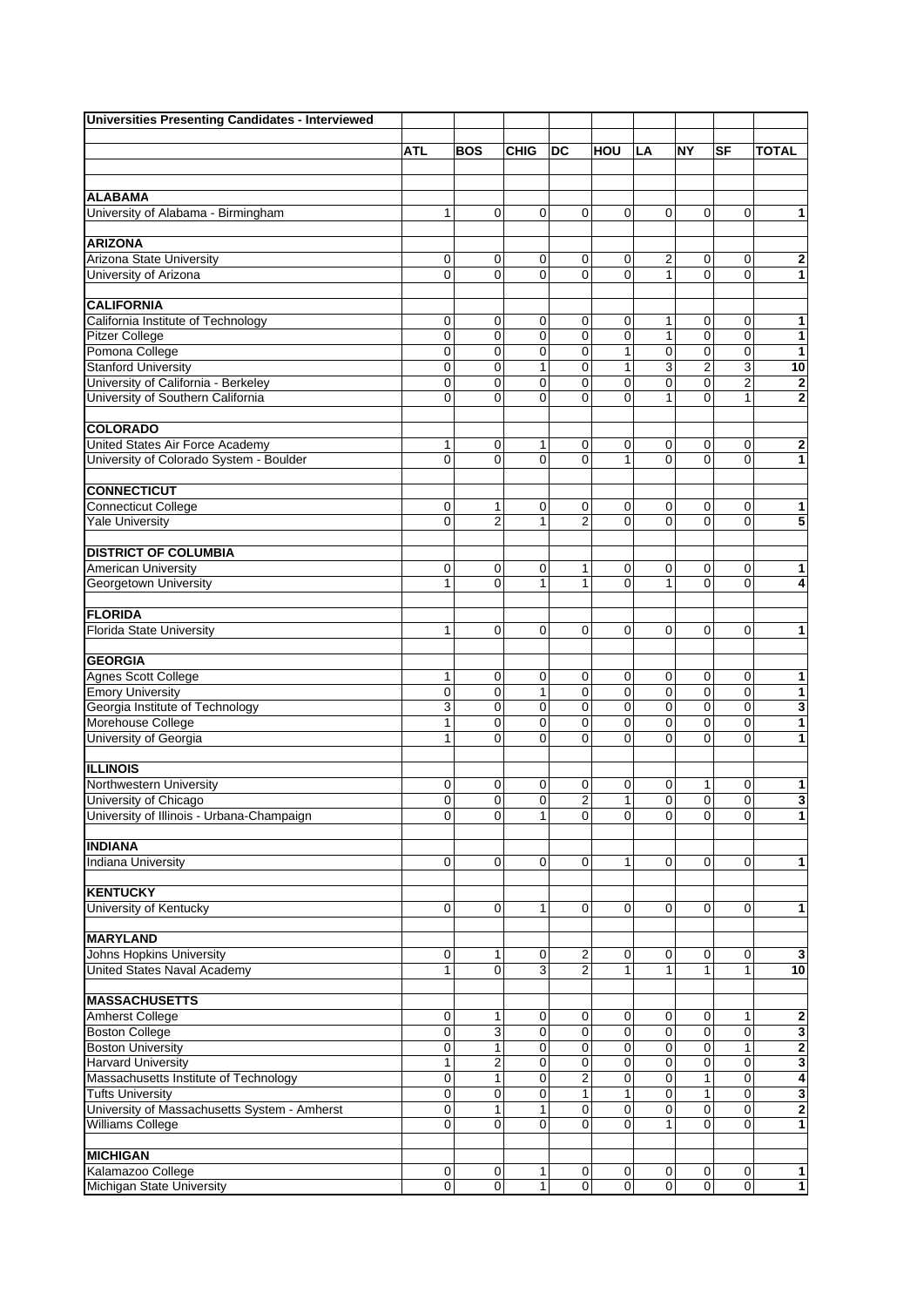| <b>MINNESOTA</b>                                       |             |                         |                     |               |                |                |                |                            |                         |
|--------------------------------------------------------|-------------|-------------------------|---------------------|---------------|----------------|----------------|----------------|----------------------------|-------------------------|
| University of Minnesota System - Morris                | 0           | 0                       | 1                   | 0             | 0              | 0              | 0              | 0                          | 1                       |
| University of Minnesota System - Twin Cities           | $\Omega$    | 0                       | 1                   | $\Omega$      | 0              | $\mathbf{0}$   | 0              | $\Omega$                   | 1                       |
|                                                        |             |                         |                     |               |                |                |                |                            |                         |
| <b>MONTANA</b>                                         |             |                         |                     |               |                |                |                |                            |                         |
| Montana State University System - Bozeman              | 0           | 0                       | 0                   | 0             | 0              | 0              | 0              | 1                          | 1                       |
| University of Montana - Missoula                       | $\Omega$    | $\Omega$                | $\Omega$            | $\Omega$      | 0              | $\mathbf 0$    | 0              | $\mathbf{1}$               | $\mathbf{1}$            |
|                                                        |             |                         |                     |               |                |                |                |                            |                         |
| <b>NEW HAMPSHIRE</b>                                   |             |                         |                     |               |                |                |                |                            |                         |
| Dartmouth College                                      | 0           | $\overline{2}$          | 0                   | 0             | 0              | 0              | 0              | $\mathbf 0$                | 2                       |
| University of New Hampshire                            | $\mathbf 0$ | 1                       | 0                   | $\Omega$      | 0              | 0              | 0              | $\mathbf 0$                | 1                       |
|                                                        |             |                         |                     |               |                |                |                |                            |                         |
| <b>NEW JERSEY</b>                                      |             |                         |                     |               |                |                |                |                            |                         |
|                                                        |             |                         |                     |               |                |                |                |                            |                         |
| <b>Princeton University</b>                            | 1           | 1                       | 1                   | 1             | 0              | 1              | 3              | 1                          | 9                       |
| Rutgers University - New Brunswick                     | $\Omega$    | $\mathbf 0$             | $\Omega$            | $\Omega$      | 0              | $\overline{0}$ | $\mathbf{1}$   | $\Omega$                   | 1                       |
|                                                        |             |                         |                     |               |                |                |                |                            |                         |
| <b>NEW MEXICO</b>                                      |             |                         |                     |               |                |                |                |                            |                         |
| New Mexico State University                            | 0           | 0                       | 0                   | 0             | 1              | 0              | 0              | 0                          | $\overline{\mathbf{1}}$ |
| University of New Mexico                               | $\Omega$    | 0                       | 0                   | $\Omega$      | $\overline{2}$ | 0              | 0              | $\mathbf 0$                | $\overline{\mathbf{2}}$ |
|                                                        |             |                         |                     |               |                |                |                |                            |                         |
| <b>NEW YORK</b>                                        |             |                         |                     |               |                |                |                |                            |                         |
| City University of New York - Brooklyn College         | 0           | 0                       | 0                   | 0             | 0              | 0              | 1              | 0                          | 1                       |
| City University of New York - Hunter College           | $\mathbf 0$ | 0                       | 0                   | $\mathbf 0$   | 0              | $\pmb{0}$      | $\overline{2}$ | $\mathbf 0$                | $\overline{2}$          |
| <b>Colgate University</b>                              | $\mathbf 0$ | $\mathbf 0$             | 0                   | $\mathbf 0$   | $\overline{0}$ | $\overline{0}$ | 1              | $\mathbf 0$                | $\overline{\mathbf{1}}$ |
| Columbia University                                    | 1           | $\mathbf 0$             | 1                   | $\mathbf 0$   | $\overline{2}$ | $\overline{2}$ | 1              | $\mathbf 0$                | 7                       |
| <b>Cornell University</b>                              | $\mathbf 0$ | 0                       | 1                   | $\mathbf 0$   | $\mathbf 0$    | $\mathbf 0$    | 0              | $\mathbf 0$                | 1                       |
| New School University                                  | $\mathbf 0$ | $\mathbf 0$             | $\mathbf 0$         | $\mathbf 0$   | $\overline{0}$ | $\overline{0}$ | 1              | $\mathbf 0$                | 1                       |
| <b>United States Military Academy</b>                  | $\mathbf 0$ | $\overline{\mathbf{c}}$ | $\overline{2}$      | 0             | $\mathbf{1}$   | 1              | 2              | 1                          | 9                       |
| University of Rochester                                | $\mathbf 0$ | 0                       | 0                   | $\mathbf 0$   | 0              | $\mathbf 0$    | $\mathbf{1}$   | $\mathbf 0$                | 1                       |
|                                                        |             |                         |                     |               |                |                |                |                            |                         |
| <b>NORTH CAROLINA</b>                                  |             |                         |                     |               |                |                |                |                            |                         |
| <b>Duke University</b>                                 | 3           | 1                       | 0                   | 1             | 0              | 0              | 0              | 0                          | $\overline{\mathbf{5}}$ |
| North Carolina State University                        | 1           | $\Omega$                | 0                   | $\Omega$      | $\overline{0}$ | 0              | 0              | $\mathbf 0$                | 1                       |
|                                                        |             |                         |                     |               |                |                |                |                            |                         |
| OHIO                                                   |             |                         |                     |               |                |                |                |                            |                         |
| Ohio State University System - Columbus                | 0           | 0                       | 1                   | 0             | 0              | 0              | 0              | 0                          | 1                       |
| <b>Ohio University</b>                                 | $\Omega$    | 0                       | $\overline{2}$      | $\Omega$      | 0              | 0              | 0              | $\mathbf 0$                | 2                       |
|                                                        |             |                         |                     |               |                |                |                |                            |                         |
| <b>OKLAHOMA</b>                                        |             |                         |                     |               |                |                |                |                            |                         |
| University of Tulsa                                    | $\Omega$    | $\mathbf 0$             | 0                   | $\mathbf 0$   | 0              | 0              | 0              | 1                          | 1                       |
|                                                        |             |                         |                     |               |                |                |                |                            |                         |
| <b>OREGON</b>                                          |             |                         |                     |               |                |                |                |                            |                         |
| Oregon State University                                | $\mathbf 0$ | 0                       | 0                   | 0             | 0              | 0              | 0              | 1                          | 1                       |
|                                                        |             |                         |                     |               |                |                |                |                            |                         |
| <b>PENNSYLVANIA</b>                                    |             |                         |                     |               |                |                |                |                            |                         |
| <b>Bucknell University</b>                             | 0           | 0                       | 0                   | $\mathbf 0$   | 0              | 0              | 1              | 0                          | 1                       |
| <b>Dickinson College</b>                               | $\mathbf 0$ | 0                       | 0                   | $\mathbf 0$   | $\mathbf{1}$   | $\mathbf 0$    | 0              | $\mathbf 0$                | 1                       |
| Lafayette College                                      | 0           | $\mathbf{1}$            | 0                   | 0             | 0              | 0              | 0              | $\mathbf 0$                | 1                       |
| <b>Messiah College</b>                                 | $\mathbf 0$ | 0                       | 0                   | $\mathbf 0$   | 0              | 0              | 1              | $\mathbf 0$                | 1                       |
|                                                        | $\mathbf 0$ | 0                       | $\mathbf 0$         | $\mathbf{1}$  | 0              | $\mathbf 0$    | $\mathbf{1}$   | $\mathbf 0$                | $\overline{\mathbf{c}}$ |
| University of Pennsylvania<br>University of Pittsburgh | $\Omega$    | 0                       | 0                   | 1             | 0              | $\mathbf 0$    | 1              | $\mathbf 0$                | 2                       |
|                                                        |             |                         |                     |               |                |                |                |                            |                         |
| <b>RHODE ISLAND</b>                                    |             |                         |                     |               |                |                |                |                            |                         |
| <b>Brown University</b>                                | 1           | 1                       | 0                   | $\mathbf 0$   | 0              | $\mathbf 0$    | 0              | $\mathbf 0$                | 2                       |
|                                                        |             |                         |                     |               |                |                |                |                            |                         |
| <b>SOUTH DAKOTA</b>                                    |             |                         |                     |               |                |                |                |                            |                         |
| University of South Dakota                             | $\mathbf 0$ | 0                       | 1                   | $\mathbf 0$   | 0              | $\mathbf 0$    | 0              | $\mathbf 0$                | 1                       |
|                                                        |             |                         |                     |               |                |                |                |                            |                         |
| <b>TENNESSEE</b>                                       |             |                         |                     |               |                |                |                |                            |                         |
| <b>Vanderbilt University</b>                           | $\mathbf 0$ | 0                       | 1                   | $\mathbf 0$   | 1              | $\mathbf 0$    | 0              | $\Omega$                   | 2                       |
|                                                        |             |                         |                     |               |                |                |                |                            |                         |
| <b>TEXAS</b>                                           |             |                         |                     |               |                |                |                |                            |                         |
| Huston-Tillotson College                               | 0           | 0                       | 0                   | 0             | $\mathbf{1}$   | $\mathbf 0$    | 0              | 0                          | 1                       |
| <b>Rice University</b>                                 | $\mathbf 0$ |                         |                     |               | $\mathbf{1}$   | $\mathbf 0$    | 0              |                            |                         |
| University of Texas - Austin                           | $\Omega$    | 0<br>0                  | 0<br>$\overline{0}$ | 0<br>$\Omega$ | $\overline{2}$ | $\overline{0}$ | 0              | $\mathbf 0$<br>$\mathbf 0$ | 1                       |
|                                                        |             |                         |                     |               |                |                |                |                            | 2                       |
|                                                        |             |                         |                     |               |                |                |                |                            |                         |
| <b>UTAH</b>                                            |             |                         |                     |               |                |                |                |                            |                         |
| <b>Brigham Young University</b>                        | $\mathbf 0$ | 0                       | 0                   | $\pmb{0}$     | 0              | 1              | $\mathbf 0$    | $\pmb{0}$                  | 1                       |
| <b>Utah State University</b>                           | $\mathbf 0$ | $\mathbf 0$             | $\pmb{0}$           | $\mathbf{0}$  | 0              | $\mathbf{1}$   | 0              | $\mathbf 0$                | $\blacksquare$          |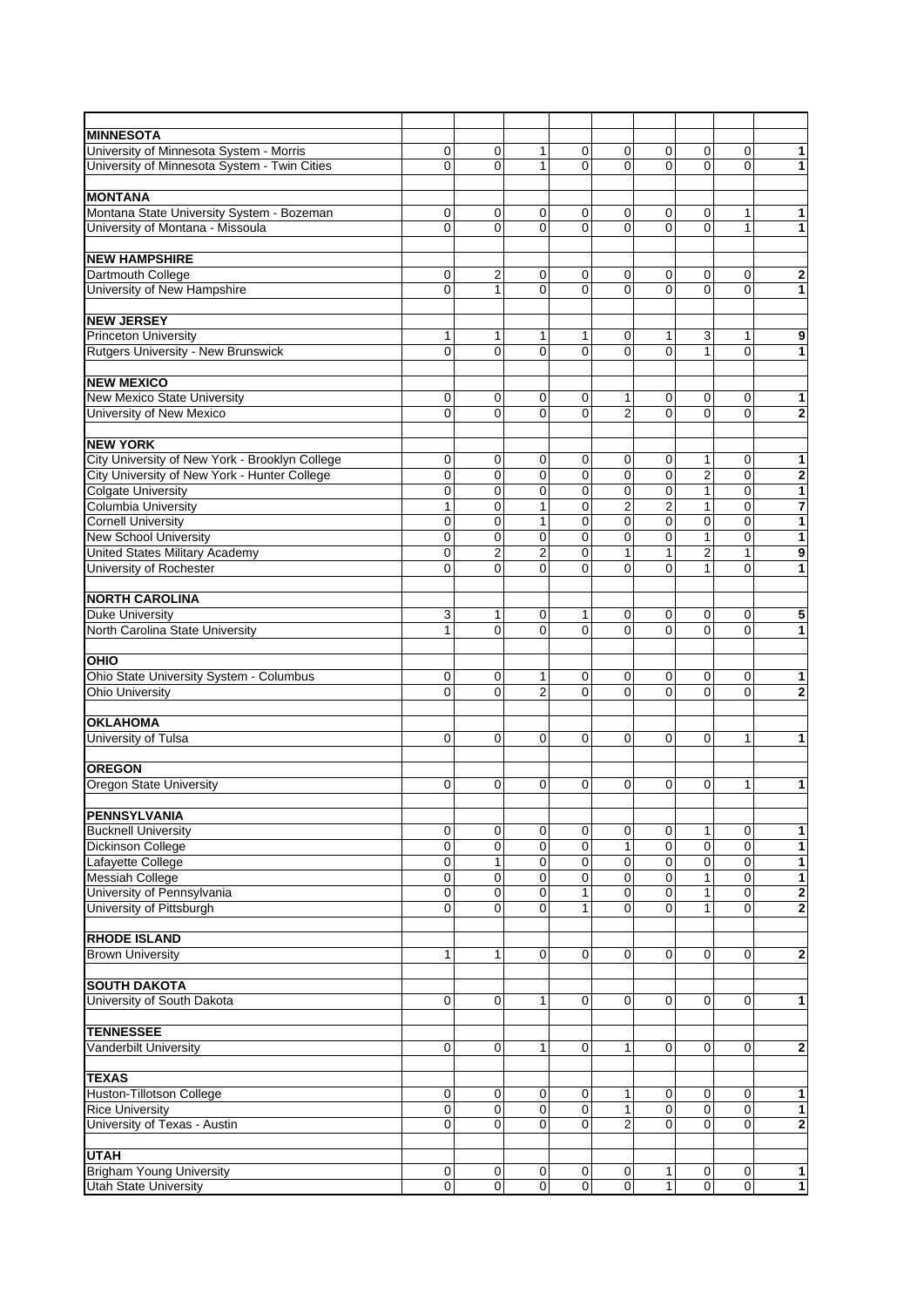| <b>VIRGINIA</b>                                     |          |          |          |          |    |    |          |          |     |
|-----------------------------------------------------|----------|----------|----------|----------|----|----|----------|----------|-----|
| College of William and Mary                         | 0        | $\Omega$ | 0        | $\Omega$ | 0  | 0  | 4        | 0        |     |
| George Mason University                             | 0        | 0        | 0        | 2        | 0  | 0  | $\Omega$ | $\Omega$ | 2   |
| University of Virginia                              |          | 0        | 0        | $\Omega$ | 0  | 0  | $\Omega$ | $\Omega$ |     |
| Virginia Military Institute                         | 0        | 0        | 0        |          | 0  | 0  | $\Omega$ | $\Omega$ |     |
| Virginia Polytechnic Institute and State University |          | 0        | 0        |          | 0  | 0  | $\Omega$ | $\Omega$ |     |
| <b>WASHINGTON</b>                                   |          |          |          |          |    |    |          |          |     |
| University of Washington - Seattle                  | 0        | 0        | 0        | $\Omega$ | 0  | 0  | $\Omega$ | 2        | 2   |
| <b>IWEST VIRGINIA</b>                               |          |          |          |          |    |    |          |          |     |
| <b>West Virginia University</b>                     | $\Omega$ | $\Omega$ | 0        |          | 0  | 0  | $\Omega$ | $\Omega$ |     |
| <b>WYOMING</b>                                      |          |          |          |          |    |    |          |          |     |
| University of Wyoming                               | $\Omega$ | $\Omega$ | $\Omega$ | $\Omega$ | 0  | 0  | $\Omega$ |          |     |
| <b>TOTAL</b>                                        | 20       | 22       | 25       | 22       | 19 | 18 | 24       | 18       | 168 |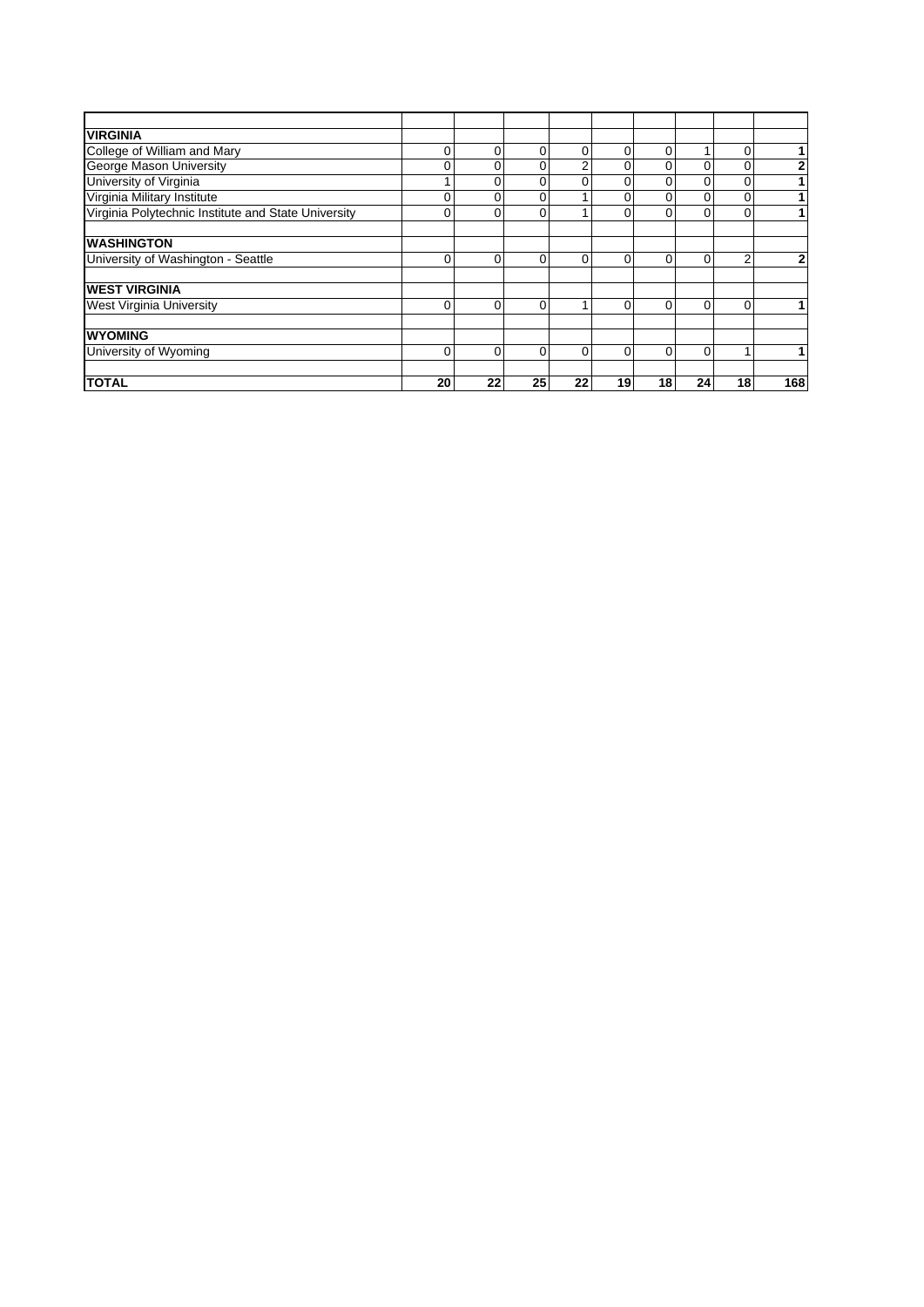| Proposed Field of Study - Interviewed                                                                              |                          |                                     |                                  |                                       |                              |                                            |                          |                                            |                                         |
|--------------------------------------------------------------------------------------------------------------------|--------------------------|-------------------------------------|----------------------------------|---------------------------------------|------------------------------|--------------------------------------------|--------------------------|--------------------------------------------|-----------------------------------------|
|                                                                                                                    |                          |                                     | <b>ATL BOS CHIG</b>              | DC                                    | HOU LA                       |                                            | NY                       | <b>SF</b>                                  | <b>TOTAL</b>                            |
|                                                                                                                    |                          |                                     |                                  |                                       |                              |                                            |                          |                                            |                                         |
| Advanced Chemical Engineering (Biochemical and Environmental Engineering Group)                                    | 0                        | $\mathbf 0$                         | 1                                | $\mathbf 0$                           | $\mathbf 0$                  | $\mathbf 0$                                | 0                        | $\pmb{0}$                                  | 1                                       |
| Astrodynamics (Surrey Space Center)                                                                                | $\mathbf 0$              | $\mathbf 0$                         | 1                                | $\mathbf 0$                           | $\mathbf{0}$                 | $\mathsf{O}\xspace$                        | 0                        | $\pmb{0}$                                  | 1                                       |
| Astronomy/Astrophysics<br>Astrophysics                                                                             | 0<br>0                   | $\mathbf 0$<br>$\mathbf 0$          | $\mathbf 0$<br>0                 | 1<br>$\mathbf 0$                      | $\mathbf{0}$<br>$\mathbf{0}$ | $\pmb{0}$<br>$\mathbf{1}$                  | $\pmb{0}$<br>0           | $\mathbf 0$<br>$\mathbf 0$                 | 1<br>$\mathbf{1}$                       |
| Automatic Control and Systems Engineering                                                                          | $\mathbf 0$              | $\mathbf 0$                         | 0                                | $\mathbf{1}$                          | $\mathbf{0}$                 | $\mathsf{O}\xspace$                        | 0                        | 0                                          | 1                                       |
| Beyond What Nature Herself Provides-Kandinsky, Dove, and the Route from Landscape to Abstraction                   | $\mathbf 0$              | $\mathbf 0$                         | 0                                | $\mathbf{1}$                          | $\mathbf 0$                  | $\pmb{0}$                                  | 0                        | $\mathbf 0$                                | $\mathbf{1}$                            |
| Biochemistry                                                                                                       | 0                        | $\mathbf 0$                         | 0                                | $\mathbf 0$                           | $\mathbf{1}$                 | $\mathsf{O}\xspace$                        | 0                        | $\mathbf 0$                                | $\mathbf{1}$                            |
| Biological Science, Department of Zoology                                                                          | $\mathbf 0$              | $\overline{0}$                      | 0                                | $\mathbf{1}$                          | $\mathbf{0}$                 | $\mathbf 0$                                | 0                        | 0                                          | 1                                       |
| <b>Biology (Integrative Bioscience)</b><br><b>Biomedical Engineering</b>                                           | 0<br>0                   | $\mathbf 0$<br>$\mathbf 0$          | 0<br>0                           | $\mathbf 0$<br>$\mathbf 0$            | $\mathbf 0$<br>$\mathbf{1}$  | $\mathsf{O}\xspace$<br>$\mathbf{1}$        | 0<br>$\mathbf{1}$        | $\mathbf{1}$<br>$\mathbf 0$                | 1<br>3                                  |
| Certificate of Advanced Study in Mathematics                                                                       | $\mathbf{1}$             | $\mathbf 0$                         | 0                                | $\mathbf 0$                           | $\mathbf 0$                  | $\mathbf{1}$                               | $\pmb{0}$                | 0                                          | $\overline{2}$                          |
| Chemistry                                                                                                          | 0                        | $\mathbf 0$                         | $\mathbf{1}$                     | $\mathbf 0$                           | $\mathbf{1}$                 | $\overline{0}$                             | $\pmb{0}$                | $\mathbf{1}$                               | 3                                       |
| <b>Chinese Studies</b>                                                                                             | $\mathbf 0$              | $\mathbf 0$                         | 1                                | $\mathbf 0$                           | $\mathbf 0$                  | $\mathbf 0$                                | $\pmb{0}$                | $\mathbf 0$                                | $\mathbf{1}$                            |
| City Design and Social Science                                                                                     | 0                        | $\mathbf 0$                         | 0                                | $\mathbf 0$                           | 0                            | $\mathsf{O}\xspace$                        | 1                        | 0                                          | 1                                       |
| Climate Change and Ecology<br>Comparative Ethnic Conflict and Filmmaking                                           | 0<br>0                   | $\mathbf 0$<br>$\mathbf{1}$         | 0<br>$\mathbf 0$                 | $\mathbf 0$<br>$\mathsf{O}\xspace$    | $\mathbf{1}$<br>$\mathbf{0}$ | $\mathsf{O}\xspace$<br>$\overline{0}$      | 0<br>$\pmb{0}$           | 0<br>$\pmb{0}$                             | 1<br>1                                  |
| <b>Comparative Social Policy</b>                                                                                   | 1                        | $\mathbf 0$                         | 0                                | $\mathbf{1}$                          | 0                            | $\mathsf{O}\xspace$                        | 1                        | 0                                          | 3                                       |
| Composition                                                                                                        | 0                        | $\mathbf 0$                         | 0                                | 1                                     | 0                            | $\mathsf{O}\xspace$                        | $\pmb{0}$                | 0                                          | 1                                       |
| Computer Speech, Text, and Internet Technology                                                                     | 1                        | $\mathbf 0$                         | $\mathbf 0$                      | $\mathsf{O}\xspace$                   | $\mathbf{0}$                 | $\overline{0}$                             | $\pmb{0}$                | $\pmb{0}$                                  | $\mathbf{1}$                            |
| Contemporary Urbanism                                                                                              | 0                        | $\mathbf 0$                         | 0                                | $\mathbf 0$                           | $\mathbf 0$                  | $\mathsf{O}\xspace$                        | 1                        | 0                                          | 1                                       |
| <b>Creative Writing</b>                                                                                            | 1                        | $\mathbf 0$                         | 0                                | $\mathbf 0$                           | $\mathbf{0}$                 | $\mathsf{O}\xspace$                        | 0                        | 0                                          | 1                                       |
| Criminology and Criminal Justice<br><b>Critical Theory</b>                                                         | $\mathbf 0$<br>0         | $\mathbf 0$<br>$\mathbf 0$          | 0<br>1                           | $\mathbf 0$<br>$\mathbf 0$            | $\mathbf{1}$<br>$\mathbf 0$  | $\pmb{0}$<br>$\mathsf{O}\xspace$           | $\mathbf{1}$<br>0        | 0<br>0                                     | $\bf{2}$<br>1                           |
| Cross-Cultural Psychology                                                                                          | 0                        | $\mathbf 0$                         | 0                                | $\mathbf 0$                           | $\mathbf{1}$                 | $\mathsf{O}\xspace$                        | $\mathbf 0$              | 0                                          | $\mathbf{1}$                            |
| Cultural and Intellectual History (1300-1650)                                                                      | 0                        | $\mathbf 0$                         | 0                                | $\mathbf 0$                           | $\pmb{0}$                    | $\mathbf{1}$                               | $\pmb{0}$                | 0                                          | $\mathbf{1}$                            |
| Demography and Health                                                                                              | 0                        | $\mathbf 0$                         | 1                                | $\mathbf 0$                           | $\mathbf 0$                  | $\mathsf{O}\xspace$                        | 0                        | 0                                          | 1                                       |
| Department of Chemistry; Organic Chemistry                                                                         | $\mathbf 0$              | $\mathbf 0$                         | $\mathbf{1}$                     | $\mathbf 0$                           | 0                            | $\pmb{0}$                                  | $\mathbf 0$              | 0                                          | $\mathbf{1}$                            |
| Department of Psychiatry<br>Department of Social Policy and Social Work, Evidence-Based Social Interventions track | 0<br>0                   | $\mathbf 0$<br>$\mathbf 0$          | 0<br>0                           | $\mathbf{1}$<br>$\mathbf 0$           | $\mathbf 0$<br>$\mathbf{0}$  | $\mathsf{O}\xspace$<br>$\mathsf{O}\xspace$ | $\pmb{0}$<br>1           | 0<br>$\mathbf 0$                           | $\mathbf{1}$<br>1                       |
| <b>Development Studies</b>                                                                                         | 0                        | $\overline{2}$                      | 2                                | $\overline{2}$                        | $\mathbf{1}$                 | $\pmb{0}$                                  | 1                        | 0                                          | 8                                       |
| <b>Earth Sciences</b>                                                                                              | 0                        | $\mathbf 0$                         | 0                                | $\mathbf 0$                           | $\mathbf 0$                  | $\mathsf{O}\xspace$                        | 0                        | $\mathbf{1}$                               | 1                                       |
| <b>Ecological Economics</b>                                                                                        | 1                        | $\mathbf 0$                         | 0                                | $\mathbf 0$                           | $\mathbf{0}$                 | $\mathsf{O}\xspace$                        | 0                        | $\mathbf 0$                                | 1                                       |
| <b>Econometrics and Mathematical Economics</b>                                                                     | 0                        | $\mathbf 0$                         | 0                                | $\mathbf 0$                           | $\mathbf{1}$                 | $\pmb{0}$                                  | 0                        | 1                                          | $\bf{2}$                                |
| <b>Economic and Social History</b>                                                                                 | 0                        | $\mathbf 0$                         | 0                                | $\mathbf 0$                           | $\mathbf 0$                  | $\overline{0}$                             | $\mathbf{1}$             | 0                                          | 1                                       |
| Economics<br>Economics and Philosophy                                                                              | 0<br>1                   | $\mathbf 0$<br>$\mathbf 0$          | 1<br>0                           | $\mathbf 0$<br>$\mathbf 0$            | $\mathbf{1}$<br>0            | $\mathsf{O}\xspace$<br>$\pmb{0}$           | 0<br>0                   | $\mathbf 0$<br>0                           | $\mathbf{2}$<br>$\mathbf{1}$            |
| <b>Economics of Development</b>                                                                                    | $\mathbf 0$              | $\mathbf 0$                         | 0                                | $\mathbf{1}$                          | $\mathbf 0$                  | $\mathbf 0$                                | 0                        | 0                                          | 1                                       |
| <b>Education and Democracy</b>                                                                                     | $\mathbf 0$              | $\mathbf 0$                         | 0                                | $\mathbf 0$                           | $\mathbf{0}$                 | $\mathbf{1}$                               | $\pmb{0}$                | $\mathbf 0$                                | $\mathbf 1$                             |
| Education, Technology & Society                                                                                    | 0                        | 1                                   | 0                                | $\mathbf 0$                           | 0                            | $\pmb{0}$                                  | 0                        | 0                                          | $\mathbf{1}$                            |
| <b>Educational Research Methodology</b>                                                                            | 0                        | $\mathbf 0$                         | 0                                | $\mathbf 0$                           | 0                            | $\mathbf{1}$                               | 0                        | 0                                          | 1                                       |
| <b>Engineering Science</b>                                                                                         | 0<br>0                   | $\mathbf 0$<br>$\mathbf 0$          | 0<br>0                           | $\mathbf 0$                           | $\mathbf{0}$                 | $\mathbf{1}$<br>$\mathbf 0$                | $\pmb{0}$<br>0           | 0<br>0                                     | 1<br>1                                  |
| Engineering and Physical Science in Medicine<br>English Language and Literature                                    | 1                        | $\mathbf 0$                         | 0                                | $\mathbf{1}$<br>$\mathbf 0$           | $\mathbf 0$<br>$\mathbf{1}$  | $\mathbf 0$                                | 0                        | 0                                          | $\mathbf{2}$                            |
| English Language and Literature, 650-1550                                                                          | 1                        | $\mathbf 0$                         | $\mathbf 0$                      | $\mathbf 0$                           | $\mathbf{0}$                 | $\overline{\mathbf{0}}$                    | $\pmb{0}$                | 0                                          | 1                                       |
| English Literature from 1900 to the Present Day                                                                    | 1                        | $\mathbf 0$                         | 0                                | $\mathbf 0$                           | 0                            | $\mathsf{O}\xspace$                        | 0                        | 0                                          | 1                                       |
| Environment & Development                                                                                          | 0                        | $\mathbf 0$                         | 0                                | $\mathbf 0$                           | $\mathbf 0$                  | $\mathbf 0$                                | 0                        | $\mathbf{1}$                               | 1                                       |
| <b>Environment and Development</b>                                                                                 | 0                        | $\mathbf 0$                         | $\mathbf{1}$                     | $\mathsf{O}\xspace$                   | $\mathbf{0}$                 | $\overline{\mathbf{0}}$                    | $\pmb{0}$                | $\mathbf 0$                                | 1                                       |
| Environmental Change and Management<br>Epidemiology                                                                | 0<br>0                   | $\mathbf 0$<br>$\mathbf 0$          | 1<br>0                           | 1<br>$\mathbf 0$                      | $\mathbf 0$<br>$\mathbf{0}$  | $\mathbf 0$<br>$\mathsf{O}\xspace$         | 0<br>$\mathbf{1}$        | $\mathbf{1}$<br>0                          | 3<br>$\mathbf{1}$                       |
| <b>Ethics of Health Care</b>                                                                                       | $\mathbf 0$              | $\mathbf{1}$                        | 0                                | $\mathbf 0$                           | $\mathbf{0}$                 | $\overline{0}$                             | 0                        | $\mathbf 0$                                | 1                                       |
| Examination of Protein Misfolding and Amyloid Formation                                                            | 0                        | $\mathbf 0$                         | 0                                | $\mathbf 0$                           | $\mathbf{0}$                 | $\mathbf{1}$                               | 0                        | $\mathbf 0$                                | 1                                       |
| Finance                                                                                                            | $\mathbf{1}$             | $\overline{0}$                      | 0                                | $\overline{0}$                        | $\Omega$                     | $\mathbf 0$                                | 0                        | $\overline{0}$                             | $\mathbf{1}$                            |
| First two years of DPhil in financial economics                                                                    | 0                        | $\overline{0}$                      | 0                                | $\mathbf 0$                           | $\mathbf 0$                  | $\mathbf{1}$                               | $\mathbf 0$              | $\pmb{0}$                                  | 1                                       |
| <b>Forced Migration</b><br>Glaciology                                                                              | $\mathsf 0$<br>$\pmb{0}$ | $\overline{0}$<br>$\mathbf{1}$      | $\mathbf{1}$<br>$\pmb{0}$        | $\mathbf 0$<br>$\mathbf 0$            | $\mathbf 0$<br>$\mathbf 0$   | $\pmb{0}$<br>$\pmb{0}$                     | $\pmb{0}$<br>$\pmb{0}$   | $\pmb{0}$<br>$\mathbf 0$                   | 1<br>$\mathbf{1}$                       |
| Global Governance and Diplomacy                                                                                    | $\mathsf 0$              | $\overline{0}$                      | $\mathbf{1}$                     | $\mathsf{O}\xspace$                   | $\mathbf 0$                  | $\overline{0}$                             | $\pmb{0}$                | $\overline{\mathbf{0}}$                    | 1                                       |
| <b>Global Health Science</b>                                                                                       | $\mathsf 0$              | $\overline{0}$                      | 0                                | $\mathbf{1}$                          | $\mathbf 0$                  | $\pmb{0}$                                  | $\pmb{0}$                | $\mathsf{O}\xspace$                        | 1                                       |
| <b>Global Political Economy</b>                                                                                    | $\pmb{0}$                | $\overline{\mathbf{o}}$             | $\mathbf{1}$                     | $\mathsf{O}\xspace$                   | $\mathbf 0$                  | $\pmb{0}$                                  | $\pmb{0}$                | $\overline{\mathbf{o}}$                    | $\mathbf{1}$                            |
| Greek and Roman History                                                                                            | $\mathsf 0$              | $\overline{0}$                      | $\mathbf 0$                      | $\mathbf 0$                           | $\mathbf 0$                  | $\bf 0$                                    | $\mathbf{1}$             | $\mathbf 0$                                | 1                                       |
| Health Care Systems and International Health Policy<br>Health Policy, Planning, and Financing                      | $\pmb{0}$<br>$\pmb{0}$   | $\mathsf{O}\xspace$<br>$\mathbf{1}$ | $\mathsf{O}\xspace$<br>0         | $\mathsf{O}\xspace$<br>$\pmb{0}$      | $\mathbf{1}$<br>$\mathbf 0$  | $\pmb{0}$<br>$\pmb{0}$                     | $\mathbf 0$<br>$\pmb{0}$ | $\mathsf{O}\xspace$<br>$\mathsf{O}\xspace$ | $\mathbf{1}$<br>1                       |
| Health, Community and Development                                                                                  | $\mathsf 0$              | $\overline{0}$                      | $\pmb{0}$                        | $\mathbf{1}$                          | $\mathbf{0}$                 | $\mathsf{O}\xspace$                        | $\pmb{0}$                | $\mathbf 0$                                | $\mathbf{1}$                            |
| History of Art: The Gothic Cathedral                                                                               | $\mathbf{1}$             | $\overline{0}$                      | $\pmb{0}$                        | $\pmb{0}$                             | $\mathbf 0$                  | $\pmb{0}$                                  | $\pmb{0}$                | $\mathsf{O}\xspace$                        | $\mathbf{1}$                            |
| History, Philosophy and Sociology of Science, Technology and Medicine                                              | 0                        | $\pmb{0}$                           | $\mathbf{1}$                     | $\pmb{0}$                             | $\mathbf 0$                  | $\pmb{0}$                                  | $\pmb{0}$                | $\mathbf 0$                                | 1                                       |
| Infectious Disease Epidemiolgy                                                                                     | 0                        | $\mathbf 0$                         | 0                                | $\mathbf 0$                           | $\mathbf{0}$                 | $\overline{\mathbf{0}}$                    | $\pmb{0}$                | $\mathbf{1}$                               | 1                                       |
| International Health Policy (Health Economics)                                                                     | $\pmb{0}$                | $\overline{0}$<br>$\mathbf 0$       | $\pmb{0}$                        | $\pmb{0}$<br>$\mathbf 0$              | $\mathbf 0$                  | $\pmb{0}$                                  | $\pmb{0}$                | $\mathbf{1}$<br>$\mathbf 0$                | $\mathbf{1}$                            |
| International Political Economy<br><b>International Relations</b>                                                  | 0<br>$\mathbf{1}$        | $\mathbf 0$                         | 0<br>$\mathbf{1}$                | $\mathbf 0$                           | $\mathbf 0$<br>$\mathbf 0$   | $\mathbf{1}$<br>$\pmb{0}$                  | 0<br>$\mathbf 2$         | $\mathbf{1}$                               | 1<br>5                                  |
| <b>International Security</b>                                                                                      | $\pmb{0}$                | $\mathsf{O}\xspace$                 | $\pmb{0}$                        | $\pmb{0}$                             | $\mathbf{1}$                 | $\pmb{0}$                                  | $\overline{0}$           | $\overline{\mathbf{o}}$                    | $\mathbf{1}$                            |
| International Studies and Diplomacy                                                                                | $\mathsf 0$              | $\mathbf{1}$                        | 0                                | $\mathsf{O}\xspace$                   | $\mathbf 0$                  | $\bf 0$                                    | $\mathbf{1}$             | $\mathbf 0$                                | $\overline{\mathbf{2}}$                 |
| International and European Politics                                                                                | $\pmb{0}$                | $\overline{0}$                      | $\pmb{0}$                        | $\mathbf{1}$                          | $\mathbf 0$                  | $\pmb{0}$                                  | $\pmb{0}$                | $\mathbf 0$                                | $\mathbf{1}$                            |
| International, Imperial, and Global History                                                                        | $\mathbf{1}$             | $\mathsf{O}\xspace$                 | $\pmb{0}$                        | $\mathsf{O}\xspace$                   | $\mathbf 0$                  | $\pmb{0}$                                  | $\pmb{0}$                | $\mathsf{O}\xspace$                        | $\mathbf{1}$                            |
| <b>Islamic Law</b><br>Life Sciences Interface Doctoral Training Centre                                             | $\mathsf 0$<br>$\pmb{0}$ | $\mathbf{1}$<br>$\overline{0}$      | $\mathbf 0$<br>$\pmb{0}$         | 1<br>$\mathsf{O}\xspace$              | $\mathbf 0$<br>1             | $\bf 0$<br>$\pmb{0}$                       | 0<br>$\pmb{0}$           | $\mathsf{O}\xspace$<br>$\mathbf 0$         | $\overline{\mathbf{2}}$<br>$\mathbf{1}$ |
| MA Taught in African Studies                                                                                       | $\pmb{0}$                | $\mathsf{O}\xspace$                 | $\pmb{0}$                        | $\pmb{0}$                             | $\mathbf 0$                  | $\mathbf{1}$                               | $\pmb{0}$                | $\mathsf{O}\xspace$                        | 1                                       |
| MA in Ancient Near Eastern Languages                                                                               | 0                        | $\overline{0}$                      | $\mathbf{1}$                     | $\mathbf 0$                           | $\mathbf 0$                  | $\bf 0$                                    | $\pmb{0}$                | $\mathsf{O}\xspace$                        | 1                                       |
| MA in the History of Art: Paint and Politics: Painting in France c.1847-1880 with Dr. John House                   | $\mathbf 0$              | $\mathbf{1}$                        | $\mathbf 0$                      | $\mathbf 0$                           | $\mathbf 0$                  | $\pmb{0}$                                  | $\pmb{0}$                | $\mathbf 0$                                | $\mathbf{1}$                            |
| MPA in Public and Economic Policy                                                                                  | $\mathbf 0$              | $\mathbf{1}$                        | $\pmb{0}$                        | $\mathsf{O}\xspace$                   | $\mathbf 0$                  | $\mathsf{O}\xspace$                        | $\pmb{0}$                | $\mathbf 0$                                | 1                                       |
| MPhil in Criticism & Culture (Dept. of Eng.)                                                                       | $\mathsf 0$              | $\overline{0}$<br>$\mathbf{1}$      | $\mathbf{1}$                     | $\overline{0}$<br>$\mathsf{O}\xspace$ | $\overline{0}$               | $\mathsf{O}\xspace$                        | $\pmb{0}$                | $\mathsf{O}\xspace$<br>$\mathsf 0$         | $\mathbf{1}$<br>$\mathbf{1}$            |
| MSc Environmental Change and Management<br>MSc Reproductive and Sexual Health Research                             | $\pmb{0}$<br>$\pmb{0}$   | $\overline{0}$                      | $\pmb{0}$<br>$\mathsf{O}\xspace$ | $\mathsf{O}\xspace$                   | $\mathbf 0$<br>$\mathbf 0$   | $\mathbf 0$<br>1                           | $\mathbf 0$<br>$\pmb{0}$ | $\mathsf{O}\xspace$                        | 1                                       |
| MSc Social Policy (Research)                                                                                       | 0                        | $\overline{0}$                      | $\pmb{0}$                        | $\mathsf{O}\xspace$                   | $\mathbf{1}$                 | 0                                          | $\pmb{0}$                | $\mathsf{O}\xspace$                        | $\mathbf{1}$                            |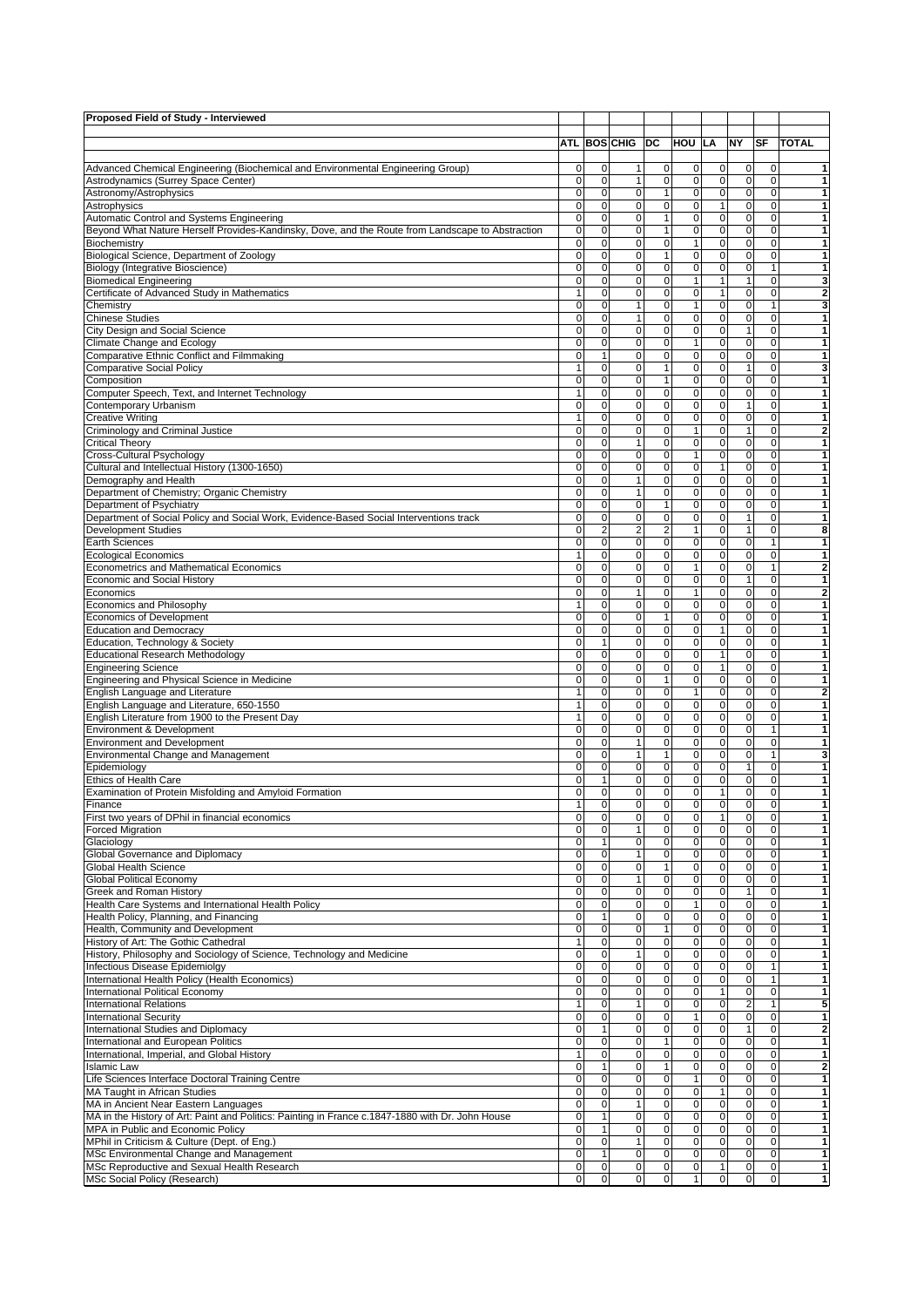|                                                                                        | $\mathbf 0$    | $\mathbf 0$             | $\mathbf 0$    | $\mathbf{1}$        | $\mathbf 0$  | $\mathsf{O}\xspace$     | $\mathbf 0$    | $\mathbf 0$    | $\overline{\mathbf{1}}$ |
|----------------------------------------------------------------------------------------|----------------|-------------------------|----------------|---------------------|--------------|-------------------------|----------------|----------------|-------------------------|
| MSc in Clinical Forensic Psychiatry & Psychology<br>Management Research                | $\mathbf{1}$   | 0                       | $\mathsf 0$    | $\mathbf 0$         | $\mathbf 0$  | $\mathbf 0$             | $\mathbf 0$    | 0              | 1                       |
| Masters in Violin Performance                                                          | $\Omega$       | $\mathbf 0$             | $\Omega$       | $\Omega$            | $\mathbf{1}$ | $\overline{0}$          | $\mathbf 0$    | $\mathbf 0$    | 1                       |
|                                                                                        | $\mathbf 0$    | $\mathbf{1}$            | $\pmb{0}$      | $\mathbf 0$         | $\mathbf 0$  | $\mathsf{O}\xspace$     | $\mathbf{1}$   | $\mathbf 0$    | $\overline{\mathbf{2}}$ |
| <b>Medical Anthropology</b>                                                            | $\overline{0}$ | $\overline{0}$          | $\overline{0}$ | $\overline{0}$      | $\mathbf 0$  | O                       | $\overline{0}$ | $\overline{1}$ | $\overline{\mathbf{1}}$ |
| <b>Medical Engineering</b><br><b>Medical Sciences</b>                                  | $\mathbf{1}$   | $\mathbf 0$             | $\mathbf 0$    | $\mathbf 0$         | $\mathbf 0$  |                         | $\mathbf 0$    | $\mathbf 0$    | 1                       |
|                                                                                        | $\mathbf 0$    | $\overline{0}$          | $\pmb{0}$      | $\mathbf 0$         | $\mathbf{0}$ | $\mathbf 0$<br>1        | $\mathbf 0$    | $\overline{0}$ | $\overline{\mathbf{1}}$ |
| <b>Middle East Politics</b>                                                            |                |                         |                |                     |              |                         |                |                |                         |
| Migration & Diaspora Studies                                                           | $\mathbf 0$    | $\mathbf{1}$            | $\mathbf 0$    | $\mathbf 0$         | $\mathbf 0$  | $\overline{0}$          | $\mathbf 0$    | $\mathbf 0$    | $\mathbf{1}$            |
| Modern Chinese Studies                                                                 | $\mathbf 0$    | $\mathbf 0$             | $\mathbf{1}$   | $\mathbf 0$         | $\mathbf 0$  | $\mathsf{O}\xspace$     | $\mathbf 0$    | $\mathbf 0$    | 1                       |
| Modern Middle East Studies                                                             | $\Omega$       | 0                       | $\Omega$       | $\Omega$            | $\Omega$     | $\overline{0}$          | $\mathbf{1}$   | 0              | 1                       |
| Modern Middle Eastern Studies                                                          | $\pmb{0}$      | $\overline{1}$          | $\pmb{0}$      | $\mathbf 0$         | $\mathbf{1}$ | $\mathbf{1}$            | $\mathbf 0$    | $\mathbf{1}$   | 4                       |
| Modern Society & Global Transformation                                                 | $\mathbf 0$    | $\mathbf 0$             | $\mathbf 0$    | $\mathbf 0$         | $\mathbf{1}$ | $\mathsf{O}\xspace$     | $\mathbf 0$    | $\mathbf 0$    | $\overline{1}$          |
| Molecular Biology of Infectious Disease                                                | $\mathbf{1}$   | $\mathbf 0$             | $\mathbf 0$    | $\mathbf 0$         | $\mathbf 0$  | $\mathbf 0$             | $\mathbf 0$    | $\mathbf 0$    | 1                       |
| Molecular Bioscience                                                                   | $\Omega$       | $\Omega$                | $\Omega$       | $\Omega$            | $\Omega$     | 1                       | $\Omega$       | $\Omega$       | $\overline{\mathbf{1}}$ |
| Nanomaterials                                                                          | $\mathbf{1}$   | 0                       | $\pmb{0}$      | $\mathsf{O}\xspace$ | $\mathbf 0$  | $\mathsf{O}\xspace$     | $\mathbf 0$    | $\mathbf 0$    | $\mathbf{1}$            |
| Nature, Society, and Environmental Policy                                              | $\overline{0}$ | $\overline{0}$          | $\overline{0}$ | $\overline{0}$      | $\mathbf{0}$ | $\overline{\mathbf{0}}$ | $\overline{0}$ | $\mathbf{1}$   | $\overline{\mathbf{1}}$ |
| Paleopathology                                                                         | $\mathbf 0$    | $\mathbf{1}$            | $\mathbf 0$    | $\mathbf 0$         | $\mathbf 0$  | $\mathsf{O}\xspace$     | $\mathbf 0$    | 0              | 1                       |
| PhD in Economics                                                                       | $\mathbf{1}$   | $\overline{0}$          | $\pmb{0}$      | $\mathsf{O}\xspace$ | $\mathbf 0$  | O                       | $\mathbf 0$    | $\overline{0}$ | $\overline{1}$          |
| Philosophy                                                                             | $\mathbf 0$    | $\mathbf{1}$            | $\mathbf 0$    | $\mathbf 0$         | $\mathbf 0$  | $\mathsf{O}\xspace$     | $\mathbf 0$    | $\mathbf{1}$   | 2                       |
| Philosophy (Moral, Political, Aristotle)                                               | $\mathbf 0$    | $\pmb{0}$               | $\mathsf 0$    | $\mathbf{1}$        | $\mathbf 0$  | $\mathbf 0$             | $\mathbf 0$    | $\mathbf 0$    | $\blacksquare$          |
| Philosophy of the Social Sciences                                                      | $\Omega$       | $\mathbf 0$             | $\mathbf{1}$   | $\mathbf 0$         | $\mathbf 0$  | $\mathbf 0$             | 0              | 0              | $\mathbf{1}$            |
| Politics                                                                               | $\pmb{0}$      | $\overline{0}$          | $\pmb{0}$      | $\mathbf 0$         | $\mathbf{0}$ | $\mathbf{1}$            | $\mathbf 0$    | $\overline{0}$ | $\overline{1}$          |
| Popular and world musics                                                               | $\Omega$       | 0                       | $\mathbf{1}$   | $\mathbf 0$         | $\mathbf 0$  | $\overline{0}$          | $\mathbf 0$    | 0              | 1                       |
| Psychological Research Methods                                                         | $\mathbf 0$    | $\overline{0}$          | $\mathbf 0$    | $\mathbf 0$         | $\mathbf 0$  | $\mathbf 0$             | $\overline{1}$ | $\mathbf 0$    | $\overline{1}$          |
| Public Health (Environment & Health)                                                   | $\Omega$       | $\pmb{0}$               | $\Omega$       | $\mathbf{1}$        | $\mathbf{0}$ | $\mathbf 0$             | $\mathbf 0$    | $\mathbf 0$    | $\overline{1}$          |
| Public Health in Developing Countries                                                  | $\mathbf 0$    | $\overline{\mathbf{c}}$ | $\mathbf 0$    | $\mathsf{O}\xspace$ | $\mathbf 0$  | $\mathsf{O}\xspace$     | $\mathbf{1}$   | $\mathbf 0$    | 3                       |
| <b>Public Policy</b>                                                                   | $\Omega$       | $\mathbf 0$             | $\mathbf 0$    | $\Omega$            | $\mathbf{1}$ | $\overline{0}$          | $\mathbf 0$    | $\mathbf 0$    | $\overline{1}$          |
| <b>Pure Mathematics</b>                                                                | $\mathbf{1}$   | $\mathbf 0$             | $\mathbf 0$    | $\mathbf 0$         | $\mathbf 0$  | $\mathbf 0$             | $\mathbf 0$    | $\mathbf 0$    | 1                       |
| Refugee Care                                                                           | $\mathbf 0$    | $\mathbf{1}$            | $\pmb{0}$      | $\mathsf{O}\xspace$ | $\mathbf 0$  | $\overline{\mathbf{0}}$ | $\overline{0}$ | $\overline{0}$ | $\blacksquare$          |
| Reproductive and Sexual Health Research                                                | $\mathbf 0$    | $\pmb{0}$               | $\pmb{0}$      | $\mathbf 0$         | $\mathbf{0}$ | $\mathsf{O}\xspace$     | $\mathbf{1}$   | $\mathbf 0$    | 1                       |
| Robotic Applications for In-Situ Resource Utilization on the Lunar Surface             | $\mathbf 0$    | $\pmb{0}$               | $\pmb{0}$      | $\mathsf{O}\xspace$ | $\mathbf 0$  | $\mathsf{O}\xspace$     | $\mathbf 0$    | $\mathbf{1}$   | $\mathbf{1}$            |
| Rural Development and Project Management                                               | $\Omega$       | $\mathbf 0$             | $\mathbf 0$    | $\Omega$            | $\Omega$     | $\mathbf 0$             | $\mathbf{1}$   | $\mathbf 0$    | 1                       |
| Science and Technology Policy                                                          | $\pmb{0}$      | $\overline{0}$          | $\pmb{0}$      | $\mathbf 0$         | $\mathbf 0$  | $\mathbf{1}$            | $\overline{0}$ | $\overline{0}$ | $\overline{1}$          |
| Science, Technology, Medicine and Society                                              | $\mathbf 0$    | $\mathbf 0$             | $\mathbf 0$    | $\mathbf 0$         | $\mathbf{1}$ | $\mathbf 0$             | $\mathbf 0$    | $\mathbf 0$    | $\mathbf{1}$            |
| Social Anthropological Research (SAR/PhD)                                              | $\mathbf 0$    | $\mathbf{1}$            | $\mathbf 0$    | $\mathbf 0$         | $\mathbf 0$  | $\mathbf 0$             | $\mathbf 0$    | $\mathbf 0$    | $\overline{1}$          |
|                                                                                        | $\mathbf 0$    | 0                       | $\mathbf 0$    | $\mathbf{1}$        | $\mathbf 0$  | $\mathbf 0$             | $\mathbf 0$    | $\mathbf 0$    | 1                       |
| Social Anthropology                                                                    |                |                         |                |                     |              |                         |                |                |                         |
| Social Anthropology of Development                                                     | $\mathbf 0$    | $\overline{0}$          | $\mathbf 0$    | $\mathbf 0$         | $\mathbf 0$  | $\mathbf 0$             | $\overline{1}$ | $\mathbf 0$    | 1                       |
| Social Policy                                                                          | $\mathbf 0$    | $\pmb{0}$               | $\mathbf 0$    | 1                   | $\mathbf 0$  | $\mathsf{O}\xspace$     | $\mathbf 0$    | $\mathbf{1}$   | $\overline{\mathbf{c}}$ |
| Social Policy and Planning                                                             | $\Omega$       | $\mathbf 0$             | $\Omega$       | $\mathbf 0$         | $\mathbf{0}$ | $\mathbf 0$             | $\mathbf{1}$   | $\mathbf 0$    | $\mathbf{1}$            |
| Space Science                                                                          | $\mathbf 0$    | $\overline{0}$          | $\mathbf 0$    | $\mathsf{O}\xspace$ | $\mathbf 0$  | O                       | $\mathbf 0$    | $\overline{1}$ | $\overline{\mathbf{1}}$ |
| Speech and Language                                                                    | $\mathbf 0$    | $\pmb{0}$               | $\mathbf 0$    | $\mathbf{1}$        | $\mathbf 0$  | $\mathsf{O}\xspace$     | $\mathbf 0$    | $\mathbf 0$    | 1                       |
| Sustainable Building Technology                                                        | $\mathbf 0$    | $\overline{0}$          | $\pmb{0}$      | $\mathbf 0$         | $\mathbf 0$  | $\mathsf{O}\xspace$     | $\mathbf{1}$   | $\overline{0}$ | $\blacksquare$          |
| Terrorism, Violence, and Security                                                      | $\mathbf 0$    | $\mathbf 0$             | $\mathbf 0$    | $\mathbf 0$         | $\mathbf 0$  | $\mathbf{1}$            | $\mathbf 0$    | $\mathbf 0$    | $\mathbf{1}$            |
| <b>Theological Ethics</b>                                                              | $\mathbf 0$    | $\overline{\mathbf{0}}$ | $\mathbf{1}$   | $\overline{0}$      | $\mathbf 0$  | $\overline{0}$          | $\overline{0}$ | $\overline{0}$ | $\blacksquare$          |
| <b>Theoretical Chemistry</b>                                                           | $\mathbf 0$    | $\mathbf 0$             | $\mathbf 0$    | $\Omega$            | $\mathbf 0$  | $\mathbf 0$             | $\mathbf 0$    | 1              | 1                       |
| Theoretical Neuroscience and Machine Learning                                          | $\mathbf 0$    | $\mathbf 0$             | $\mathbf 0$    | $\mathbf 0$         | $\mathbf{0}$ | $\mathbf 0$             | $\mathbf 0$    | 1              | $\mathbf{1}$            |
| Therapeutic Antibodies and the Role of DNA deamination in Adaptive and Innate Immunity | $\mathbf 0$    | $\mathbf{1}$            | $\mathbf 0$    | $\mathbf 0$         | $\mathbf{0}$ | $\pmb{0}$               | $\mathbf 0$    | $\mathbf 0$    | 1                       |
| <b>Transport Policy</b>                                                                | $\mathbf{1}$   | $\mathbf 0$             | $\mathbf 0$    | $\mathbf 0$         | $\mathbf 0$  | $\mathsf{O}\xspace$     | $\mathbf 0$    | $\mathbf 0$    | $\mathbf{1}$            |
| <b>Vocal Studies</b>                                                                   | $\Omega$       | 0                       | $\mathbf 0$    | $\Omega$            | $\Omega$     | $\overline{0}$          | 1              | $\mathbf 0$    | 1                       |
| <b>War Studies</b>                                                                     | $\mathbf 0$    | $\overline{0}$          | $\mathbf{1}$   | $\Omega$            | $\Omega$     | $\overline{0}$          | $\mathbf 0$    | $\mathbf 0$    | 1                       |
| War and Society                                                                        | $\mathbf 0$    | $\overline{0}$          | $\mathbf{1}$   | $\mathbf 0$         | $\mathbf 0$  | $\mathbf 0$             | $\mathbf 0$    | $\overline{0}$ | $\overline{1}$          |
| trumpet performance                                                                    | $\Omega$       | $\mathbf 0$             | $\mathbf 0$    | $\overline{0}$      | $\Omega$     | $\mathbf 0$             | $\mathbf{1}$   | 0              | 1                       |
| <b>TOTAL</b>                                                                           | 20             | 22                      | 25             | 22                  | 19           | 18                      | 24             | 18             | 168                     |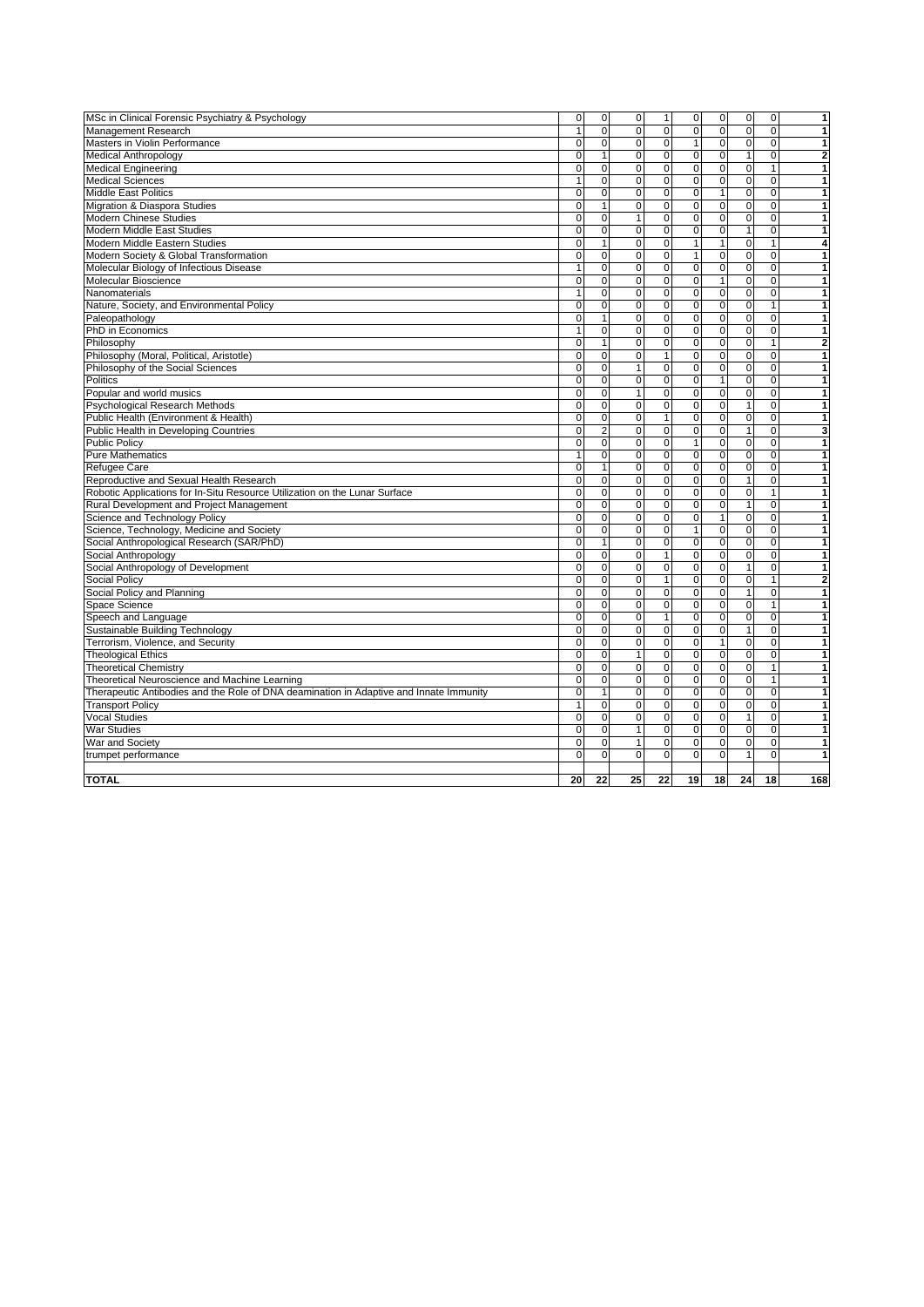|                                                  | <b>ATL</b>     | <b>BOS</b>     | <b>CHIG DC</b> |                         | HOU LA NY       |                |                | <b>SF</b>      | <b>TOTAL</b>    |
|--------------------------------------------------|----------------|----------------|----------------|-------------------------|-----------------|----------------|----------------|----------------|-----------------|
|                                                  |                |                |                |                         |                 |                |                |                |                 |
| <b>Brunel University</b>                         | 0              | $\mathbf 0$    | $\mathbf 0$    | $\pmb{0}$               | $\mathbf{1}$    | $\pmb{0}$      | 0              | 0              | 1               |
| Courtauld Institute of Art                       | 1              | $\mathbf{1}$   | $\overline{0}$ | $\overline{1}$          | 0               | $\mathbf 0$    | $\overline{0}$ | $\mathbf 0$    | 3               |
| Guildhall School of Music and Drama              | $\mathbf 0$    | 0              | $\mathbf 0$    | $\mathbf{1}$            | $\mathbf 1$     | $\mathbf 0$    | 0              | $\mathbf 0$    | $\overline{2}$  |
| Imperial College London                          | $\mathbf{1}$   | $\overline{0}$ | $\mathbf 0$    | $\overline{1}$          | $\overline{c}$  | $\mathbf{1}$   | $\overline{0}$ | $\mathbf{1}$   | 6               |
| King's College London                            | 0              | $\mathbf 0$    | $\overline{1}$ | $\mathbf{1}$            | $\mathsf 0$     | $\mathbf 0$    | 0              | $\mathbf 0$    | $\overline{2}$  |
| <b>London Business School</b>                    | $\mathbf{1}$   | 0              | $\overline{0}$ | $\overline{0}$          | $\overline{0}$  | $\overline{0}$ | $\overline{0}$ | $\mathbf 0$    | 1               |
| London School of Economics and Political Science | $\mathbf{1}$   | 1              | $\overline{1}$ | $\overline{1}$          | $\overline{2}$  | $\overline{1}$ | 3              | 4              | 14              |
| London School of Hygiene and Tropical Medicine   | 1              | $\overline{3}$ | $\mathbf{1}$   | $\overline{1}$          | $\overline{0}$  | $\overline{1}$ | $\overline{2}$ | $\mathbf 0$    | 9               |
| Loughborough University                          | $\overline{1}$ | $\overline{0}$ | $\overline{0}$ | $\overline{0}$          | $\overline{0}$  | $\overline{0}$ | $\overline{0}$ | $\overline{0}$ | 1               |
| <b>Oxford Brookes University</b>                 | $\overline{0}$ | 0              | $\overline{1}$ | $\overline{0}$          | $\overline{0}$  | $\overline{0}$ | $\overline{0}$ | $\mathbf 0$    | 1               |
| Queen Mary, University of London                 | 0              | 0              | $\mathbf 0$    | $\mathbf 0$             | $\mathbf{1}$    | $\overline{0}$ | 0              | $\Omega$       | 1               |
| Queen's University of Belfast                    | 0              | $\mathbf{1}$   | $\overline{0}$ | $\overline{\mathsf{o}}$ | $\overline{0}$  | $\mathbf{1}$   | $\overline{1}$ | $\Omega$       | 3               |
| Royal College of Music                           | 0              | $\overline{0}$ | $\overline{0}$ | $\overline{0}$          | $\overline{0}$  | $\overline{0}$ | $\overline{1}$ | $\overline{0}$ | 1               |
| Royal Holloway, University of London             | $\overline{0}$ | $\overline{0}$ | $\overline{0}$ | $\overline{0}$          | $\mathbf{1}$    | $\overline{0}$ | $\overline{0}$ | $\mathbf 0$    | 1               |
| Royal Northern College of Music                  | $\overline{0}$ | 0              | $\overline{0}$ | 0                       | $\overline{0}$  | $\overline{0}$ | $\overline{1}$ | $\mathbf 0$    | 1               |
| School of Oriental and African Studies           | $\mathbf 0$    | $\overline{2}$ | $\overline{2}$ | $\overline{1}$          | $\mathbf{1}$    | $\overline{2}$ | $\overline{2}$ | $\mathbf 0$    | 10              |
| University College London                        | $\overline{0}$ | $\overline{0}$ | $\overline{0}$ | $\overline{1}$          | $\overline{0}$  | $\overline{0}$ | $\overline{0}$ | $\overline{2}$ | 3               |
| University of Bristol                            | $\overline{0}$ | $\mathbf{1}$   | $\overline{0}$ | $\overline{0}$          | $\overline{0}$  | $\overline{0}$ | $\overline{0}$ | $\mathbf 0$    | 1               |
| University of Cambridge                          | $\overline{4}$ | $\overline{2}$ | $\overline{4}$ | $\overline{1}$          | $\overline{1}$  | $\overline{4}$ | $\overline{2}$ | $\overline{2}$ | 20              |
| University of Durham                             | $\overline{0}$ | $\overline{1}$ | $\overline{0}$ | $\overline{0}$          | $\overline{0}$  | $\overline{0}$ | $\overline{0}$ | $\overline{0}$ | 1               |
| University of Edinburgh                          | $\overline{1}$ | $\overline{0}$ | $\overline{2}$ | $\overline{1}$          | $\overline{0}$  | $\overline{0}$ | $\overline{1}$ | $\overline{0}$ | 5               |
| University of Essex                              | $\mathbf 0$    | $\mathbf{1}$   | $\mathbf 0$    | $\overline{\mathsf{o}}$ | $\overline{0}$  | $\mathbf 0$    | 0              | $\Omega$       | 1               |
| University of Exeter                             | $\overline{0}$ | $\overline{0}$ | $\overline{1}$ | 0                       | 0               | $\overline{0}$ | $\overline{0}$ | $\Omega$       | 1               |
| University of Leeds                              | $\mathsf 0$    | $\overline{0}$ | $\overline{1}$ | $\overline{\mathsf{o}}$ | $\overline{0}$  | $\mathbf{1}$   | $\overline{0}$ | $\mathbf 0$    | $\overline{2}$  |
| University of Liverpool                          | $\overline{0}$ | $\overline{1}$ | $\overline{0}$ | $\overline{0}$          | 0               | $\overline{0}$ | $\overline{0}$ | $\mathbf 0$    | 1               |
| University of Newcastle upon Tyne                | $\overline{0}$ | $\Omega$       | $\mathbf 0$    | $\overline{1}$          | $\overline{0}$  | $\overline{0}$ | $\overline{0}$ | $\Omega$       | 1               |
| University of Nottingham                         | $\overline{0}$ | $\Omega$       | $\overline{1}$ | $\overline{0}$          | 0               | $\mathbf 0$    | $\overline{1}$ | $\mathbf 0$    | 2               |
| University of Oxford                             | $\overline{8}$ | $\overline{6}$ | $\overline{8}$ | $\overline{8}$          | $6\overline{6}$ | $\overline{5}$ | $\overline{9}$ | 8              | $\overline{58}$ |
| University of Sheffield                          | $\overline{0}$ | $\overline{0}$ | $\overline{0}$ | $\overline{1}$          | $\overline{0}$  | $\overline{0}$ | $\overline{0}$ | $\Omega$       | 1               |
| <b>University of St Andrews</b>                  | $\overline{1}$ | 0              | $\overline{0}$ | $\overline{0}$          | $\overline{0}$  | $\overline{0}$ | $\overline{1}$ | $\Omega$       | $\overline{2}$  |
| University of Surrey                             | $\overline{0}$ | $\mathbf 0$    | $\overline{1}$ | $\overline{0}$          | $\overline{0}$  | $\overline{0}$ | $\overline{0}$ | $\mathbf{1}$   | $\overline{2}$  |
| <b>University of Sussex</b>                      | $\overline{0}$ | 0              | $\overline{1}$ | $\overline{1}$          | $\overline{0}$  | $\overline{1}$ | $\overline{0}$ | $\mathbf 0$    | 3               |
| University of Wales, Aberystwyth                 | $\overline{0}$ | $\overline{1}$ | $\overline{0}$ | $\overline{0}$          | $\overline{0}$  | $\overline{0}$ | $\overline{0}$ | $\mathbf 0$    | 1               |
| University of Warwick                            | $\overline{0}$ | $\mathbf{1}$   | $\mathbf 0$    | $\overline{\mathsf{o}}$ | $\overline{2}$  | $\overline{0}$ | $\overline{0}$ | $\Omega$       | 3               |
| University of York                               | $\overline{0}$ | $\overline{0}$ | $\mathbf 0$    | $\mathbf{1}$            | $\mathbf 1$     | $\mathbf 0$    | $\overline{0}$ | $\mathbf 0$    | $\overline{c}$  |
| <b>Warburg Institute</b>                         | 0              | $\overline{0}$ | $\overline{0}$ | $\overline{0}$          | $\overline{0}$  | $\overline{1}$ | $\overline{0}$ | $\overline{0}$ | 1               |
|                                                  |                |                |                |                         |                 |                |                |                |                 |
| <b>TOTAL</b>                                     | 20             | 22             | 25             | 22                      | 19 <sub>l</sub> | 18             | 24             | 18             | 168             |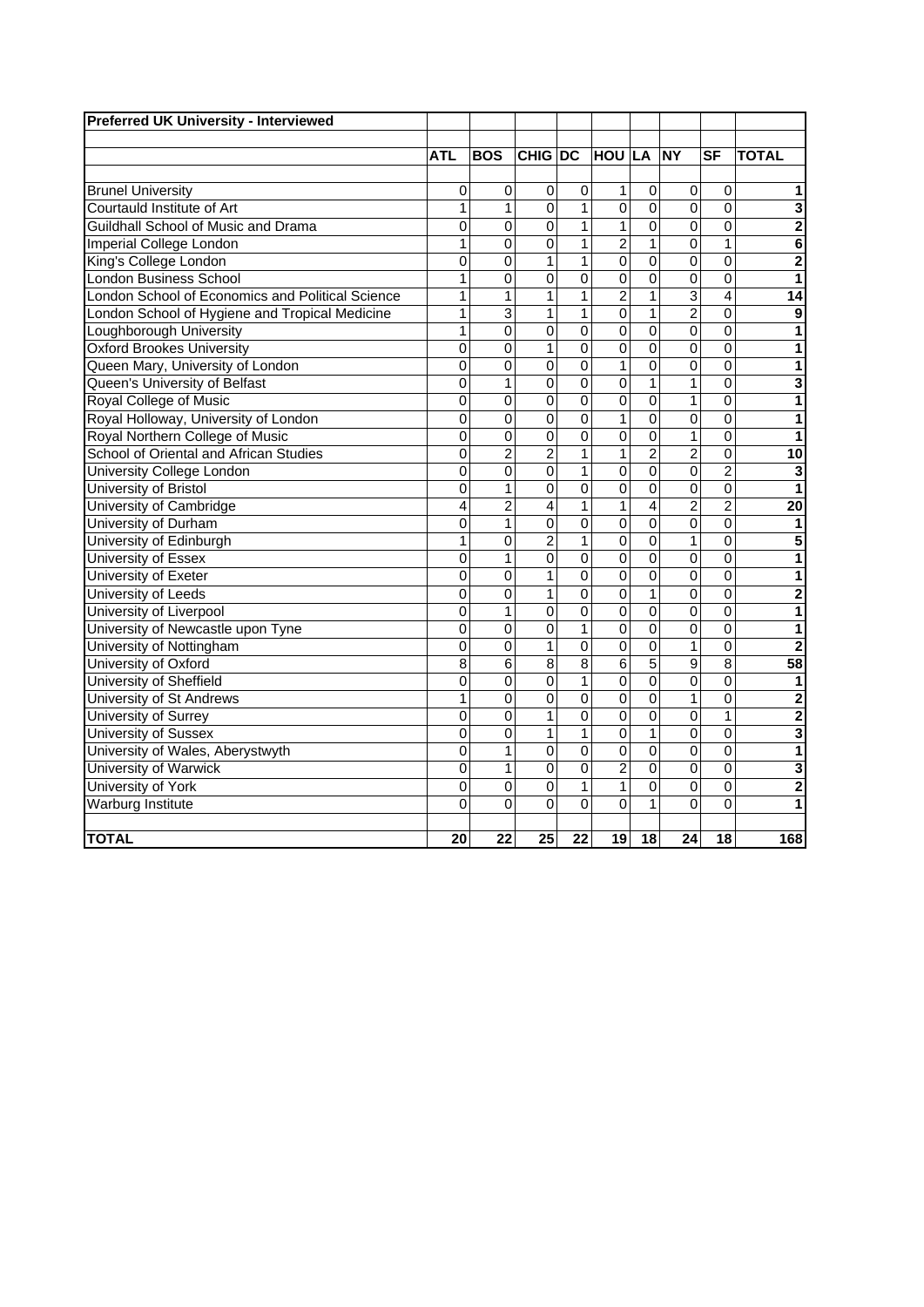| <b>Total Number of Selected</b>                         |                         |              |                         |                         |                |                  |                |               |                         |
|---------------------------------------------------------|-------------------------|--------------|-------------------------|-------------------------|----------------|------------------|----------------|---------------|-------------------------|
|                                                         |                         |              | <b>CHIG</b>             | <b>DC</b>               | HOU            |                  | <b>NY</b>      | <b>SF</b>     | <b>TOTAL</b>            |
|                                                         | ATL                     | <b>BOS</b>   |                         |                         |                | LA               |                |               |                         |
| <b>BY REGION</b>                                        | 4                       | 4            | 7                       | 4                       | 5              | 4                | 5              | 4             | 37                      |
| % of national pool                                      | 10.8%                   | 10.8%        | 18.9%                   | 10.8%                   | 13.5%          | 10.8%            | 13.5%          | 10.8%         |                         |
|                                                         |                         |              |                         |                         |                |                  |                |               |                         |
| <b>GENDER</b>                                           |                         |              |                         |                         |                |                  |                |               |                         |
| Men                                                     | 2                       | 3            | 4                       | 2                       | 2              | 2                | 2              | 2             | 19                      |
| % of regional pool                                      | 50.0%                   | 75.0%        | 57.1%                   | 50.0%                   | 40.0%          | 50.0%            | 40.0%          | 50.0%         |                         |
| % of national pool                                      | 5.4%                    | 8.1%         | 10.8%                   | 5.4%                    | 5.4%           | 5.4%             | 5.4%           | 5.4%          | 51.4%                   |
| Women                                                   |                         |              |                         |                         |                |                  |                |               |                         |
| % of regional pool                                      | $\overline{2}$<br>50.0% | 1<br>25.0%   | 3<br>42.9%              | $\overline{2}$<br>50.0% | 3              | 2<br>60.0% 50.0% | 3<br>60.0%     | 2<br>50.0%    | 18                      |
| % of national pool                                      | 5.4%                    | 2.7%         | 8.1%                    | 5.4%                    | 8.1%           | 5.4%             | 8.1%           | 5.4%          | 48.6%                   |
|                                                         |                         |              |                         |                         |                |                  |                |               |                         |
| UNIVERSITIES PRESENTING CANDIDATES                      |                         |              |                         |                         |                |                  |                |               |                         |
|                                                         |                         |              |                         |                         |                |                  |                |               |                         |
| <b>Ivy League</b>                                       | 1                       | 1            | 1                       | 2                       | $\mathbf 0$    | 0                | 2              | 0             | $\overline{7}$          |
| % of regional pool                                      | 25.0%                   | 25.0%        | 14.3%                   | 50.0%                   | 0.0%           | 0.0%             | 40.0%          | 0.0%          |                         |
| % of national pool                                      | 2.7%                    | 2.7%         | 2.7%                    | 5.4%                    | 0.0%           | 0.0%             | 5.4%           | 0.0%          | 18.9%                   |
| <b>Other Private Universities</b>                       | 1                       | 2            | $\mathbf 0$             | $\mathbf{1}$            | $\overline{2}$ | 2                | $\overline{2}$ | 1             | 11                      |
| % of regional pool                                      | 25.0%                   | 50.0%        | 0.0%                    | 25.0%                   | 40.0%          | 50.0%            | 40.0%          | 25.0%         |                         |
| % of national pool                                      | 2.7%                    | 5.4%         | 0.0%                    | 2.7%                    | 5.4%           | 5.4%             | 5.4%           | 2.7%          | 29.7%                   |
|                                                         |                         |              |                         |                         |                |                  |                |               |                         |
| <b>State/Public Universities</b>                        | $\overline{2}$          | $\mathbf 0$  | $\overline{\mathbf{4}}$ | $\mathbf{1}$            | 3              | 1                | 1              | 3             | 15                      |
| % of regional pool<br>% of national pool                | 50.0%<br>5.4%           | 0.0%<br>0.0% | 57.1%<br>10.8%          | 25.0%<br>2.7%           | 60.0%<br>8.1%  | 25.0%<br>2.7%    | 20.0%<br>2.7%  | 75.0%<br>8.1% | 40.5%                   |
|                                                         |                         |              |                         |                         |                |                  |                |               |                         |
| <b>Service Academies</b>                                | $\mathbf 0$             | $\mathbf{1}$ | $\overline{2}$          | 0                       | $\mathbf 0$    | 1                | $\mathbf 0$    | 0             | 4                       |
| % of regional pool                                      | 0.0%                    | 25.0%        | 28.6%                   | 0.0%                    | 0.0%           | 25.0%            | 0.0%           | 0.0%          |                         |
| % of national pool                                      | 0.0%                    | 2.7%         | 5.4%                    | 0.0%                    | 0.0%           | 2.7%             | 0.0%           | 0.0%          | 10.8%                   |
|                                                         |                         |              |                         |                         |                |                  |                |               |                         |
| <b>Employer Endorsed</b><br>% of regional pool          | 0<br>0.0%               | 0<br>0.0%    | 0<br>$0.0\%$            | 0<br>0.0%               | 0<br>0.0%      | 0<br>0.0%        | 0<br>0.0%      | 0<br>0.0%     | $\pmb{0}$               |
| % of national pool                                      | 0.0%                    | 0.0%         | 0.0%                    | 0.0%                    | 0.0%           | 0.0%             | 0.0%           | 0.0%          | 0.0%                    |
|                                                         |                         |              |                         |                         |                |                  |                |               |                         |
| <b>PREFERRED UK UNIVERSITY</b>                          |                         |              |                         |                         |                |                  |                |               |                         |
| <b>University of Oxford</b>                             | $\overline{2}$          | 1            | $\overline{2}$          | 0                       | 3              | 1 <sup>1</sup>   | $\overline{2}$ | 1             | $\overline{12}$         |
| % of regional pool                                      | 50.0%                   | 25.0%        | 28.6%                   | 0.0%                    |                | 60.0% 25.0%      | 40.0%          | 25.0%         |                         |
| % of national pool                                      | 5.4%                    | 2.7%         | 5.4%                    | 0.0%                    | 8.1%           | 2.7%             | 5.4%           | 2.7%          | 32.4%                   |
| <b>University of Cambridge</b>                          |                         | 0            |                         | 1                       | $\mathbf 0$    |                  |                |               | $\pmb{4}$               |
| % of regional pool                                      | 1<br>25.0%              | 0.0%         | $\mathbf 1$<br>14.3%    | 25.0%                   |                | 1<br>0.0% 25.0%  | 0<br>0.0%      | 0<br>0.0%     |                         |
| % of national pool                                      | 2.7%                    | 0.0%         | 2.7%                    | 2.7%                    | 0.0%           | 2.7%             | 0.0%           | 0.0%          | 10.8%                   |
|                                                         |                         |              |                         |                         |                |                  |                |               |                         |
| <b>University of London</b>                             | $\mathbf 0$             | 3            | 1                       | 1                       | 1              | 1                | 1              | 3             | 11                      |
| % of regional pool                                      | 0.0%                    | 75.0%        | 14.3%                   | 25.0%                   | 2.7%           | 20.0% 25.0%      | 20.0%<br>2.7%  | 75.0%         |                         |
| % of national pool                                      | 0.0%                    | 8.1%         | 2.7%                    | 2.7%                    |                | 2.7%             |                | 8.1%          | 29.7%                   |
| <b>Other English Universities</b>                       | 0                       | 0            | $\overline{2}$          | 2                       | 1              | 0                | 2              | 0             | $\bf 7$                 |
| % of regional pool                                      | 0.0%                    | 0.0%         | 28.6%                   | 50.0%                   | 20.0%          | 0.0%             | 40.0%          | 0.0%          |                         |
| % of national pool                                      | 0.0%                    | 0.0%         | 5.4%                    | 5.4%                    | 2.7%           | 0.0%             | 5.4%           | 0.0%          | 18.9%                   |
|                                                         |                         |              |                         |                         |                |                  |                |               |                         |
| <b>Nothern Irish Universities</b><br>% of regional pool | 0<br>0.0%               | 0<br>0.0%    | 0<br>0.0%               | 0<br>0.0%               | 0              | 1<br>0.0% 25.0%  | 0<br>0.0%      | 0<br>0.0%     | $\mathbf{1}$            |
| % of national pool                                      | 0.0%                    | 0.0%         | 0.0%                    | 0.0%                    | 0.0%           | 2.7%             | 0.0%           | 0.0%          | 2.7%                    |
|                                                         |                         |              |                         |                         |                |                  |                |               |                         |
| <b>Scottish Universities</b>                            | 1                       | 0            | 1                       | 0                       | $\mathbf 0$    | 0                | 0              | 0             | $\overline{\mathbf{2}}$ |
| % of regional pool                                      | 25.0%                   | 0.0%         | 14.3%                   | 0.0%                    | 0.0%           | 0.0%             | 0.0%           | 0.0%          |                         |
| % of national pool                                      | 2.7%                    | 0.0%         | 2.7%                    | 0.0%                    | 0.0%           | 0.0%             | 0.0%           | 0.0%          | 5.4%                    |
| <b>Welsh Universities</b>                               | $\mathbf 0$             | $\mathbf 0$  | $\pmb{0}$               | $\mathbf 0$             | $\pmb{0}$      | 0                | $\mathbf 0$    | $\pmb{0}$     | $\pmb{0}$               |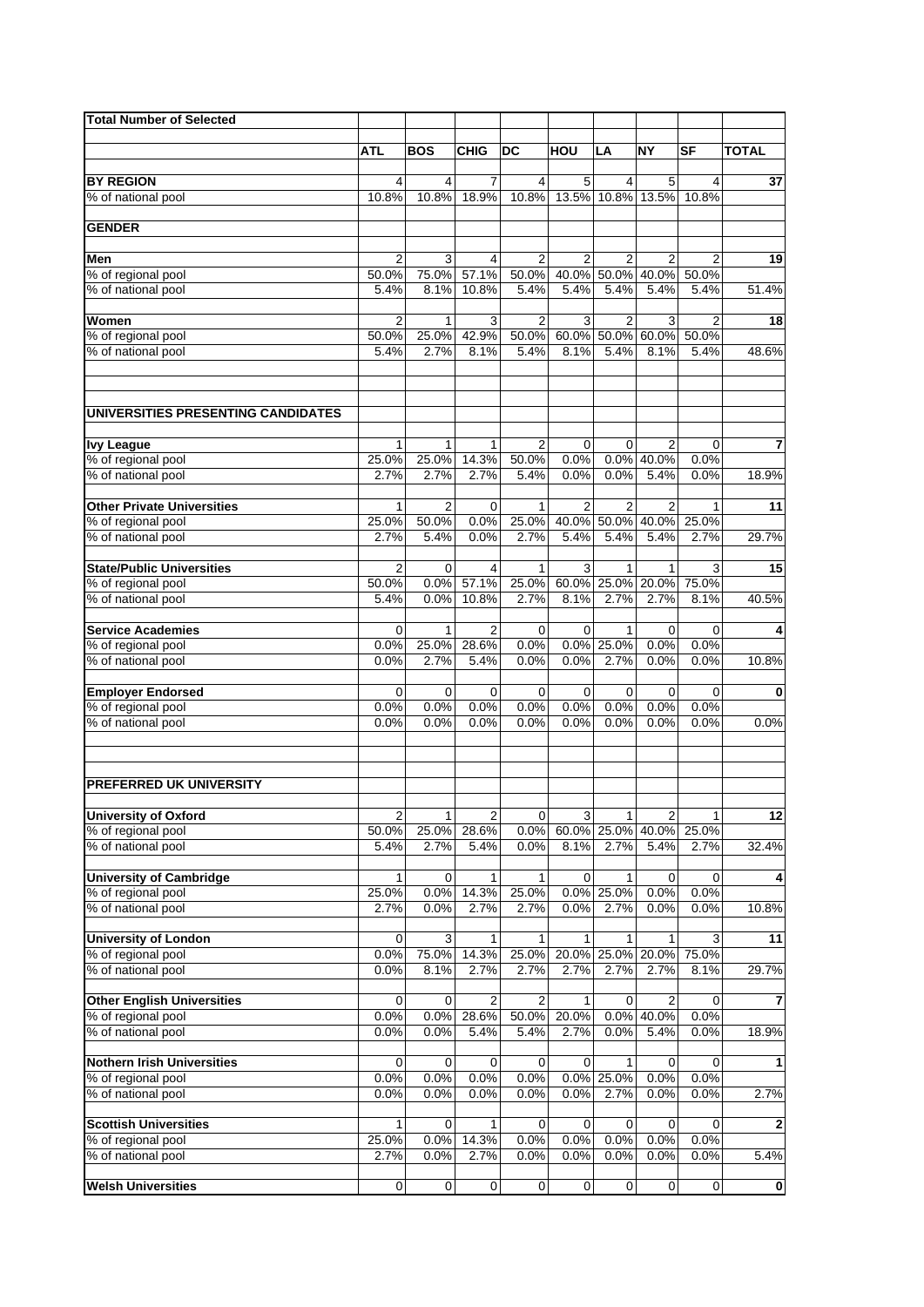| %<br>pool<br>regional<br>0t | 0.0% | $0.0\%$ | $0.0\%$ | $0.0\%$ | $0.0\%$ | $0.0\%$ | $0.0\%$ | 0.0% |         |
|-----------------------------|------|---------|---------|---------|---------|---------|---------|------|---------|
| %<br>pool<br>national<br>0t | 0.0% | $0.0\%$ | $0.0\%$ | $0.0\%$ | $0.0\%$ | $0.0\%$ | $0.0\%$ | 0.0% | $0.0\%$ |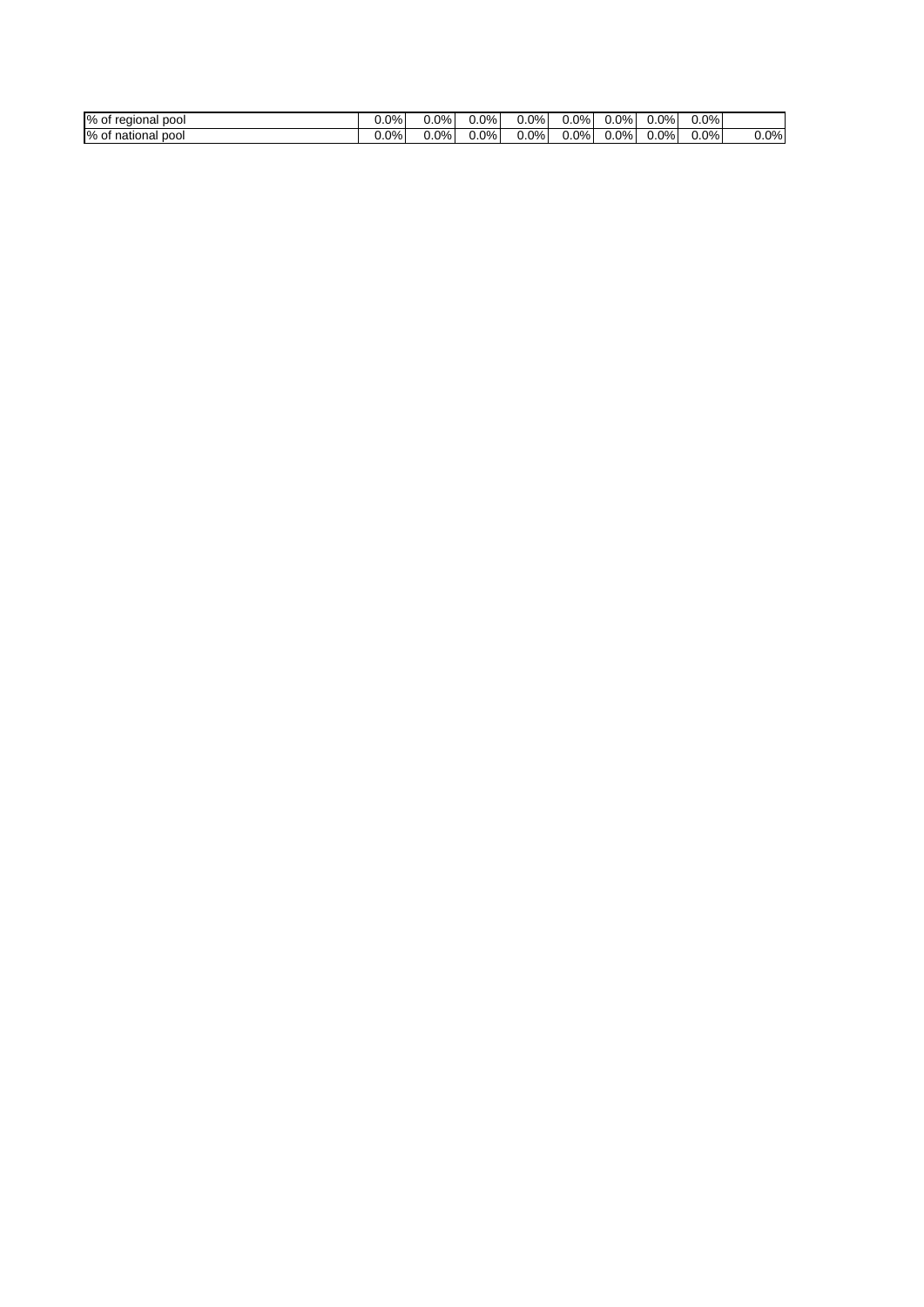| <b>Universities Presenting Candidates - Selected</b>               |                  |                  |                   |                            |              |                  |                            |                            |                              |
|--------------------------------------------------------------------|------------------|------------------|-------------------|----------------------------|--------------|------------------|----------------------------|----------------------------|------------------------------|
|                                                                    |                  |                  |                   |                            |              |                  |                            |                            |                              |
|                                                                    | ATL              | <b>BOS</b>       | <b>CHIG</b>       | DC                         | HOU          | <b>LA</b>        | <b>NY</b>                  | SF                         | <b>TOTAL</b>                 |
|                                                                    |                  |                  |                   |                            |              |                  |                            |                            |                              |
| <b>ARIZONA</b>                                                     |                  |                  |                   |                            |              |                  |                            |                            |                              |
| <b>Arizona State University</b>                                    | 0                | $\Omega$         | $\mathbf 0$       | $\Omega$                   | $\Omega$     | 1                | $\Omega$                   | $\mathbf 0$                | $\mathbf{1}$                 |
| <b>CALIFORNIA</b>                                                  |                  |                  |                   |                            |              |                  |                            |                            |                              |
| <b>Stanford University</b>                                         | 0                | $\mathbf 0$      | $\mathbf 0$       | $\mathbf 0$                | $\Omega$     | 1                | $\Omega$                   | $\mathbf{1}$               | $\mathbf{2}$                 |
|                                                                    |                  |                  |                   |                            |              |                  |                            |                            |                              |
| <b>CONNECTICUT</b>                                                 |                  |                  |                   |                            |              |                  |                            |                            |                              |
| <b>Yale University</b>                                             | 0                | $\mathbf 0$      | $\mathbf 0$       | $\overline{2}$             | 0            | 0                | $\Omega$                   | $\mathbf 0$                | $\mathbf{2}$                 |
|                                                                    |                  |                  |                   |                            |              |                  |                            |                            |                              |
| <b>DISTRICT OF COLUMBIA</b>                                        |                  |                  |                   |                            |              |                  |                            |                            |                              |
| Georgetown University                                              | 0                | $\mathbf 0$      | $\mathbf 0$       | $\mathbf 0$                | 0            | 1                | 0                          | 0                          | 1                            |
| <b>GEORGIA</b>                                                     |                  |                  |                   |                            |              |                  |                            |                            |                              |
| Georgia Institute of Technology                                    | 1                | $\mathbf 0$      | 0                 | 0                          | 0            | 0                | 0                          | 0                          | 1                            |
|                                                                    |                  |                  |                   |                            |              |                  |                            |                            |                              |
| <b>ILLINOIS</b>                                                    |                  |                  |                   |                            |              |                  |                            |                            |                              |
| University of Chicago                                              | 0                | 0                | 0                 | $\mathbf 0$                | 1            | 0                | 0                          | 0                          | 1                            |
| University of Illinois - Urbana-Champaign                          | 0                | 0                | $\mathbf{1}$      | $\Omega$                   | $\Omega$     | 0                | $\Omega$                   | $\Omega$                   | 1                            |
| <b>INDIANA</b>                                                     |                  |                  |                   |                            |              |                  |                            |                            |                              |
| <b>Indiana University</b>                                          | 0                | 0                | 0                 | 0                          | 1            | 0                | 0                          | $\mathbf 0$                | 1                            |
|                                                                    |                  |                  |                   |                            |              |                  |                            |                            |                              |
| <b>MARYLAND</b>                                                    |                  |                  |                   |                            |              |                  |                            |                            |                              |
| <b>United States Naval Academy</b>                                 | 0                | $\mathbf 0$      | $\overline{2}$    | $\mathbf 0$                | $\Omega$     | 1                | $\Omega$                   | $\mathbf 0$                | $\overline{\mathbf{3}}$      |
|                                                                    |                  |                  |                   |                            |              |                  |                            |                            |                              |
| <b>MASSACHUSETTS</b>                                               |                  |                  |                   |                            |              |                  |                            |                            |                              |
| <b>Boston University</b>                                           | 0                | 1                | 0                 | 0                          | 0            | 0                | $\mathbf 0$                | 0                          | 1                            |
| <b>Harvard University</b><br>Massachusetts Institute of Technology | 1<br>$\mathbf 0$ | $\mathbf 0$<br>1 | $\mathbf 0$<br>0  | $\mathbf 0$<br>$\mathbf 0$ | 0<br>0       | 0<br>0           | $\mathbf 0$<br>$\mathbf 0$ | $\mathbf 0$<br>$\mathbf 0$ | $\mathbf{1}$<br>$\mathbf{1}$ |
| University of Massachusetts System - Amherst                       | $\Omega$         | 0                | 1                 | $\Omega$                   | $\Omega$     | 0                | $\Omega$                   | $\Omega$                   | 1                            |
|                                                                    |                  |                  |                   |                            |              |                  |                            |                            |                              |
| <b>MICHIGAN</b>                                                    |                  |                  |                   |                            |              |                  |                            |                            |                              |
| <b>Michigan State University</b>                                   | 0                | 0                | 1                 | 0                          | 0            | 0                | 0                          | 0                          | 1                            |
|                                                                    |                  |                  |                   |                            |              |                  |                            |                            |                              |
| <b>MONTANA</b>                                                     |                  |                  |                   |                            |              |                  |                            |                            |                              |
| University of Montana - Missoula                                   | 0                | 0                | 0                 | 0                          | 0            | 0                | 0                          | 1                          | 1                            |
| <b>NEW JERSEY</b>                                                  |                  |                  |                   |                            |              |                  |                            |                            |                              |
| <b>Princeton University</b>                                        | 0                | 0                | 0                 | 0                          | 0            | 0                | 1                          | 0                          | 1                            |
|                                                                    |                  |                  |                   |                            |              |                  |                            |                            |                              |
| <b>NEW MEXICO</b>                                                  |                  |                  |                   |                            |              |                  |                            |                            |                              |
| New Mexico State University                                        | 0                | 0                | $\mathbf 0$       | 0                          | 1            | 0                | $\Omega$                   | $\mathbf 0$                | 1                            |
|                                                                    |                  |                  |                   |                            |              |                  |                            |                            |                              |
| <b>NEW YORK</b>                                                    |                  |                  |                   |                            |              |                  |                            |                            |                              |
| Columbia University<br><b>Cornell University</b>                   | 0<br>0           | 0<br>$\pmb{0}$   | 0<br>$\mathbf{1}$ | 0<br>$\mathbf 0$           | 0<br>0       | 0<br>$\mathbf 0$ | $\mathbf{1}$<br>$\pmb{0}$  | 0<br>$\mathbf 0$           | 1<br>$\mathbf{1}$            |
| <b>United States Military Academy</b>                              | 0                | 1                | 0                 | 0                          | 0            | $\overline{0}$   | $\mathbf 0$                | 0                          | $\mathbf{1}$                 |
| University of Rochester                                            | 0                | 0                | $\mathbf 0$       | $\Omega$                   | 0            | $\mathbf 0$      | 1                          | $\mathbf 0$                | 1                            |
|                                                                    |                  |                  |                   |                            |              |                  |                            |                            |                              |
| <b>NORTH CAROLINA</b>                                              |                  |                  |                   |                            |              |                  |                            |                            |                              |
| <b>Duke University</b>                                             | 1                | 0                | 0                 | 0                          | 0            | 0                | 0                          | 0                          | $\mathbf{1}$                 |
| North Carolina State University                                    | $\mathbf{1}$     | $\Omega$         | $\mathbf 0$       | $\Omega$                   | $\Omega$     | 0                | $\Omega$                   | $\Omega$                   | $\mathbf{1}$                 |
| OHIO                                                               |                  |                  |                   |                            |              |                  |                            |                            |                              |
| <b>Ohio University</b>                                             | 0                | 0                | $\mathbf{1}$      | 0                          | $\Omega$     | 0                | $\Omega$                   | $\mathbf 0$                | 1                            |
|                                                                    |                  |                  |                   |                            |              |                  |                            |                            |                              |
| <b>PENNSYLVANIA</b>                                                |                  |                  |                   |                            |              |                  |                            |                            |                              |
| University of Pennsylvania                                         | 0                | $\Omega$         | 0                 | 0                          | $\Omega$     | 0                | 1                          | 0                          | 1                            |
|                                                                    |                  |                  |                   |                            |              |                  |                            |                            |                              |
| <b>RHODE ISLAND</b>                                                |                  |                  |                   |                            |              |                  |                            |                            |                              |
| <b>Brown University</b>                                            | 0                | 1                | $\mathbf 0$       | $\mathbf 0$                | 0            | 0                | 0                          | $\mathbf 0$                | 1                            |
| <b>TEXAS</b>                                                       |                  |                  |                   |                            |              |                  |                            |                            |                              |
| <b>Rice University</b>                                             | $\pmb{0}$        | 0                | $\mathbf 0$       | 0                          | 1            | $\mathbf 0$      | 0                          | 0                          | 1                            |
| University of Texas - Austin                                       | 0                | $\pmb{0}$        | $\pmb{0}$         | $\mathbf 0$                | $\mathbf{1}$ | $\pmb{0}$        | $\mathbf 0$                | $\mathbf 0$                | $\mathbf{1}$                 |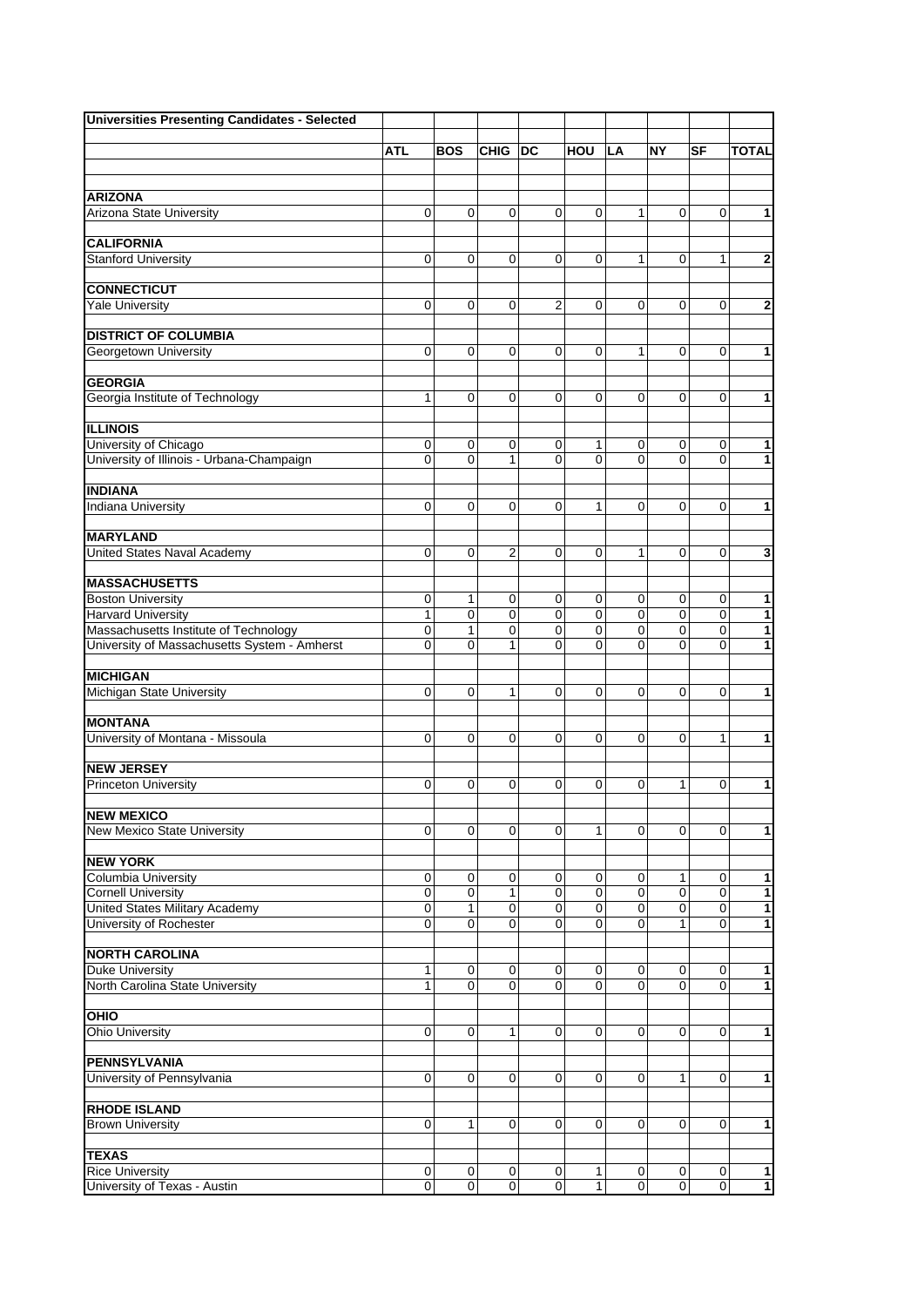| <b>VIRGINIA</b>                    |   |             |   |   |   |    |
|------------------------------------|---|-------------|---|---|---|----|
| College of William and Mary        |   | $\Omega$    |   |   |   |    |
| George Mason University            | 0 | 0           |   | 0 |   |    |
| Virginia Military Institute        | ი | 0           |   | 0 |   |    |
| <b>WASHINGTON</b>                  |   |             |   |   |   |    |
| University of Washington - Seattle |   | $\mathbf 0$ |   | 0 |   |    |
| <b>WYOMING</b>                     |   |             |   |   |   |    |
| University of Wyoming              | U | $\Omega$    | 0 | 0 |   |    |
| <b>TOTAL</b>                       |   |             | 5 |   | 5 | 37 |
|                                    |   |             |   |   |   |    |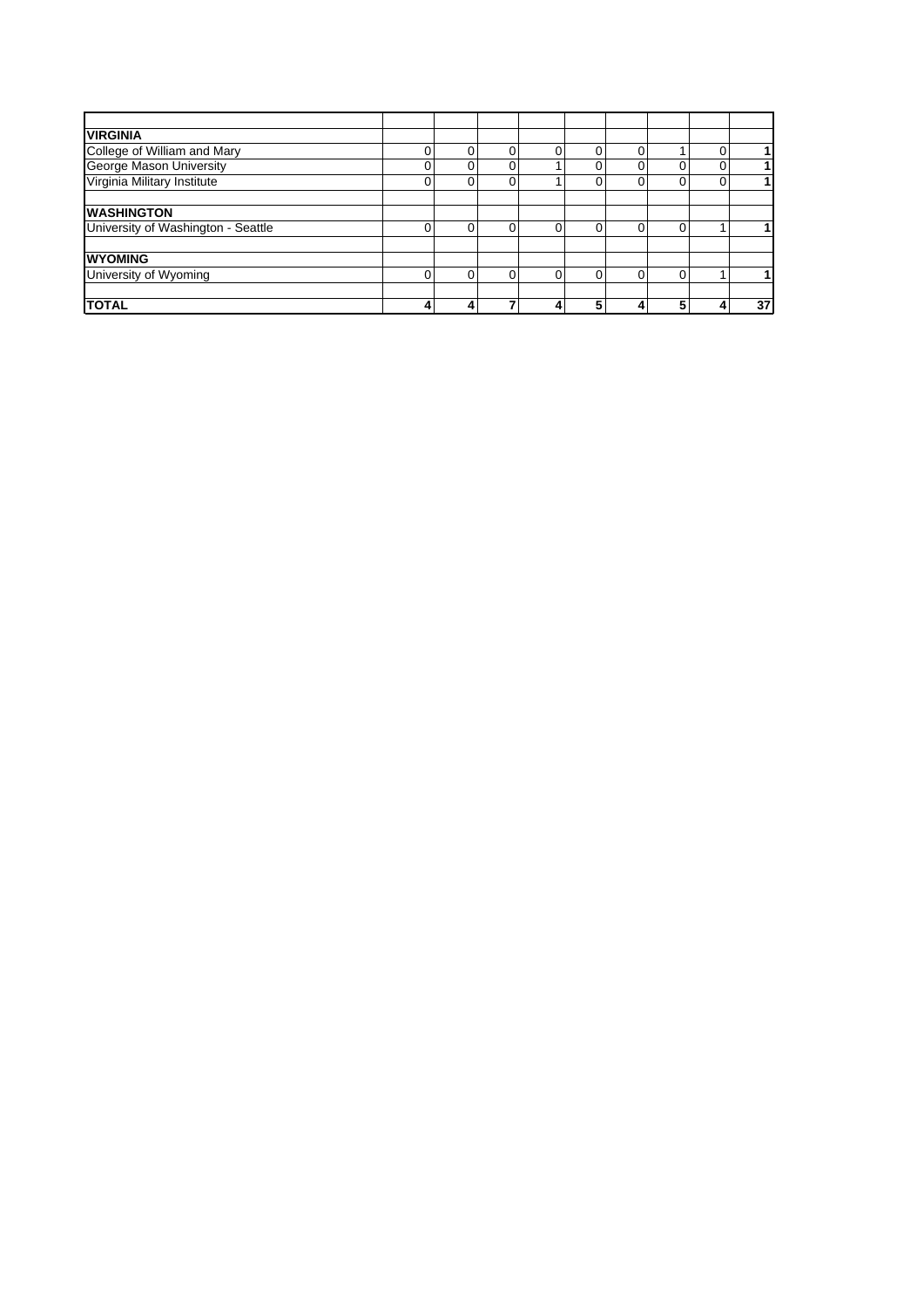| Proposed Field of Study - Selected                                                               |                |                |                |                |                              |                |                |              |                |
|--------------------------------------------------------------------------------------------------|----------------|----------------|----------------|----------------|------------------------------|----------------|----------------|--------------|----------------|
|                                                                                                  |                |                |                |                |                              |                |                |              |                |
|                                                                                                  | <b>ATL</b>     |                |                |                | <b>BOS CHIG DC HOU LA NY</b> |                |                | <b>SF</b>    | <b>TOTAL</b>   |
|                                                                                                  |                |                |                |                |                              |                |                |              |                |
| Automatic Control and Systems Engineering                                                        | 0              | 0              | $\mathbf 0$    | $\mathbf{1}$   | 0                            | 0              | 0              | $\Omega$     | 1              |
| Biochemistry                                                                                     | $\mathbf 0$    | $\mathbf 0$    | $\mathbf 0$    | $\mathbf 0$    | $\mathbf{1}$                 | $\mathbf 0$    | $\overline{0}$ | $\Omega$     | 1              |
| Biological Science, Department of Zoology                                                        | $\Omega$       | $\Omega$       | $\overline{0}$ | $\mathbf{1}$   | $\overline{0}$               | $\Omega$       | 0              | $\Omega$     | $\overline{1}$ |
| Certificate of Advanced Study in Mathematics                                                     | 1              | $\Omega$       | $\mathbf 0$    | $\Omega$       | $\Omega$                     | $\Omega$       | $\Omega$       | $\Omega$     | 1              |
| <b>Comparative Social Policy</b>                                                                 | $\Omega$       | $\Omega$       | $\mathbf 0$    | $\Omega$       | $\mathbf 0$                  | $\Omega$       | $\mathbf{1}$   | $\Omega$     | 1              |
| Criminology and Criminal Justice                                                                 | $\mathbf 0$    | $\mathbf 0$    | $\overline{0}$ | 0              | $\mathbf 0$                  | $\mathbf 0$    | 1              | $\mathbf 0$  | 1              |
| <b>Development Studies</b>                                                                       | $\Omega$       | $\mathbf 0$    | $\mathbf{1}$   | $\mathbf{1}$   | $\mathbf 0$                  | $\mathbf 0$    | 0              | $\mathbf 0$  | $\bf{2}$       |
| <b>Ecological Economics</b>                                                                      | 1              | $\mathbf 0$    | $\mathbf 0$    | 0              | $\mathbf 0$                  | $\mathbf 0$    | $\overline{0}$ | $\Omega$     | $\overline{1}$ |
| <b>Educational Research Methodology</b>                                                          | $\Omega$       | $\overline{0}$ | $\overline{0}$ | $\overline{0}$ | $\overline{0}$               | $\mathbf{1}$   | $\overline{0}$ | $\Omega$     | $\overline{1}$ |
| English Language and Literature, 650-1550                                                        | 1              | $\Omega$       | $\mathbf 0$    | $\Omega$       | $\mathbf 0$                  | $\mathbf 0$    | $\Omega$       | $\Omega$     | 1              |
| Examination of Protein Misfolding and Amyloid Formation                                          | $\Omega$       | $\Omega$       | $\overline{0}$ | 0              | $\mathbf 0$                  | $\mathbf{1}$   | $\Omega$       | $\Omega$     | 1              |
| <b>Forced Migration</b>                                                                          | $\mathbf 0$    | $\mathbf 0$    | $\mathbf{1}$   | 0              | $\mathbf 0$                  | $\mathbf 0$    | 0              | $\mathbf 0$  | 1              |
| <b>Global Political Economy</b>                                                                  | $\Omega$       | $\Omega$       | 1              | $\Omega$       | $\mathbf 0$                  | $\Omega$       | $\Omega$       | $\Omega$     | 1              |
| Health Policy, Planning, and Financing                                                           | $\mathbf 0$    | $\mathbf{1}$   | $\overline{0}$ | 0              | $\mathbf 0$                  | $\mathbf 0$    | 0              | $\mathbf 0$  | 1              |
| History, Philosophy and Sociology of Science, Technology and Medicine                            | $\mathbf 0$    | $\mathbf 0$    | $\mathbf{1}$   | $\mathbf 0$    | $\mathbf 0$                  | $\mathbf 0$    | 0              | $\mathbf 0$  | 1              |
| Infectious Disease Epidemiolgy                                                                   | $\Omega$       | $\mathbf 0$    | $\mathbf 0$    | 0              | $\mathbf 0$                  | $\Omega$       | 0              | $\mathbf{1}$ | 1              |
| International Health Policy (Health Economics)                                                   | $\Omega$       | $\Omega$       | $\overline{0}$ | 0              | 0                            | $\mathbf 0$    | 0              | $\mathbf{1}$ | 1              |
| International Studies and Diplomacy                                                              | $\mathbf 0$    | 1              | 0              | 0              | $\mathbf 0$                  | $\Omega$       | 1              | 0            | 2              |
| <b>Islamic Law</b>                                                                               | $\Omega$       | $\mathbf 0$    | $\mathbf 0$    | $\mathbf{1}$   | $\mathbf 0$                  | $\Omega$       | 0              | $\Omega$     | $\overline{1}$ |
| Life Sciences Interface Doctoral Training Centre                                                 | $\overline{0}$ | $\mathbf 0$    | $\overline{0}$ | 0              | $\overline{1}$               | $\mathbf 0$    | $\overline{0}$ | $\mathbf 0$  | $\overline{1}$ |
| MA in the History of Art: Paint and Politics: Painting in France c.1847-1880 with Dr. John House | $\Omega$       | 1              | $\overline{0}$ | $\Omega$       | 0                            | $\Omega$       | 0              | $\Omega$     | 1              |
| MSc Environmental Change and Management                                                          | $\mathbf 0$    | 1              | $\mathbf 0$    | 0              | $\mathbf 0$                  | $\mathbf 0$    | 0              | $\Omega$     | 1              |
| <b>MSc Social Policy (Research)</b>                                                              | $\overline{0}$ | $\overline{0}$ | $\mathbf 0$    | 0              | $\mathbf{1}$                 | $\Omega$       | 0              | $\mathbf 0$  | 1              |
| Masters in Violin Performance                                                                    | $\Omega$       | $\mathbf 0$    | $\overline{0}$ | 0              | $\mathbf{1}$                 | $\Omega$       | 0              | $\Omega$     | 1              |
| <b>Medical Sciences</b>                                                                          | 1              | $\overline{0}$ | $\overline{0}$ | $\overline{0}$ | $\overline{0}$               | $\overline{0}$ | $\overline{0}$ | $\mathbf 0$  | $\overline{1}$ |
| Middle East Politics                                                                             | $\Omega$       | $\mathbf 0$    | $\mathbf 0$    | $\mathbf 0$    | 0                            | $\mathbf{1}$   | 0              | $\mathbf 0$  | $\overline{1}$ |
| Modern Middle Eastern Studies                                                                    | $\Omega$       | $\Omega$       | $\mathbf 0$    | $\Omega$       | $\mathbf{1}$                 | $\Omega$       | $\Omega$       | $\Omega$     | $\mathbf{1}$   |
| Nature, Society, and Environmental Policy                                                        | $\overline{0}$ | $\mathbf 0$    | $\mathbf 0$    | 0              | $\mathbf 0$                  | $\mathbf 0$    | 0              | $\mathbf{1}$ | 1              |
| Philosophy of the Social Sciences                                                                | $\Omega$       | $\Omega$       | 1              | 0              | $\mathbf 0$                  | $\Omega$       | $\Omega$       | $\Omega$     | 1              |
| Space Science                                                                                    | $\Omega$       | $\mathbf 0$    | $\mathbf 0$    | 0              | $\mathbf 0$                  | $\mathbf 0$    | 0              | $\mathbf{1}$ | 1              |
| Terrorism, Violence and Society                                                                  | $\mathbf 0$    | $\mathbf 0$    | $\mathbf 0$    | 0              | 0                            | $\mathbf{1}$   | 0              | $\Omega$     | 1              |
| <b>Theological Ethics</b>                                                                        | $\mathbf 0$    | $\mathbf 0$    | $\mathbf{1}$   | $\mathbf 0$    | $\mathbf 0$                  | $\mathbf 0$    | $\mathbf 0$    | $\mathbf 0$  | $\overline{1}$ |
| <b>Vocal Studies</b>                                                                             | $\Omega$       | $\Omega$       | $\overline{0}$ | $\Omega$       | $\mathbf 0$                  | $\Omega$       | $\mathbf{1}$   | $\Omega$     | 1              |
| War and Society                                                                                  | $\Omega$       | $\mathbf 0$    | $\mathbf{1}$   | 0              | $\mathbf 0$                  | $\mathbf 0$    | $\Omega$       | $\Omega$     | 1              |
| trumpet performance                                                                              | $\Omega$       | $\Omega$       | $\Omega$       | $\Omega$       | $\mathbf 0$                  | $\Omega$       | 1              | $\Omega$     | 1              |
|                                                                                                  |                |                |                |                |                              |                |                |              |                |
| <b>TOTAL</b>                                                                                     | $\overline{4}$ | 4              | 7              | 4              | 5 <sup>1</sup>               | 4              | 5              | 4            | 37             |